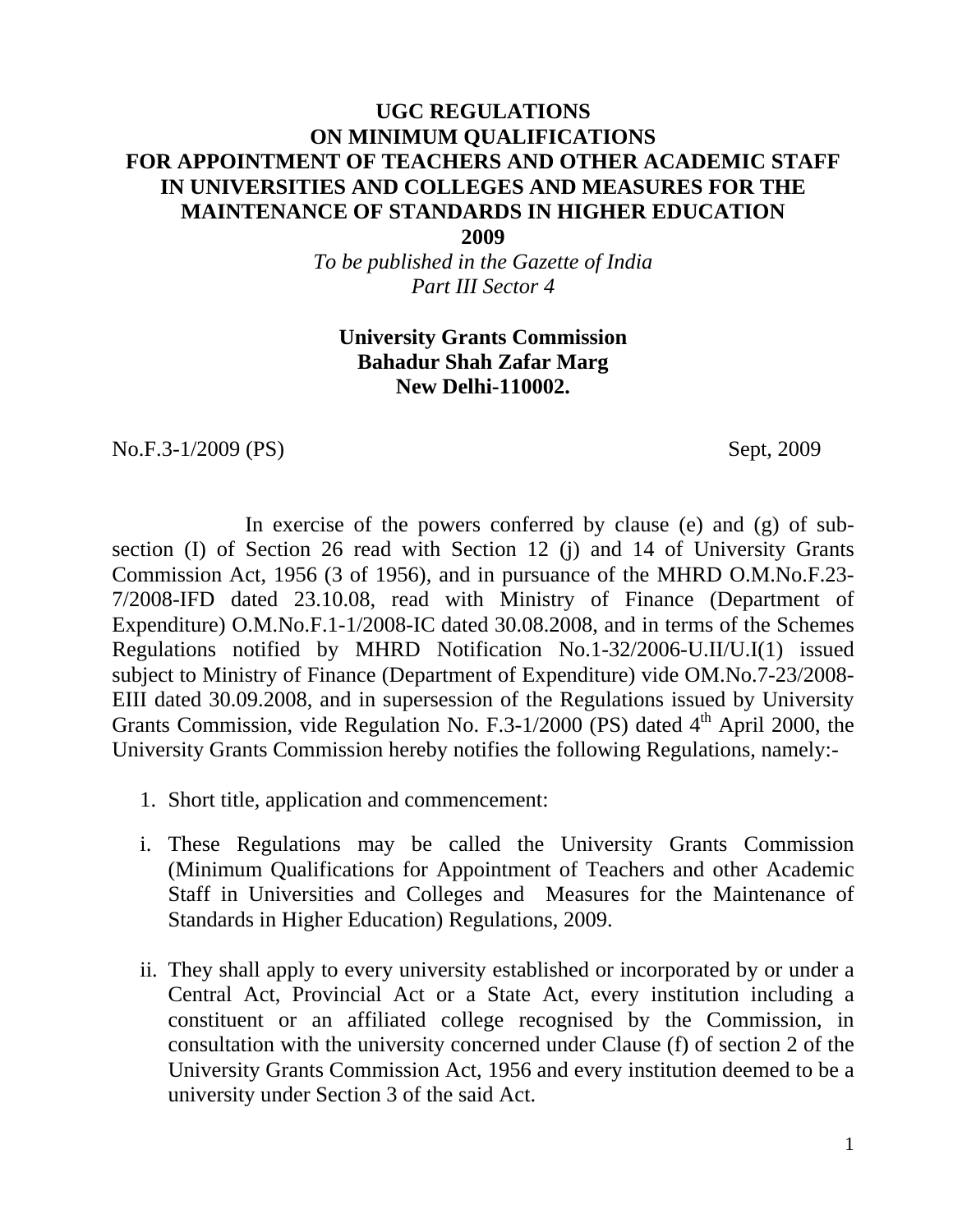- iii. They shall come into force with immediate effect from the date on which these Regulations are notified. However, all promotions under CAS Schemes shall continue to be governed by the above referred Regulations vide No. F.3- 1/2000 (PS) dated  $4^{th}$  April 2000, in case such candidate has become eligible for promotion on a date prior to the present Regulations coming into force.
- 2. Minimum qualifications for appointment and other service conditions of University and College teachers, Librarians and Directors of Physical education as a measure for the maintenance of standards in higher education, shall be as provided in these Regulations.

(Dr. R. K. Chauhan) Secretary

To

The Assistant Controller Publication Division Government of India Urban Development Ministry Civil Lines Delhi-110054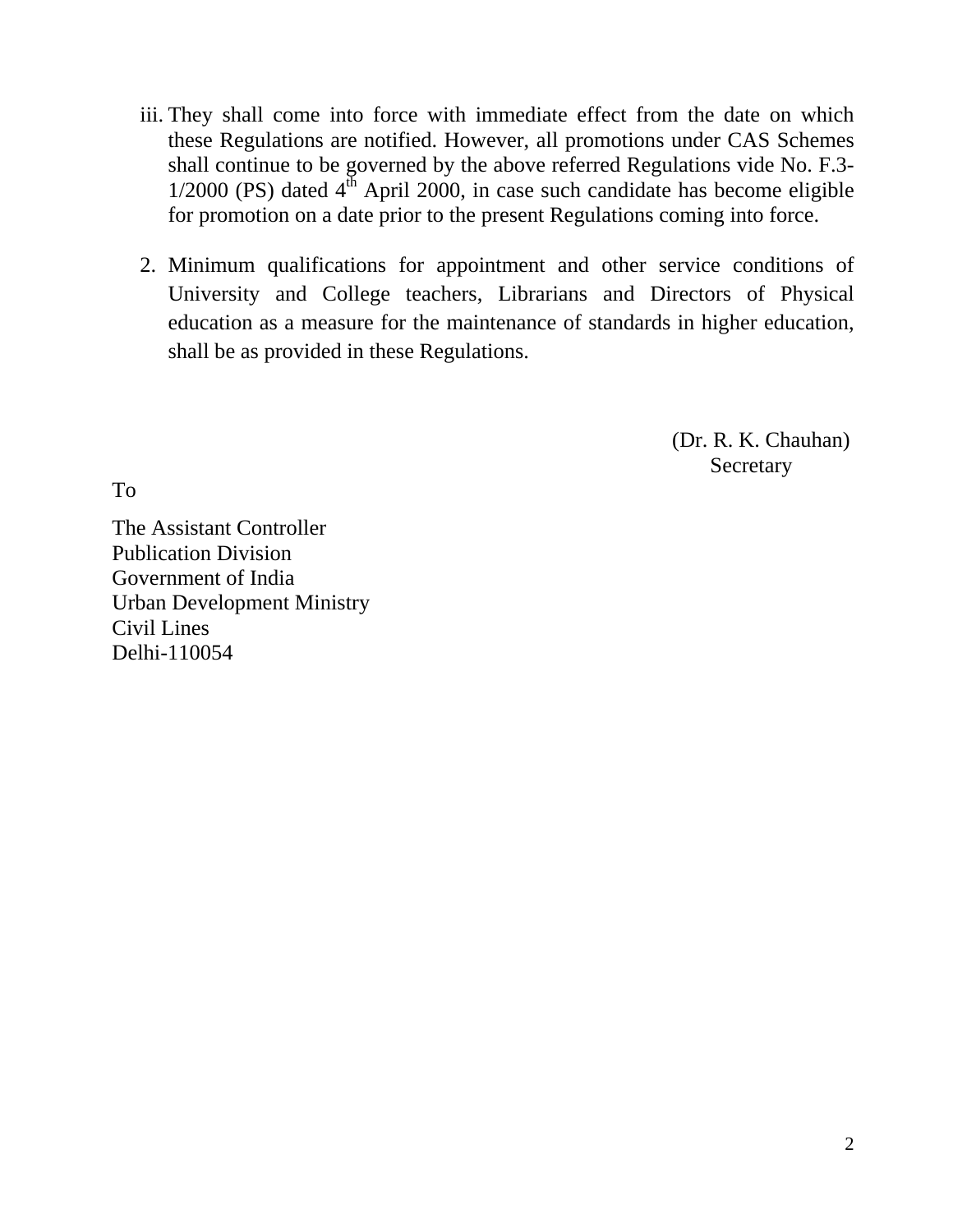# **UGC REGULATIONSS ON MINIMUM QUALIFICATIONS FOR APPOINTMENT OF TEACHERS AND OTHER ACADEMIC STAFF IN UNIVERSITIES AND COLLEGES AND MEASURES FOR THE MAINTENANCE OF STANDARDS IN HIGHER EDUCATION**

-----------------------------------------------------------------------------------------------------------------------

These Regulations are for revision of pay scales, minimum qualifications for appointment, and other service conditions of University and College Teachers, Librarians and Directors of Physical Education as a measure for the maintenance of standards in higher education.

### **1.0.0 COVERAGE**

- **1.1.0** These Regulations applies to University and College Teachers, Librarians, Directors of Physical Education admitted to the privileges of the Universities.
- **1.1.1** For teachers in the Faculties of Agriculture and Veterinary Science, the norms /Regulations of Indian Council of Agricultural Research; for Faculty of Medicine, Dentistry, Nursing and AYUSH, the norms/Regulations of Ministry of Health and Family Welfare, Government of India; for Faculty of Education, the norms/Regulations of National Council of Teacher Education and for Engineering, Pharmacy and Management, the norms/Regulations of All India Council for Technical Education shall apply.

#### **2.0.0 PAY SCALES AND PAY FIXATION FORMULA**

**2.1.0** The revised scales of pay, as decided by the Government of India, Ministry of Human Resource Development (Department of Education) may be seen as Appendix-I. The pay "fixation formula" developed by UGC and approved by MHRD appended as Appendix-II. This fixation formula shall be adopted for teachers and equivalent positions in the Library and Physical Education cadres in Universities and Colleges.

### **3.0.0. RECRUITMENT AND QUALIFICATIONS**

- **3.1.0** The direct recruitment to the post of Assistant Professors, Associate Professors and Professors in the Universities and Colleges shall be on the basis of merit through all India advertisement and selections by the duly constituted Selection Committees as per the guidelines prescribed under these Regulations to be incorporated under the Statutes/Ordinances of the concerned university. The composition of such committees should be as prescribed by the UGC in these Regulations.
- **3.2.0** The minimum qualifications required for the post of Assistant Professors, Associate Professors, Professors, Principals, Assistant Directors of Physical Education, Deputy Directors of Physical Education, Directors of Physical Education, Assistant Librarians, Deputy Librarians, Librarians will be those as prescribed by the University Grants Commission in these Regulations.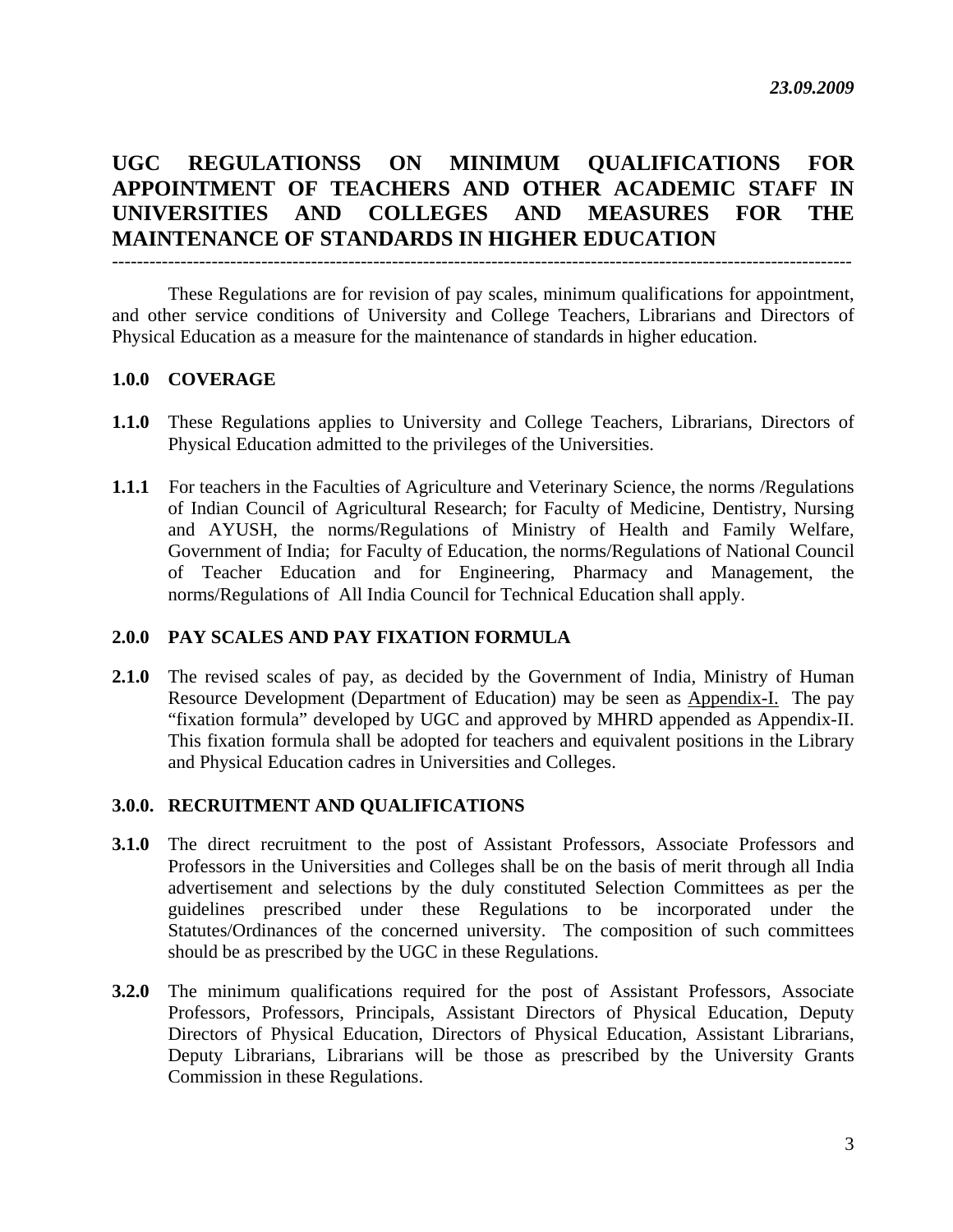- **3.3.0** The minimum requirements of a good academic record, 55% of the marks at the master's level and qualifying in the National Eligibility Test (NET), or an accredited test (State Level Eligibility Test - SLET/SET), shall remain for the appointment of Assistant Professors.
- **3.3.1**. NET/SLET/SET shall remain the minimum eligibility condition for recruitment and appointment of Assistant Professors in Universities / Colleges / Institutions. Provided, however, that candidates, who are or have been awarded Ph. D*.* degree in compliance of the "University Grants Commission (minimum standards and procedure for award of Ph.D. Degree), Regulations 2009, shall be exempt from the requirement of the minimum eligibility condition of NET/SLET/SET for recruitment and appointment of Assistant Professor or equivalent positions in Universities / Colleges / Institutions".
- **3.3.2** Reference to Ph.D-s in these Regulations shall be taken as a doctoral degree from a University following the above UGC Regulations of 2009 regarding registration process, course work, and evaluation process with effect from the date of issue of such guidelines by UGC. The exemption from NET/SLET/SET will not be applicable to Ph.D degrees awarded by the universities who have not adopted and followed the above UGC Regulations of 2009, provided the Universities have adopted the guidelines issued by UGC from time to time to accord exemption of the Ph.D. degree holders from acquiring a pass in NET/SLET/SET.
- **3.3.3** NET/SLET/SET shall not be required for such Masters Degree Programmes in disciplines for which NET/SLET/SET/ accredited test is not conducted. Any relaxation in the prescribed qualification, including the NET exemption, can be made only by the University Grants Commission in a particular subject in which NET/SLET/SET is not conducted. Such relaxation would be based on the application made by only the affected universities for the specified subject(s) and for a specified period based on sound justification.

Provided in case of State Universities, where NET/SET/SLET qualified candidates are not available, the concerned Universities may grant exemption only with the concurrence of the respective State Government.

 Provided further in case of Central Universities such exemption can be granted by the concerned University only with the concurrence of the UGC.

 Provided further that exemption so granted in both the cases stated above, shall be subject to the condition that the candidates shall acquire their NET/SLET/SET qualification, preferably within a period of 2 years, failing which they shall not be eligible for any increments in their pay scales and for seniority for the years of service rendered by them without such qualifications. The eligibility for increments and service seniority shall become operational from the date of qualifying for NET/SLET/SET or acquiring Ph.D. Degree as per the UGC Regulations, 2009.

- **3.3.4** The 55% marks in Master's level should be insisted upon for those entering the system from outside and at the entry point of Assistant Professors, Assistant Librarians, Assistant Director of Physical Education.
- **3.4.0** A relaxation of 5% may be provided at the graduate and master's level for the SC/ST/Differently-abled (Physically and visually handicapped) categories for the purpose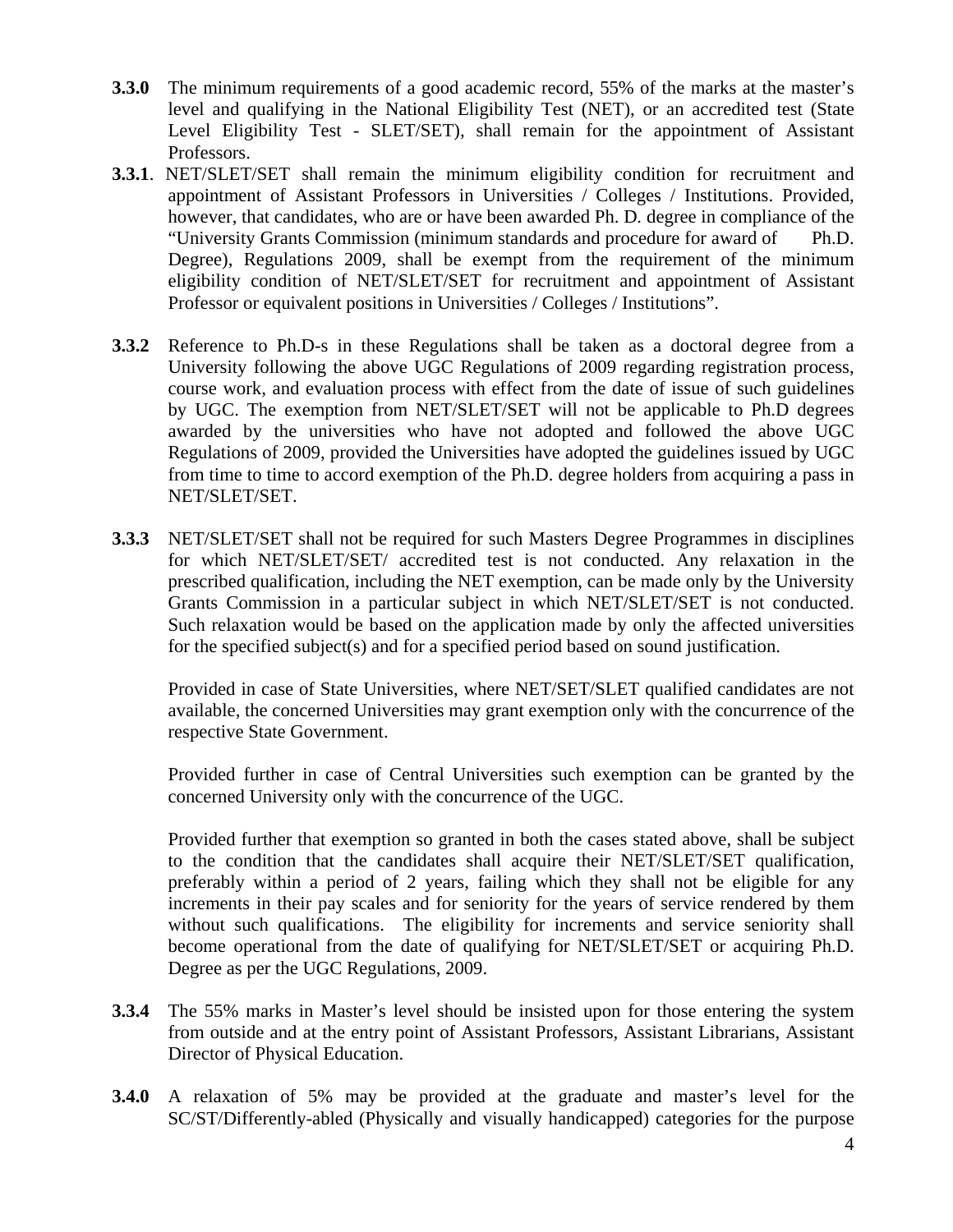of eligibility and for assessing good academic record during direct recruitment to teaching positions. Rounding off of marks to make it to 55% or 50% as the case may be through grace mark procedure etc., by universities is not permissible for claiming relaxation.

- **3.5.0** A relaxation of 5% may be provided, from 55% to 50% of the marks to the Ph.D. degree holders, who have passed their Master's degree prior to  $19<sup>th</sup>$  September, 1991.
- **3.6.0** Relevant grade which is regarded as equivalent of 55% wherever the grading system is followed by a recognized university shall also be considered eligible.
- **3.7.0** The Ph.D. should be a compulsory requirement for the designation of Professors, Librarians and Physical Education Directors.
- **3.8.0** Ph.D. shall be a compulsory requirement for all candidates applying for direct recruitment as Associate Professor /Deputy Librarian/Deputy Directors of Physical Education,
- **3.9.0** The period of time taken by candidates to acquire M.Phil. and/or Ph.D shall not be considered as research experience to be claimed for appointment to the teaching positions.

# **4.0.0 DIRECT RECRUITMENT**

### **4.1.0 PROFESSOR**

- A. (i) An eminent scholar with Ph.D. qualification in the concerned/ allied/relevant discipline and published work of high quality, actively engaged in research with evidence of published work with a minimum of 10 publications as books and/or research / policy papers in indexed / ISBN/ISSN numbered journals and/or ISBN/ISSN numbered books and the University developed ISBN/ISSN numbered list of journals/books hosted in the website of the concerned University.
	- (ii) A minimum of 10 years of teaching experience in university/college, and/or experience in research at the University/National Level institutions/industries, including experience of guiding candidates for research at doctoral level;
	- (iii) Contribution to educational innovation, design of new curricula and courses, and technology – mediated teaching learning process.
	- (iv) A minimum score as stipulated in the Academic Performance Indicator (API) based on Performance Based Appraisal System (PBAS) developed by UGC in these Regulations.

#### **OR**

B. An outstanding professional with established reputation in the relevant field who has made significant contribution to knowledge.

### **4.2.0. PRINCIPAL**

- i. A Master's Degree with at least 55% of the marks or a relevant grade regarded as equivalent to 55% wherever grading system is followed by a recognized University.
- ii. Ph.D. qualification in concerned/allied/ relevant discipline with evidence of published work and research guidance.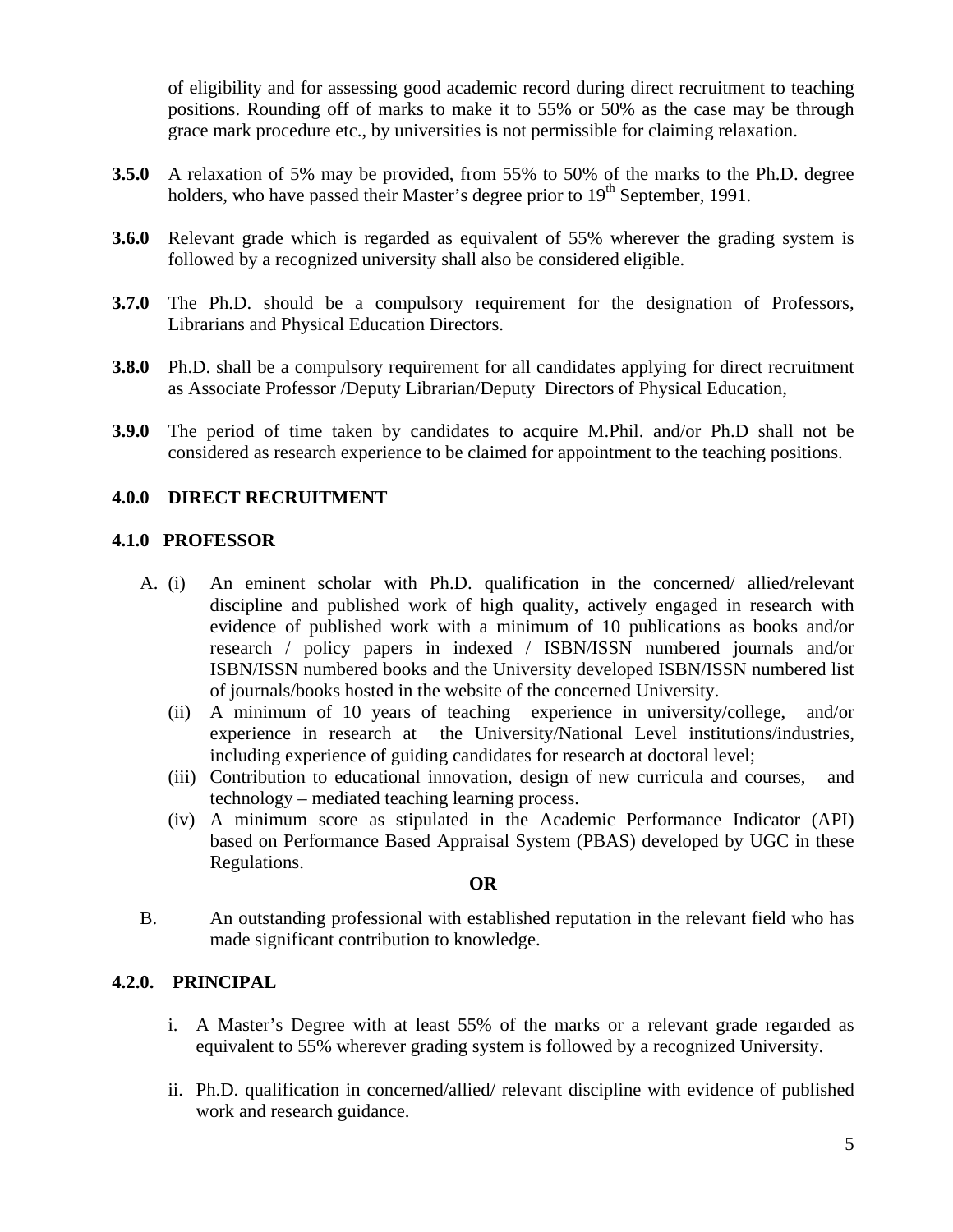- iii. Associate Professor/Professor with a total experience of 15 years of teaching/research/administration in Universities / Colleges and other institutions of higher education.
- iv. A minimum score as stipulated in the Academic Performance Indicator (API) based on Performance Based Appraisal System (PBAS) for Professors as developed by UGC in these Regulations.

# **4.3.0 ASSOCIATE PROFESSOR**

- i. Good academic record with a Ph.D. degree in the concerned / allied/relevant disciplines.
- ii. 55% of the marks, or equivalent grade wherever grading system is followed at the Master's degree level.
- iii. A minimum of five years of experience of teaching and / or research in an academic/research position equivalent to that of Assistant Professor in a University / College or Accredited Research Institution/industry excluding the period of Ph.D research with evidence of published work and a minimum of 5 publications as books and/or research/policy papers in indexed/ISBN/ISSN numbered books/journals and University developed -ISBN/ISSN list of journals hosted in the website of the concerned University.
- iv. Contribution to educational innovation, design of new curricula and courses, and technology – mediated teaching learning process with evidence of having guided doctoral candidates and research students.
- v. A minimum score as stipulated in the Academic Performance Indicator (API) based Performance Based Appraisal System (PBAS) developed by UGC in these Regulations.

### **4.4.0 ASSISTANT PROFESSOR**

### **4.4.1. Arts, Humanities, Sciences, Social Sciences, Commerce, Education, Languages, Law, Journalism and Mass Communication**.

- i. Good academic record as defined by the concerned university with at least 55% of the marks or equivalent grade where grading system is practiced at the Master's degree level in a relevant subject from an Indian University, or an equivalent degree from an accredited foreign university.
- ii. Besides fulfilling the above qualifications, the candidate should have cleared the National Eligibility Test (NET) conducted by the UGC, CSIR or similar test accredited by the UGC like SLET/SET.
- iii. Holders of Ph.D. degree as on the date of Notification of these Regulations, along with those candidates who are awarded a Ph.D. degree through a process of admission,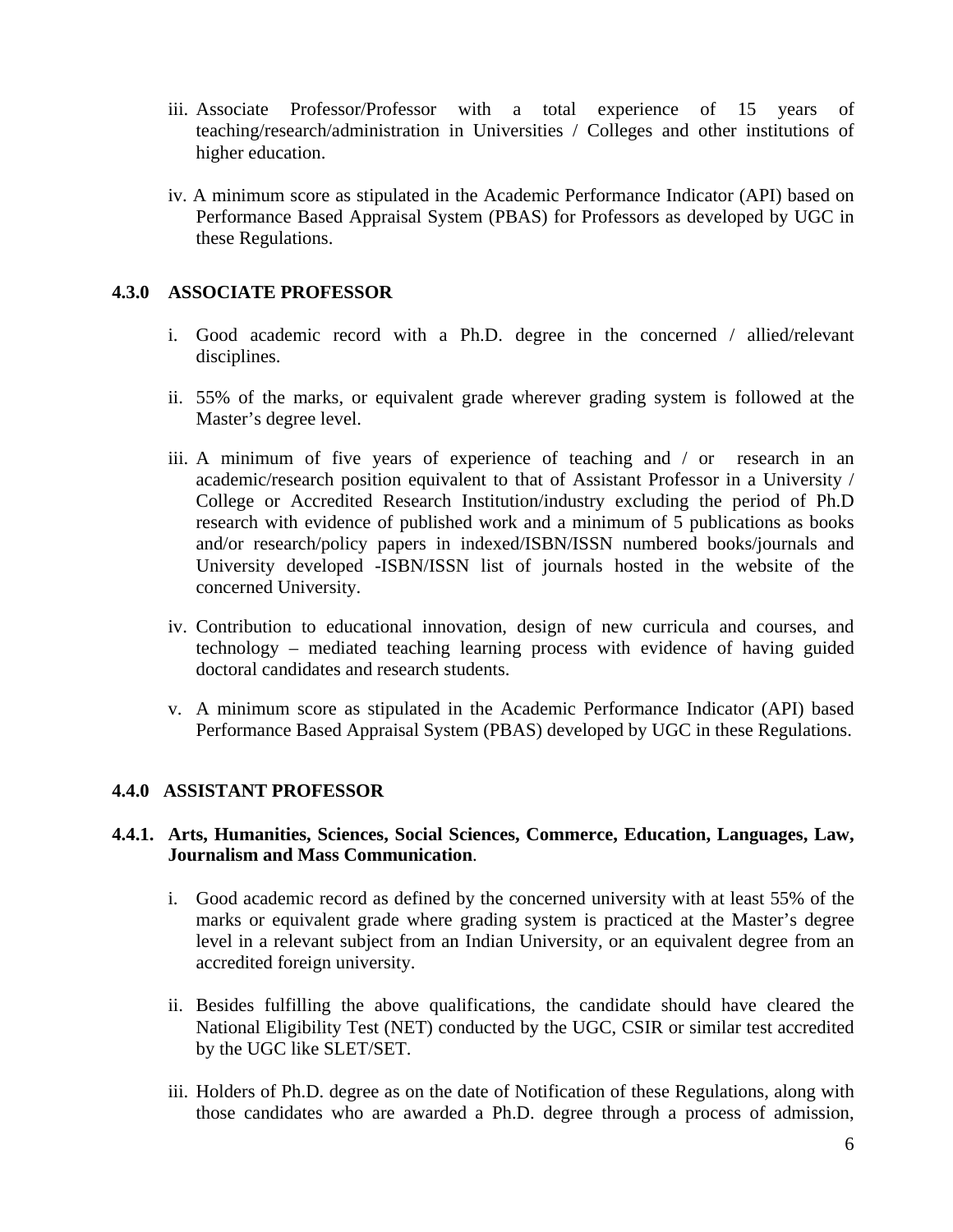registration, course work and external evaluation as laid down in the UGC (Minimum Standards and Procedures for award of M.Phil /Ph.D Degree), Regulations, 2009 and so adopted by the university, shall be exempted from NET/SLET/SET.

iv. NET/SLET/SET shall also not be required for such Masters Programmes in disciplines for which NET/SLET/SET is not conducted subject to the conditions stipulated in these Regulations in clause.3.3.3.

# **4.4.2. MUSIC, PERFORMING ARTS, VISUAL ARTS AND OTHER TRADITIONAL INDIAN ART FORMS LIKE SCULPTURE ETC**.,

# **4.4.3. MUSIC AND DANCE DISCIPLINE**:

# **1. ASSISTANT PROFESSOR:**

Good academic record with at least 55% of the marks, or an equivalent grade to that of 55% wherever grading system is practiced at the Master's degree level, in the relevant subject or an equivalent degree from an Indian/Foreign University.

Besides fulfilling the above qualifications, candidates should have cleared the National Eligibility test (NET/SLET/SET) conducted by the UGC, CSIR, or similar test accredited by the UGC.

# **OR**

A traditional and a professional artist with highly commendable professional achievement in the concerned subject, who should have:

- 1. Studied under noted/reputed traditional masters and has thorough knowledge to explain the subject concerned.
- 2. B high grade artist of AIR/TV.
- 3. Ability to explain the logical reasoning of the subject concerned and adequate knowledge to teach theory with illustrations in that discipline.

# **2. ASSOCIATE PROFESSOR:**

Good academic record with doctoral degree, with performing ability of high professional standard.

Five years of experience of teaching and/or research excluding the period spent for obtaining the research degree.

Has made significant contributions to the knowledge in the subject concerned as evidenced by quality of publications.

Contribution to educational innovation such as designing of new courses and/or curricula and/or outstanding performing achievement in the field of specialization.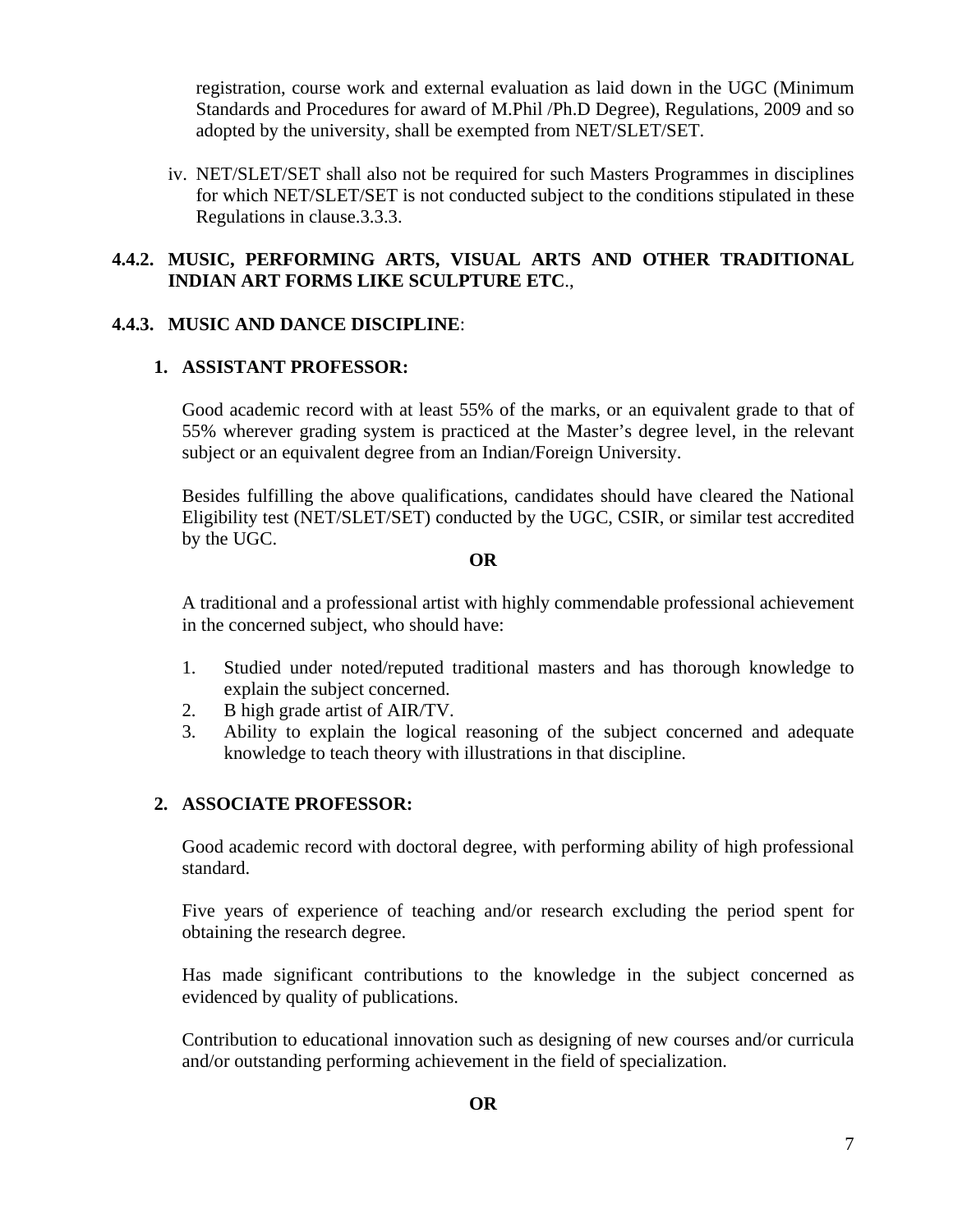- 1. 'A' grade artist of AIR/TV;
- 2. Eight years of outstanding performing achievements in the field of specialization.
- 3. Experience in designing of new courses and /or curricula.
- 4. Participation in Seminars/Conferences in reputed institutions.
- 5. Ability to explain the logical reasoning of the subject concerned and adequate knowledge to teach theory with illustrations in that discipline.

A minimum of five years of experience of teaching and / or research in an academic/research position equivalent to that of Assistant Professor in a University / College or Accredited Research Institution/industry excluding the period of Ph.D research with evidence of published work and a minimum of 5 publications as books and/or research/policy papers in indexed/ISBN/ISSN numbered books/journals and University developed -ISBN/ISSN list of journals hosted in the website of the concerned University.

Contribution to educational innovation, design of new curricula and courses, and technology – mediated teaching learning process with evidence of having guided doctoral candidates and research students.

A minimum score as stipulated in the Academic Performance Indicator (API) based Performance Based Appraisal System (PBAS) developed by UGC in these Regulations.

# **3. PROFESSOR:**

An eminent scholar with a doctoral degree actively engaged in research with 10 years of experience in PG teaching and /or research at the University/National level institutions including experience of guiding research at doctoral level with outstanding performing achievements in the field of specialization.

#### **OR**

- 1. 'A' grade artist of AIR/TV
- 2. Twelve years of outstanding performing achievements in the field of specialization.
- 3. Significant contributions in the field of specializations and ability to guide research
- 4. Participation in National/International Seminars/Conferences/ Workshops and/ or recipient of National/International Awards/Fellowships.
- 5. Ability to explain the logical reasoning of the subject concerned and adequate knowledge to teach theory with illustrations in that discipline.

### **4.4.4. DRAMA DISCIPLINE:**

### **1. ASSISTANT PROFESSOR:**

Good academic record with at least 55% of the marks, or an equivalent grade to that of 55% wherever grading system is practiced at the Master's degree level, in the relevant subject or an equivalent degree from an Indian/Foreign University.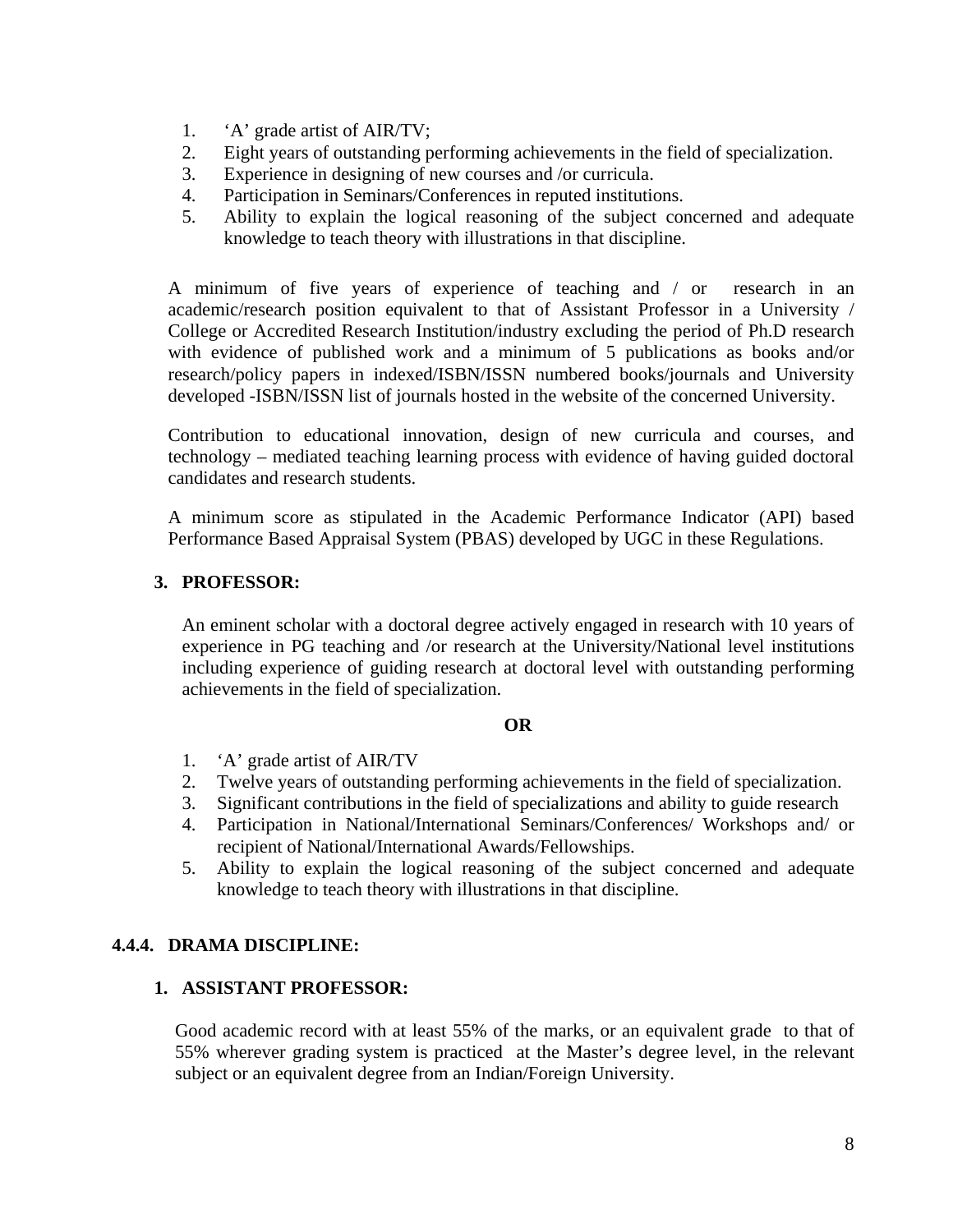Besides fulfilling the above qualifications, candidates should have cleared the National Eligibility Test (NET/SLET/SET) conducted by the UGC, CSIR, or similar test accredited by the UGC.

### **OR**

- 1. A professional artist with first class degree/diploma from National School of Drama or any other approved Institution in India or abroad
- 2. Five years of regular acclaimed performance in regional/ national stage with evidence.
- 3. Ability to explain the logical reasoning of the subject concerned and adequate knowledge to teach theory with illustrations in that discipline.

# **2. ASSOCIATE PROFESSOR:**

Good academic record with doctoral degree with performing ability of high professional standard as recommended by an expert committee constituted by the University concerned for the said purpose.

Five years of experiences of teaching and/ or research excluding the period spent for obtaining the research degree.

Has made significant contributions to the knowledge in the subject concerned as evidenced by quality of publications.

Contributions to educational innovation such as designing new courses and/ or curricula and/ or outstanding performing achievements in the field of specializations.

### **OR**

- 1. A recognized artist of Stage/ Radio/TV.
- 2. Eight years of outstanding performing achievements in the field of specialization.
- 3. Experience in designing of new courses and /or curricula.
- 4. Participation in Seminars/Conferences in reputed institutions.
- 5. Ability to explain the logical reasoning of the subject concerned and adequate knowledge to teach theory with illustrations in that discipline.

### **3. PROFESSOR:**

An eminent scholar with a doctoral degree actively engaged in research with 10 years of experience in Post-graduate teaching and /or research at the University/National level institutions including experience of guiding research in doctoral level, with outstanding performing achievement in the field of specialization.

### **OR**

- 1. Twelve years of outstanding performing achievements in the field of specialization.
- 2. Significant contributions in the field of specializations and ability to guide research.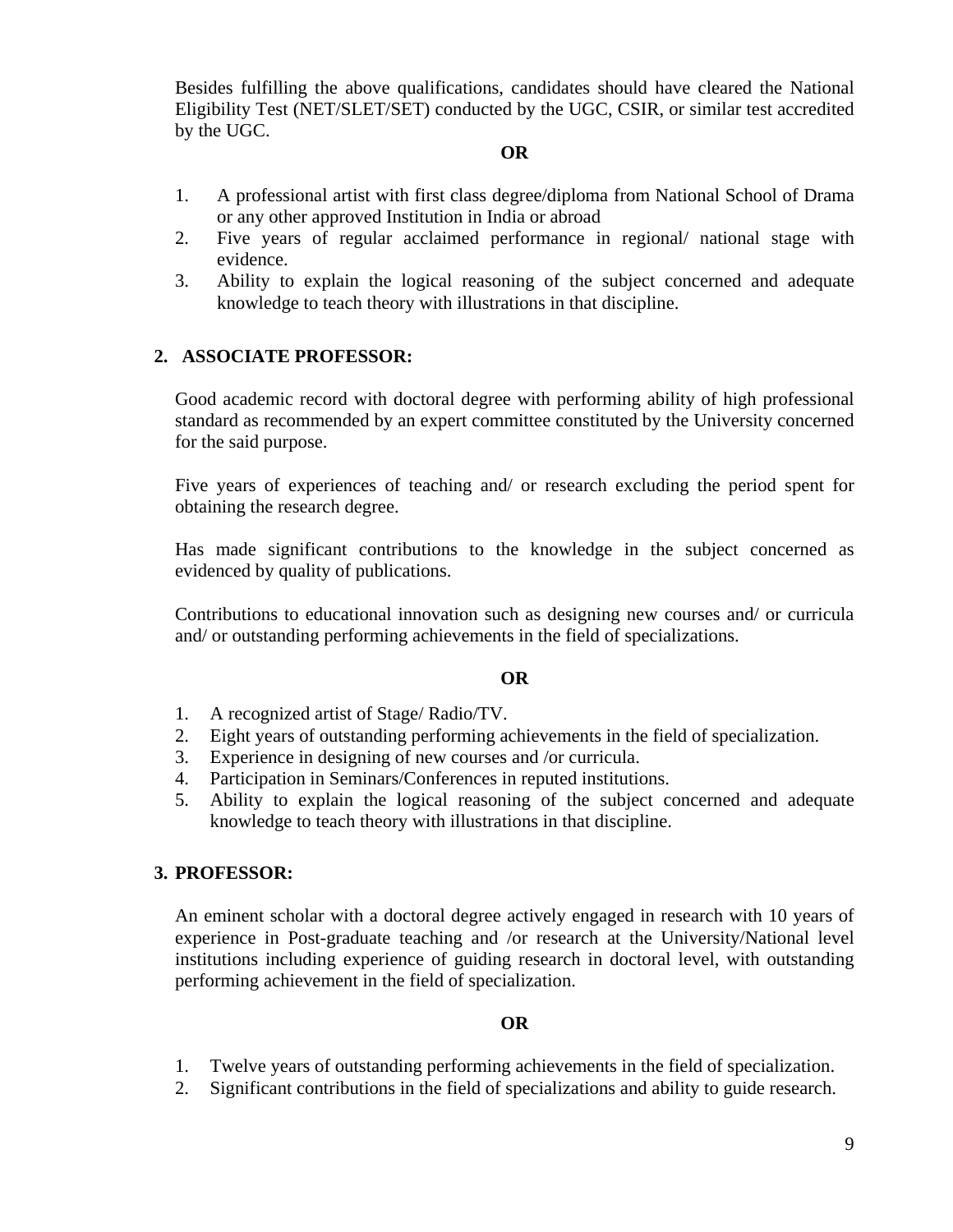- 3. Participation in National/International Seminars/Conferences/Workshops and/ or recipient of National/International Awards/Fellowships.
- 4. Ability to explain the logical reasoning of the subject concerned and adequate knowledge to teach theory with illustrations.

# **4.4.5. VISUAL (FINE) ARTS DISCIPLINE**:

# **1. ASSISTANT PROFESSOR:**

Good academic record with at least 55% of the marks, or an equivalent grade to that of 55% wherever grading system is practiced at the Master's degree level, in the relevant subject or an equivalent degree from an Indian/Foreign University.

Besides fulfilling the above qualifications, candidates should have cleared the National Eligibility Test (NET/SLET/SET) for lecturers conducted by the UGC, CSIR, or similar test accredited by the UGC.

### **OR**

A Professional artist with highly commendable professional achievement in the concerned subject, who should have:

- 1. First class Diploma in Visual (Fine) arts discipline from the recognized Institution of India/Abroad.
- 2. Five years of experience of holding regular regional/National exhibitions/Workshops with evidence.
- 3. Ability to explain the logical reasoning of the subject concerned and adequate knowledge to teach theory with illustrations in that discipline.

# **2. ASSOCIATE PROFESSOR:**

Good academic record with doctoral degree, with performing ability of high professional standard.

Five years of experience of teaching and/ or research excluding the period spent for the research degree, Ph. D.

Has made significant contributions to the knowledge in the subject concerned as evidenced by quality of publications.

Contributions to educational innovation such as: designing new courses and/ or curricula and/ or outstanding performing achievements in the field of specializations.

### **OR**

- 1. A recognized artist of his/her own discipline.
- 2. Eight years of outstanding performing achievements in the field of specialization.
- 3. Experience in designing of new courses and /or curricula.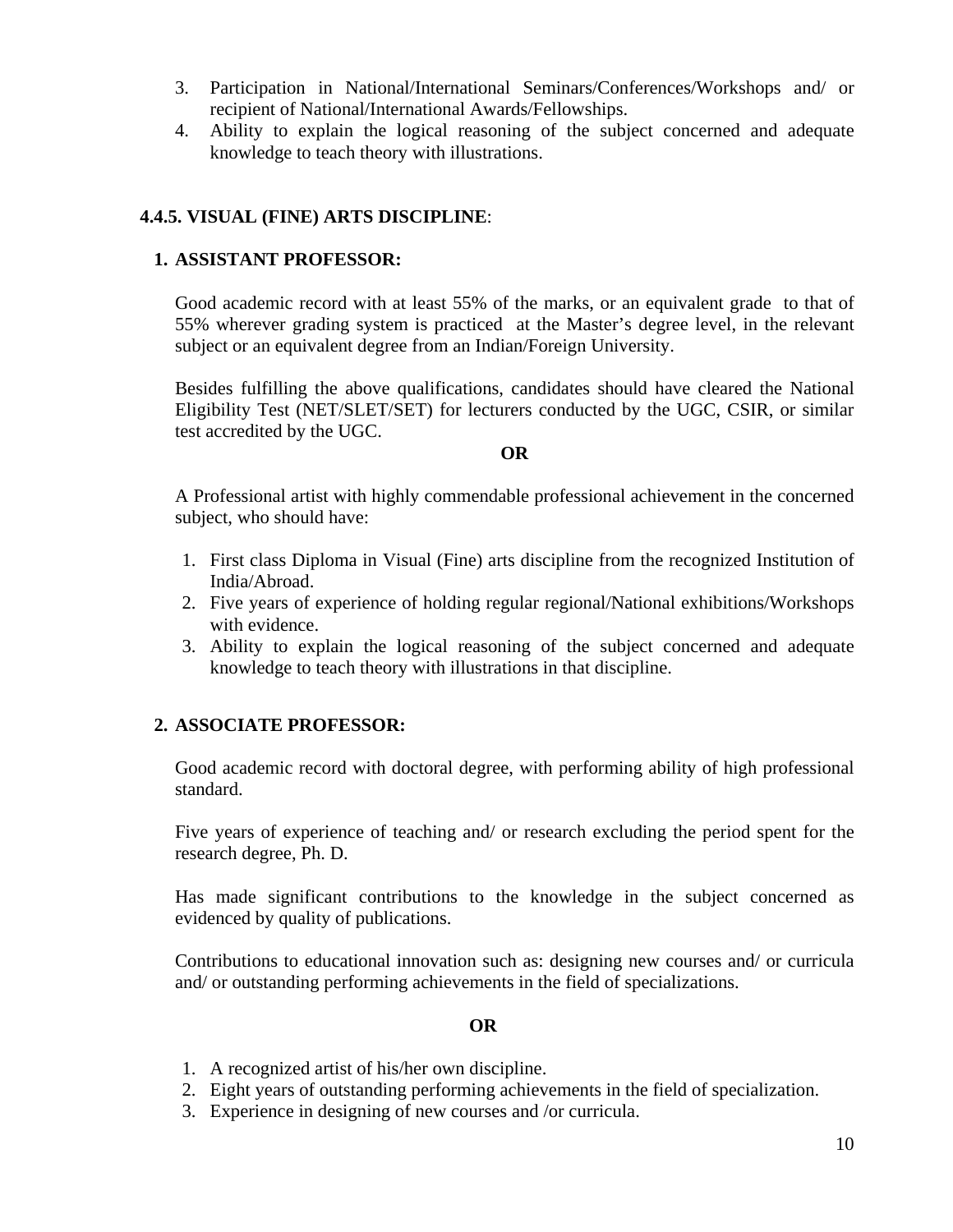- 4. Participation in Seminars/Conferences in reputed institutions.
- 5. Ability to explain the logical reasoning of the subject concerned and adequate knowledge to teach theory with illustrations in that discipline.

### **3. PROFESSOR:**

An eminent scholar with a doctoral degree actively engaged in research with 10 years of experience in Post-graduating teaching and /or research at the University/National level institutions including experience of guiding research in doctoral level, with outstanding performing achievement in the field of specialization.

### **OR**

- 1. Twelve years of experience of holding regular regional/national exhibition/workshops with evidence.
- 2. Significant contributions in the field of specialization and ability to guide research.
- 3. Participation in National/International Seminars/Conferences/Workshops and/or recipient of National/International Awards/Fellowships.
- 4. Ability to explain the logical reasoning of the subject concerned and adequate knowledge to teach theory with illustrations in that discipline.

A minimum score as stipulated in the Academic Performance Indicator (API) based Performance Based Appraisal System (PBAS) developed by UGC in these Regulations shall be a mandatory requirement for all the posts specified under 4.4. 3-4.4.5.

# **4.4.6. QUALIFICATIONS, EXPERIENCE AND OTHER ELIGIBILITY REQUIREMENTS FOR APPOINTMENT OF OCCUPATIONAL THERAPY TEACHERS**

### **1. ASSISTANT PROFESSOR:**

**1.1.** Bachelor Degree in Occupational Therapy (B.O.T./B. Th.O./B.O.Th.), Masters in Occupational Therapy (M.O.Th/M.Th.O./M.Sc. O.T/M.OT.) with at least 55% of marks from recognized University.

1.2. NET/SLET/SET shall not be required for such Masters Programmes in disciplines for which NET/SLET/SET is not conducted subject to the conditions stipulated in these Regulations in clause.3.3.3.

### **2. ASSOCIATE PROFESSOR:**

Master in Occupational Therapy (M.O.T./M.O.Th./M.Sc. O.T.) with 5 years total experience as Assistant Professor.

**Desirable : Higher qualification such as** Ph.D Qualification in any discipline in occupational therapy recognized by U.G.C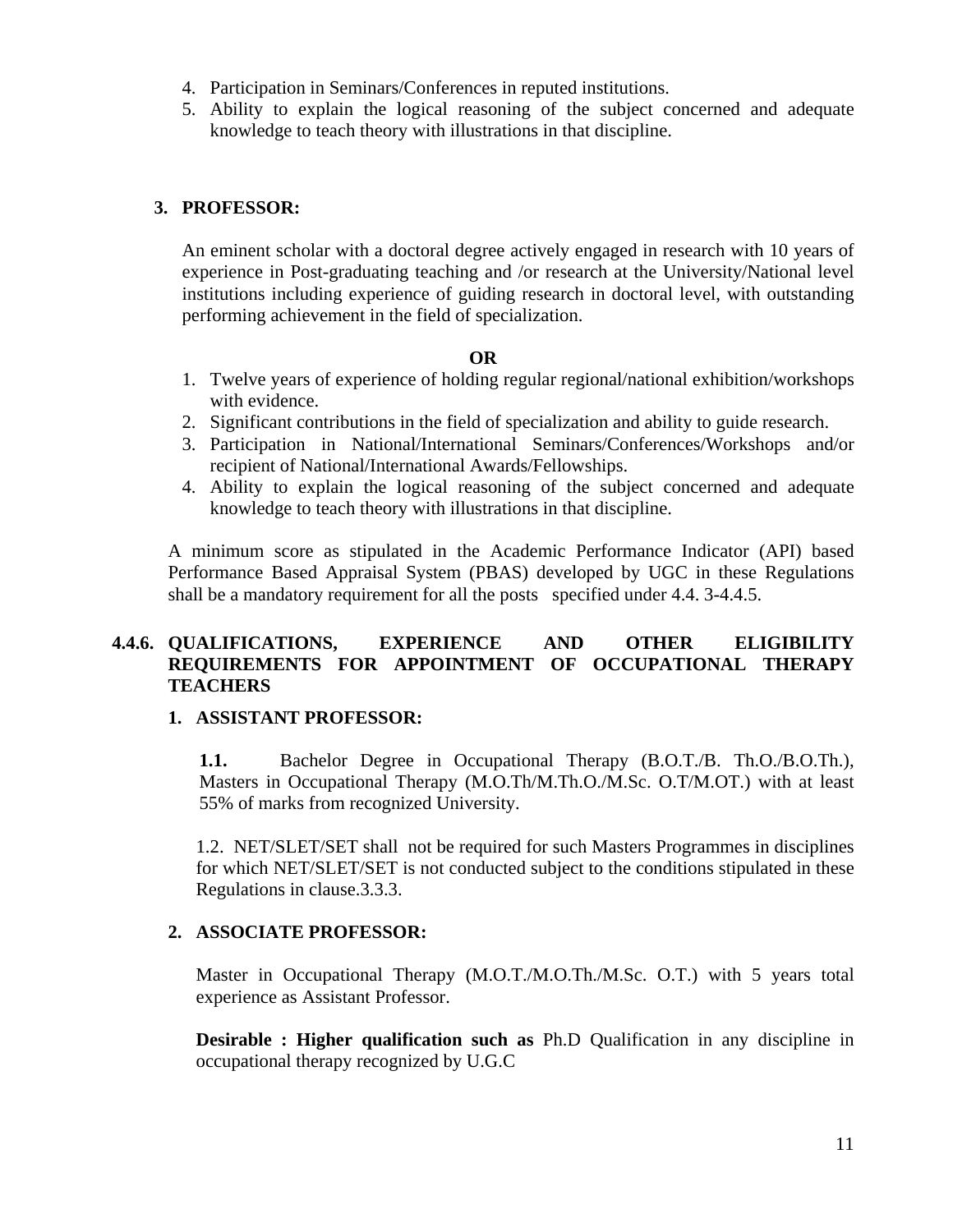### **3. PROFESSOR:**

3.1. Masters in Occupational Therapy (M.O.T. / M.O.Th./M.Th.O./M.Sc. O.T.) with 10 years total experience including 3 years experience as Associate Professor (Occupational Therapy)

3.2 Ph. D. in any discipline in occupational therapy recognized by U.G.C..

# **4. PRINCIPAL / DIRECTOR / DEAN:**

- 4.1.Masters in Occupational Therapy (M.O.T./M.Th.O./M.Oth./M.Sc. O.T.) with atleast 10 years total experience, including experience as Professor (Occupational Therapy).
- 4.2. Senior most of the Professor shall be the Principal / Director / Dean.
- 4.3. Ph. D. in any discipline in occupational therapy recognized by U.G.C.
- 4.4 A minimum score as stipulated in the Academic Performance Indicator (API) based Performance Based Appraisal System (PBAS) developed by UGC in these Regulations shall be a mandatory requirement for all the posts specified under 4.4. 6 and -4.4.7.
- 4.5 The appointment of allied field shall be at the lowest level of Assistant Professor.

# **4.4.7. QUALIFICATIONS, EXPERIENCE AND OTHER ELIGIBILITY REQUIREMENTS FOR APPOINTMENT OF PHYSIOTHERAPY TEACHERS**

### **1. ASSISTANT PROFESSOR:**

- 1.1. Bachelor Degree in Physiotherapy (B.P/T./B. Th./P./B.P.Th.), Masters in Physiotherapy (M./P.Th/M.Th.P./M.Sc. P.T/M.PT.) with at least 55% of marks from recognized University.
- 1.2. NET/SLET/SET shall not be required for such Masters Programmes in disciplines for which NET/SLET/SET is not conducted subject to the conditions stipulated in these Regulations in clause.3.3.3.

# **2. ASSOCIATE PROFESSOR:**

Master in Physiotherapy (M.P.T./M.P.Th./M.Th.P/M.Sc. P.T.) with 5 years total experience as Assistant Professor.

**Desirable** : Higher qualification such as Ph. D in any discipline in Physiotherapy recognized by U.G.C..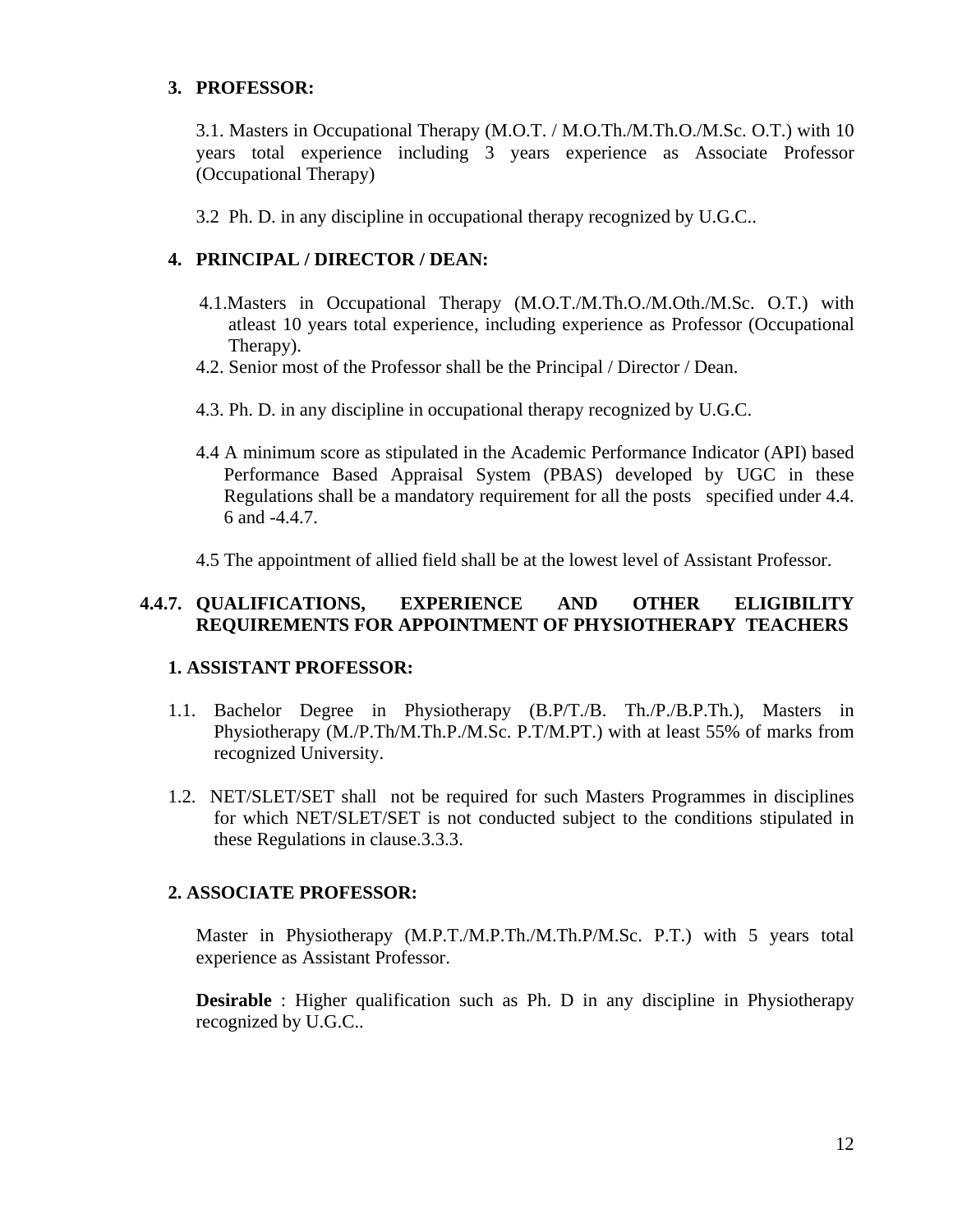### **3. PROFESSOR:**

- 3.1. Masters in Physiotherapy (M.P.T. / M.P.Th./M.Th.P./M.Sc. P.T.) with 10 years total experience including 3 years experience as Associate Professor (Physiotherapy);
- 3.2 Ph. D. in any discipline in Physiotherapy recognized by U.G.C..
- 3.3 A minimum score as stipulated in the Academic Performance Indicator (API) based Performance Based Appraisal System (PBAS) developed by UGC in these Regulations shall be a mandatory requirement for all the posts specified under 4.4. 6 and -4.4.7.
- 3.4 The appointment of allied field shall be at the lowest level of Assistant Professor.

### **4. PRINCIPAL / DIRECTOR / DEAN:**

- 4.1. Masters in Physiotherapy (M.P.T./M.Th.P./M.Pth./M.Sc. P.T.) with atleast 10 years total experience, including experience as Professor (Physiotherapy).
- 4.2. Senior most of the Professor shall be the Principal / Director / Dean.
- 4.3. Ph. D. in any discipline in Physiotherapy recognized by U.G.C..
- 4.4. A minimum score as stipulated in the Academic Performance Indicator (API) based Performance Based Appraisal System (PBAS) developed by UGC in these Regulations shall be a mandatory requirement for all the posts specified under 4.4. 6 and -4.4.7.
- 4.5 The appointment of allied field shall be at the lowest level of Assistant Professor.

# **4.4.8.. MINIMUM QUALIFICATIONS FOR APPOINTMENT OF TEACHING FACULTY IN UNIVERSITIES AND COLLEGES- MANAGEMENT / BUSINESS ADMINISTRATION:**

### **1. Assistant Professor**

1.1. A Masters Degree with 55% marks in Business Management / Administration / in a relevant management related discipline or first class in two year full time / three year part-time PGDM declared equivalent and accredited by AICTE / UGC

#### OR

First Class graduate and professionally qualified Charted Accountant / Cost and works Accountant / Company Secretary of the concerned statutory bodies.

1.2. A minimum score as stipulated in the Academic Performance Indicator (API) based Performance Based Appraisal System (PBAS) developed by UGC in these Regulations.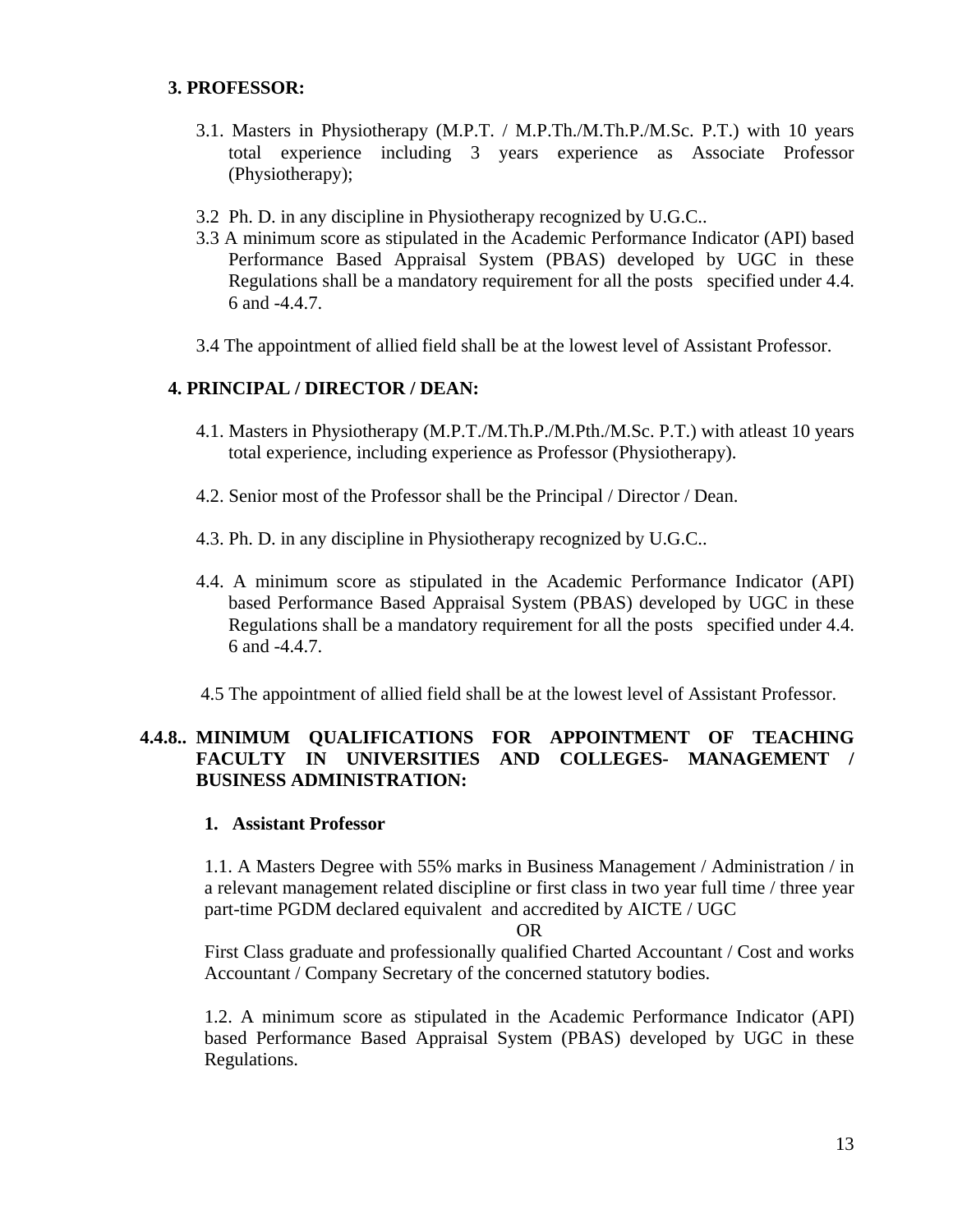# **2. Associate Professor:**

2.1.Consistently good academic record with at least 55% marks in Master Degree in Business Management / Administration / in a relevant management related discipline or first class in two years full time / three year part-time PGDM declared equivalent and recognized by AICTE / UGC

### OR

First Class graduate and professionally qualified Charted Accountant / Cost and works Accountant / Company Secretary of the concerned statutory body.

2.2.Ph.D. or Fellow of IM OR of an Institute recognized by AICTE .

2.3. A minimum of 5 years' experience of postgraduate teaching / industry / research / professional at managerial level excluding the period spent for obtaining the research degree.

#### OR

# **2.4. For candidates from Industry & Profession**

2.4.1.Consistently good academic record with at least 55% marks in Master's Degree in Business Management / Administration / in a relevant management related discipline\*\* or first class in two years full time / three year part-time PGDM declared equivalent and recognized by AICTE / UGC

#### OR

First Class graduate and professionally qualified Charted Accountant / Cost and works Accountant / Company Secretary of the concerned statutory body.

2.4.2. A minimum of 10 years' experience of postgraduate teaching industry / research / profession, out of which 5 years must be at the level of assistant professor or equivalent excluding the period spent for obtaining research degree. The candidate should have Professional work experience, which is significant and can be recognized at national / international level as equivalent to Ph.D and 10 years managerial experience in industry / profession of which at least 5 years should be at the level comparable to that of lecture.

- 2.5.Teaching, research industrial and / or professional experience in a reputed organization;
- 2.6.Published work, such as research papers, patents filed / obtained, books and / or technical reports;

2.7. Experience of guiding the project work /dissertation of PG / Research Students or supervising R&D projects in industry;

2.8. A minimum score as stipulated in the Academic Performance Indicator (API) based Performance Based Appraisal System (PBAS) developed by UGC in these Regulations.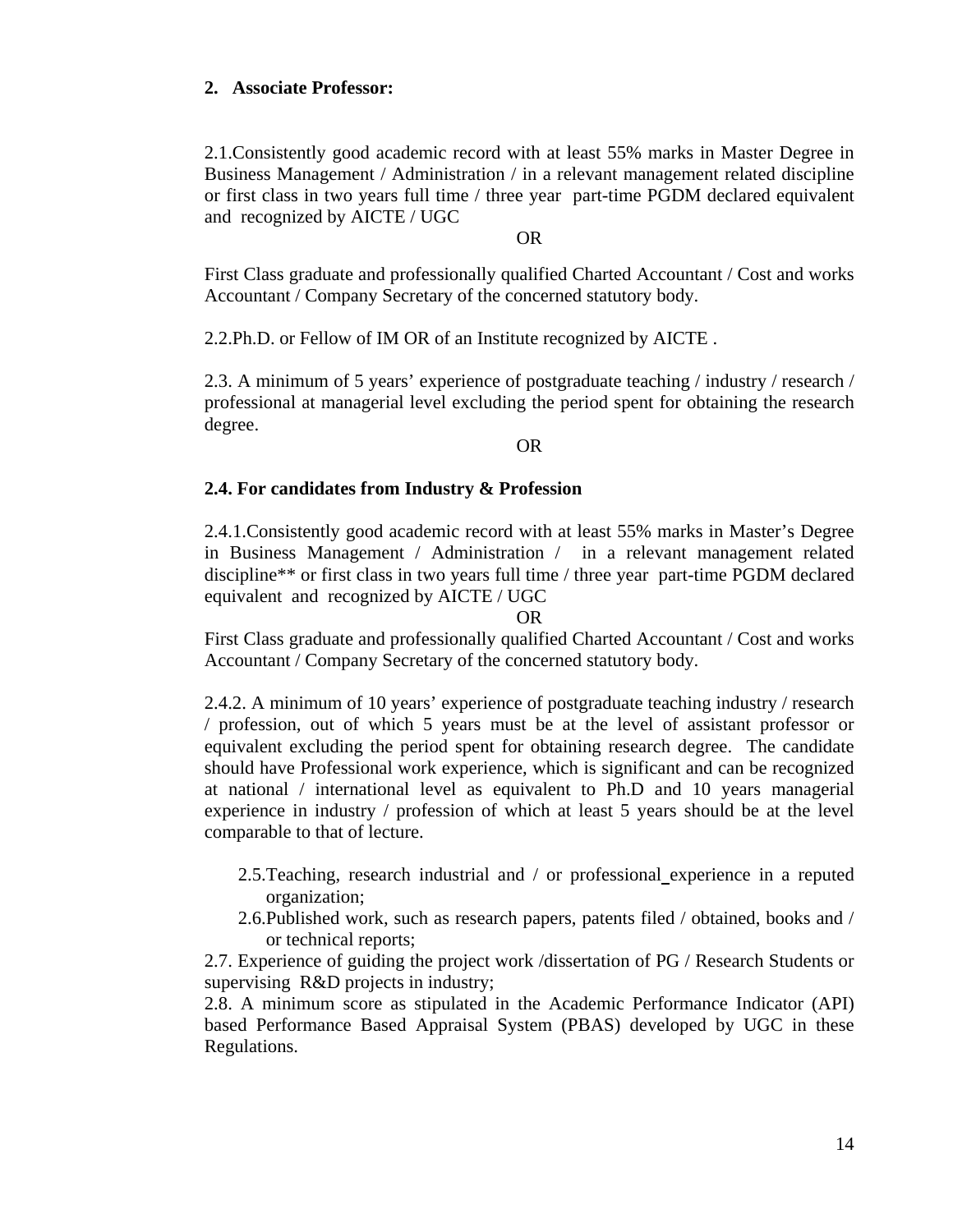# **3. Professor:**

3.1. Consistently good academic record with at least 55% marks in Master's Degree in Business Management / Administration / in a relevant discipline or consistently good academic record with at least 55% marks in two year full time / three year part-time PGDM declared equivalent and recognized by AICTE / UGC

# OR

First Class graduate and professionally qualified Charted Accountant / Cost and works Accountant / Company Secretary of the concerned statutory body.

3.2. Ph. D. or Fellow of IIM OR of an Institute recognized by AICTE .

3.3. (i) A minimum of 10 years' experience of post graduate teaching / industry / research / professional out of which 3 years must be at the level of Reader/Associate Professor or equivalent excluding the period spent for obtaining the research degree.

#### OR

- (ii) Contribution to educational innovation, design of new curricula and courses, and technology – mediated teaching learning process.
- (iii) A minimum score as stipulated in the Academic Performance Indicator (API) based on Performance Based Appraisal System (PBAS) developed by UGC in these Regulations.

### **3.4. For candidates from Industry & Profession**

3.4.1. Consistently good academic record with at least 55% marks in Master's Degree in Business Management / Administration / in a relevant management related discipline\*\* or consistently good academic record with at least 55% marks in two years full time / three year part-time PGDM declared equivalent and recognized by AICTE / UGC

#### OR

First Class graduate and professionally qualified Charted Accountant / Cost and works Accountant / Company Secretary of the concerned statutory body.

3.4.2. The candidate should have professional work experience which is significant and can be recognized at national / International level as equivalent to Ph. D. and 15 years' managerial experience in industry / profession of which at least 8 years should be at lease at a level comparable to that of Reader.

- 3.5. Teaching, Teaching, research industrial and / or professional experience in a reputed organization;
- 3.6. Published work, such as research papers, patents filed / obtained, books and / or technical reports;
- 3.7. Experience of guiding the project work / dissertation of PG / Research Students or supervising R&D projects in industry;
- 3.8. Demonstrated leadership in planning and organizing academic, research, industrial and / or professional activities;
- 3.9. Capacity to undertake / lead sponsored R&D consultancy and related activities;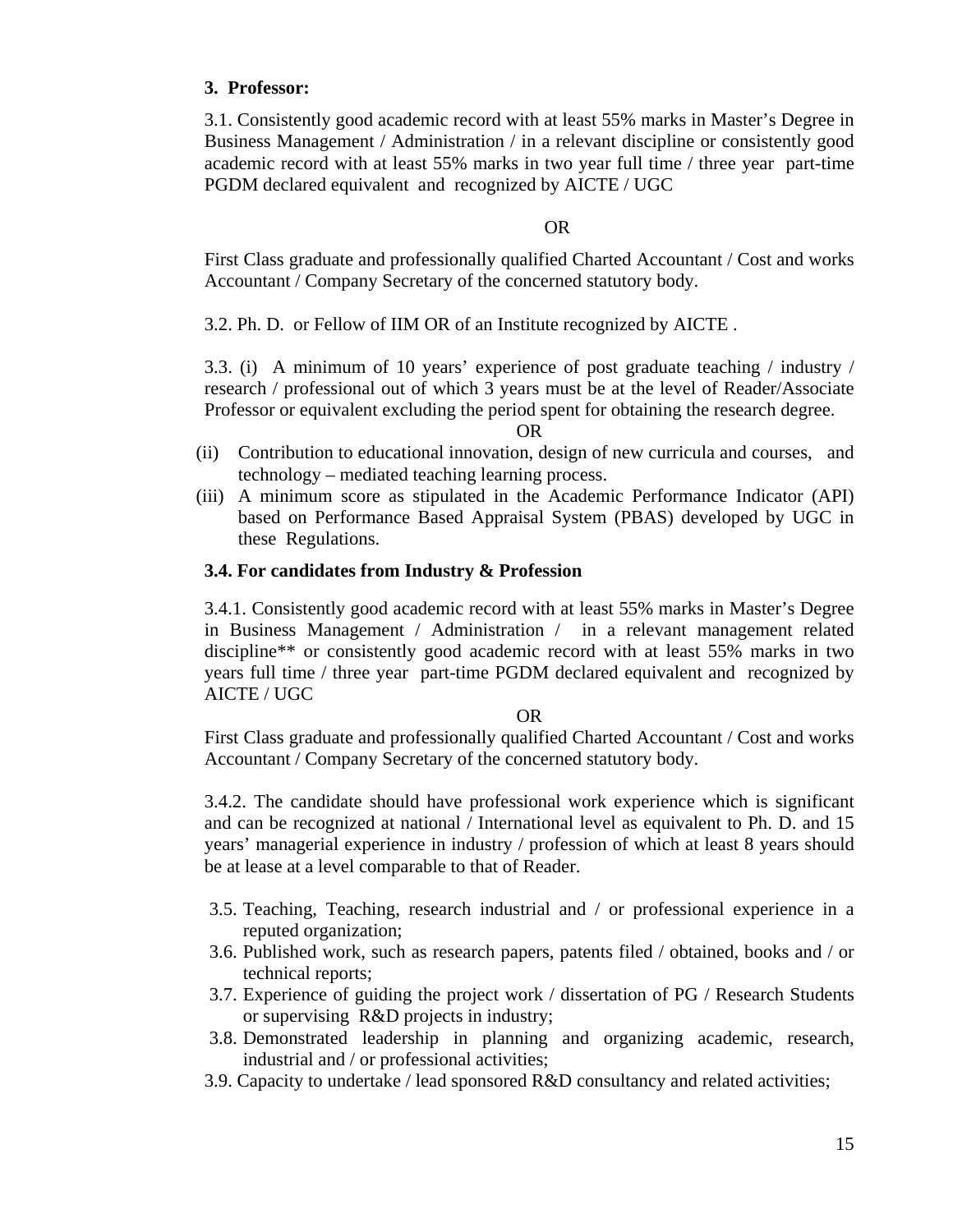3.10. A minimum score as stipulated in the Academic Performance Indicator (API) based Performance Based Appraisal System (PBAS) developed by UGC in these Regulations.

# **4. Principal / Director / Head of Institutions**

4.1 Qualification same as those prescribed for the post of professor in the relevant discipline with a minimum of 15 years' experience of postgraduate teaching / industry / research.

- 4.2. Administrative experience in senior level responsible position
- 4.3. For candidates from Industry / Profession

4.3.1. Qualification same as those prescribed for the post of Professor from industry / profession stream with 15 years' experience of postgraduate teaching / research out of which 5 years must be at the level or Professor in the relevant discipline.

4.3.2. Administrative experience in senior level responsible position.

4.3.3. A minimum score as stipulated in the Academic Performance Indicator (API) based Performance Based Appraisal System (PBAS) developed by UGC in these Regulations.

- **\*** If a class / division is not awarded at Masters level, minimum of 60% marks in aggregate shall be considered equivalent to First Class / Division. If a grade point system is adopted, the CGPA will be converted into equivalent marks as given below:-
- \*\* Relevant management related disciplines shall be those as Commerce, Economics, Applied Economics, Econometrics Business Economics, Psychology (Organizational / Industrial Psychology), Public Administration, Statistics, Mathematical Statistics, Applied Statistics, Operational Research, Business Law, Production & Industrial Engineering, Industrial management and Computer Application.
- \*\*\* This recognition shall be valid only if the same is recommended unanimously by a 3-Member Committee of Experts appointed by the Vice-Chancellor of the University.

| Grade                       | Grade Point   | Percentage Equivalent |  |
|-----------------------------|---------------|-----------------------|--|
| $\mathbf{O}'$ – Outstanding | 5.50-6.00     | 75-100                |  |
| $A'$ – Very Good            | 4.50-5.49     | 64-74                 |  |
| $B' - Good$                 | 3.50-4.49     | 55-64                 |  |
| $C'$ – Average              | 2.50-3.49     | $45 - 54$             |  |
| $D'$ – Below Average        | 1.50-2.49     | 35-44                 |  |
| $E' - Poor$                 | $0.50 - 1.49$ | 25-34                 |  |
| 'F' - Fail                  | $0 - 0.49$    | $0 - 24$              |  |

### **PERCENTAGE EQUIVALENCE OF GRADE POINTS FOR A TEN POINTS SCALE**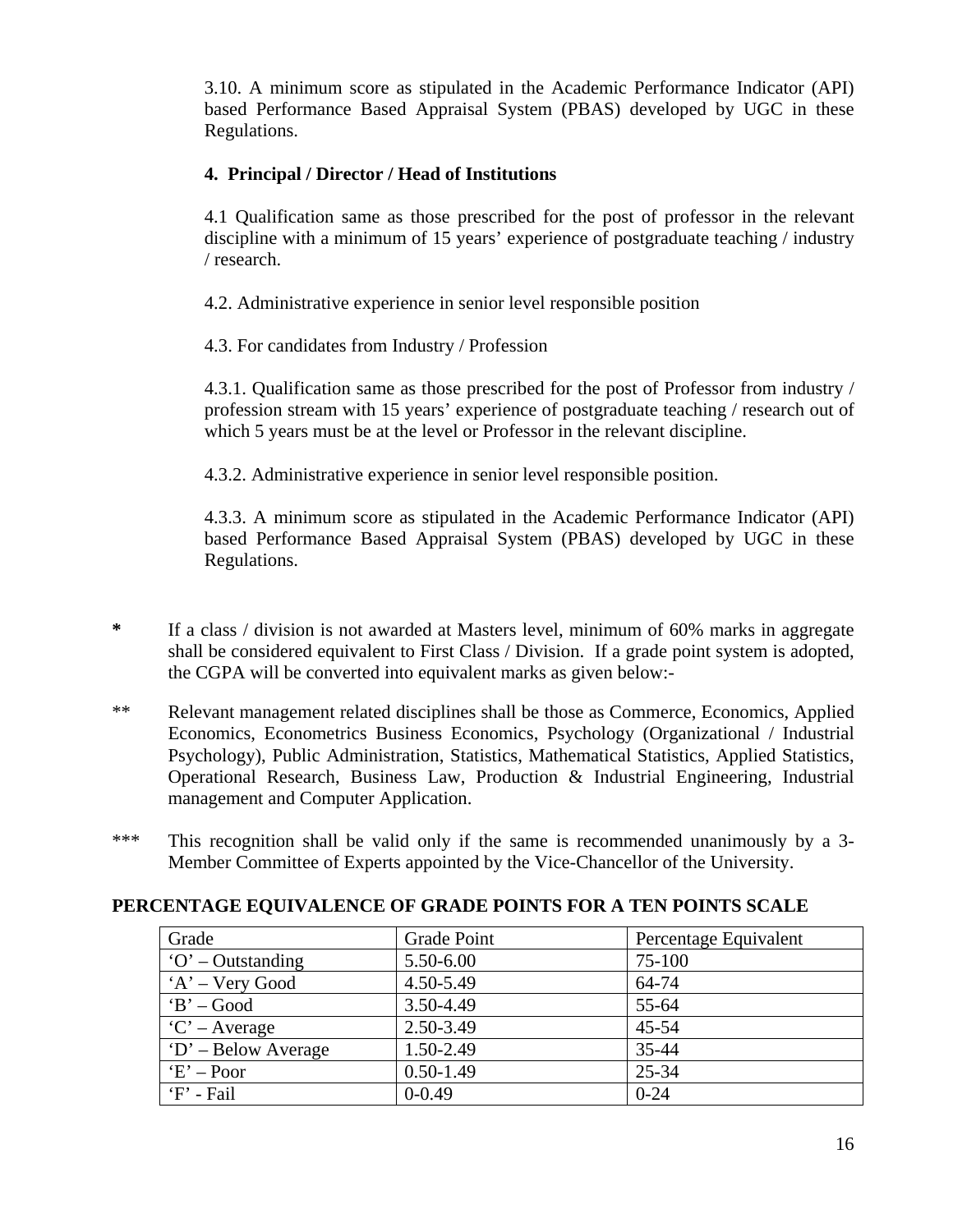# **4.4.9 MINIMUM QUALIFICATIONS FOR APPOINTMENT OF TEACHING FACULTY IN UNIVERSITIES AND COLLEGES-ENGINEERING AND TECHNOLOGY DISCIPLINE:**

### 1. **Assistant Professor**

1.1. Master's Degree with 55% marks in the appropriate branch of Engineering (Engg.) & Technology (Tech) .

1.2. NET/SLET/SET shall also not be required for such Masters Programmes in disciplines for which NET/SLET/SET is not conducted subject to the conditions stipulated in these Regulations in clause.3.3.3.

1.3. A minimum score as stipulated in the Academic Performance Indicator (API) based Performance Based Appraisal System (PBAS) developed by UGC in these Regulations shall be a mandatory requirement

# **2. Associate Professor**

2.1.Ph.D. Degree with First Class at Bachelor's or Master's Degree in the appropriate branch of Engg., & Tech., and experience of 5 years in teaching, research and / or industry at the level of Lecturer/Assistant Professor or equivalent grade, excluding period spent on obtaining the research degree

#### OR

- 2.2. only to candidates from industry and the profession
- 2.2.1. First Class Master's Degree in the appropriate branch of Engg., & Tech.;
- 2.2.2. Significant professional work which can be recognized\* as equivalent to a Ph.D. Degree in appropriate branch of Engg., & Tech., and industrial / professional experience of 5 years in a position equivalent to the level of Lecturer.

(\* This recognition shall be valid only if the same is recommended unanimously by a 3- Member Committee of Experts appointed by the Vice-Chancellor of the University).

- 2.3. Teaching, research industrial and / or professional experience in a reputed organization;
- 2.4. Published work, such as research papers, patents filed / obtained, books, and / or technical reports;
- 2.5. Experience of guiding the project work / dissertation of PG / Research Students or supervising R&D projects in industry;
- 2.6. A minimum score as stipulated in the Academic Performance Indicator (API) based Performance Based Appraisal System (PBAS) developed by UGC in these Regulations shall be a mandatory requirement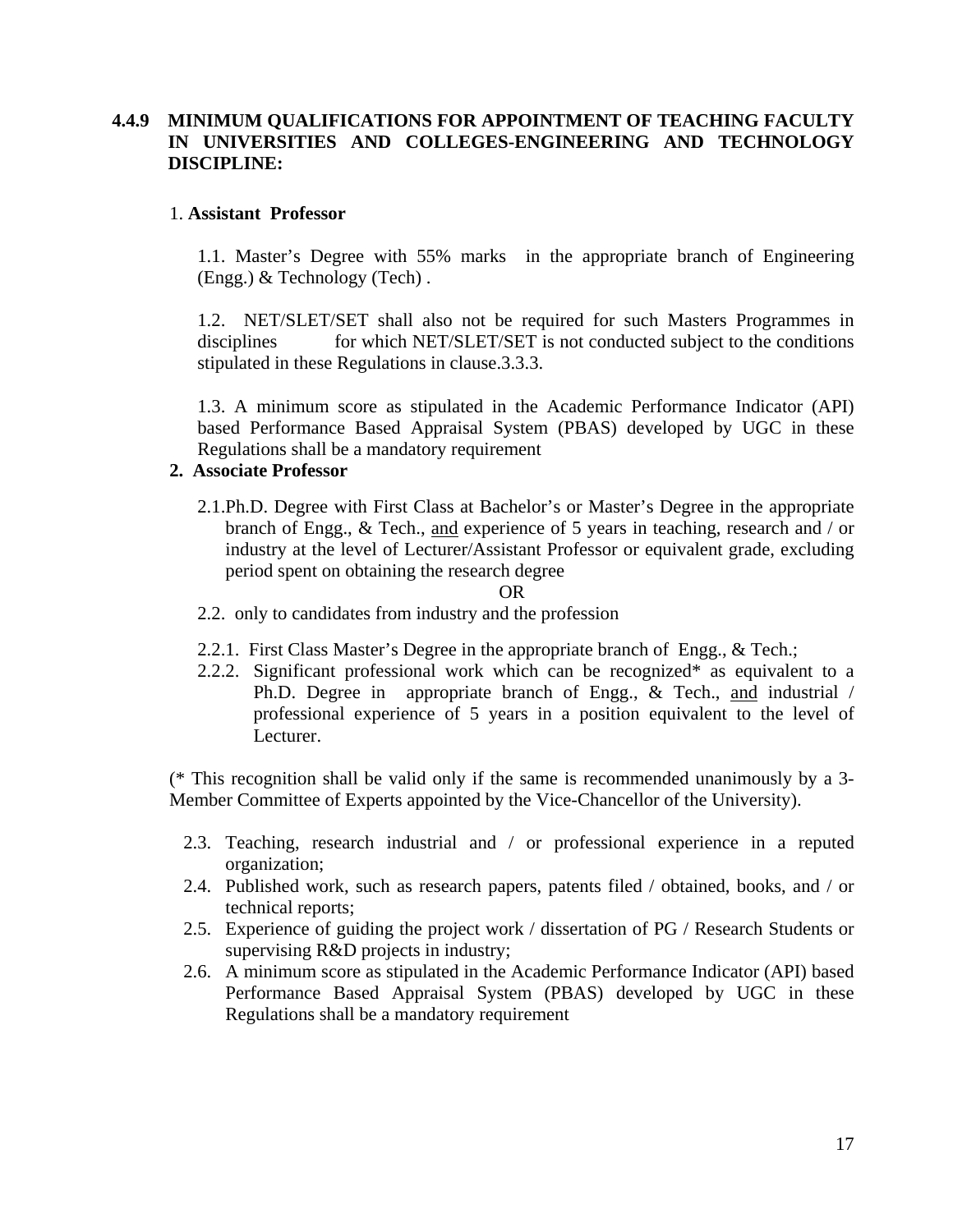### **3. Professor:**

3.1.Ph.D. Degree with First Class at Bachelor's or Master's Degree in the appropriate branch of Engg., & Tech., and experience of 10 years in teaching, research and / or industry, out of which at least5 years at the level of Reader/ associate Professor or equivalent grade.

#### OR

- 3.2. applicable only to candidates from industry and the profession
- 3.2.1. First Class Master's Degree in the appropriate branch of Engg., & Tech.;
- 3.2.2. Significant professional work which can be recognized\* as equivalent to a Ph.D. Degree in appropriate branch of Engg., & Tech., and industrial / professional experience of 10 years, out of which at least 5 years at a senior level of Assistant Professor / Reader;

(\* This recognition shall be valid only if the same is recommended unanimously by a 3- Member Committee of Experts appointed by the Vice-Chancellor of the University).

- 3.3. Teaching, research industrial and / or professional experience in a reputed organization;
- 3.4. Published work, such as research papers, patents filed / obtained, books, and / or technical reports;
- 3.5. Experience of guiding the project work / dissertation of PG / Research Students or supervising R&D projects in industry;
- 3.6. Demonstrated leadership in planning and organizing academic, research, industrial and / or professional activities;
- 3.7. Capacity to undertake / lead sponsored R&D, consultancy and related activities;
- 3.8. A minimum score as stipulated in the Academic Performance Indicator (API) based Performance Based Appraisal System (PBAS) developed by UGC in these Regulations shall be a mandatory requirement

#### **2. Bio-Technology (Engg. & Tech.) Discipline:**

#### **1. Assistant Professor:**

1.1.First Class Master's Degree in the Biotechnology branch of Engineering (Engg.) & Technology (Tech)

OR

1.2.Ph.D. Degree in Applied Biological Sciences such as, Micro-Biology, Bio-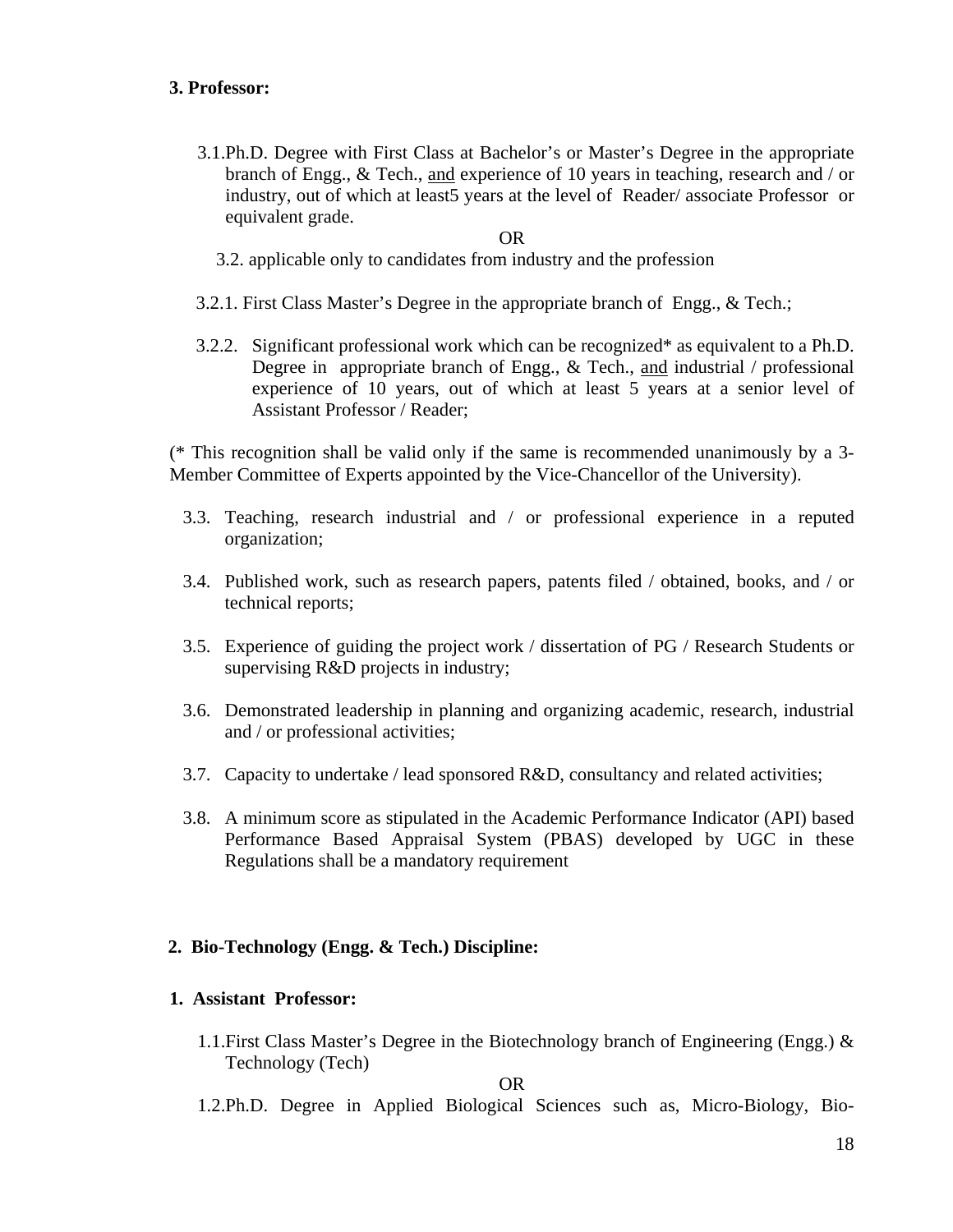Chemistry, Genetics, Molecular Biology, Pharmacy and Bio-Physics;

OR

1.3. Good academic record with at least 55% of the marks, or an equivalent grade at the Master's degree level, in Biotechnology from an Indian / Foreign University.

- 1.4.Besides fulfilling the above qualifications, candidates should have cleared the eligibility test (NET/SLET/SET) for lecturers conducted by the UGC, CSIR or similar test accredited by the UGC
- 1.5.A minimum score as stipulated in the Academic Performance Indicator (API) based Performance Based Appraisal System (PBAS) developed by UGC in these Regulations shall be a mandatory requirement.

# **2. Associate Professor:**

2.1. Ph.D. Degree with First Class at Bachelor's or Master's Degree in the Biotechnology branch of Engg., & Tech./Applied Biological sciences, and experience of 5 years in teaching, research and / or industry at the level of Lecturer or equivalent grade, excluding period spent on obtaining the research degree

#### OR

2.2. applicable only to candidates from industry and the profession

- 2.2.1. First Class Master's Degree in the appropriate branch of Engg., & Tech./Applied Biological Sciences;
- 2.2.2. Significant professional work which can be recognized\* as equivalent to a Ph.D. Degree in appropriate branch of Engg., & Tech., and industrial / professional experience of 3 years in a position equivalent to the level of Lecturer.

 (\*This recognition shall be valid only if the same is recommended unanimously by a 3-Member Committee of Experts appointed by the Vice-Chancellor of the University).

2..3. Teaching, research industrial and / or professional experience in a reputed organization;

- 2.4.Published work, such as research papers, patents filed / obtained, books, and / or technical reports;
- 2.5.Experience of guiding the project work / dissertation of PG / Research Students or supervising R&D projects in industry;
- 2.6.A minimum score as stipulated in the Academic Performance Indicator (API) based Performance Based Appraisal System (PBAS) developed by UGC in these Regulations shall be a mandatory requirement.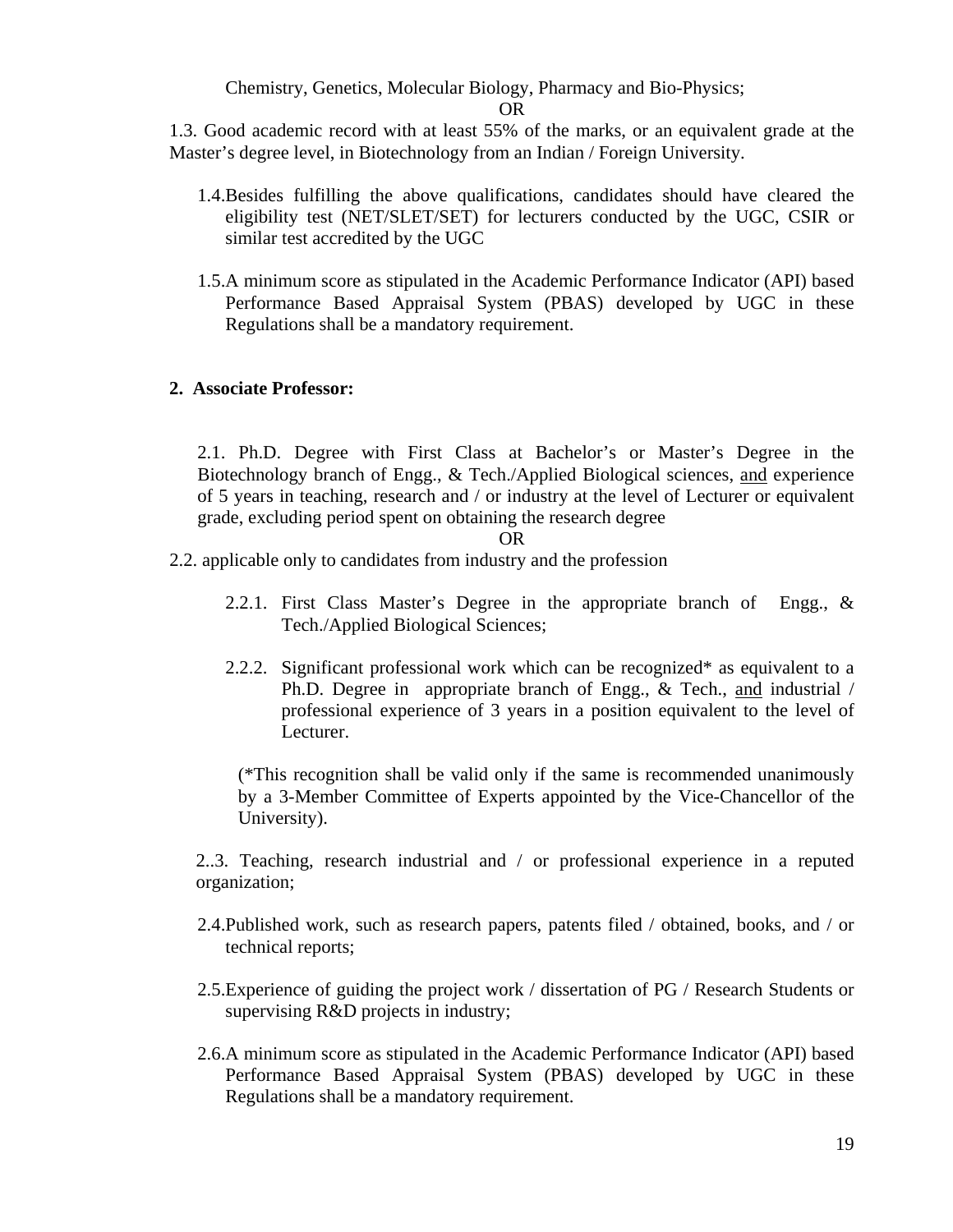# **3. Professor:**

- 3.1.Ph.D. Degree with First Class at Bachelor's or Master's Degree in the Biotechnology branch of Engg., & Tech. / Applied Biological Sciences, and experience of 10 years in teaching, research and / or industry, out of which at least5 years at the level of Assistant Reader or equivalent grade.
	- OR
- 3.2. applicable only to candidates from industry and the profession
- 3.2.1.First Class Master's Degree in the appropriate branch of Engg., & Tech. / Applied Biological Sciences;
- 3.2.2.Significant professional work which can be recognized\* as equivalent to a Ph.D. Degree in appropriate branch of Engg., & Tech. / Applied Biological Sciences, and industrial / professional experience of 10 years, out of which at least 5 years at a senior level of Assistant Professor / Reader;

(\*This recognition shall be valid only if the same is recommended unanimously by a 3- Member Committee of Experts appointed by the Vice-Chancellor of the University).

- 3.3. Teaching, research industrial and / or professional experience in a reputed organization;
- 3.4. Published work, such as research papers, patents filed / obtained, books, and / or technical reports;
- 3.5. Experience of guiding the project work / dissertation of PG / Research Students or supervising R&D projects in industry;
- 3.6. Demonstrated leadership in planning and organizing academic, research, industrial and / or professional activities;
- 3.7. Capacity to undertake / lead sponsored R&D, consultancy and related activities;
- 3.8. A minimum score as stipulated in the Academic Performance Indicator (API) based Performance Based Appraisal System (PBAS) developed by UGC in these Regulations shall be a mandatory requirement.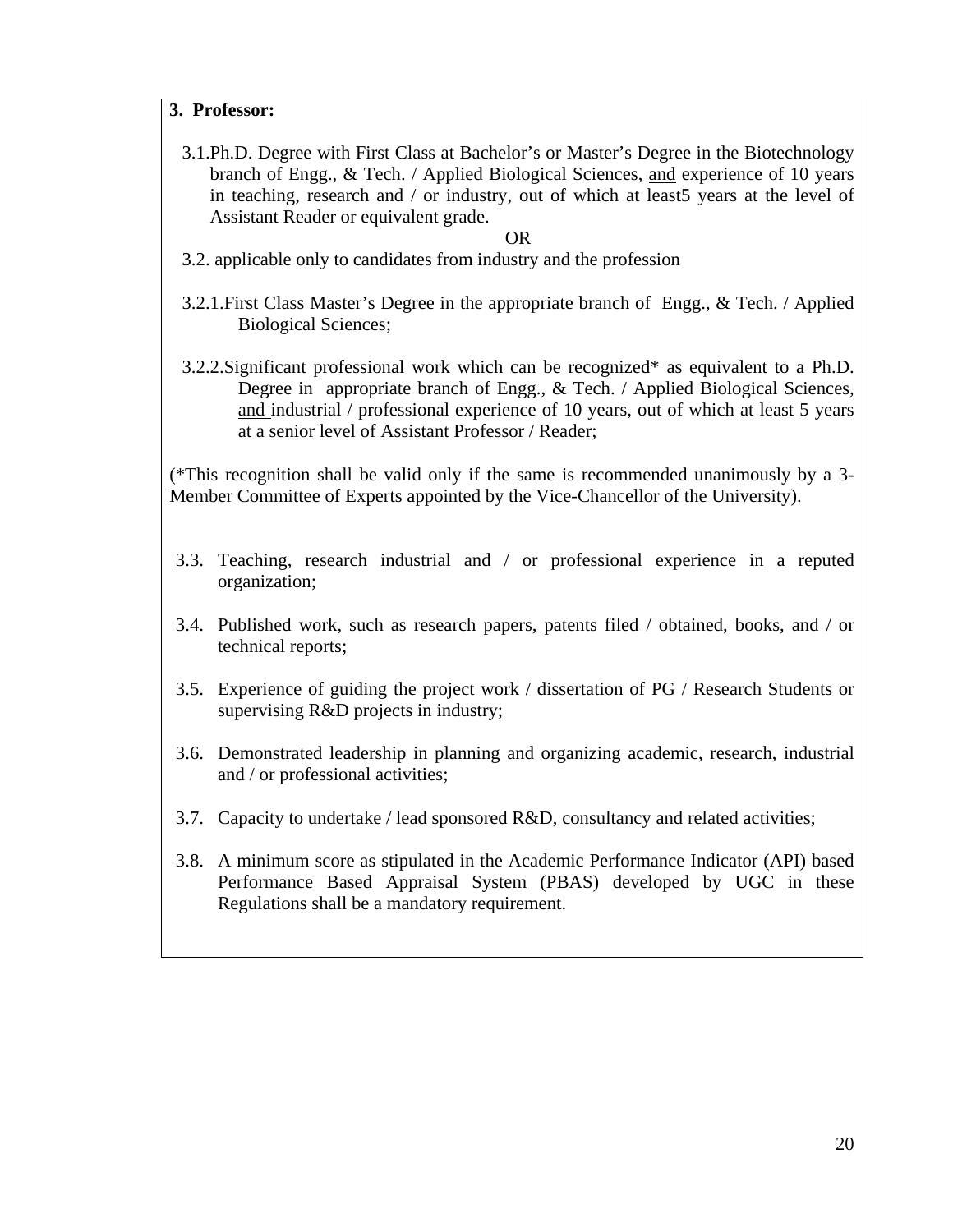# **3. PHARMACY DISCIPLINE:**

# **1. Assistant Professor**

- 1.1.Basic degree in pharmacy (B.Pharm).
- 1.2..Registration as a pharma cist under the Pharmacy Act.
- 1.3.First Class Master's Degree in appropriate branch of specialization in Pharmacy;
- 1.4 Besides fulfilling the above qualifications, candidates should have cleared the eligibility test (NET/SLET/SET) for lecturers conducted by the UGC, CSIR or similar test accredited by the UGC

1.5.A minimum score as stipulated in the Academic Performance Indicator (API) based Performance Based Appraisal System (PBAS) developed by UGC in these Regulations shall be a mandatory requirement.

# **2. Associate Professor:**

- 2.1.Basic degree in pharmacy (B. Pharm).
- 2.2.Registration as a pharmacist under the Pharmacy Act.
- 2.3.Ph.D. Degree with First Class at Bachelor's or Master's Degree in the appropriate branch of specialization in Pharmacy, and experience of 5 years in teaching , research, industry and / or profession at the level of Lecturer or equivalent grade; excluding period spent on obtaining the research degree.

OR

2.4. applicable only to candidates from industry and the profession

2.4.1.First Class Master's Degree in the appropriate branch of specialization in Pharmacy

2.4.2. Significant professional work which can be recognized\* as equivalent to a Ph.D. Degree in appropriate branch of specialization in Pharmacy and industrial / professional experience of 5 years in a position equivalent to the level of Lecturer.

(\*This recognition shall be valid only if the same is recommended unanimously by a 3- Member Committee of Experts appointed by the Vice-Chancellor of the University).

- 2.4.3. Teaching, research industrial and / or professional experience in a reputed organization;
- 2.4.4. Published work, such as research papers, patents filed / obtained, books, and / or technical reports;
- 2.4.5. Experience of guiding the project work / dissertation of PG / Research Students or supervising R&D projects in industry;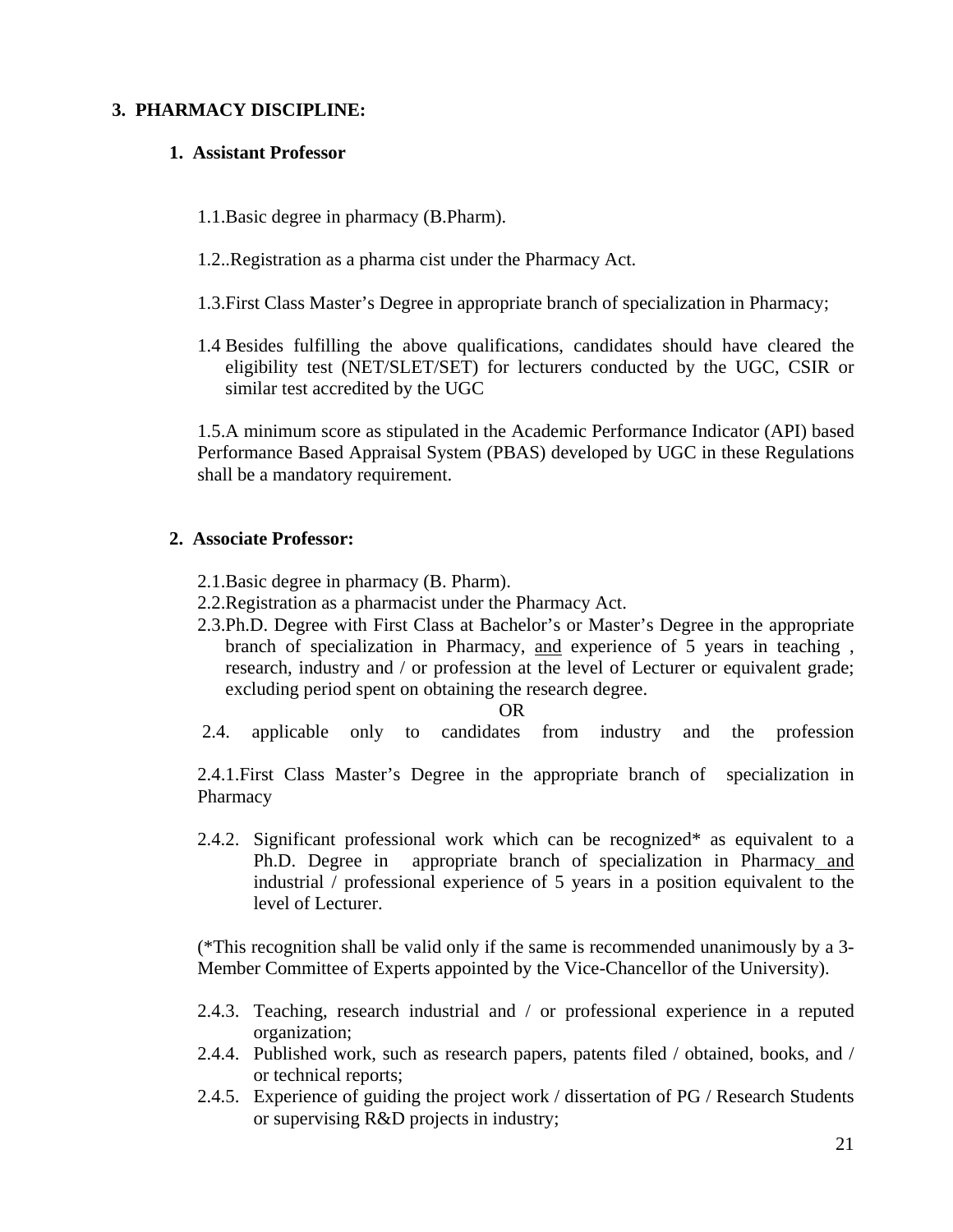2.4.6. A minimum score as stipulated in the Academic Performance Indicator (API) based Performance Based Appraisal System (PBAS) developed by UGC in these Regulations shall be a mandatory requirement.

### **3. Professor:**

3.1. Basic degree in pharmacy (B. Pharm).

3.2.Registration as a pharmacist under the Pharmacy Act.

3.3.Ph.D. Degree with First Class at Bachelor's or Master's Degree in the appropriate branch of specialization in Pharmacy, and experience of 10 years in teaching , research, industry and / or profession at the level of Lecturer or equivalent grade;

#### OR

- 3.4. applicable only to candidates from industry and the profession
- 3.4.1. First Class Master's Degree in the appropriate branch of specialization in Pharmacy
- 3.4.2. Significant professional work which can be recognized\* as equivalent to a Ph.D. Degree in appropriate branch of specialization in Pharmacy and industrial / professional experience of 5 years at a senior level comparable to Assistant Professor / Reader.

(\*This recognition shall be valid only if the same is recommended unanimously by a 3- Member Committee of Experts appointed by the Vice-Chancellor of the University).

- 3.5. Teaching, research industrial and / or professional experience in a reputed organization;
- 3.6. Published work, such as research papers, patents filed / obtained, books, and / or technical reports;
- 3.7. Experience of guiding the project work / dissertation of PG / Research Students or supervising R&D projects in industry;
- 3.8. Demonstrated leadership in planning and organizing academic, research, industrial and / or professional activities;
- 3.9. Capacity to undertake / lead sponsored R&D, consultancy and related activities;

3.10. A minimum score as stipulated in the Academic Performance Indicator (API) based Performance Based Appraisal System (PBAS) developed by UGC in these Regulations shall be a mandatory requirement.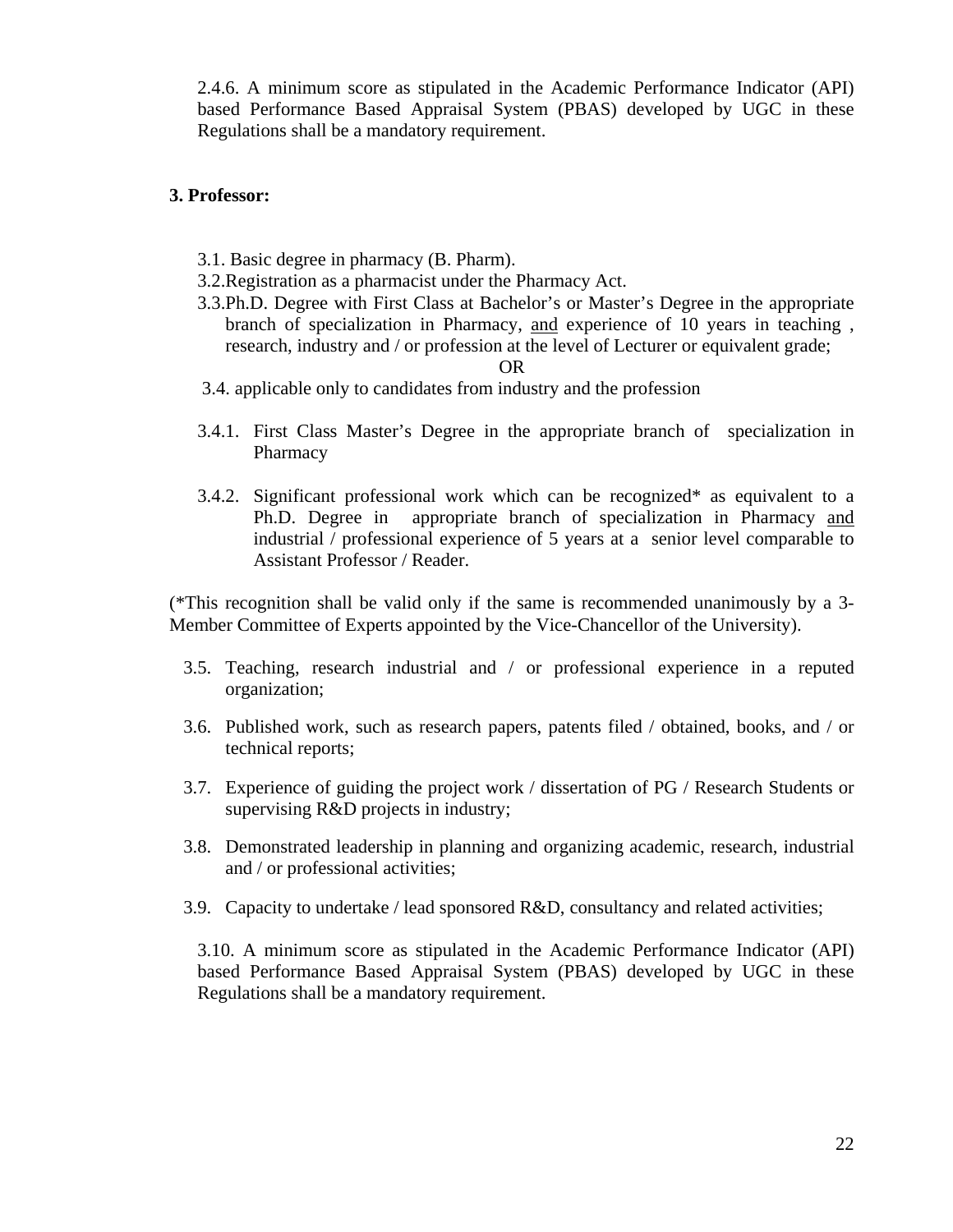# **4.4.9 QUALIFICATIONS PRESCRIBED FOR TEACHING POSITIONS IN THE REGULATIONS OF NCTE.**

### QUALIFICATIONS FOR B. ED. COURSE:

- A. QUALIFICATIONS:
- (i) **PRINCIPAL / HEAD** (in multi-faculty institution) :
	- a. Academic and professional qualification will be as prescribed for the post of lecture; and
	- b. Ph.D. in Education
	- c. Ten years teaching experience out of which at least five years teaching experience in a Secondary Teacher Educational Institution
	- d. A minimum score as stipulated in the Academic Performance Indicator (API) based Performance Based Appraisal System (PBAS) developed by UGC in these Regulations shall be a mandatory requirement.

# **(ii) ASSISTANT PROFESSOR:**

### **(a) Foundation Courses**

- (i) Master's Degree in Science / Humanities / arts with 50% marks
- (ii) M. Ed. With at least 55% marks or its equivalent grade and
- (iii) Any other stipulation prescribed by the UGC in the general norms including a pass in NET/SLET/SET prescribed in these regulations shall be mandatory

 (iv)A minimum score as stipulated in the Academic Performance Indicator (API) based Performance Based Appraisal System (PBAS) developed by UGC in these Regulations shall be a mandatory requirement.

### OR

- i) M. A. in Education with 55% marks or its equivalent grade
- ii) B. Ed. with at least 55% marks and

 iii)Any other stipulation prescribed by the UGC in the general norms including a pass in NET/SLET/SET prescribed in these regulations shall be mandatory

 (iv)A minimum score as stipulated in the Academic Performance Indicator (API) based Performance Based Appraisal System (PBAS) developed by UGC in these Regulations shall be a mandatory requirement.

### **(b) Methodology Courses**

- (i) Master's degree in subject with 50% marks
- (ii) M. Ed. degree with at least 55% marks or its equivalent grade and

 (iii)Any other stipulation prescribed by the UGC in the general norms including a pass in NET/SLET/SET prescribed in these regulations shall be mandatory

 (iv)A minimum score as stipulated in the Academic Performance Indicator (API) based Performance Based Appraisal System (PBAS) developed by UGC in these Regulations shall be a mandatory requirement.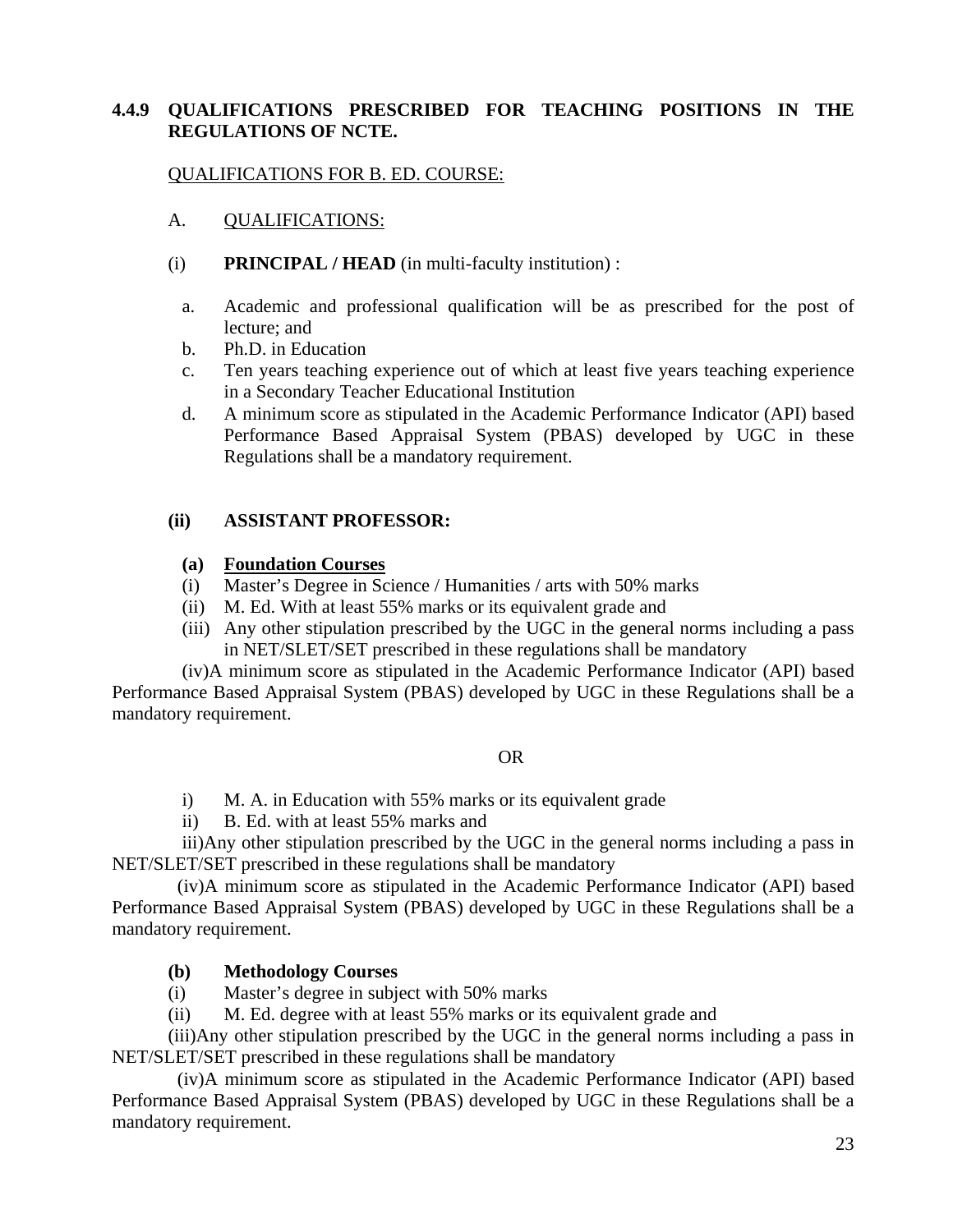# **QUALIFICATIONS FOR M. Ed. COURSE**

# **PROFESSOR / HEAD:**

(i) Master's Degree in Arts / Humanities / Sciences / Commerce and M. Ed. each with a minimum of 55% marks

OR

M. A. (Education) with 55% marks and B. Ed each with a minimum of 55% marks

- (ii) Ph. D. in Education and
- (iii) At least 10 years of teaching experience in University department of education or College of Education of which a minimum of 5 years at the M. Ed. level with published work in the area of his specialization.
- (iv) A minimum score as stipulated in the Academic Performance Indicator (API) based Performance Based Appraisal System (PBAS) developed by UGC in these Regulations shall be a mandatory requirement.

# **ASSOCIATE PROFESSOR:**

(i) Master's Degree in Arts / Humanities / Sciences / Commerce and M. Ed. each with a minimum of 55% marks or its equivalent grade

OR

M. A. (Education) and B. Ed each with a minimum of 55% marks

- **(ii)** Ph. D. in Education and
- (iii) At least 5 years of teaching experience in University department of education or College of Education which a minimum of 3 years at the M. Ed. level and published work in his area of specialization.
- (iv) A minimum score as stipulated in the Academic Performance Indicator (API) based Performance Based Appraisal System (PBAS) developed by UGC in these Regulations shall be a mandatory requirement.

### **ASSISTANT PROFESSOR:**

(i) Master's Degree in Arts / Humanities / Sciences / Commerce and M. Ed. each with a minimum of 55% marks or it equivalent grade

### OR

M. A. (Education) and B. Ed each with a minimum of 55% marks

(ii) Any other stipulation prescribed by the UGC in the general norms including a pass in NET/SLET/SET prescribed in these regulations shall be mandatory (iii) A minimum score as stipulated in the Academic Performance Indicator (API) based Performance Based Appraisal System (PBAS) developed by UGC in these Regulations shall be a mandatory requirement.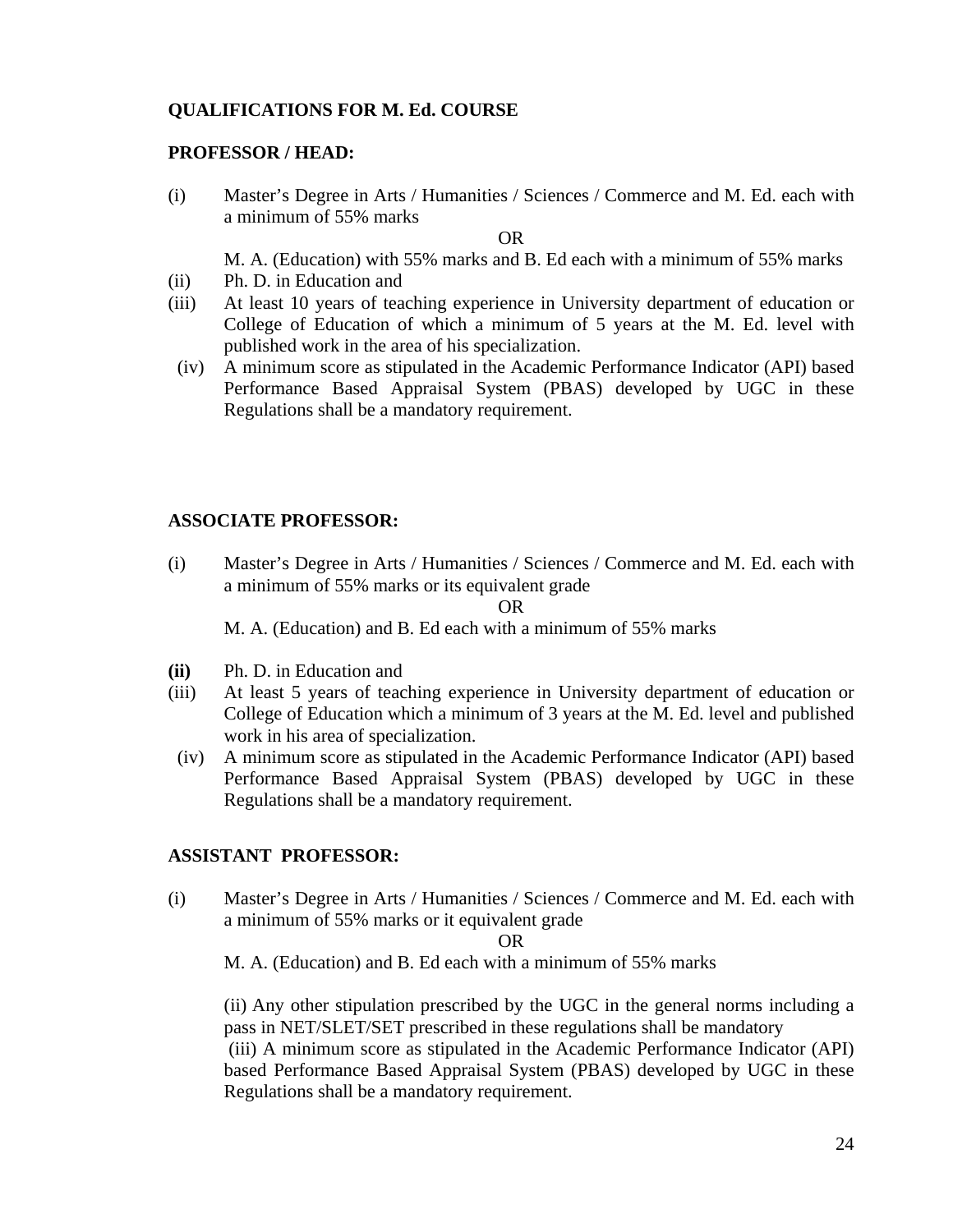# **QUALIFICATIONS FOR M. P. Ed. COURSE:**

# **QUALIFICATIONS**

# **PROFESSOR:**

- (i) Master's Degree in Physical Education with a minimum of 55% marks or its equivalent grade
- (ii) Ph.D. in Physical Education or equivalent published work
- (iii) At least ten years teaching / research experience in a department / college of Physical Education out of which at least 5 years in the post graduate institution / University department
- (iv) A minimum score as stipulated in the Academic Performance Indicator (API) based Performance Based Appraisal System (PBAS) developed by UGC in these Regulations shall be a mandatory requirement.

# **ASSOCIATE PROFESSOR:**

- (i) Master's Degree in Physical Education with a minimum of 55% marks or its equivalent grade
- (ii) At least five years teaching / research experience in a department / college of Physical Education out of which at least 3 years in the post graduate level
- (iii) Ph.D. in Physical Education
- (iv) A minimum score as stipulated in the Academic Performance Indicator (API) based Performance Based Appraisal System (PBAS) developed by UGC in these Regulations shall be a mandatory requirement.

### **ASSISTANT PROFESSOR:**

- (i) Master's degree in Physical Education with at least 55% marks or its equivalent grade and
- (ii) Any other stipulation prescribed by the UGC in the general norms including a pass in NET/SLET/SET prescribed in these regulations shall be mandatory
- (iii) A minimum score as stipulated in the Academic Performance Indicator (API) based Performance Based Appraisal System (PBAS) developed by UGC in these Regulations shall be a mandatory requirement.

# **QUALIFICATIONS FOR B.Ed and M. Ed. COURSE (Through ODL):**

### QUALIFICATION OF THE ACADEMIC STAFF:

 The academic and professional qualification of the academic staff shall be the same as prescribed in the case of the regular programmes for corresponding programmes offered through the face –to-face mode. In addition, the faculty with qualification / experience in the ODL system should be preferred.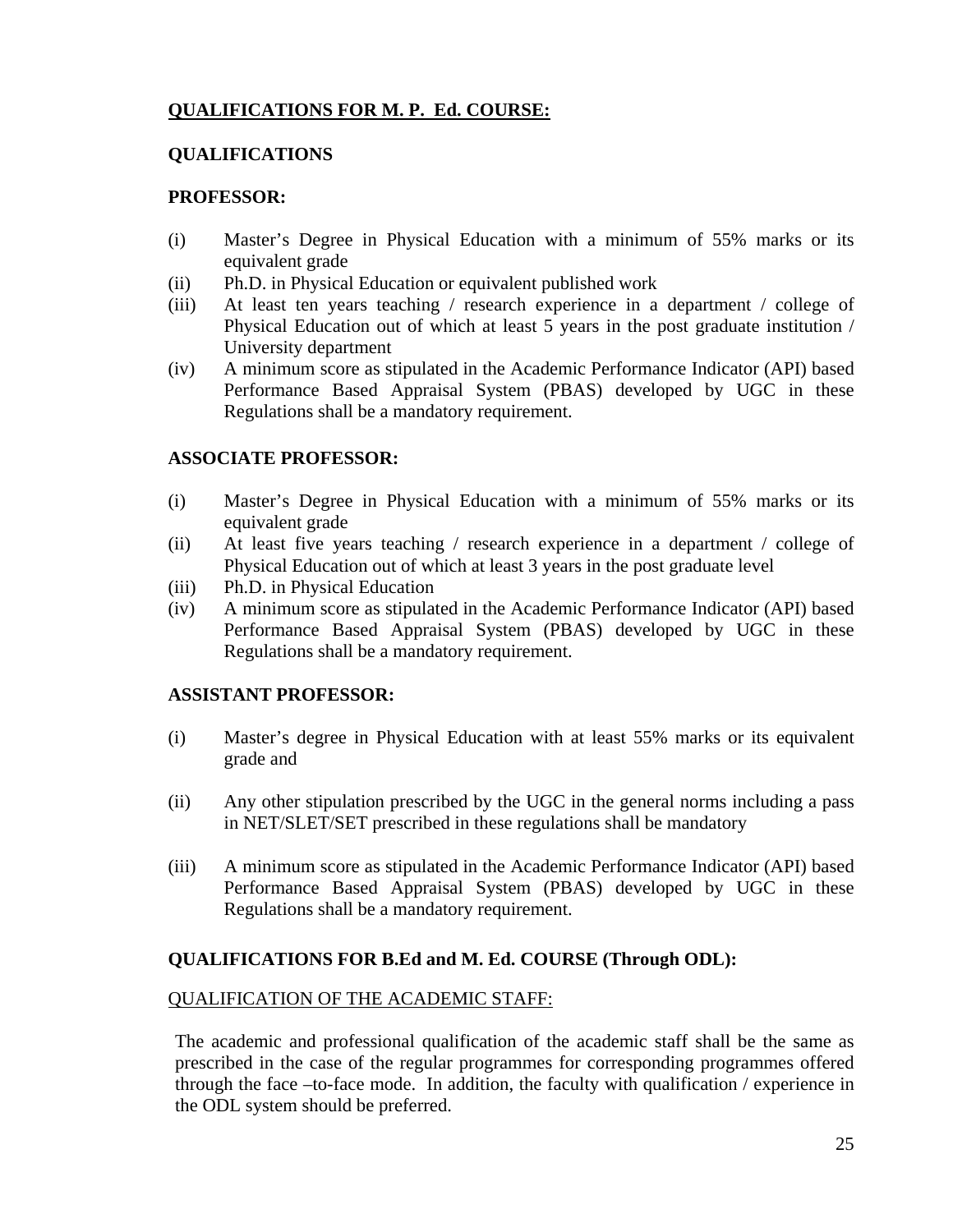# **4.5.0 MINIMUM QUALIFICATIONS FOR DIRECT RECRUITMENT TO THE POSTS OF LIBRARIAN, DEPUTY LIBRARIAN AND UNIVESRITY ASSISTANT LIBRARIAN / COLLEGE LIBRARIAN**

# **4.5.1 UNIVERSITY LIBRARIAN**

- i. Master's degree in Library Science /Information Science with at least 55% of the marks or its equivalent grade for 55% where grading system is practiced.
- ii. A Ph.D. degree in the above discipline and / or allied discipline with a consistently good academic record;
- iii. A minimum of 15 years of teaching/librarian experience of which at least 5 years experience as a Deputy Librarian in a University Library or 10 years' experience as Assistant Librarian in the University or as College Librarian.
- iv. Evidence of innovative library service and organization of published work and ICT modernization of library. Evidence of published work with a minimum of 5 books and / or publications in indexed/ISBN/ISSN numbered journals/books and University developed ISBN/ISSN numbered list of journals hosted on the website of the concerned University.
- v. A minimum score as stipulated in the Academic Performance Indicator (API) based Performance Based Appraisal System (PBAS) developed by UGC in these Regulations.

# **4.5.2 UNIVERSITY DEPUTY LIBRARIAN**

- i. Master's degree in Library Science/Information Science / Documentation Science with at least 55% of the marks or its equivalent grade for 55%, where grading system is practiced.
- ii. A Ph.D. degree in the above discipline or allied discipline with a consistently good academic record.
- iii. A minimum of 10 years of teaching/ Library experience with at least 5 years as an Assistant University Librarian / College Librarian.
- iv. Evidence of innovative library services, organization and computerization of library.
- v. Evidence of published work with a minimum of 5 publications in indexed/ISBN/ISSN journals and / or ISBN/ISSN numbered books and University developed ISBN/ISSN numbered list of journals hosted on the website of the concerned University.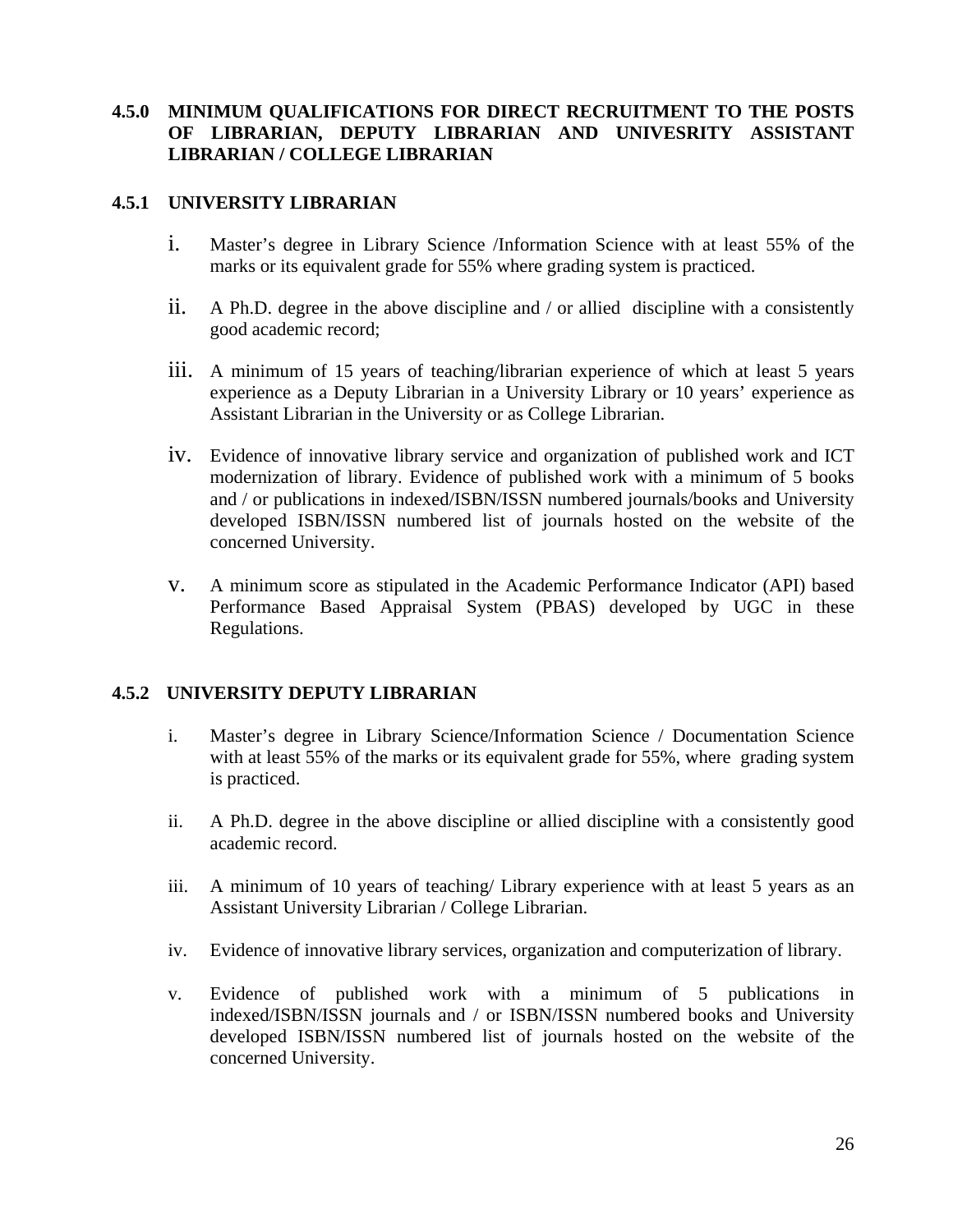vi. A minimum score as stipulated in the Academic Performance Indicator (API) based Performance Based Appraisal System (PBAS) developed by UGC in these Regulations.

# **4.5.3 UNIVERSITY ASSISTANT LIBRARIAN / COLLEGE LIBRARIAN**

- i. Master's degree in Library Science / Information Science / Documentation Science or an equivalent professional degree with at least 55% of the marks or its equivalent grade of 55% marks where grading system is practiced and a consistently good academic record with knowledge on computerization of library.
- ii. Qualifying in the National Eligibility Test (NET) or other accredited test like SLET/ SET in Library Science conducted for the purpose by the UGC or any other agency approved by the UGC.
- iii. Holders of Ph.D. Degree as on the date of Notifications of these Regulations, along with those candidates who are awarded a Ph.D. degree through a process of admission, registration, course work and external evaluation as laid down in the UGC (Minimum Standards and Procedure for award of M.Phil./Ph.D Degree), Regulations, 2009 and so adopted by the university shall be exempted from NET/SLET/SET.

# **4.6.0 MINIMUM QUALIFICATIONS FOR THE POSTS OF DIRECTOR OF PHYSICAL EDUCATION, DEPUTY DIRECTOR OF PHYSICAL EDUCATION AND ASSISTANT DIRECTOR OF PHYSICAL EDUCATION / COLLEGE DIRECTOR OF PHYSICAL EDUCATION**

# **4.6.1. UNIVERSITY DIRECTOR OF PHYSICAL EDUCATION**

- (i) PhD in Physical Education or allied discipline.
- (ii) A minimum of 15 years of Physical education/ Sports experience of which at least 5 years as University Deputy Director of Physical Education or ten years as University Assistant DPE/ College DPE.
- (iii) Evidence of organizing competitions and conducting a minimum of ten coaching camps.
- (iv) Evidence of having produced good performance teams/athletes at inter university/combined university and at higher level etc and of having guided Ph.D./M.Phil. Candidates for research.
- (v) Evidence of Published work with a minimum of 10 books and / or publications in indexed / ISBN/ISSN numbered journals and / or ISBN/ISSN numbered books and the University developed and ISBN/ISSN numbered list of journals hosted on the website of the concerned University.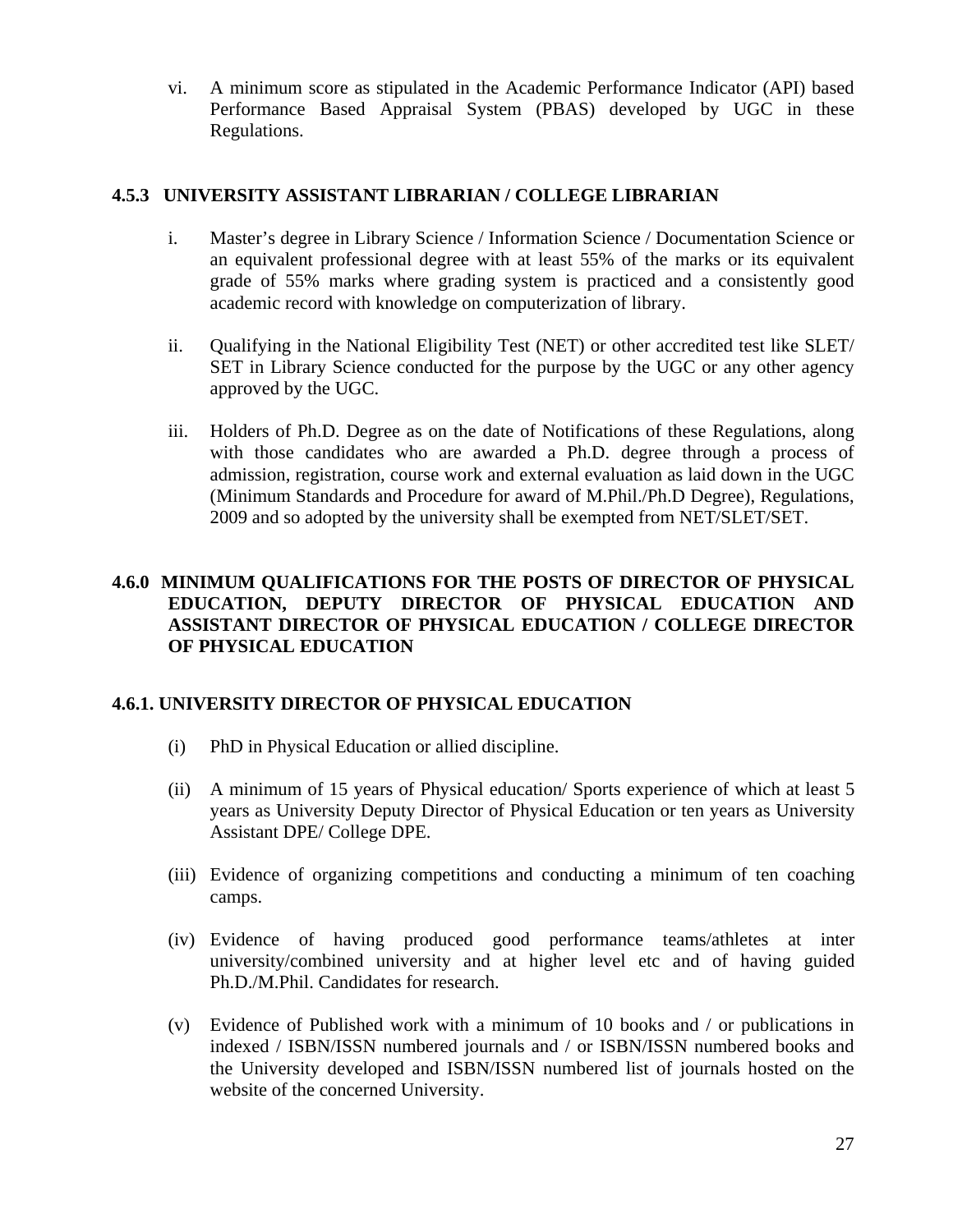(vi) A minimum score in the Academic Performance Indicator (API) based a Performance Based Appraisal System (PBAS) developed by UGC in these Regulations.

### **4.6.2 UNIVERSITY DEPUTY DIRECTOR OF PHYSICAL EDUCATION**

- (i) Ph.D. in Physical Education/Sports Science. In addition, shall also possess at least 55% of the marks or an equivalent grade at the Master's Degree level wherever grading system is followed.
- (ii) A minimum of 10 years' teaching/ Physical education/sports experience of which at least 5 years as University Assistant DPE/College DPE.
- (iii) Evidence of having organized competitions and conducted a minimum of FIVE coaching camps of at least two weeks' duration.
- (iv) Evidence of having produced good performance teams/athletes for competitions like state / national / inter-university / combined university, etc.
- (v) Passed the physical fitness test.
- (vi) Evidence of published work with a minimum of 5 books and /or publications in indexed ISBN/ISSN numbered journals and /or ISBN/ISSN numbered books and the University developed ISBN/ISSN numbered list of journals hosted on the website of the concerned University.
- (vii) A minimum score as stipulated in the Academic Performance Indicator (API) based Performance Based Appraisal System (PBAS) developed by UGC in these Regulations.

### **4.6.3. University Assistant Director of Physical Education / College Director of Physical Education**

- (i) Master's degree in Physical Education or Master's degree in Sports Science with at least 55% of the marks or its equivalence in a grade point scale with a consistently good academic record.
- (ii) Record of having represented the university / college at the inter-university /intercollegiate competitions or the State and/ or national championships.
- (iii) Passed the physical fitness test.
- (iv) Qualifying in the National Eligibility Test (NET) or other accredited test like SLET/SET in Physical Education conducted for the purpose by the UGC or any other agency approved by the UGC.
- (v) Holders of Ph.D. degree as on the date of Notification of these Regulations, along with those candidates who are awarded a Ph.D. degree through a process of admission, registration, course work and external evaluation as laid down in the UGC (Minimum Standards and Procedure for award of M.Phil/Ph.D Degree), Regulations, 2009 and so adopted by the university shall be exempted from NET/SLET/SET.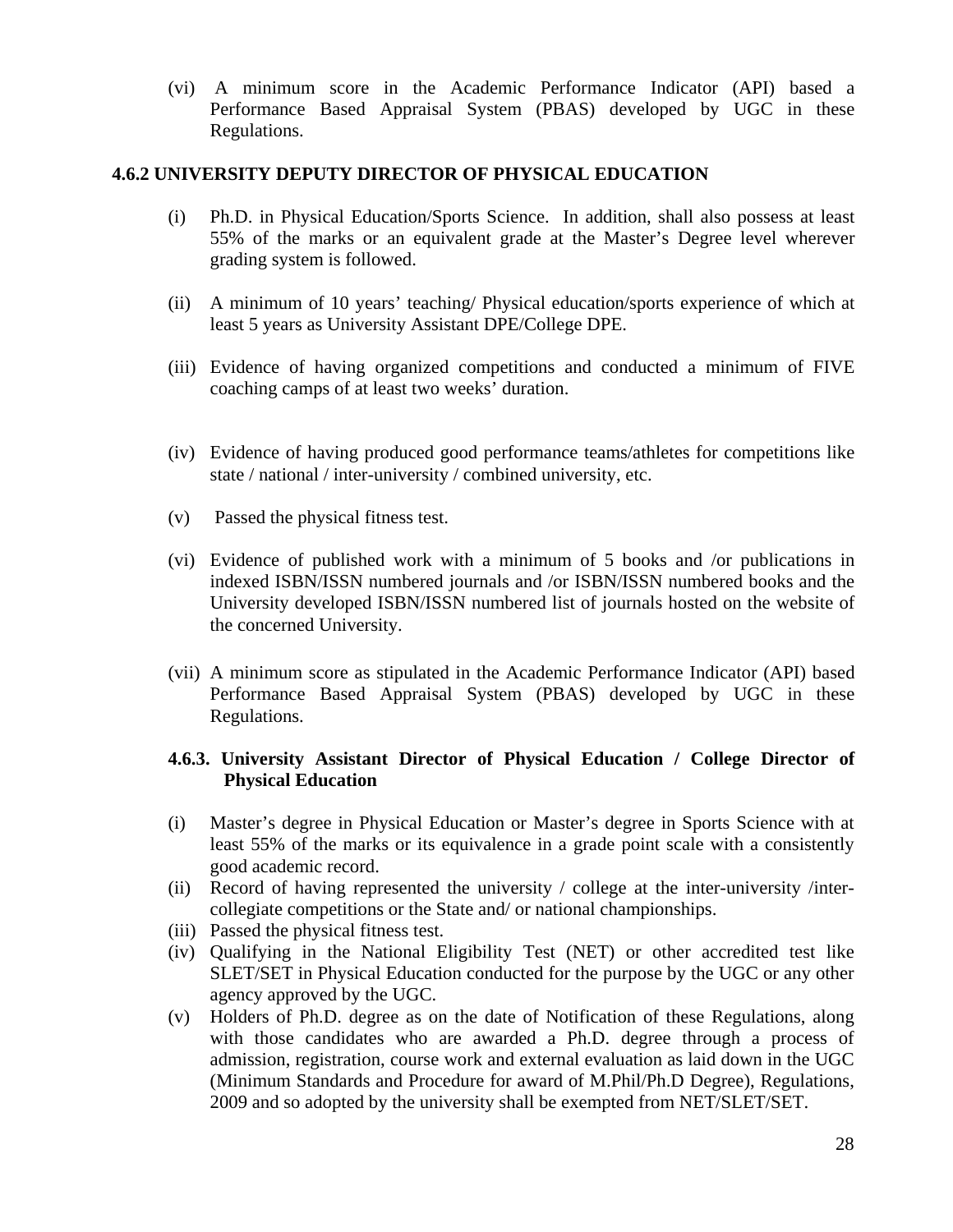### **4.6.4. Physical Fitness Test Norms:**

| <b>NORMS FOR MEN</b>     |                |                |                |  |  |  |  |  |
|--------------------------|----------------|----------------|----------------|--|--|--|--|--|
| 12 MINUTES RUN/WALK TEST |                |                |                |  |  |  |  |  |
| Up to 30 years           | Up to 40 years | Up to 45 years | Up to 50 years |  |  |  |  |  |
| 1800 metres              | 1500 metres    | 1200 metres    | 800 metres     |  |  |  |  |  |

| <b>NORMS FOR WOMEN</b>           |                |                |                |         |  |  |  |
|----------------------------------|----------------|----------------|----------------|---------|--|--|--|
| <b>8 MINUTES RUN / WALK TEST</b> |                |                |                |         |  |  |  |
| Up to 30 years                   | Up to 40 years | Up to 45 years | Up to 50 years |         |  |  |  |
| 1000 Metres.                     | 800 metres.    | 600 metres.    | 400            | metres. |  |  |  |

**4.7. Since UGC has prescribed the above qualifications for teaching positions in all higher education institutions for maintenance of minimum standards in consultation with the Statutory Councils governing the approval of courses respectively, any future modification in qualifications brought about by appropriate Statutory Councils for appointment of teachers in universities/colleges offering such courses coming under the perview of appropriate Staturoty Councils will automatically be considered as adopted by UGC as the prescribed qualifications for those teachers of such courses.** 

# **5.0.0 .SELECTION COMMITTEES AND GUIDELINESS ON SELECTION PROCEDURES**:

 The University Grants Commission has evolved the following guidelines on (a) Constitution of Selection Committees for selection of Assistant Professor, Associate Professor, Professor, Assistant Librarian, Deputy Librarian, Librarian, Assistant Director of Physical Education, Deputy Director of Physical Education and Director of Physical Education and (b) specified selection procedures for direct recruitment and Career Advancement Schemes Regulations for teachers in universities and colleges.

### **5.1.0 Selection Committee Specifications:**

**.** 

### **5.1.1 Assistant Professor in the University:**

At the University level, all selections must be done with the Vice Chancellor or Acting Vice Chancellor as the Chairperson of the Selection Committee.

- 1. The Vice Chancellor to be the Chairperson of the Selection Committee.
- 2. Three experts in the concerned subject out of the panel of names recommended by the Vice Chancellor and approved by the relevant statutory body of the university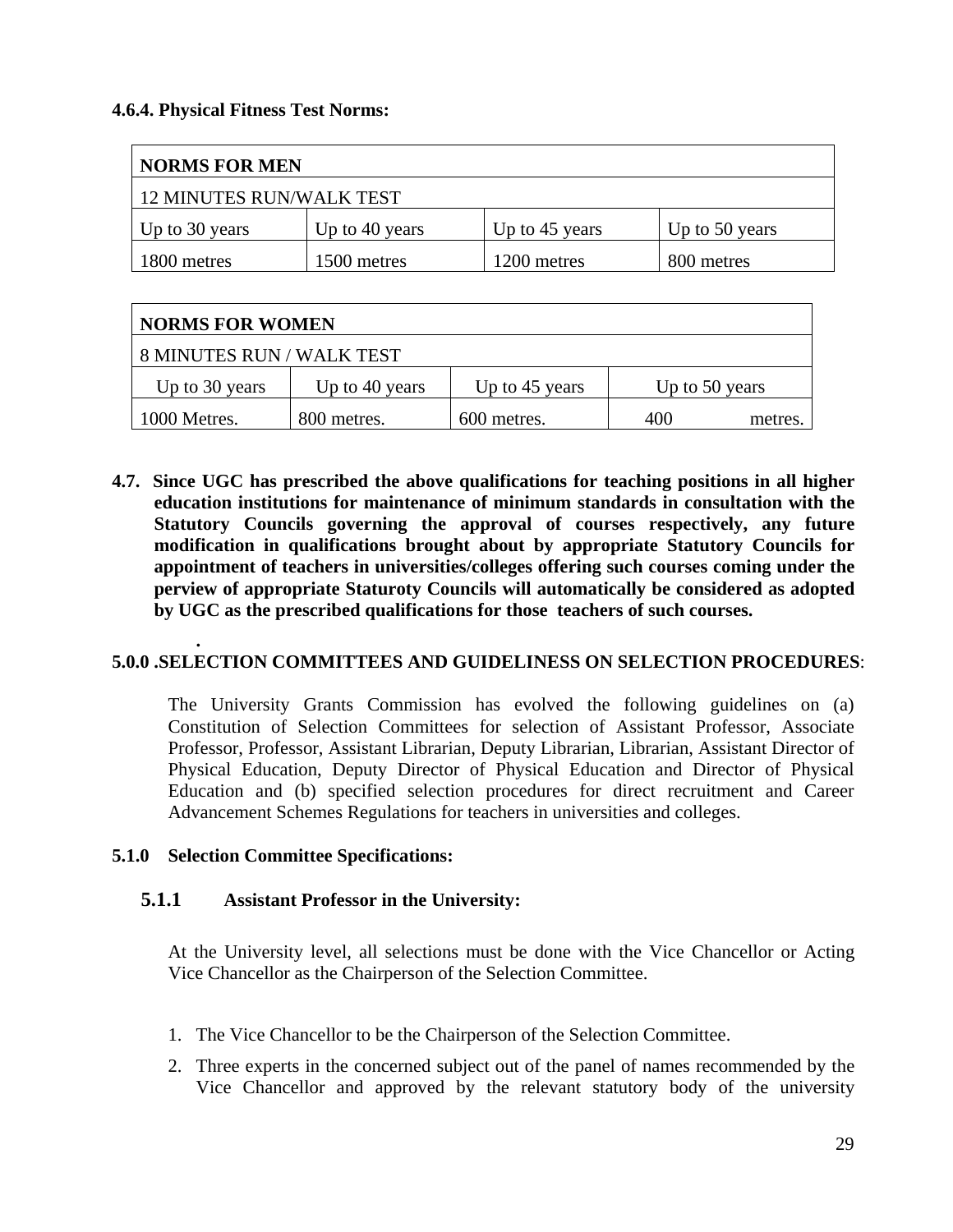concerned, at least one of whom to be drawn from the panel of subject experts developed by UGC and hosted in its web-site

- 3. Dean of the concerned Faculty, wherever applicable
- 4. Head/Chairperson of the Department/School.
- 5. An academician nominated by the Visitor/Chancellor, wherever applicable.
- 6. An academician representing SC/ST/OBC/Minority/Women/Differently-abled categories to be nominated by the Vice Chancellor, if any of the candidates representing these categories is the applicant and if any of the above members of the selection committee do not belong to that category.

At least four members, including two outside subject experts shall constitute the quorum.

# **5.1.2 Associate Professor in the University**

The Selection Committee should have the following composition:

- 1. Vice Chancellor to be the Chairperson of the Selection Committee.
- 2. An academician who is the nominee of the Visitor/Chancellor, wherever applicable.
- 3. Three experts in the concerned subject/field out of the panel of names recommended by the Vice Chancellor and approved by the relevant statutory body of the university concerned , at least one of whom to be drawn from the panel of subject experts developed by UGC and hosted in its web-site
- 4. Dean of the faculty, wherever applicable.
- 5. Head/Chairperson of the Department/School.
- 6. An academician representing SC/ST/OBC/ Minority/Women/Differently-abled categories, if any of candidates representing these categories is the applicant, to be nominated by the VC, if any of the above members of the selection committee do not belong to that category.

At least four members, including two outside subject experts, shall constitute the quorum.

# **5.1.3 Professor in the University**

The composition of the Selection Committee for the post of Professor shall be similar in composition as that for the post of Associate Professor.

### **5.1.4 Assistant Professor in Colleges including Private Colleges:**

- 1. Chairperson of the Governing Body of the college or his/her nominee from among the members of the Governing body to be the Chairperson of the Selection Committee.
- 2. The Principal of the College.
- 3. Head of the Department of the concerned subject.
- 4. Two nominees of the Vice Chancellor of the affiliating university of whom one should be a subject expert.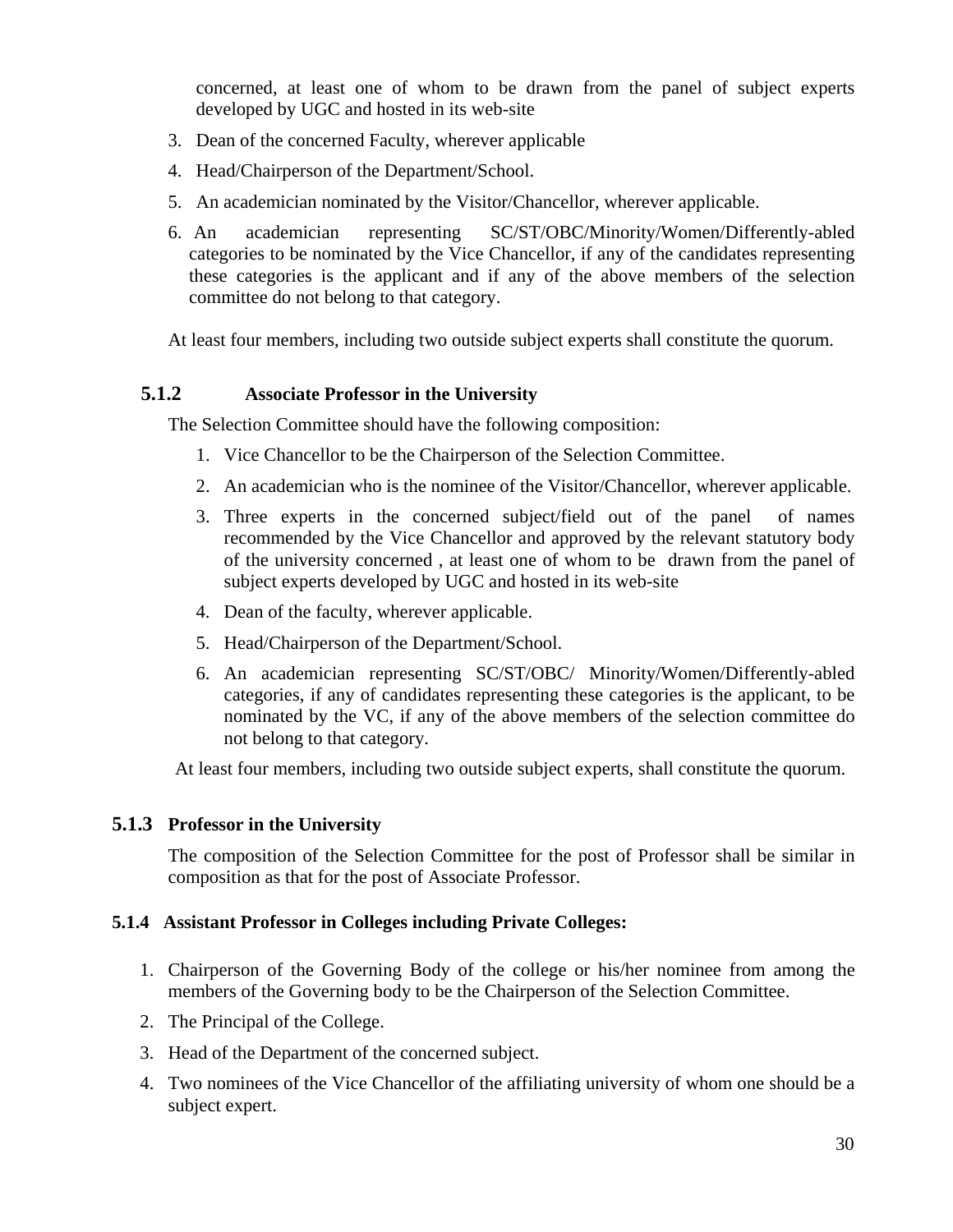- 5. Two subject-experts not connected with the college to be nominated by the Chairperson of the governing body of the college out of a panel of five names approved by the relevant statutory body of the university concerned.
- 6. An academician representing SC/ST/OBC/ Minority/Women/Differently-abled categories, if any of candidates representing these categories is the applicant, to be nominated by the VC, if any of the above members of the selection committee do not belong to that category.

The quorum for the meeting should be five of which at least two must be from out of the three subject-experts.

For Government colleges, the State Public Services Commissions / Teacher Recruitment Boards must invite three subject experts for which involving the concerned University , be involved in the selection process by the State PSC.

- **5.1.5 In the case of posts of Associate Professor and Professors in Colleges, the** Committee shall consist of
	- 1. The Chairperson of the Governing Body or his or her nominee, from among the members of the Governing body to be the Chairperson of the Selection Committee;
	- 2. The Principal of the College,
	- 3. The Head of the Department of the concerned subject from the college.
	- 4. Two University representatives nominated by the vice chancellor, one of whom will be the Dean of College Development Council or equivalent position in the University, and the other must be expert in the concerned subject;
	- 5. Two subject-experts not connected with the college to be nominated by the Chairperson of the governing body of the college out of a panel of five names approved by the by the relevant statutory body of the university concerned.
	- 6. An academician representing SC/ST/OBC/ Minority/Women/Differently-abled categories, if any of candidates representing these categories is the applicant, to be nominated by the VC, if any of the above members of the selection committee do not belong to that category.

The quorum for the meeting should be five of which at least two must be from out of the three subject-experts

# **5.1.6 College Principal**

- 1. Chairperson of the Governing Body as Chairperson.
- 2. Two members of the Governing Body of the college to be nominated by the Chairperson of whom one shall be an expert in academic administration.
- 3. One nominee of the Vice Chancellor who shall be a Higher Education expert.
- 4. Three experts consisting of the Principal of a college, a Professor and an accomplished educationist not below the rank of a Professor (to be nominated by the Governing Body of the college) out of a panel of six experts approved by the by the relevant statutory body of the university concerned.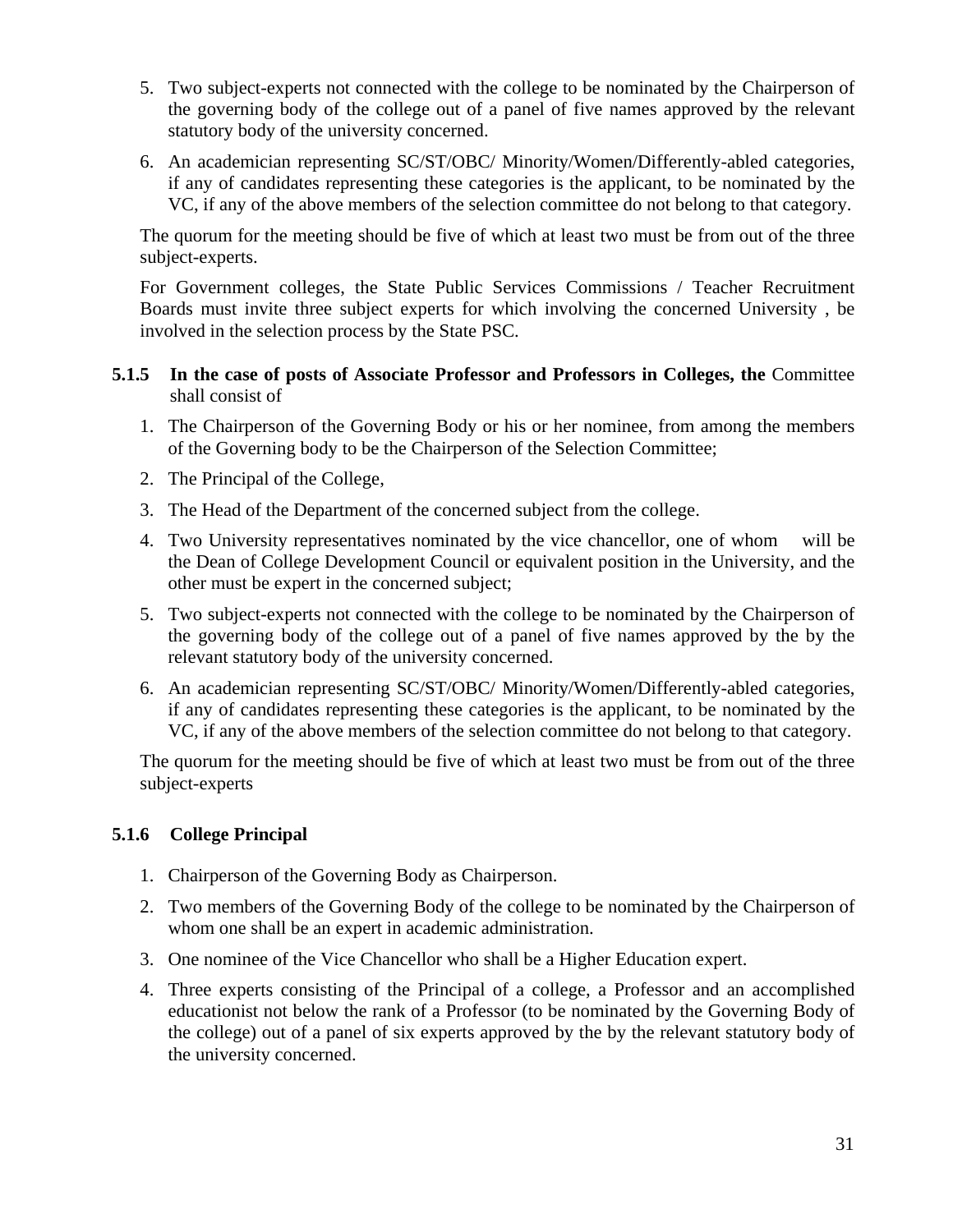5. An academician representing SC/ST/OBC/ Minority/Women/Differently-abled categories, if any of candidates representing these categories is the applicant, to be nominated by the VC, if any of the above members of the selection committee do not belong to that category.

At least five members, including two experts, should constitute the quorum.

All the selection procedures of the selection committee shall be completed on the day of the selection committee meeting itself, wherein minutes are recorded along with scoring proforma and recommendation made on the basis of merit with the list of selected &waitlisted candidates/ Panel of names in order of merit, duly signed by all members of the selection committee.

The term of appointment of the college principal shall be FIVE years with eligibility for reappointment for one more term only after a similar selection committee process.

**5.1.7** Selection Committees for the posts of Directors, Deputy Directors, Assistant Directors of Physical Education, Librarians, Deputy Librarians and Assistant Librarians shall be the same as that of Professor, Associate Professor and Assistant Professor respectively, except that the concerned expert in Physical Education or Sports Administration or Library, practicing Librarian/Physical Director, as the case may be, shall be associated with the Selection Committee as one of the subject experts.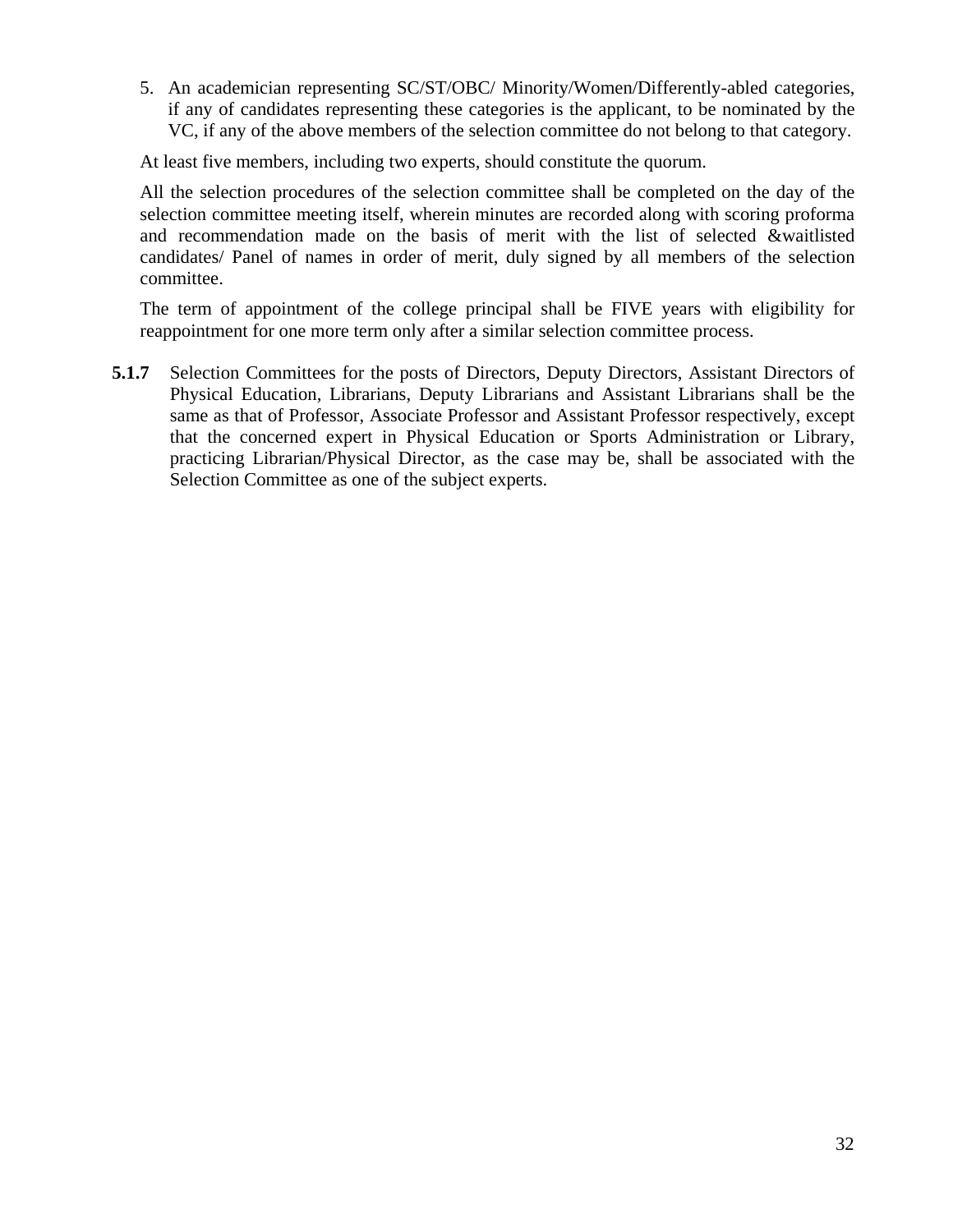### **6.0 .0 SELECTION PROCEDURES:**

**6.0.1** The overall selection procedure shall incorporate transparent, objective and credible methodology of analysis of the merits and credentials of the applicants based on weightages given to the performance of the candidate in different relevant dimensions and his/her performance on a scoring system proforma, based on the Academic Performance Indicators (API) as provided in this guideline as Appendix III with Tables I-III.

In order to make the system more credible, universities may assess the ability for teaching and/or research aptitude through a seminar or lecture in a class room situation or discussion on the capacity to use latest technology in teaching and research at the interview stage. These procedures can be followed for both direct recruitment and CAS promotions wherever selection committees are prescribed in these Regulations.

**6.0.2** The Universities shall adopt these Regulations for selection committees and selection procedures through their respective statutory bodies and develop a 'Performance Based Appraisal System (PBAS)' at the institutional level for University Departments and their constituent colleges/ affiliated colleges (Government/Government-aided/Autonomous/ Private Colleges) to be followed transparently in all the selection processes. A model PBAS scoring proforma for direct recruitment and for Career Advancement Schemes Regulations (CAS) based on API scoring system developed in these Regulations is enclosed for adoption by universities to facilitate comparable quality methodology across the universities in the country and to facilitate overall improvement in teacher quality in higher education institutions of the country (Tables IV).

# **6.0.3 UGC observer in the selection committee for the post of Associate Professor/Professor under CAS .**

The University should write for nomination of an observer to the Secretary, University Grants Commission, Bahadur Shah Zafar Marg, New Delhi-110 002, at least 21 days prior to the date of the meeting of the selection committee and UGC shall nominate one observers within 10 days of the receipt of the request from the University. The UGC observer shall submit his/her written report to the Vice-Chancellor of the University concerned in the proforma prescribed by the UGC immediately after the selection committee meetings is over. The University shall place the report of the observer along with the proceeding of the selection committee before the Syndicate /Executive Council/Board of Management. If there is difference of opinion between the comments of the UGC observer and the decision of the Executive Council/Board of Management/Syndicate, the same shall be reported by the University to the UGC with justification. In such cases the promotions/appointments shall be given effect to by the University only after the approval of the UGC is obtained. The UGC observer shall not be part of selection process; however, he/she will sit along with the members of the selection committee to ensure that the prescribed procedures as per the Regulations has been followed. The concerned University shall pay TA/DA and honorarium to the UGC observer as per the UGC norms.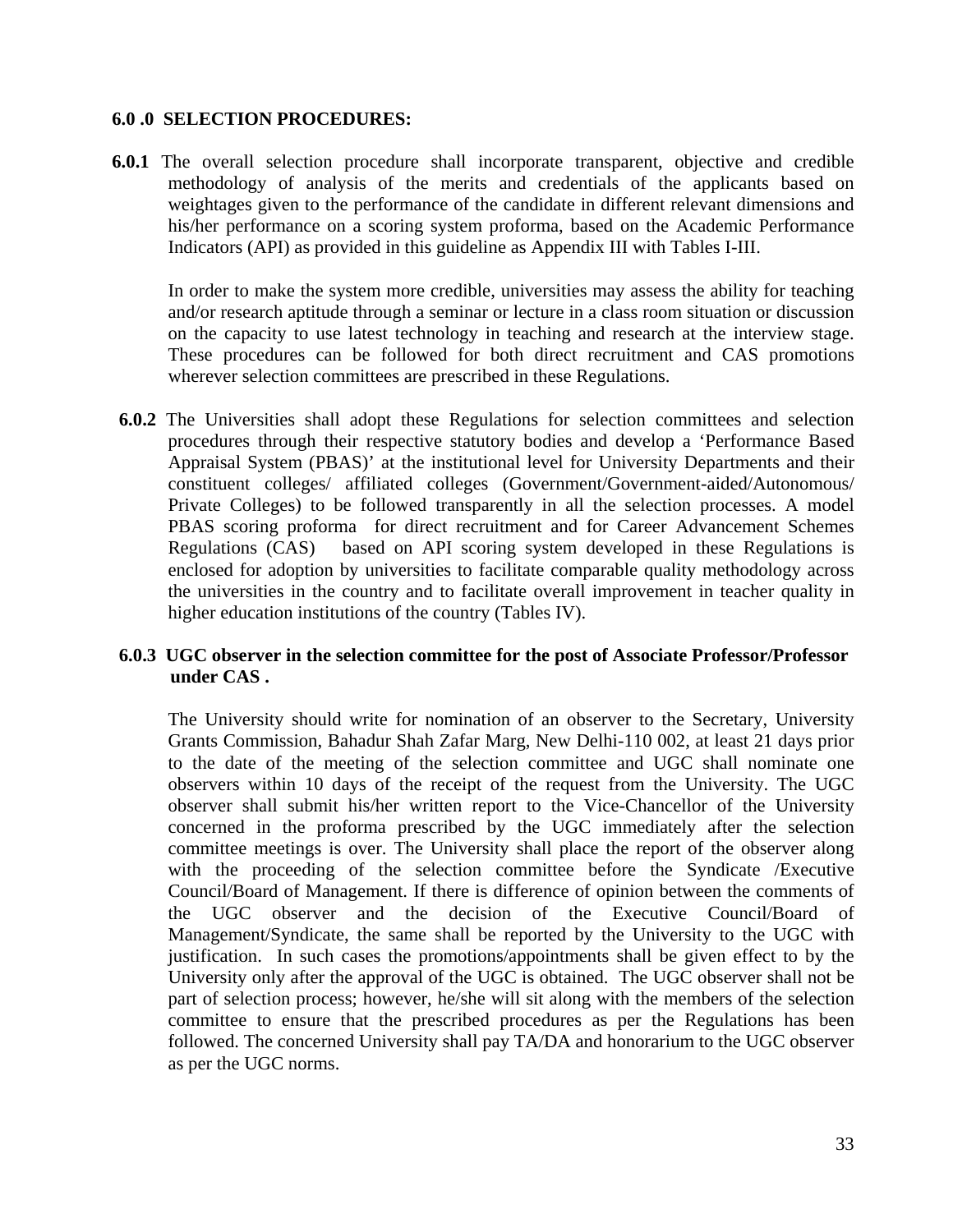- **6.0.4** In all the selection Committees of direct recruitment of teachers and other academic staff in universities and colleges, an academician representing SC/ST/OBC/ Minority/Women/Differently-abled categories, if any of candidates representing these categories is the applicant and if any of the members of the selection committee do not belong to that category, has to be nominated by the vice chancellor. The academician so nominated for this purpose shall be one level above the cadre level of the applicant who shall ensure that the norms of Government of India/concerned State government is strictly followed in the selection process.
- **6.0.5** Besides the indexed publications documented by various discipline-specific databases, the University concerned shall draw through committee(s) of subject experts and ISBN / ISSN experts (a) a comprehensive list of National /Regional level journals of quality in the concerned subject(s) and (b) a comprehensive list of vernacular language journals / periodicals / official publication volumes of language bodies and upload them up on the University website which are to be updated periodically. At the time of assessing the quality of publications of the candidates during their appointments/promotions, the selection committees shall have to be provided with the above two lists which could be considered by the selection committees along with the other discipline-specific databases.
- **6.0.6** The process of selection of Associate Professor should involve inviting the bio-data with the Performance Appraisal System format developed by the respective universities based on the guidelines developed in these Regulations and reprints of three major publications of the candidates. They need to be provided to the subject experts for assessment before the interview. The evaluation score of the publications provided by the experts shall be collated with the API scores while finalizing the outcome of selection.
- **6.0.7.** The process of selection of Professor should involve inviting the bio-data with the Performance Appraisal System format developed by the respective universities based on the guidelines developed in these Regulations and reprints of five major publications of the candidates. They need to be provided to the subject experts for assessment before the interview. The evaluation score of the publications provided by the experts shall be collated with the API scores while finalizing the outcome of selection.
- **6.0.7** In the case of selection of Professors who are from outside the academic stream and are considered under 4.1.0 (B), the universities must lay down clear and transparent procedures so that only outstanding professionals who can contribute substantially to the university knowledge system are selected in any discipline as per requirement.
- **6.0.8** The Academic Performance Indicator (API) scoring system in the process of selection of Principal should involve the following:
	- a. Assessment of aptitude for teaching, research and administration
	- b. Ability to communicate clearly and effectively
	- c. Ability to plan, analyses and discuss curriculum development, research problems and college development/administration;
	- d. Ability to deliver lecture programmes to be assessed by requiring the candidate to participate in a group discussion or exposure to a class room situation by a lecture.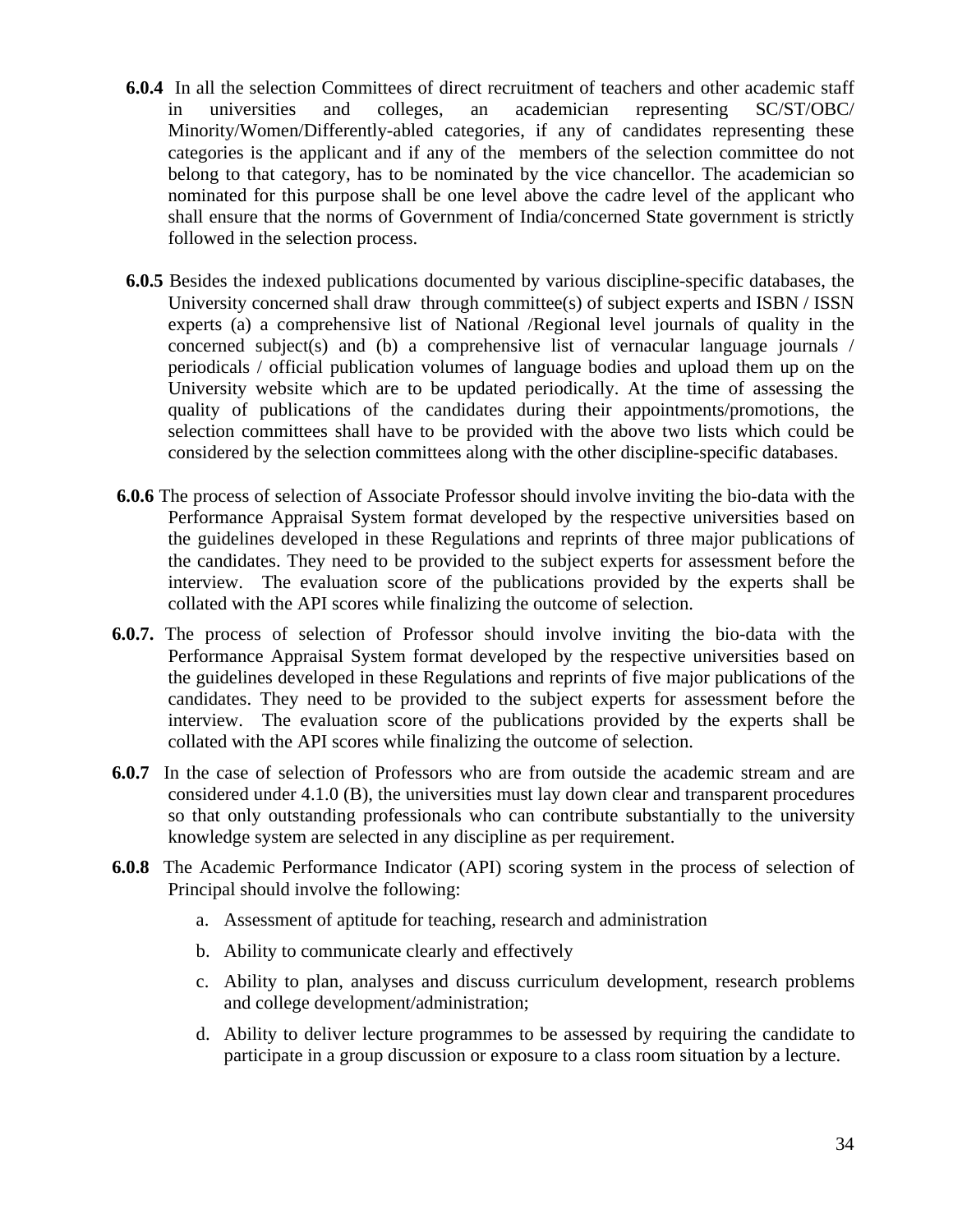- e. Analysis of the merits and credentials of the candidates on the basis of the Performance Based Appraisal System (PBAS) guidelines developed by the affiliating University based on these Regulations.
- **6.0.9** In the selection process for posts involving different nature of responsibilities in certain disciplines/areas, such as Music and Fine Arts, Visual arts and Performing arts, Physical education and Library, greater emphasis may be laid on the nature of deliverables indicated against each of the posts in these Regulations which need to be taken up by the concerned institution while developing API based PBAS methodology for both direct recruitment and CAS promotions.
- **6.0.10** The Internal Quality Assurance Cell (IQAC) established/to be established in all Universities/Colleges as per UGC/ National Assessment Accreditation Council (NAAC) guidelines with the Vice Chancellor as Chairperson in the case of universities and Principal as Chairperson in case of colleges, shall act as the documentation and record-keeping Cell for the institution including assistance in the development of the API based PBAS methodology outlined in these Regulations. It may also introduce, wherever feasible, the student feedback system as per the NAAC guidelines on institutional parameters without incorporating the component of Students' assessment of individual teachers, since the API system will satisfy that requirement.
- **6.0.11** A teacher who wishes to be considered for promotion under CAS may submit in writing to the university/college, with three months in advance of the due date, that he/she fulfils all qualifications under CAS and submit to the university/college the Performance Based Appraisal System proforma as evolved by the concerned university duly supported by all credentials as per the API guidelines developed in these Regulations (vide Para 6.0.1 and 6.0.2). In order to avoid delays in holding Selection committees in various positions under CAS, the University/College should immediately initiate the process of screening/selection and complete the process within 6 months from the date of application.
- **6.0.12** Candidates who do not fulfill the minimum score requirement under the API Scoring System proposed in the Regulations as per Appendix III- Tables II(a  $\&$  b) or those who obtain less than 50% in the expert assessment of the selection process will have to be reassessed only after a minimum period of one year. The date of promotion shall be the date on which he/she has successfully got re-assessed.
- **6.1.0** The minimum norms of Selection Committees and Selection procedures as well as API scores requirements for the above cadres either through direct recruitment or through Career Advancement Schemes Regulations should be basically similar. However, since teachers recruited directly can be from different backgrounds and institutions, Table II(c) of Appendix III provides norms for direct recruitment of teachers to different cadres, while Tables II (a) and Table II(b) provide for CAS promotions of teachers in universities and colleges respectively, which accommodate these differences.
- **6.2.0** While the API Tables I and III shall also be applicable to the selection of Professors/ Associate Professors /Assistant Professors; Directors/ Deputy Directors/ Assistant Directors of Physical Education; Librarians/ Deputy Librarians and Assistant Librarians for both direct recruitment as well as Career Advancement Promotions, the ratio / percentage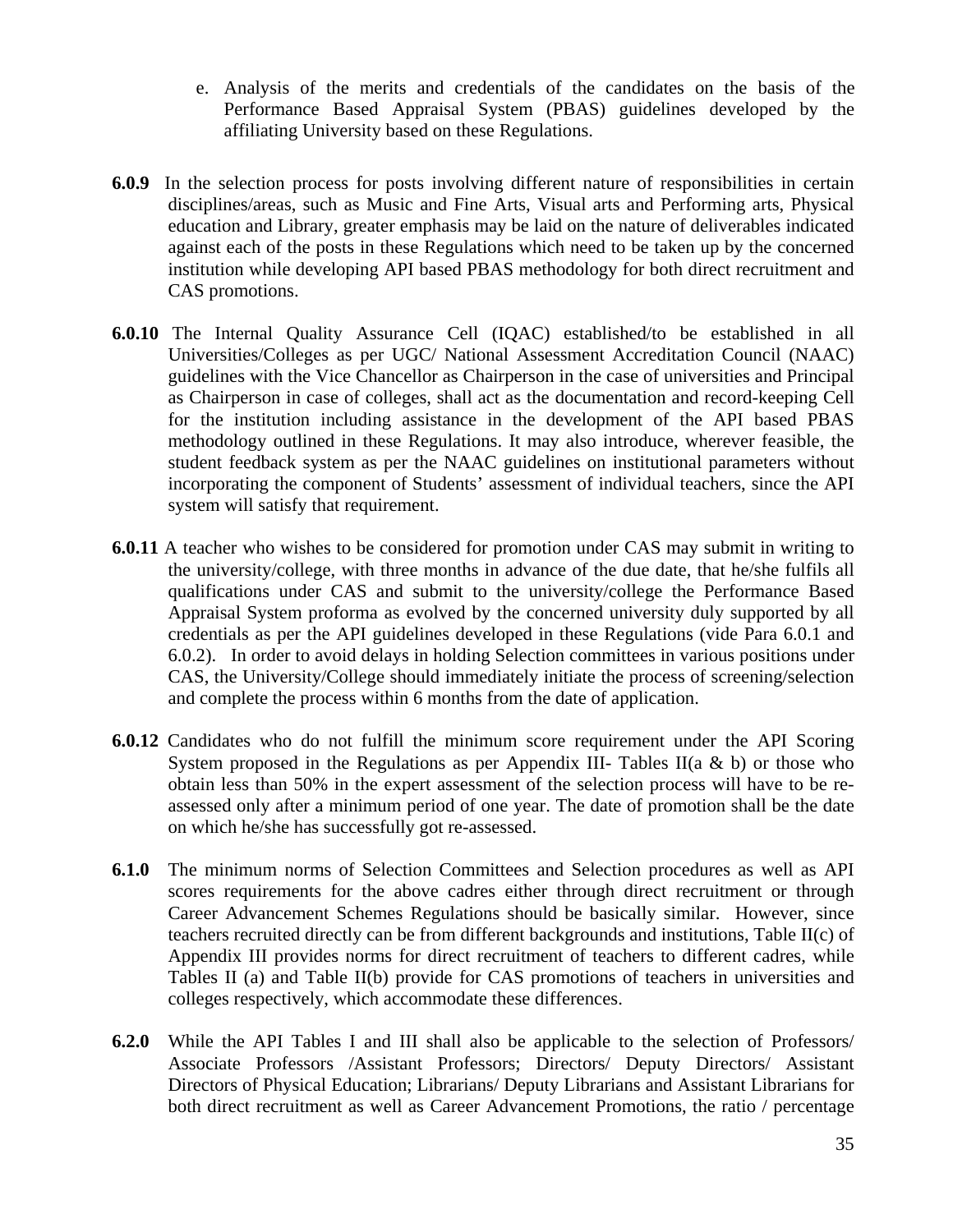of minimum requirement of category-wise API Score to each of the cadres shall vary from those for university teachers and for UG/PG College Teachers, as given in Table II (a  $\&$  b) of Appendix-III.

- **6.2.1.** The API based system through the PBAS proforma for CAS promotions is to be implemented only in a prospective manner from the academic year 2009-10 initially based on the annualized API scores earned by the teachers as depicted in Table II (a) and Table II(b) . This annual API scores can be compounded prospectively as and when the teachers become eligible for CAS promotion to the next cadre with the multiplication factor of years of service required to apply for CAS promotion. (e.g. If a teacher is eligible for CAS promotion in 2009, one year API score of 2008-09 only is required; If a teacher is eligible for CAS promotion in 2010, then 2 years API scores of 2008-09 and 2009-10 cumulatively would be required and so on).
- **6.3.0** The Selection Committee specifications as delineated in Sections 5.1.0 to 5.1.7 are applicable to all direct recruitments of Faculty Positions and Career Advancement promotions of Assistant Professor with AGP of Rs 8000 to Associate Professor and to that of Associate Professor to Professor.
- **6.3.1**. CAS promotions of Assistant Professors from one AGP to the higher AGP shall be conducted by a " Screening cum Evaluation Committee" adhering to the norms laid out as API and PBAS in Table I to III of Appendix-III.
- **6.3.2** The "Screening cum Evaluation Committee" for CAS promotion of assistant professors/equivalent cadres in Librarians/Physical Education from one AGP to the other higher AGP shall consist of -

# **6.3.2.1**. **For University teachers:**

- a. The Vice Chancellor as the Chairperson of the Selection Committee
- b. The Dean of the concerned Faculty
- c. The Head of the Department /Chairperson of the School
- d. One subject expert in the concerned subject nominated by the Vice Chancellor from the University panel of experts.

### **6.3.2.2**. **For College teachers:**

- a. The Chairman of the Governing body of the College or the Director of Higher education / collegiate education at the State level (in the case of Govt. colleges) or his nominee not below the rank of principal as the chairperson of the selection committee.
- b. Principal of the college.
- c. Head of the concerned department from the college.
- d. One subject expert in the concerned subject nominated by the Vice Chancellor from the university panel of experts.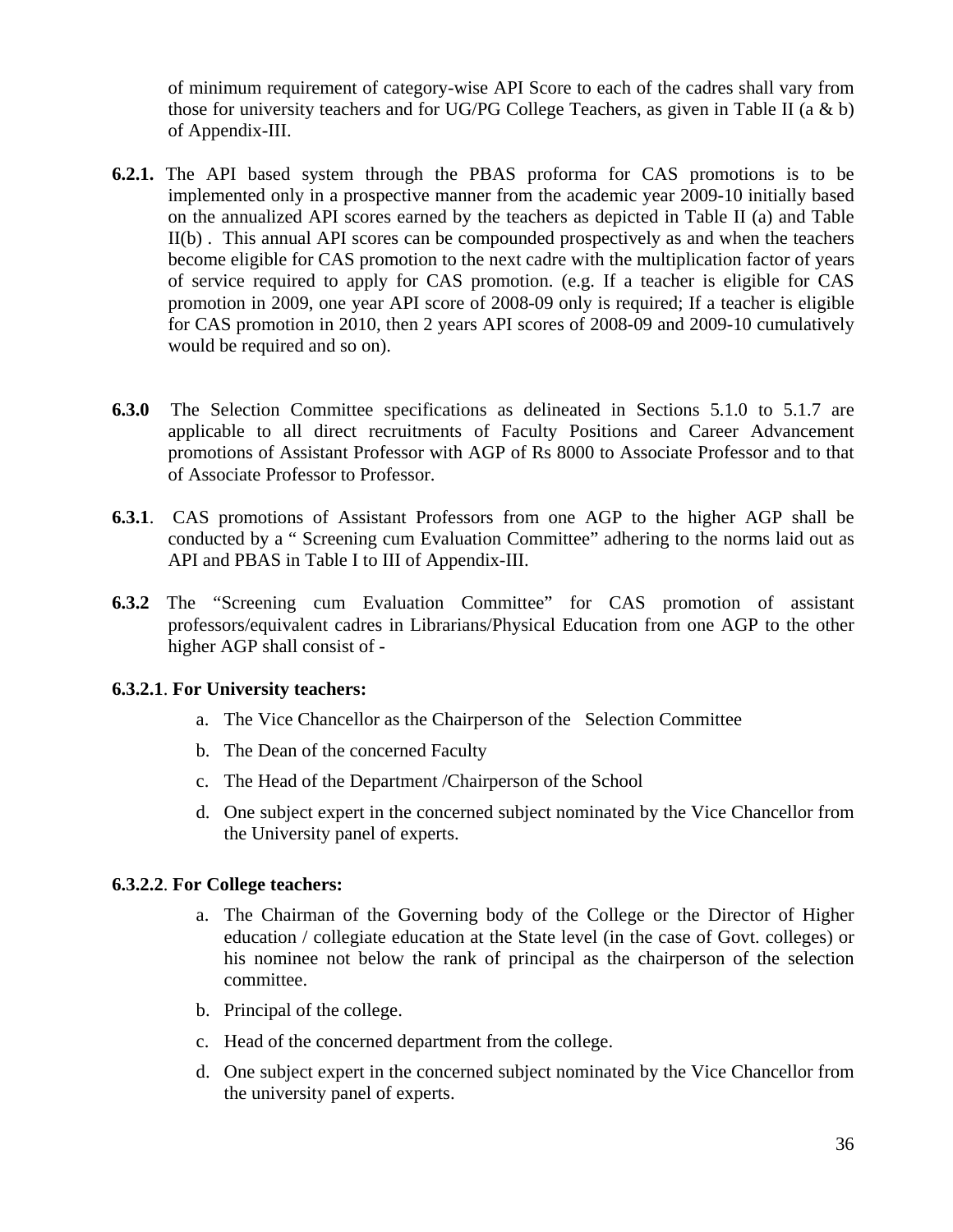- e. The quorum for these committees in both categories shall be three including the one subject expert/ university nominee need to be present.
- **6.3.3** The Screening cum Evaluation Committee on verification/evaluation of API score secured by the candidate through the 'PBAS' methodology designed by the respective university based on these Regulations and as per the minimum requirement specified in Tables II & III for each of the cadre of Assistant Professor, shall recommend to the Syndicate/ Executive Council /Board of Management of the University about the suitability of the promotion of the candidate(s) under CAS for implementation.
- **6.3.4** All the selection procedures outlined above shall be completed on the day of the selection committee meeting, wherein the minutes are recorded along with scoring proforma and recommendation made on the basis of merit and duly signed by all members of the selection committee**.**
- 6.3.5 CAS promotions being personal promotion to the incumbent teacher holding a substantive sanctioned post, on superannuation of the individual incumbent, the said post shall revert back to its original cadre.
- 6.3.6 The incumbent teacher must be on the role and active service of the Universities/Colleges on the date of consideration by the Selection Committee for Selection/CAS Promotion.
- **6.4.0.** PAY SCALES, DESIGNATIONS AND STAGES OF PROMOTION UNDER CAS OF INCUMBENT AND NEWLY APPOINTED ASSISTANT PROFESSORS/ ASSOCIATE PROFESSORS/PROFESSORS
- **6.4.1.** Persons entering the teaching profession in universities and colleges shall be designated as Assistant Professors and shall be placed in the Pay Band III of Rs.15600 – 39100 with AGP of Rs.6000. Lecturers already in service in the pre-revised scale of Rs.8000-13500, shall be re-designated as Assistant Professors with the said AGP of Rs.6000. Their CAS promotions would be subject to the norms laid out in 6.3.1 and 6.3.2.
- **6.4.2.** An Assistant Professor with completed service of four years, possessing Ph. D. degree in the relevant discipline shall be eligible, for moving to AGP of Rs.7000.
- **6.4.3.** Assistant Professors possessing M.Phil degree or post-graduate degree in professional courses approved by the relevant statutory Body, such as LL.M / M.Tech etc. shall be eligible for the AGP of Rs.7000 after completion of 5 years service as Assistant Professor.
- **6.4.4.** Assistant Professors who do not have Ph.D. or M.Phil or a Master degree in the relevant Professional course shall be eligible for the AGP of Rs.7000 only after completion of 6 years' service as Assistant Professor.
- **6.4.5.** The upward movement from AGP of Rs.6000 to AGP of Rs.7000 for all Assistant Professors shall be subject to their satisfying other conditions as laid down by the UGC in these Regulations.
- **6.4.6.** The pay of the incumbents to the posts of Lecturer (senior scale) (i.e. the unrevised scale of Rs.10,000-15200) shall be re-designated as Assistant Professor, and shall be fixed at the appropriate stage in Pay Band III of Rs.15600-39100 based on their present pay, with AGP of Rs.7000.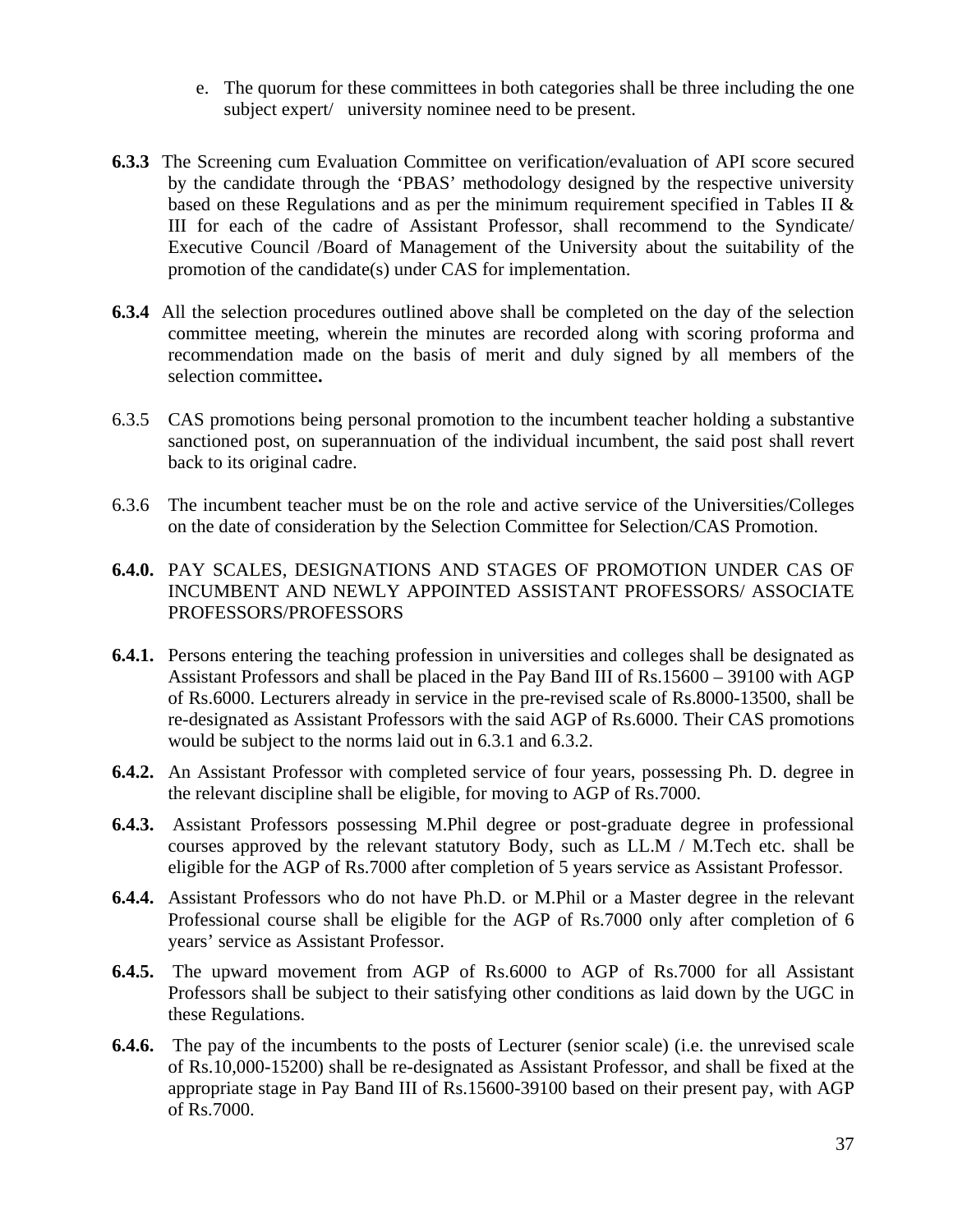- **6.4.7.** Assistant Professors with completed service of 5 years at the AGP of Rs.7000 shall be eligible, subject to other requirements laid down by these UGC Regulations, to move up to the AGP of Rs.8000.
- **6.4.8.** Posts of Associate Professor shall be in the Pay Band IV of Rs.37400-67000, with AGP of Rs.9000. Directly recruited Associate Professors under these Regulations shall be placed in the Pay Band IV of Rs.37400-67000 with an AGP of Rs.9000, at the appropriate stage in the Pay Band in terms of the conditions of appointment.
- **6.4.9.** Incumbent Readers and Lecturers (Selection Grade) who have completed 3 years in the current pay scale of Rs.12000-18300 on 1.1.2006 shall be placed in Pay Band III of Rs.37400-67000 with AGP of Rs.9000 and shall be re-designated as Associate Professor.
- **6.4.10.** Incumbent Readers and Lecturers (Selection Grade) who had not completed three years in the pay scale of Rs.12000-18300 on 1.1.2006 shall be placed at the appropriate stage in the Pay Band of Rs.15600-39100 with AGP of Rs.8000 till they complete 3 years of service in the grade of Lecturer (Selection Grade) / Reader, and thereafter shall be placed in the higher Pay Band III of Rs.37400-67000 and accordingly re-designated as Associate Professor.
- **6.4.11.** Readers/Lecturers (Selection Grade) in service at present shall continue to be designated as Lecturer (Selection Grade) or Readers, as the case may be, until they are placed in the Pay Band of Rs.37400-67000 and re-designated as Associate Professor in the manner described in 6.4.9 and 6.4.10 above.
- **6.4.12.** The incumbent Reader who is selected on or after 1.1.2006, shall be redesignated as Associate Professor from the date of his/her selection, and will be placed in the Pay Band IV of Rs.37400-67000 with AGP of Rs. 9000.
- **6.4.13.** Assistant Professors completing 3 years of teaching in the AGP of Rs.8000 shall be eligible, subject to other API conditions prescribed by these Regulations, to move to the Pay Band IV of Rs.37400-67000 with AGP of Rs.9000 and to be designated as Associate Professor.
- **6.4.14.** Associate Professor completing 3 years of service in the AGP of Rs.9000 and possessing a Ph.D. degree in the relevant discipline shall be eligible to be appointed and designated as Professor, subject to satisfying the required credit points as per API based on PBAS methodology provided in Appendix III, Table I-III stipulated in these Regulations through a duly constituted selection committee as suggested for the direct recruitment of Professor. No teacher other than those with a Ph.D. shall be promoted, appointed, or designated as Professor. The Pay Band IV for the post of Professors shall be Rs.37400-67000 with AGP of 10000.
- **6.4.15.** The incumbent Readers who have completed 6 years as Reader/Associate Professor on or after 1.1.2006, shall be eligible for promotion as Professor and to be placed in the Pay Band IV of Rs.37400-67000 provided one earns the required API score as per Tables I and II through the PBAS methodology stipulated in these Regulations.
- **6.4.16.** In the case of Associate Professors in Colleges, promotion to the post of Professor under CAS shall be further subject to 6.5.1.and 6.5.2 of these Regulations. as given below.
- **6.4.17**. The pay of a directly recruited Professor shall be fixed at a stage not below Rs.43000 in the Pay Band IV of Rs.37400-67000, with the applicable AGP of Rs.10000.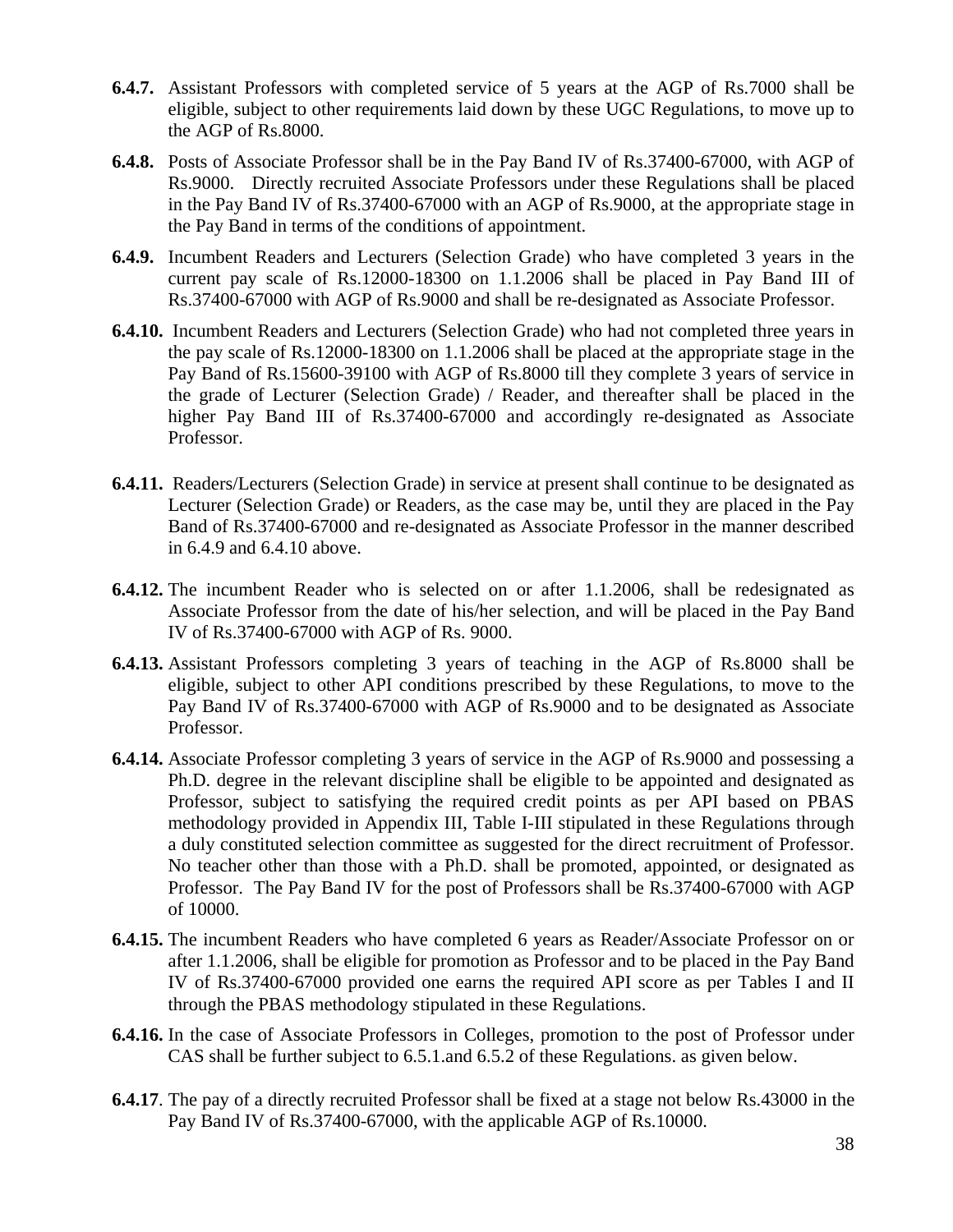- 6.4.18. Ten percent of the posts of Professors in a university shall be in the higher AGP of Rs.12000, however, teachers promoted to the posts with higher AGP of Rs.12000, shall continue to be designated as Professor. Eligibility for elevation as a Professor in the higher Academic Grade Pay of Rs.12000, shall be a minimum of 10 years of teaching and research experience as professor either in the pre-revised scale of Professor's Pay of Rs.16400- 22400 or the revised scale of Pay Band IV of Professor with AGP of Rs.10,000/- on satisfying the required API score as per Tables I and II through the PBAS methodology stipulated in these Regulations through a duly constituted Expert committee; As this AGP elevation for Professor is applicable to only university departments, additional credentials are to be evidenced by (a) post-doctoral research outputs of high standard; (b) awards / honours / recognitions / patents & IPR on products & processes developed / technology transfer achieved; and (c) Additional research degrees like D.Sc., D.Litt., LL.D etc., The selection is to be conducted by the university by receiving PBAS proformas from eligible professors based on seniority, three times in number of the available vacancies. In case the number of candidates available is less than three times the number of vacancies, the zone of consideration will be limited to the actual number of candidates available. The assessment process shall be through an Expert-Committee evaluation of all credentials submitted along with duly filled PBAS proforma by eligible Professors as stipulated in Table-II(A) of Appendix-III for teachers in University departments. No separate interview need to be conducted for this category.
- **6.4.19.** Discretionary award of advance increments for those who enter the profession as Associate Professors or Professors with higher merit, high number of research publications and experience at the appropriate level, shall be within the competence of the appropriate authority of the concerned University or recruiting institution while negotiating with individual candidates in the context of the merits of each case, taking into account the pay structure of other teachers in the faculty and other specific factors. Discretionary award of advance increments is not applicable to those entering the profession as Assistant Professor/Assistant Librarian/Assistant Director of Physical Education to those who are entitled for grant of advance increments for having acquired Ph. D/M. Phil/M. Tech etc.,

#### **6.5.0. PROFESSORS IN UNDER GRADUATE AND POST GRADUATE COLLEGES**:

**6.5.1.** Ten percent of the number of the posts of Associate Professor in an Under Graduate College shall be that of Professors and shall be subject to the same criterion for selection / appointment as that of Professors in Universities provided that there shall not be more than one post of Professor in each Department**;** and provided further that One-fourth (25%) of the posts of Professor in UG Colleges shall be directly recruited or filled on deputation by eligible teachers and the remaining three-fourths (75%) of posts of Professors shall be filled by CAS promotion from among eligible Associate Professors of the relevant department of the Under Graduate College. Sanctioned posts include the posts approved under both direct recruitment and CAS promotion. Identification of posts of Professor in an Under Graduate College for being filled through direct recruitment / deputation shall be carried out by the affiliating/concerned University acting in consultation with the College. Where the number of posts of Professor worked out as a percentage of the number of posts of Associate Professor for CAS promotion or direct recruitment / deputation is not an integer, the same shall be rounded off to the next higher integer.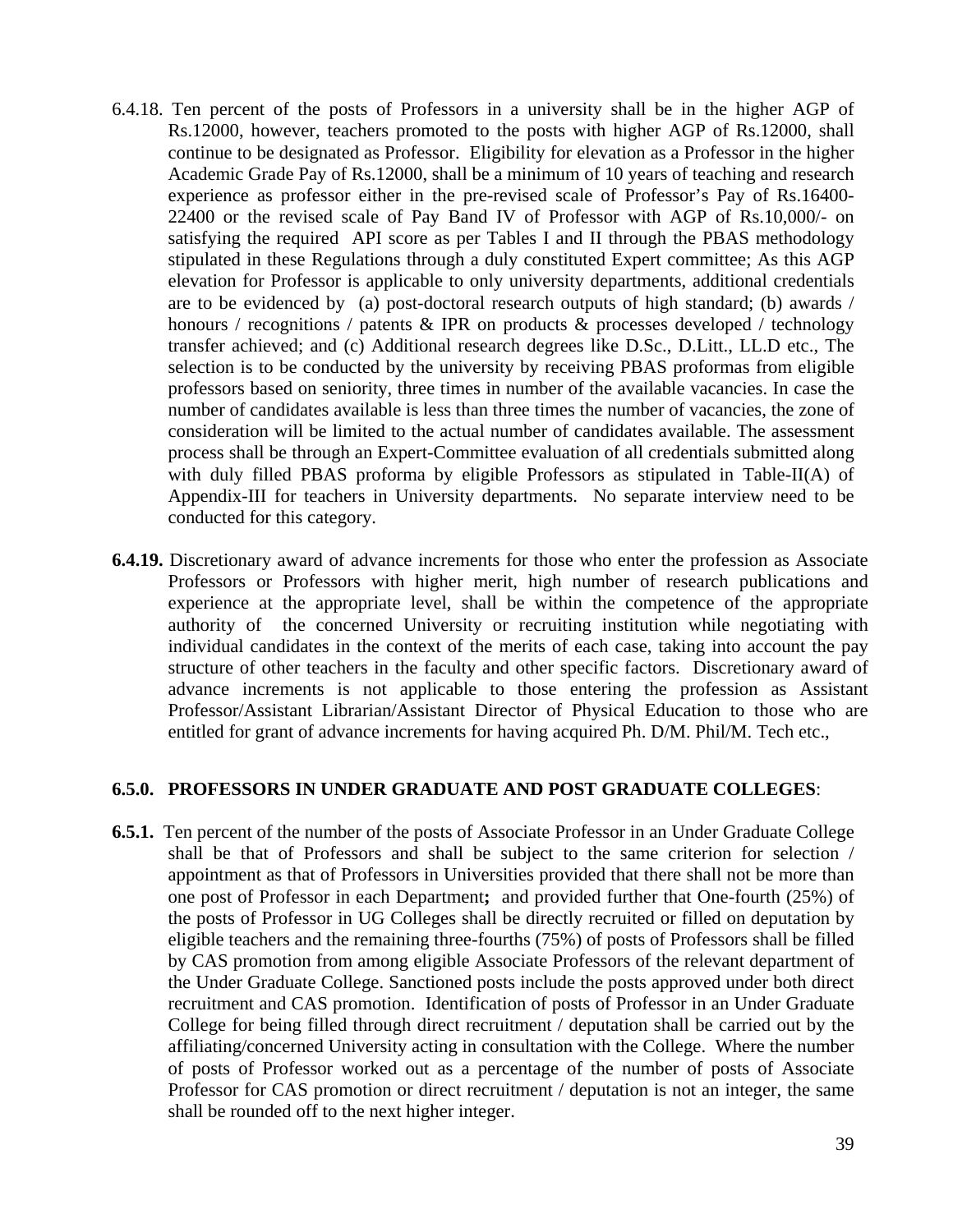The selection process is to be conducted by the university by receiving PBAS proformas from eligible Associate Professors based on seniority and three times in number of the available vacancies. In case the number of candidates available is less than three times the number of vacancies, the zone of consideration will be limited to the actual number of candidates available. The selection shall be conducted through the API scoring system with PBAS methodology and selection committee process stipulated in these Regulations for appointment of Professors; In the direct recruitment of the 25% of the posts, 'Rota-Quota system shall be followed starting with promotions. The direct recruitment quota shall be rotated in an alphabetical order.

**6.5.2.** There shall be one post of Professor in each Department of a Post-Graduate College which shall be subject to the same criterion for selection / appointment as that of Professors in Universities, provided that one-fourth (25%) of the posts of Professor shall be filled on deputation/direct recruitment from among eligible teachers and the remaining three-fourths (75%) of posts shall be filled through merit promotion from among the eligible Associate Professors in the relevant department of the Post-Graduate college. Identification of posts of Professor in a Post-Graduate College for being filled through direct recruitment/deputation shall be carried out by the affiliating/concerned University acting in consultation with the College. The decision regarding whether the posts of professor will be for CAS promotion or direct recruitment/deputation shall be within the competence of the University acting in consultation with the College. Where the number of posts of professor for CAS promotion or direct recruitment / deputation worked out as a percentage of the total number of posts in a Post Graduate College is not an integer, the same shall be rounded off to the next higher integer.

The selection process is to be conducted by the university by receiving PBAS proformas from eligible Associate Professors based on seniority and three times in number of the available vacancies. In case the number of candidates available is less than three times the number of vacancies, the zone of consideration will be limited to the actual number of candidates available. The selection shall be conducted through the API scoring system with PBAS methodology, selection committee process stipulated in these Regulations for appointment of Professors; In the direct recruitment of the 25% of the posts, 'Rota-Quota System' shall be followed starting with promotion. The direct recruitment quota shall be rotated in an alphabetical order.

## **6.6.0. PAY SCALES OF PRINCIPALS IN COLLEGES:**

#### **6.6.1. PRINCIPAL OF UNDER GRADUATE COLLEGES:**

Appointments to the posts of Principal in Under Graduate Colleges shall be based on the conditions of eligibility in respect of educational qualifications and teaching / research experience laid down by the University Grants Commission in these Regulations, using the API scoring system and PBAS methodology developed. The posts of Principal in Under Graduate Colleges shall be in the Pay Band of Rs.37400-67000 with AGP of Rs.10000, plus a Special Allowance of Rs.2000 per month and shall also be fixed at a stage not below Rs.43,000 as in the directly recruited Professors. All Principals in service shall be appropriately fixed in the Pay Band with the AGP of Rs.10000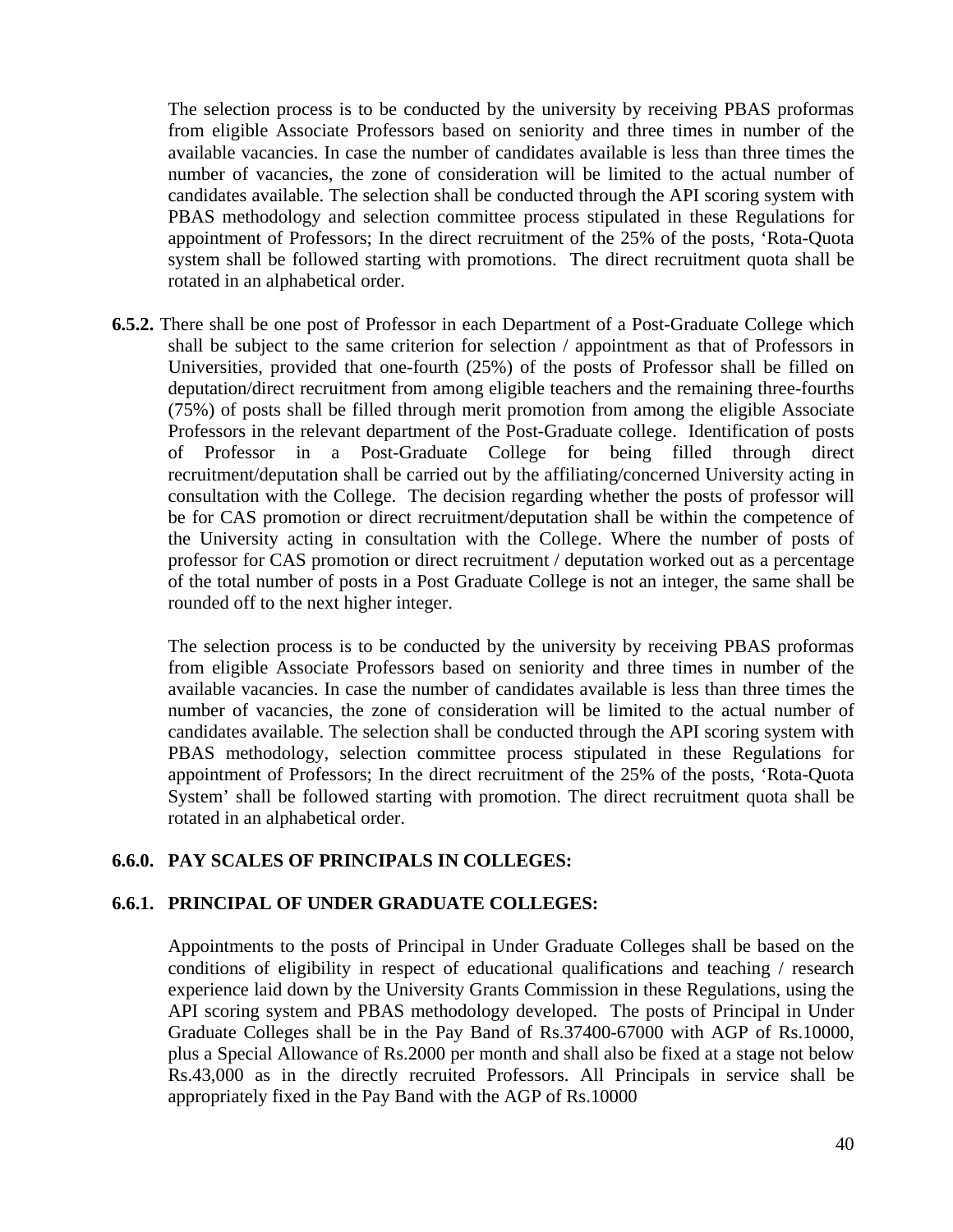#### **6.6.2. PRINCIPAL OF POST GRADUATE COLLEGES:**

Appointments to the posts of Principal in Post Graduate Colleges shall be based on the conditions of eligibility in respect of educational qualifications and teaching / research experience laid down by the University Grants Commission in these Regulations, using the API scoring system and PBAS methodology developed.. Posts of Principal in Post Graduate Colleges shall also be in the Pay Band of Rs.37400-67000 with AGP of Rs.10000, plus a Special Allowance of Rs.3000 per month and shall also be fixed at a stage not below Rs. 43000 as in the case of directly recruited Professors. All Principals in service shall be appropriately fixed in the Pay Band with the AGP of Rs.10000.

#### **6.7.0 PAY SCALES AND CAREER ADVANCEMENT SCHEMES REGULATIONS FOR LIBRARIANS ETC.**

#### **6.7.1 ASSISTANT UNIVERSITY LIBRARIAN / COLLEGE LIBRARIAN:**

- (i) Assistant Librarian / College Librarian in the pre-revised scale of pay of Rs.8000- 13500 shall be placed in the Pay Band of Rs.15600-39100 with AGP of Rs.6000.
- (ii) All conditions of eligibility and academic qualifications laid down by the UGC as per these Regulations, shall be applicable for direct recruitment of Assistant University Librarian / College Librarian.

#### **6.7.2 ASSISTANT UNIVERSITY LIBRARIAN (SR. SCALE) / COLLEGE LIBRARIAN (SR. SCALE):**

- (i) Assistant University Librarian (Sr. Scale)/ College Librarian (Sr. Scale) in the pre-revised scale of pay of Rs.10000-15200 shall be placed in the Pay Band of Rs.15600-39100 with AGP of Rs.7000.
- (ii) Assistant University Librarian / College Librarian possessing Ph.D. in Library Science, after completing service of 4 years in the AGP of Rs.6000, and if otherwise eligible as per API scoring system, and PBAS methodology laid down by the UGC in these Regulations, shall be eligible for the higher AGP of Rs.7000 with the Pay Band of Rs.15600-39100.
- (iii) Assistant Librarian / College Librarian not possessing Ph.D. but only M.Phil. in Library Science at the entry level after completing service of 5 years in the AGP of Rs.6000, if otherwise eligible as per API scoring system and PBAS methodology laid down by the UGC in these Regulations, shall become eligible for the higher AGP of Rs.7000.
- (iv) After completing service of 6 years in the AGP of Rs.6000 Assistant Librarian / College Librarian without the relevant Ph.D. and M.Phil. shall, if otherwise eligible as per API scoring system and PBAS methodology laid down by the UGC in these Regulations, move to the higher AGP of Rs.7000.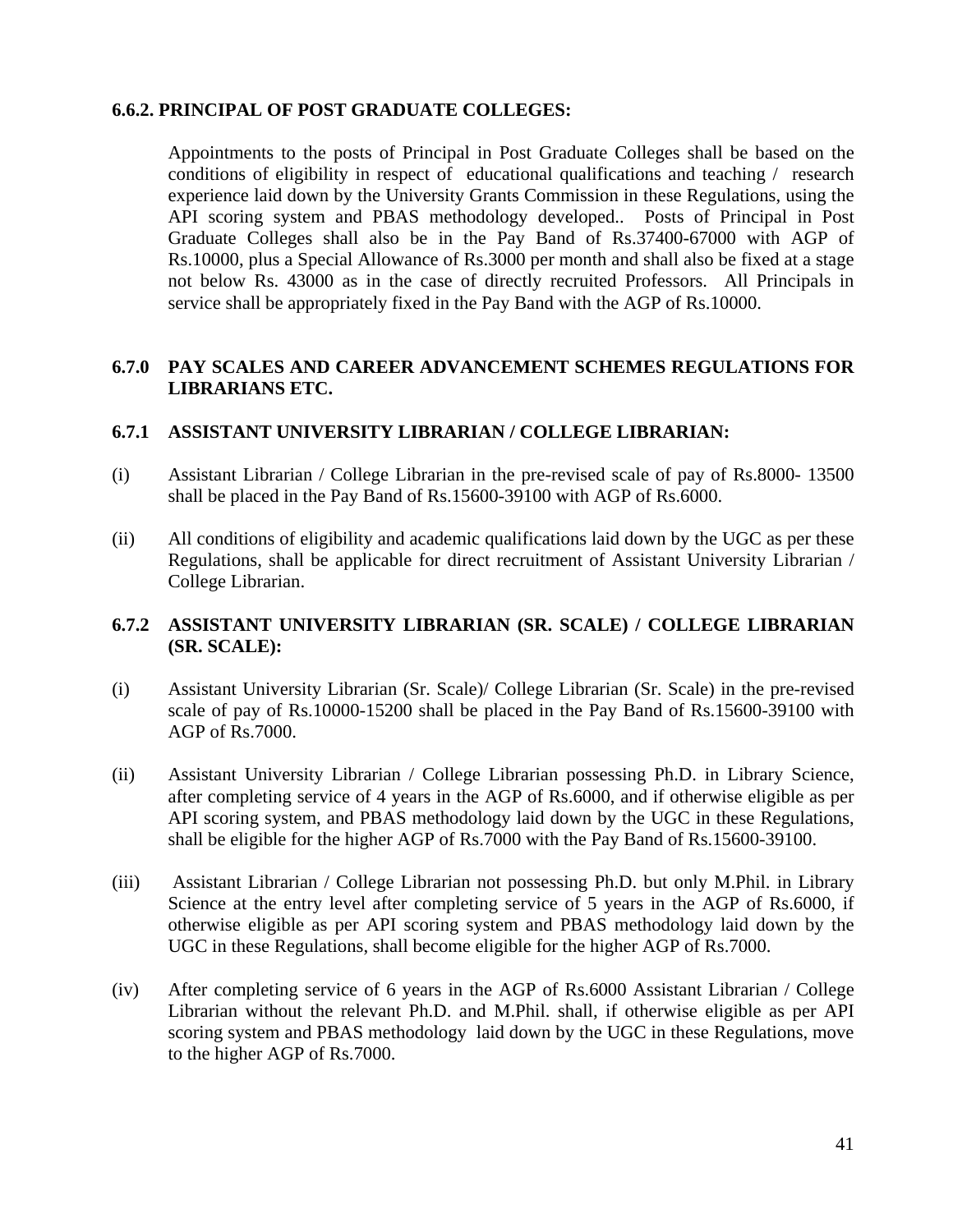(v) The pay of the existing Assistant Librarian (Sr. Scale) / College Librarian (Sr. Scale) in the pre-revised scale of pay of Rs.10000-15200 shall be fixed in the Pay Band of Rs.15600- 39100 with AGP of Rs.7000 at an appropriate stage based on their present pay.

## **6.7.3 DEPUTY LIBRARIAN / ASSISTANT LIBRARIAN (SELECTION GRADE) / COLLEGE LIBRARIAN (SELECTION GRADE):**

- (i) Deputy Librarians who are directly recruited shall be placed in the Pay Band of Rs.15600- 39100 with AGP of Rs.8000
- (ii) On completion of service of 5 years, Assistant Librarian (Sr. Scale) / College Librarian (Sr. Scale) shall be eligible for the post of Deputy Librarian/ equivalent posts in Pay Band of Rs.15600–39100, with Academic Grade Pay of Rs.8,000, subject to their fulfilling other conditions of eligibility (such as Ph.D. degree etc. for Deputy Librarian) as per API scoring system based PBAS methodology laid down by the UGC for CAS promotion in these Regulations. They shall be designated as Deputy Librarian / Assistant Librarian (Selection Grade) / College Librarian (Selection Grade), as the case may be.
- (iii) After completing 3 years in the Pay Band of Rs.15600-39100 with an AGP of Rs.8000, Deputy Librarians /equivalent positions shall move to the Pay Band of Rs.37400-67000 and AGP of Rs.9000, subject to fulfilling other conditions of eligibility as per API scoring system and PBAS methodology laid down by the UGC for CAS promotion in these Regulations, as per clause: 6.3.1 and 6.3.2.
- (iv) Assistant Librarians (Sr. Scale) in universities/ College Librarians (Sr. Scale) in the AGP of Rs.7000 not possessing Ph.D. in Library Science but who fulfill other criteria prescribed by the UGC for CAS promotion in these Regulations, as per clause 6.3.1 and 6.3.2, shall also be eligible for being placed in the AGP of Rs.8000.
- (v) Incumbents to the posts of Deputy Librarian / Assistant Librarian (Selection Grade)/College Librarian (Selection Grade) who have completed three years in the pre-revised pay scale of Rs.12000-18300 on 01.01.2006 shall be fixed at an appropriate stage in the Pay Band of Rs.37400-67000 with an AGP of Rs.9000. They shall continue to be designated as Deputy Librarian / Assistant Librarian (Selection Grade)/College Librarian (Selection Grade)
- (vi) Incumbents to the posts of Deputy Librarian / Assistant Librarian (Selection Grade) /College Librarian (Selection Grade) who have not completed the requirement of three years in the pre-revised pay scale of Rs.12000-18300, for being eligible to be placed in the higher Pay Band of Rs.37400-67000, shall be placed at an appropriate stage with Academic Grade Pay of Rs.8000 till they complete three years of service as Deputy Librarian / Assistant Librarian (Selection Grade)/College Librarian (Selection Grade)
- (vii) Pay in regard to the directly recruited Deputy Librarians shall be initially fixed in Pay Band Rs.15600-39100 with AGP of Rs.8000. They shall move to the Pay Band of Rs.37400-67000 with AGP of Rs.9000 after completing three years of service in the AGP of Rs.8000.
- (viii) The conditions of eligibility and academic qualifications prescribed by the UGC in these Regulations, shall be adopted for direct recruitment to the post of Deputy Librarian.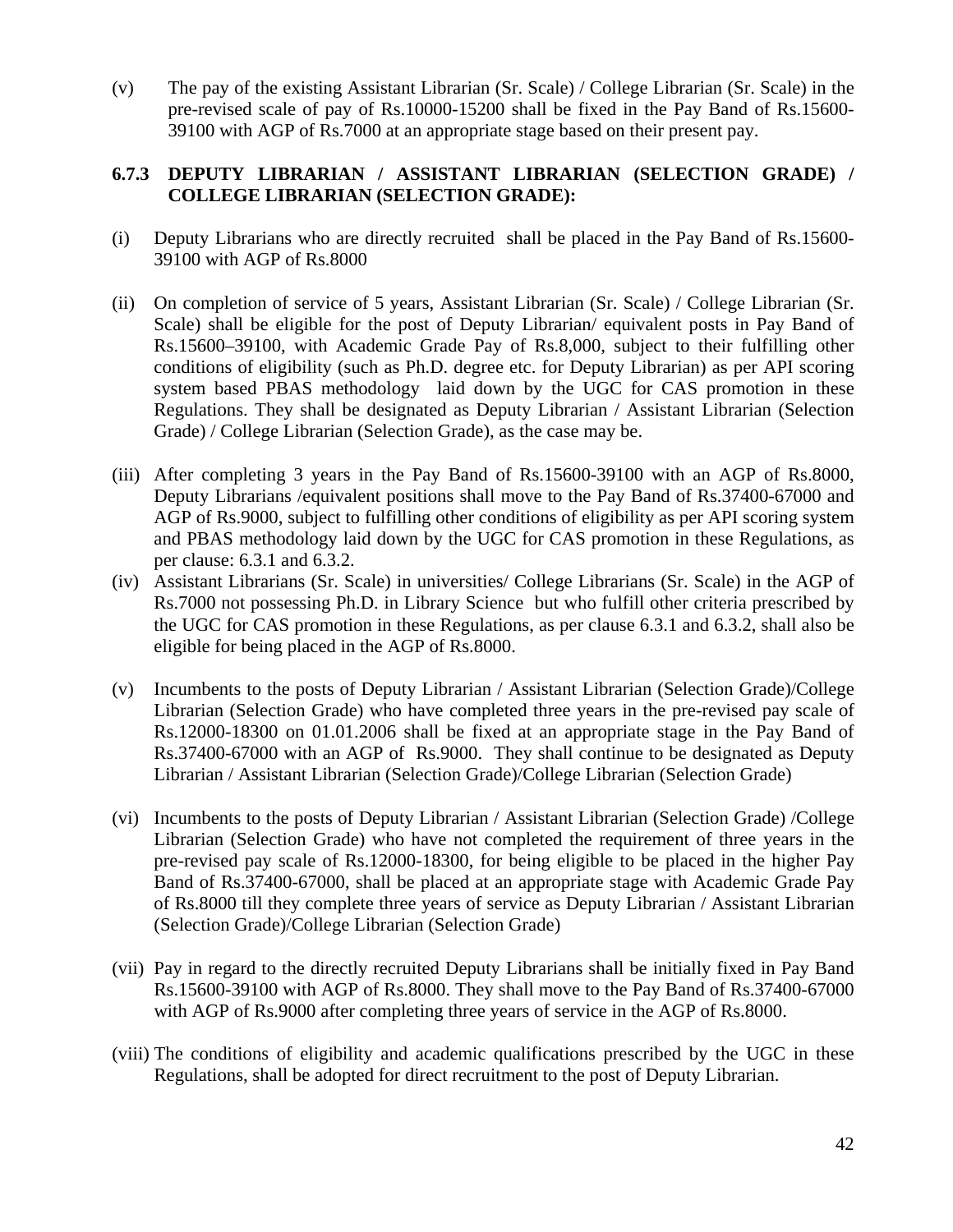#### **6.7.4 LIBRARIAN (UNIVERSITY):**

- (i) The post of Librarian shall be in the Pay Band of Rs.37400-67000 with the Academic Grade Pay of Rs.10000.
- (ii) The conditions of eligibility and academic qualifications prescribed by the UGC in these Regulations, shall be adopted for appointment to the post of Librarian (University)
- (iii) Deputy Librarian completing service of three years in the AGP of Rs.9000 and otherwise eligible as per the API scoring system and PBAS methodology developed in these Regulations, with a PhD qualification shall also be eligible to be considered for appointment to the post of Librarian through open recruitment.
- (iv) Incumbent Librarian (University) shall be placed at the appropriate stage as per the 'fixation formula' provided as Appendix-II in the Pay Band of Rs.37400-67000 with AGP of Rs.10000

#### **6.8.0 PAY SCALES AND CAREER ADVANCEMENT SCHEMES REGULATIONS FOR PHYSICAL EDUCATION PERSONNEL**

## **6.8.1 ASSISTANT DIRECTOR OF PHYSICAL EDUCATION (ASSISTANT DPE) / COLLEGE DIRECTOR OF PHYSICAL EDUCATION (COLLEGE DPE):**

- (i) The Assistant Director of Physical Education / College DPE in the pre-revised pays scale of Rs.8000-13500 shall be placed in the Pay Band of Rs.15600-39100 with AGP of Rs.6000.
- (ii) Pay of Incumbent Assistant Directors of Physical Education / College DPE shall be fixed at an appropriate stage in the Pay Band of Rs.15600-39100 with an AGP of Rs.6000, in accordance with the 'fixation formula' provided in Appendix-II
- (iii) All conditions of eligibility and academic qualifications laid down by the UGC in these Regulations, shall be applicable for direct recruitment of Assistant Director of Physical Education / College DPE.

## **6.8.2. ASSISTANT DIRECTOR OF PHYSICAL EDUCATION (SENIOR SCALE) / COLLEGE DPE (SENIOR SCALE):**

- (i) Assistant Directors of Physical Education (Senior Scale) / College DPE (Senior Scale) in the pre-revised pay scale of Rs.10000 – 15200 shall be placed in the Pay Band of Rs.15600-39100 with AGP of Rs.7000.
- (ii) Assistant Directors of Physical Education (Senior Scale) / College DPE (Senior Scale) possessing Ph.D. in Physical Education at the entry level of Assistant DPE / College DPE in the AGP of Rs.6000 shall, after completing service of four years in the AGP of Rs.6000, and if otherwise eligible as per API scoring system and PBAS methodology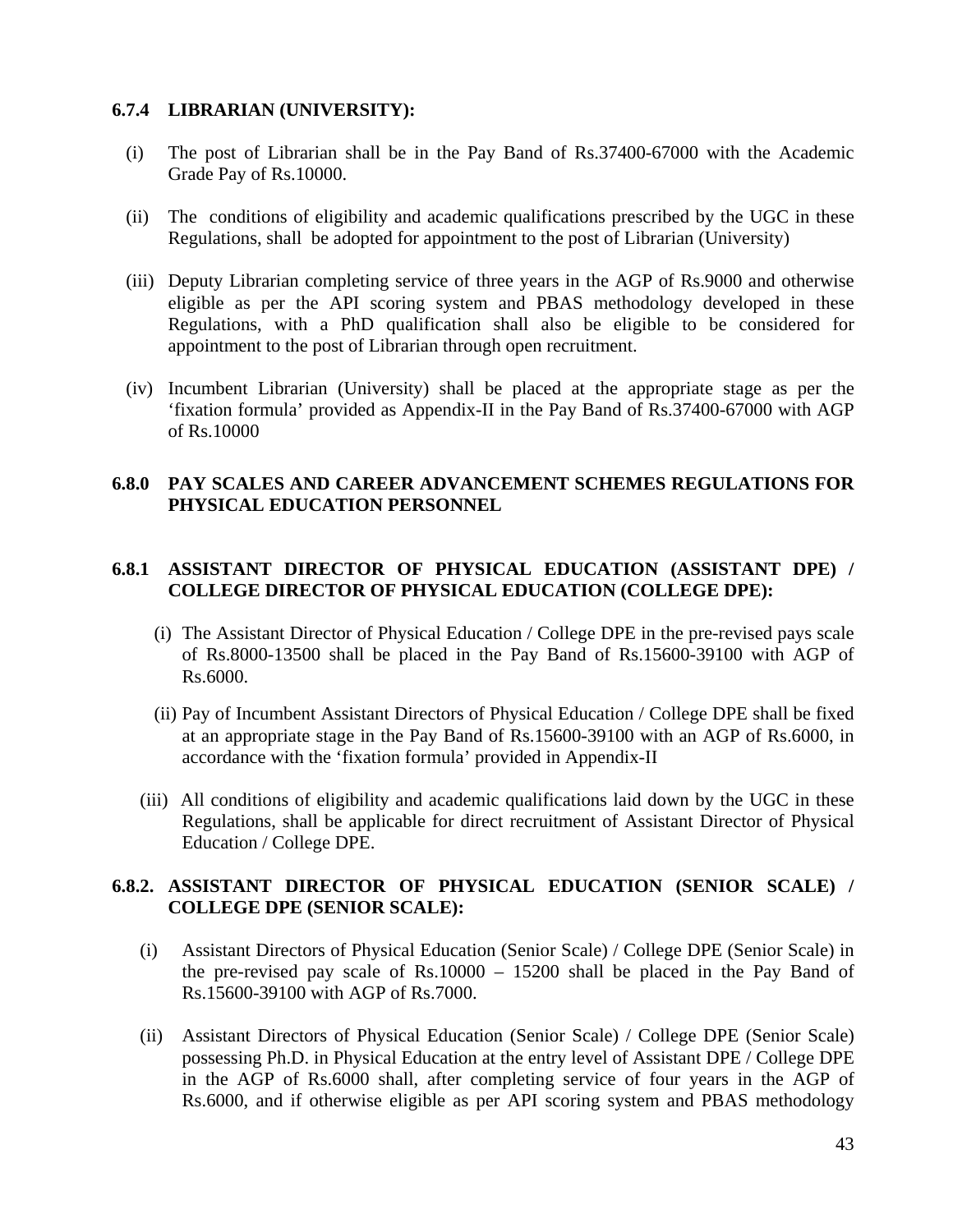prescribed by the UGC for CAS promotion in these Regulations, shall move to higher AGP of Rs.7000 in the Pay Band of Rs.15600-39100 as per clause 6.3.1 and 6.3.2.

- (iii) Assistant Directors of Physical Education (Senior Scale) / College DPE (Senior Scale) possessing M.Phil. in Physical Education at the entry level of Assistant DPE / College DPE in the AGP of Rs.6000 shall, after completing service of the five years in the AGP of Rs.6000, be eligible for the higher AGP of Rs.7000 on satisfying the API scoring system and PBAS methodology prescribed by the UGC for CAS promotion in these Regulations as per clause 6.3.1 and 6.3.2.
- (iv) Assistant Directors of Physical Education / College DPEs without the relevant Ph.D. and M.Phil shall, after completing service of six years as Assistant Director of Physical Education / College DPE in the AGP of Rs.6000, and if otherwise eligible as per API scoring system and PBAS methodology prescribed by the UGC for CAS promotion in these Regulations shall be placed in the AGP of Rs.7000 as per clause 6.3.1 and 6.3.2.
- (v) Pay of incumbent Assistant Directors of Physical Education (Senior Scale) / College DPE (Senior Scale) shall be fixed in Pay Band of Rs.15600-39100 at an appropriate stage in the AGP of Rs.7000, as per the 'fixation formula' provided in Appendix-II

#### **6.8.3. DEPUTY DIRECTOR OF PHYSICAL EDUCATION / ASSISTANT DIRECTOR OF PHYSICAL EDUCATION (SELECTION GRADE) / COLLEGE DIRECTOR OF PHYSICAL EDUCATION (SELECTION GRADE)**

- (i) After completing service of five years in the Pay Band of Rs.15600-39100 with the AGP of Rs.7000 and subject to satisfying API scoring system and PBAS methodology prescribed by the UGC in these Regulations, Assistant Director of Physical Education (Senior Scale) / College DPE (Senior scale) shall move to AGP of Rs.8000 in the Pay band of Rs.15600- 39100. They shall be designated as Deputy Director of Physical Education / Assistant DPE (Selection Grade) / College DPE (Selection Grade), as the case may be.
- (ii) After completing service of three years in the Pay Band of Rs.15600-39100 and the AGP of Rs.8000 and subject to satisfying API/ scoring system and PBAS methodology prescribed by the UGC in these Regulations, Deputy DPE/Assistant DPE (Selection Grade) College DPE (Selection Grade) shall move to the Pay Band of Rs.37400-67000 with the AGP of Rs.9000. They shall continue to be designated as Deputy DPE/Assistant DPE (Selection Grade) / College DPE (Selection Grade)
- (iii) All incumbents to the post of Deputy DPE/Assistant DPE (Selection Grade)/ College DPE (Selection Grade) who have completed service of at least 3 years in the unrevised pay scale of Rs.12000-18300 as on 01-01-2006 shall be eligible to be fixed in the Pay Band of Rs.37400-67000 with AGP of Rs.9000.
- (iv) All incumbents to the post of Deputy DPE /Assistant DPE (Selection Grade/ College DPE (Selection Grade) whose services in the unrevised pay scale of Rs.12000-18300 fall short of three years which would have made them eligible to move to the higher pay band, shall be placed at an appropriate stage at the AGP of Rs.8000 in the pay band of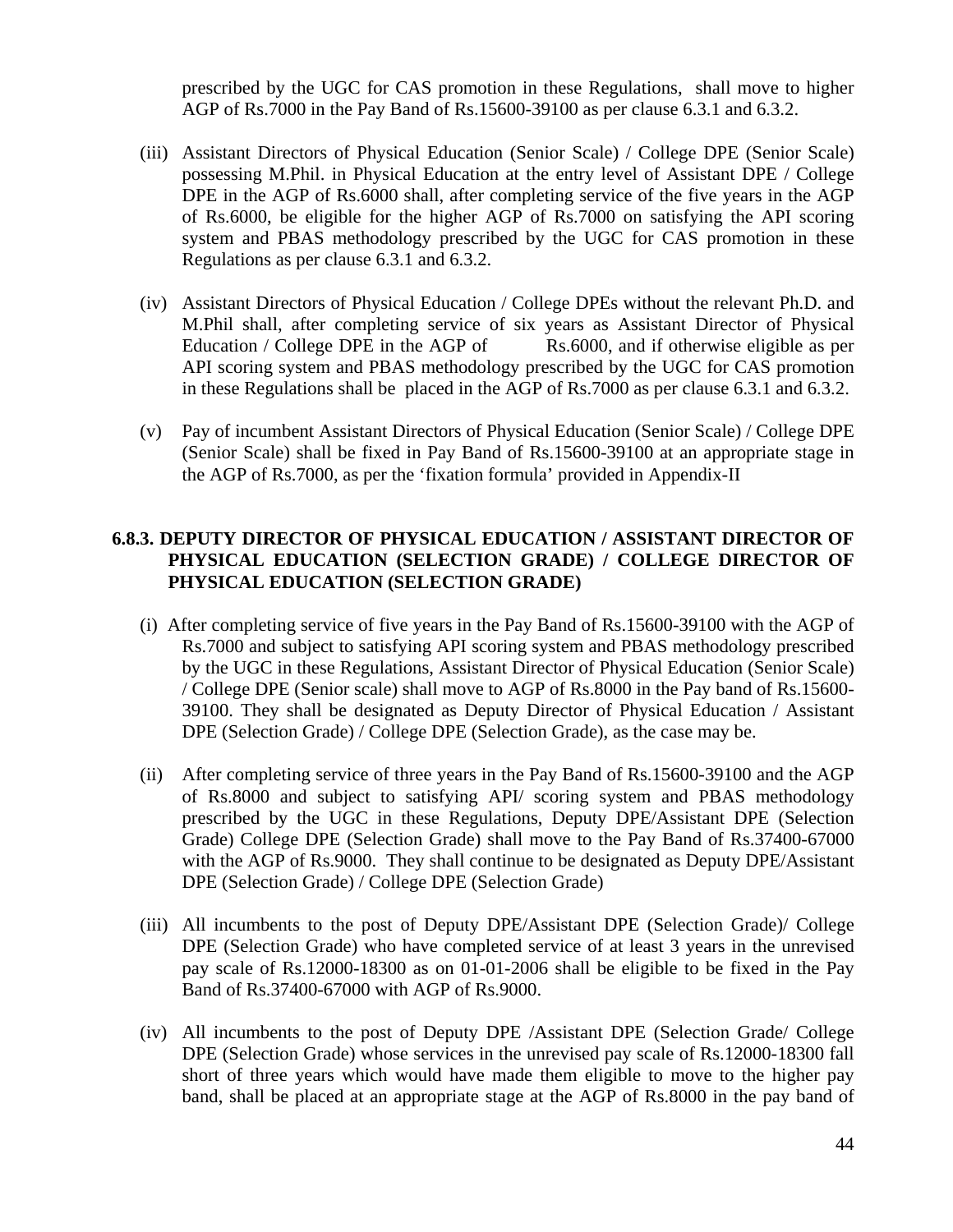Rs.15600-39000 till they complete the required service of 3 years as Deputy DPE / ADPE (Selection Grade) / College DPE (Selection Grade) in the unrevised pay scale.

(v) Pay of the directly recruited Deputy DPE shall be initially fixed with the AGP of Rs.8000 in the Pay Band of Rs.15600-39100, and after completing three years of service directly recruited Deputy DPE and equivalent shall move to Pay Band Rs.37400-67000 with AGP of Rs.9000.

#### **6.8.4. DIRECTOR OF PHYSICAL EDUCATION (UNIVERSITY):**

- (i) Post of Director, Physical Education in Universities shall be in the Pay Band of Rs.37400-67000 with AGP of Rs.10000.
- (ii) Post of Director, Physical Education (University) shall continue to be filled through direct recruitment and the existing conditions of eligibility, i.e., the minimum qualification, number of years of relevant experience and other conditions prescribed by the UGC in these Regulations, shall be the eligibility for recruitment.
- (iii) Pay of the incumbent shall be fixed at the appropriate stage in the Pay Band of Rs.37400-67000 as per 'fixation formula' provided in appendix-II

## **7.0.0. SELECTION AND PAY SCALES OF PRO-VICE CHANCELLOR/VICE - CHANCELLOR OF UNIVERSITIES:**

## **7.1.0. PRO-VICE-CHANCELLOR:**

The Pro-Vice-Chancellor may be a whole time officer of the University and shall be appointed by the Executive Council on the recommendation of Vice-Chancellor.

- **7.2.0.** The Pro-Vice-Chancellor shall hold office for a period which is co-terminus with that of Vice-Chancellor. These Regulations, for selection of Pro- Vice- Chancellor shall be adopted by the concerned University through their Act/Statute.
- **7.3.0**. The posts of Pro-Vice Chancellor shall be in the Pay Band of Rs.37400-67000 with AGP of Rs.10000 or Rs.12000 as the case may be, along with a Special Allowance of Rs.4000 per month, subject to the condition that the sum total of pay in the Pay Band, the Academic Grade Pay and the Special Allowance shall not exceed Rs.80000.

## **7.4.0. VICE CHANCELLOR:**

i) Persons of the highest level of competence, integrity, morals and institutional commitment are to be appointed as Vice-Chancellors. The Vice-Chancellor to be appointed should be a distinguished academic, with a minimum of 10 years experience as Professor in a University system or 10 years experience in an equivalent position in a reputed research and / or academic administrative organization.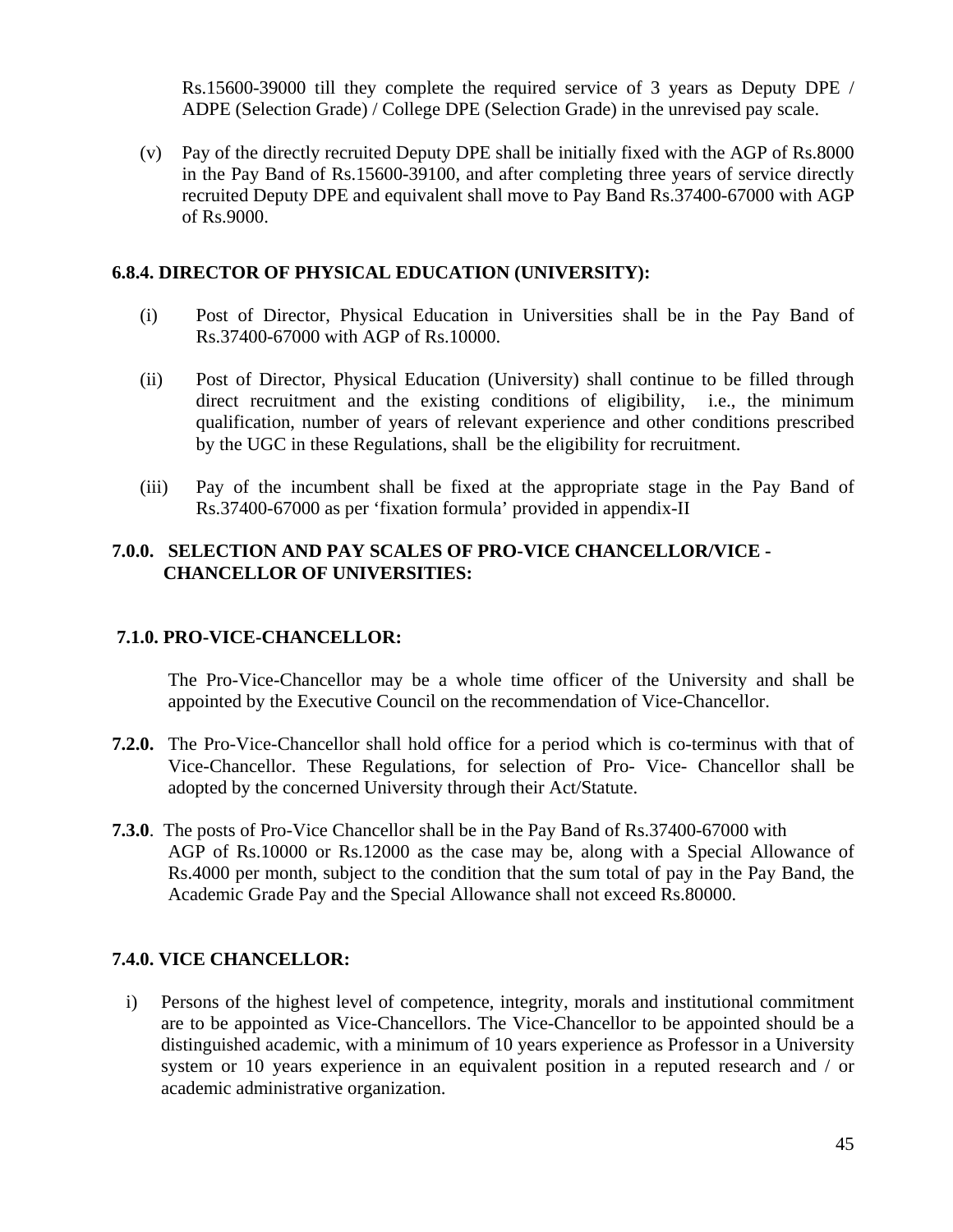- ii) The selection of Vice-Chancellor should be through proper identification of a Panel of 3-5 names by a Search Committee through a public notification or nomination or a talent search process or a combination of all these processes. The members of the above Search Committee shall be persons of national eminence in the sphere of higher education and shall not be connected in any manner with the University concerned or its colleges. While preparing the panel, the search committee must give proper weightage to academic excellence, exposure to the higher education system in the country and abroad, and adequate experience in academic and administrative governance adopting a transparent process. In respect of State and Central Universities, the following shall be the constitution of the Search Committee.
	- i. a nominee of the Visitor/Chancellor, who should be the Chairperson of the Committee.
	- ii. a nominee of the Chairman, University Grants Commission.
	- iii. a nominee of the Syndicate/ Executive Council / Board of Management of the University.

The Visitor/Chancellor shall appoint the Vice-Chancellor out of the Panel of names recommended by the Search Committee.

- iii) The emoluments and other conditions of service of the Vice-Chancellor shall be prescribed in the Statutes of the Universities concerned in conformity with these UGC Regulations.
- iv) The term of office of the Vice Chancellor in Central /State Universities shall be five years and shall not hold office beyond 70 years of age. There shall not be a reappointment of the Vice Chancellor for the second term in the same University. However, appointment for another term as Vice Chancellor is admissible in other Central/State University which shall be subject to the performance evaluation of the candidate during his/her previous term by the search committee and credibility/integrity report from the appropriate agencies.
- v) The term of office of the Vice Chancellor shall form part of the service period of the incumbent concerned making him/her eligible for all service related benefits.
- **7.5.0.** The Universities/State Governments shall modify or amend the relevant Act/Statutes of the Universities concerned within 6 months of adoption of these Regulations.
- **7.5.1.** The posts of Vice-Chancellor shall carry a fixed pay of Rs.75000 along with a Special Allowance of Rs.5000 per month. All other eligibilities and facilities for the Vice Chancellor as provided in the Act/Statute of the concerned university shall be applicable besides the pay and special allowance.

## **8.0.0. INCENTIVES FOR Ph.D / M.Phil AND OTHER HIGHER QUALIFICATION:**

- **8.1.0** Incentives for Ph.D./M.Phil. and other higher qualifications:
- **8.1.1.** Five non-compounded advance increments shall be admissible at the entry level of recruitment as Assistant Professor to persons possessing the degree of Ph.D. awarded in a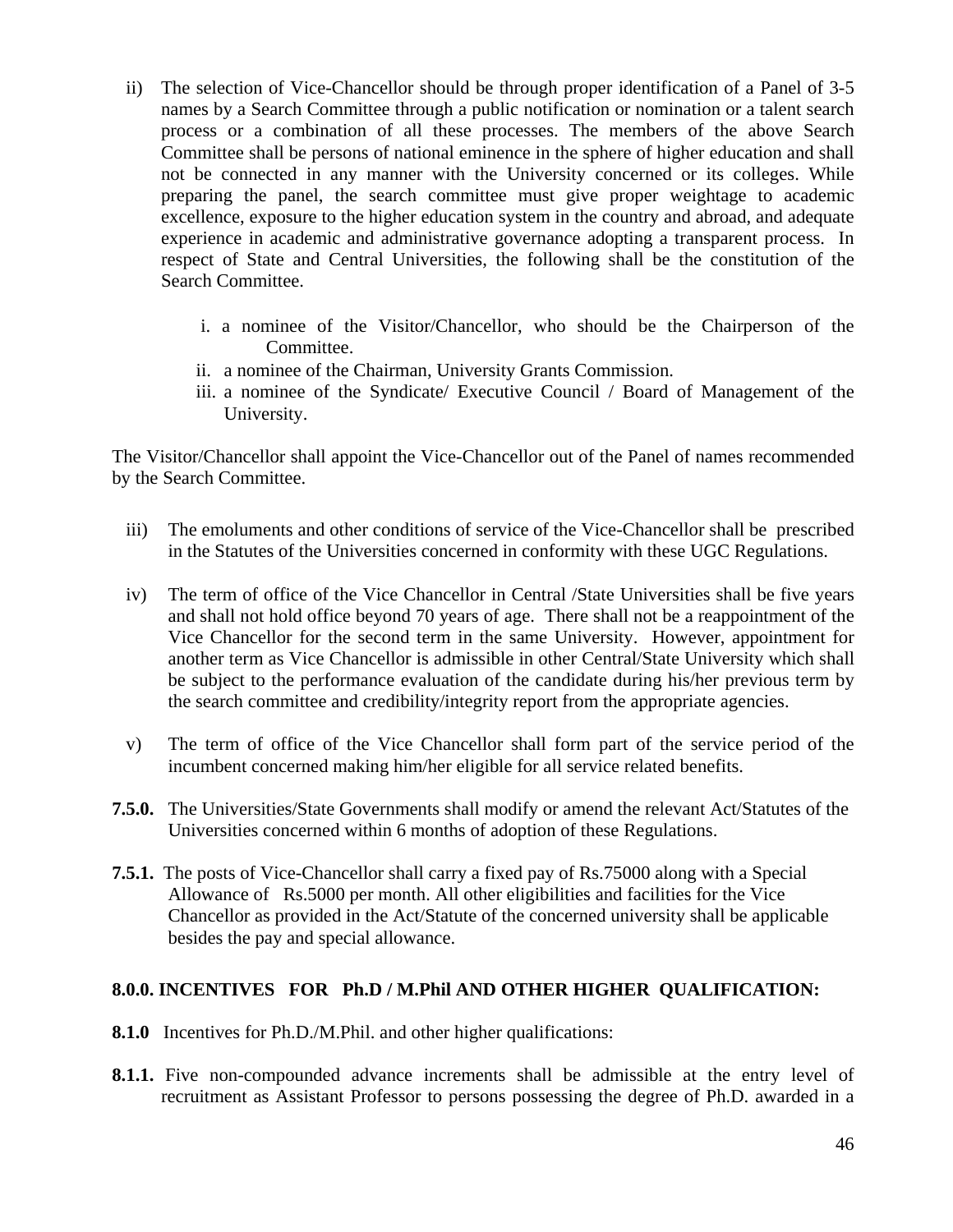relevant discipline by the University following the process of admission, registration, course work and external evaluation as prescribed by the UGC.

- **8.1.2.** M.Phil. degree holders at the time of recruitment to the post of Assistant Professor shall be entitled to two non-compounded advance increments.
- **8.1.3.** Those possessing Post-graduate degree in the professional course such as LL.M./M.Tech/ M.Arch/M.E/M.V.Sc/M. Pharma/M.D./Physiotherapy/Occupational Therapy, etc. recognized by the relevant statutory body / council, shall also be entitled to 2 noncompounded advance increments at the entry level.
- **8.1.4.** (i) Teachers who complete their Ph.D. Degree while in service shall be entitled to 3 noncompounded increments if such Ph.D. is in a relevant discipline of the discipline of employment and has been awarded by a University complying with the process prescribed by the UGC for enrolment, course work and evaluation, etc.

(ii) However, teachers in service who have been awarded Ph.D. at the time of coming into force of this Schemes Regulations or having been enrolled for Ph.D. have already undergone course-work, if any, as well as evaluation, and only Notification in regard to the award of Ph.D. is awaited, shall also be entitled to the award of three non-compounded increments even if the university awarding such Ph.D. has not yet been notified by the UGC as having complied with the process prescribed by the Commission.

- **8.1.5.** In respect of every other case, a teacher who is already enrolled for Ph.D. shall avail the benefit of three non-compounded increments only if the university awarding the Ph.D. has been notified by the UGC to have complied with the process prescribed by the Commission for the award of Ph.D. in respect of either course-work or evaluation or both, as the case may be.
- **8.1.6.** Teachers in service who have not yet enrolled for Ph.D. shall therefore derive the benefit of three non-compounded increments on award of Ph.D., while in service only if such enrolment is with a university which compiles with the entire process, including that of enrolment as prescribed by the UGC.
- **8.1.7.** Teachers who acquire M.Phil. Degree or a post graduate degree in a professional course recognized by the relevant Statutory Body/Council, while in service, shall be entitled to one advance increment.
- **8.1.8.** Five non-compounded advance increments shall be admissible to Assistant Librarian / College Librarian who are recruited at entry level with Ph.D. degree in the discipline of library science from a university complying with the process prescribed by the UGC in respect of enrolment, course-work and evaluation process for the award of Ph.D. in Library Science.
- **8.1.9.** (i) Assistant Librarian / College Librarian acquiring the degree of Ph.D. at any time while in service, in the discipline of library science from a university complying with the process prescribed by the UGC in respect of enrolment, course-work and evaluation shall be entitled to three non-compounded advance increments.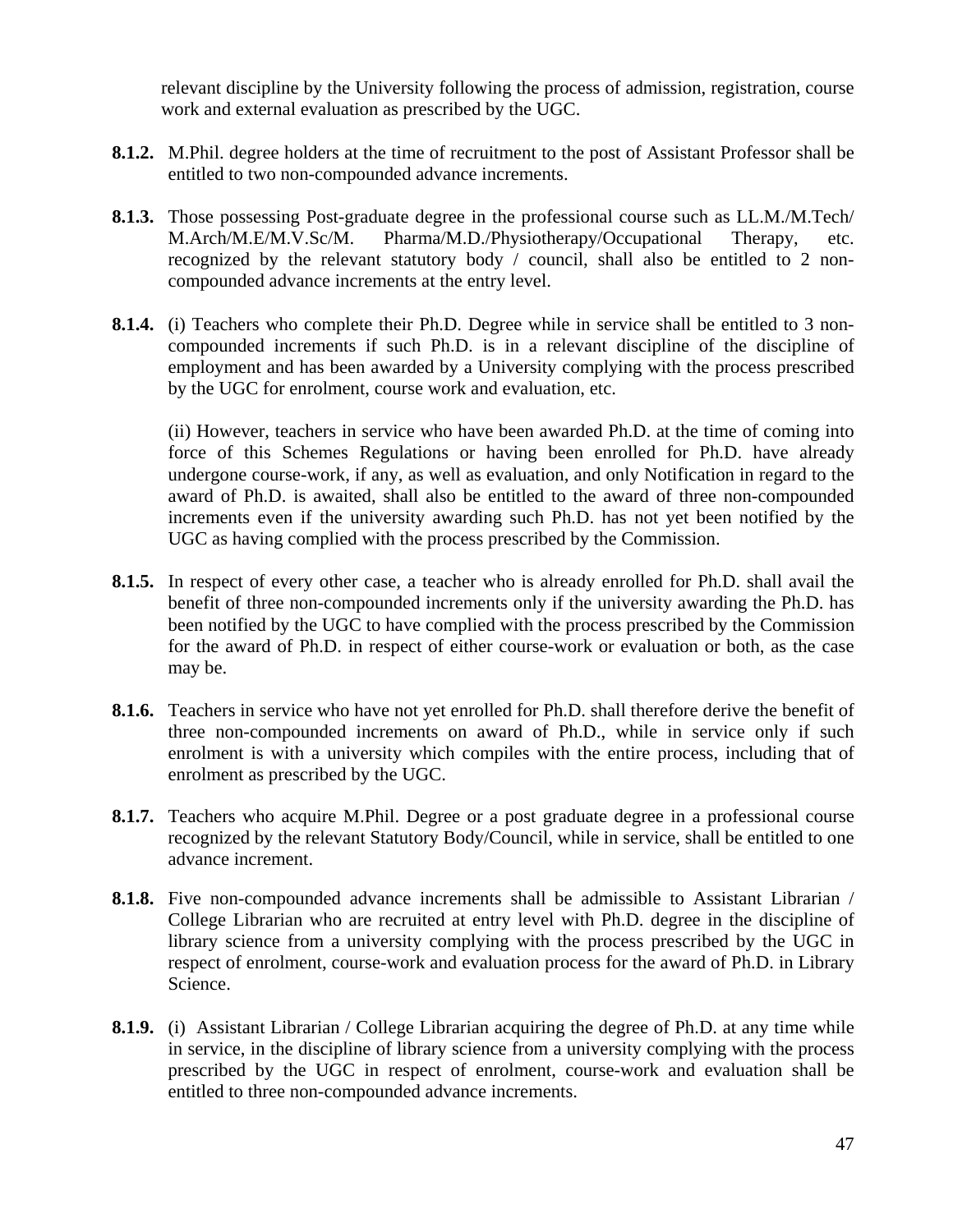(ii) However, persons in posts of Assistant Librarian / College Librarian or higher positions who have been awarded Ph.D. in library science at the time of coming into force of this Schemes Regulations or having already undergone course-work, if any, as well as evaluation, and only Notification in regard to the award of Ph.D. is awaited, shall also be entitled to the award of three non-compounded increments even if the university awarding such Ph.D. has not yet been notified by the UGC as having complied with the process prescribed by the Commission.

- **8.1.10.** In respect of every other case of persons in the posts of Assistant Librarian / College Librarian or higher positions who are already enrolled for Ph.D. shall avail the benefit of three non-compounded increments only if the university awarding the Ph.D. has been notified by the UGC to have complied with the process prescribed by the Commission for the award of Ph.D. in respect of either course-work or evaluation or both, as the case may be.
- **8.1.11.** Assistant Librarian / College Librarian and others in higher Library positions in service who have not yet enrolled for Ph. D. shall therefore derive the benefit of three noncompounded increments on award of Ph.D. while in service only if such enrolment is with a university which complied with the entire process, including that of enrolment as prescribed by the UGC.
- **8.1.12.** Two non-compounded advance increments shall be admissible for Assistant Librarian / College Librarian with M.Phil. degree in Library Science at the entry level, Assistant Librarian / College Librarian and those in higher positions acquiring M. Phil. degree in Library Science at any time during the course of their service shall be entitled to one advance increment.
- **8.1.13.** Five non-compounded advance increments shall be admissible to Assistant Director of Physical Education / College Director of Physical Education who are recruited at entry level with Ph.D. degree in the discipline of Physical Education from a university complying with the process prescribed by the UGC in respect of enrolment, course work and evaluation process for the award of Ph.D. in Physical Education.
- **8.1.14.** Persons in posts of Assistant Director of Physical Education / College DPE or higher positions acquiring the degree of Ph.D. in the discipline of physical Education, at any time while in service from a university complying with the process prescribed by the UGC in respect of enrolment, course-work and evaluation shall be entitled to three noncompounded advance increments.
- **8.1.15.** However, persons in posts of Assistant Director of Physical Education / College DPE or higher positions who have been awarded Ph.D. in Physical Education at the time of coming into force of this Schemes Regulations or having been enrolled for Ph.D. in Physical Education have already undergone course –work, if any, as well as evaluation, and only Notificationss in regard to the award of Ph.D. is awaited, shall also be entitled to the award of three non-compounded increments even if the university awarding such Ph.D. has not yet been notified by the UGC as having complied with the process prescribed by the Commission.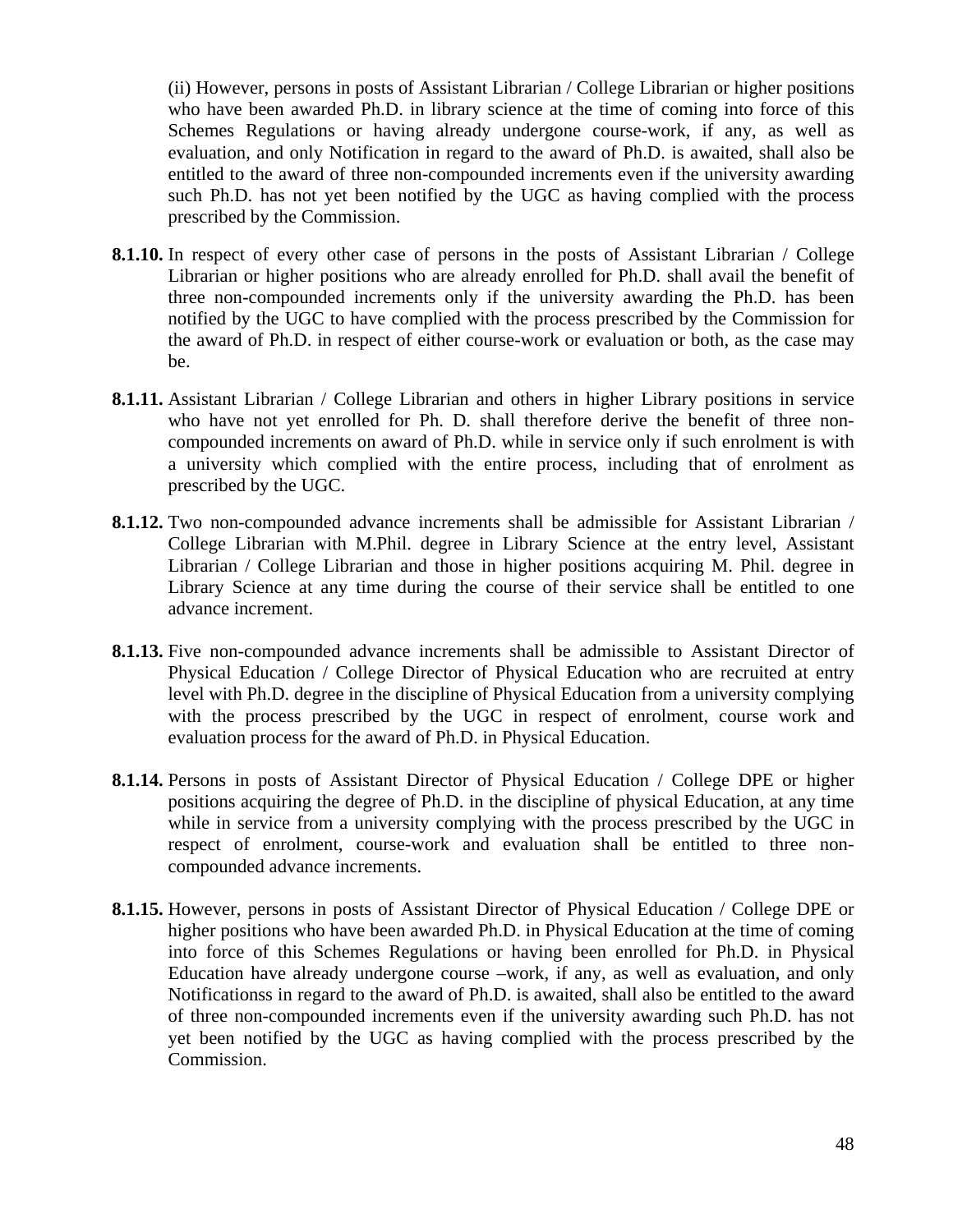- **8.1.16.** In respect of every other case of persons in the posts of Assistant Director of Physical Education / College DPE or higher positions who are already enrolled for Ph.D. in Physical Education shall avail the benefit of three non-compounded increments only if the university awarding the Ph.D. has been notified by the UGC to have complied with the process prescribed by the Commission for the award of Ph.D. in respect of either course-work or evaluation or both, as the case may be.
- **8.1.17.** Assistant Director of Physical Education / College DPE and others in higher Physical Education positions in service who have not yet enrolled for Ph.D. shall therefore derive the benefit of three non-compounded increments on award of Ph.D. while in service, only if such enrolment is with a university which complies with the entire process, including that of enrolment as prescribed by the UGC.
- **8.1.18.** Two non-compounded advance increments shall be admissible for Assistant Director of Physical Education / College DPE with M.Phil. degree in Physical Education at the entry level. Assistant Director of Physical Education / College DPE and those in higher positions acquiring M.Phil. Degree in Physical Education at any time during the course of their service shall be entitled to one advance increment.
- **8.2.0.** Not withstanding anything in the foregoing clauses, those who have already availed the benefits of advance increments for possessing Ph.D. / M.Phil. at the entry level in the earlier Schemes /Regulations shall not be entitled to the benefit of advance increments under this Schemes/ Regulations.
- **8.2.1.** Teachers, Library and Physical Education cadres who have already availed the benefits of increments as per existing policy for acquiring Ph.D. / M. Phil while in service, shall not be entitled to advance increments under this Schemes Regulations.
- **8.2.3.** For posts at the entry level where no such advance increments were admissible for possessing PhD/M. Phil under the earlier Schemes Regulations, the benefit of five advances for possessing PhD/M. Phil shall be available to only those appointments which have been made on or after the coming into force of this Schemes Regulations.

## **9.0.0 OTHER TERMS AND CONDITIONS**

#### **9.1.0. INCREMENTS**

- **9.1.1** Each annual increment shall be equivalent to 3% of the sum total of pay in the relevant Pay Band and the AGP as applicable for the stage in the Pay Band.
- **9.1.2.** Each advance increment shall also be at the rate of 3% of the sum total of pay in the relevant Pay Band and the AGP as applicable and shall be non-compoundable.
- **9.1.3** The number of additional increment(s) on placement at each higher stage of AGP shall be as per the existing Schemes Regulations of increment on promotion from lower Pay Scale to higher Pay Scale; however, in view of the considerable raise in effective pay between the two Pay Bands, there shall be no additional increment on movement from the Pay Band of Rs.15600-39100 to the Pay Band of Rs.37400-67000.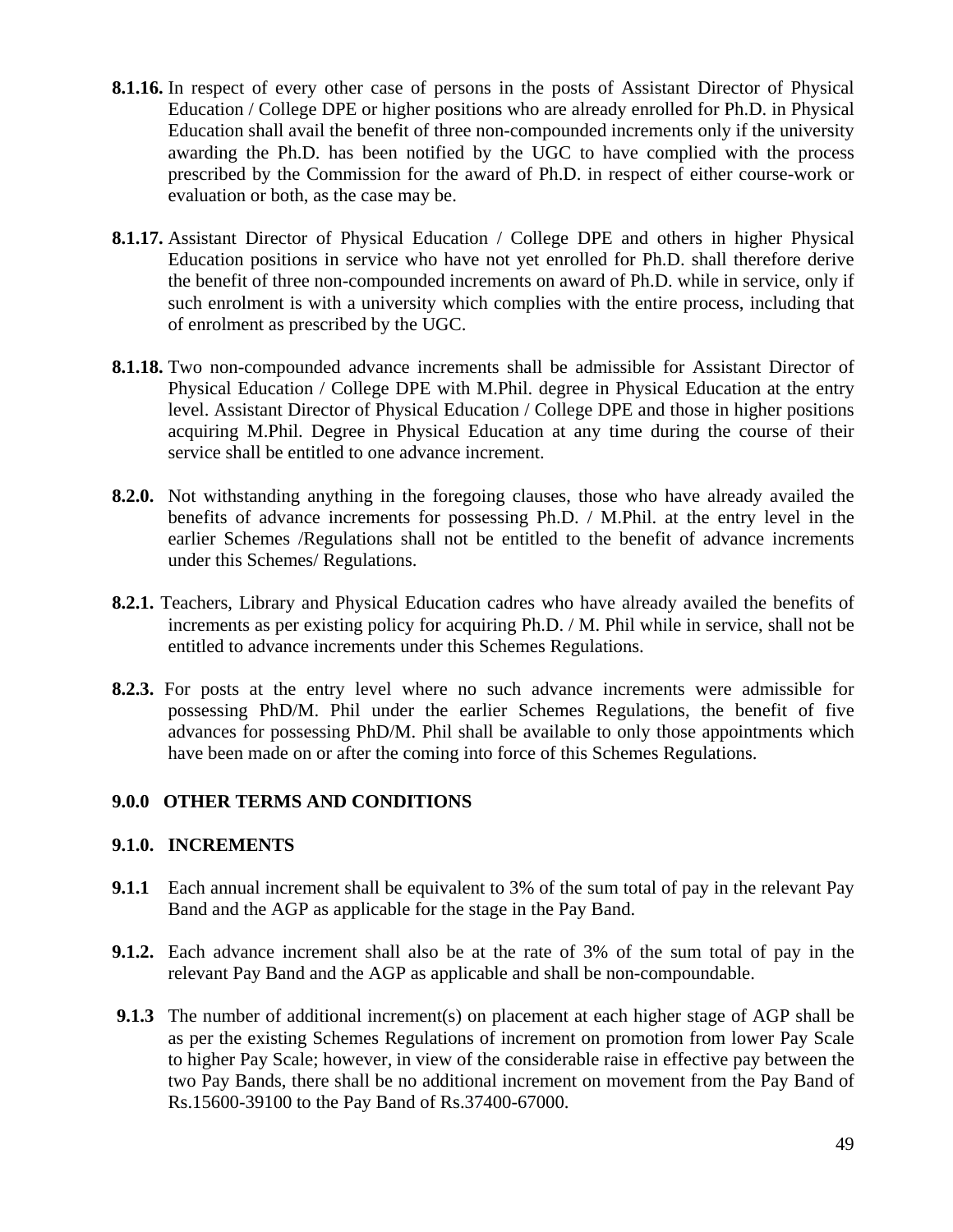**9.1.4** All issues relating to grant of advance increments to teachers engaged in engineering / technical courses in the university system shall be subject to recommendations of the Committee separately constituted by the Central Government for pay review of teachers in technical education.

#### **9.2.0. ALLOWANCES:**

- **9.2.1.** Allowances such as Leave Travel Concession, Special Compensatory Allowances, Children's Education Allowance, Transport Allowance, House Rent Allowance, Deputation Allowance, Traveling Allowance, Dearness Allowance, area based Special Compensatory Allowance etc. as applicable to teachers and Library and Physical Education Cadres, shall be at par with the Central Government employees with the Centrally funded institutions and at par with the State Government employees with State funded institutions.
- **9.2.2**. If the number of years required in a feeder cadre are less than those stipulated in these Regulations, thus entailing hardship to those who have completed more than the total number of years in their entire service for eligibility in the cadre, may be placed in the next higher cadre after adjusting the total number of years.

# **10.0. DUTY LEAVE, STUDY LEAVE, SABBATICAL LEAVE**

## **10.1. DUTY LEAVE:**

- (i) Duty leave of the maximum of 30 days in an academic year may be granted for:
	- (a) Attending conferences, congresses, symposia and seminars on behalf of the university or with the permission of the university;
	- (b) delivering lectures in institutions and universities at the invitation of such institutions or universities received by the university, and accepted by the Vice Chancellor;
	- (c) working in another Indian or foreign university, any other agency, institution or organization, when so deputed by the university;
	- (d) participating in a delegation or working on a committee appointed by the Government of India, State Government, the University Grants Commission, a sister university or any other academic body, and
	- (e) For performing any other duty for the university.
- (ii) The duration of leave should be such as may be considered necessary by the sanctioning authority on each occasion;
- (iii) The leave may be granted on full pay. Provided that if the teacher receives a fellowship or honorarium or any other financial assistance beyond the amount needed for normal expenses, he/she may be sanctioned duty leave on reduced pay and allowances; and
- (iv) Duty leave may be combined with earned leave, half pay leave or extraordinary leave.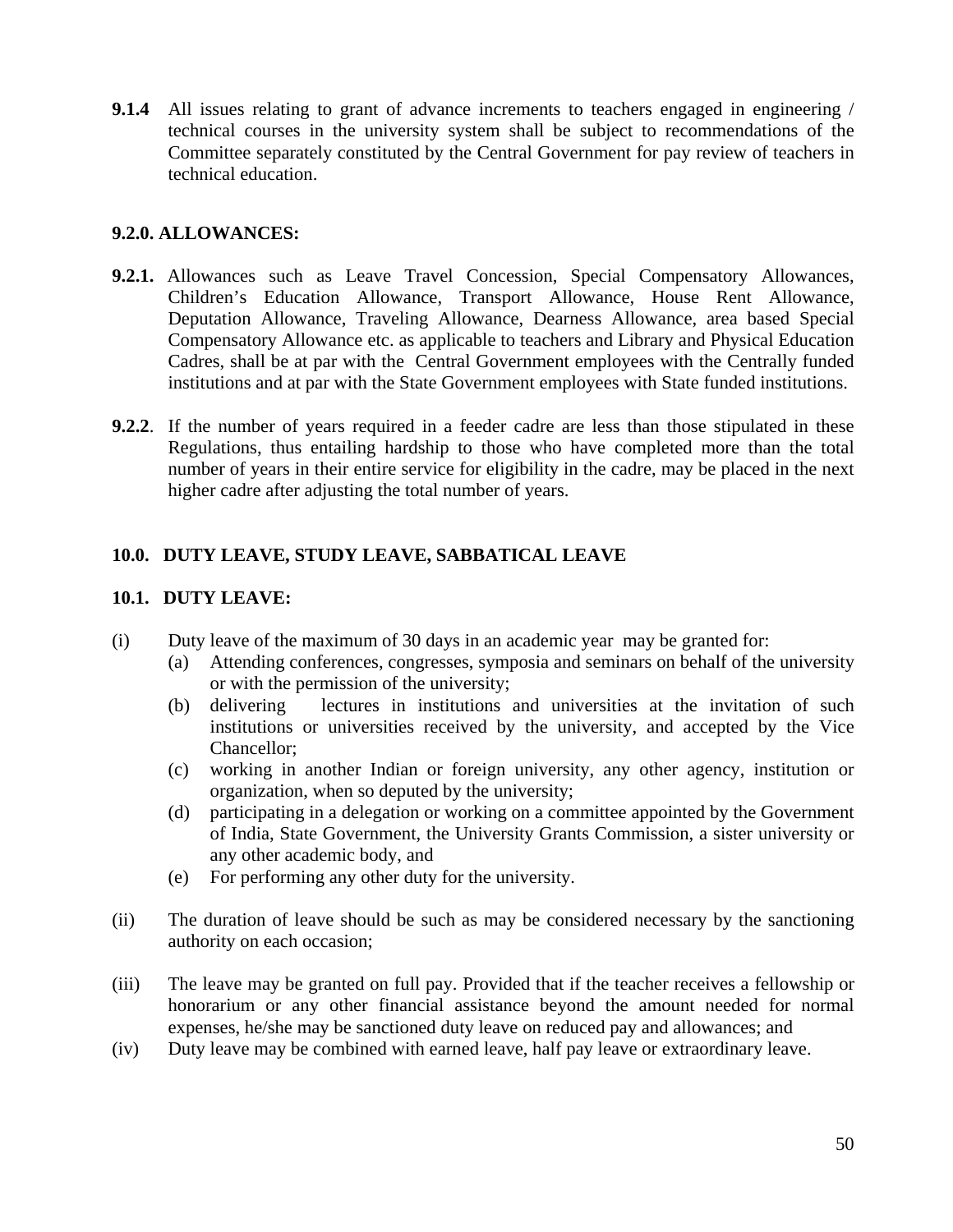#### **10.2. STUDY LEAVE:**

- (i) Study leave may be granted after a minimum of 3 years of continuous service, to pursue a special line of study or research directly related to his/her work in the university or to make a special study of the various aspects of university organization and methods of education.
- (ii) In respect of granting study leave with pay for acquiring Ph.D. in the relevant discipline while in service, the number of years to be put in after entry would be a minimum of two years or the years of probation specified in the university statutes concerned, keeping in mind the availability of vacant positions for teachers and other cadres in colleges and universities, so that a teacher and other cadres entering service without Ph.D. or higher qualification could be encouraged to acquire these qualifications in the relevant disciplines at the earliest rather than at a later stage of the career. This provision is subject to the guidelines given below.
- (iii) The paid period of study leave should be for 3 years, but 2 years may be given in the first instance, extendable by one more year, if there is adequate progress as reported by the Research Guide. Care should be taken that the number of teachers given study leave, does not exceed the stipulated percentage of teachers in any department. Provided that the Executive Council/Syndicate may, in the special circumstances of a case, waive the condition of two years service being continuous.

**Explanation:** In computing the length of service, the time during which a person was on probation or engaged as a research assistant may be reckoned provided:

- (a) the person is a teacher on the date of the application; and
- (b) there is no break in service.
- (c) the leave is requested for undertaking the Ph.D research work
- (iii) Study leave shall be granted by the Executive Council/Syndicate on the recommendation of the concerned Head of the Department. The leave shall not be granted for more than three years in one spell, save in very exceptional cases in which the Executive Council/Syndicate is satisfied that such extension is unavoidable on academic grounds and necessary in the interest of the university.
- (iv) Study leave shall not be granted to a teacher who is due to retire within five years of the date on which he/she is expected to return to duty after the expiry of study leave.
- (v) Study leave may be granted not more than twice during one's career. However, the maximum of study leave admissible during the entire service should not exceed five years.
- (vi) No teacher who has been granted study leave shall be permitted to alter substantially the course of study or the programme of research without the permission of the Executive Council/Syndicate. When the course of study falls short of study leave sanctioned, the teacher shall resume duty on the conclusion of the course of study unless the previous approval of the Executive Council/Syndicate to treat the period of shortfall as ordinary leave has been obtained.
- (vii) (a) Subject to the provisions of sub-clauses (vii) and (viii) below, study leave may be granted on full pay up to two years extendable by one year at the discretion of the university.
- (viii) The amount of scholarship, fellowship or other financial assistance that a teacher, granted study leave, has been awarded will not preclude his/her being granted study leave with pay and allowances but the scholarship, etc., so received shall be taken into account in determining the pay and allowance on which the study leave may be granted. The Foreign scholarship/fellowship would be offset against pay only if the fellowship is above a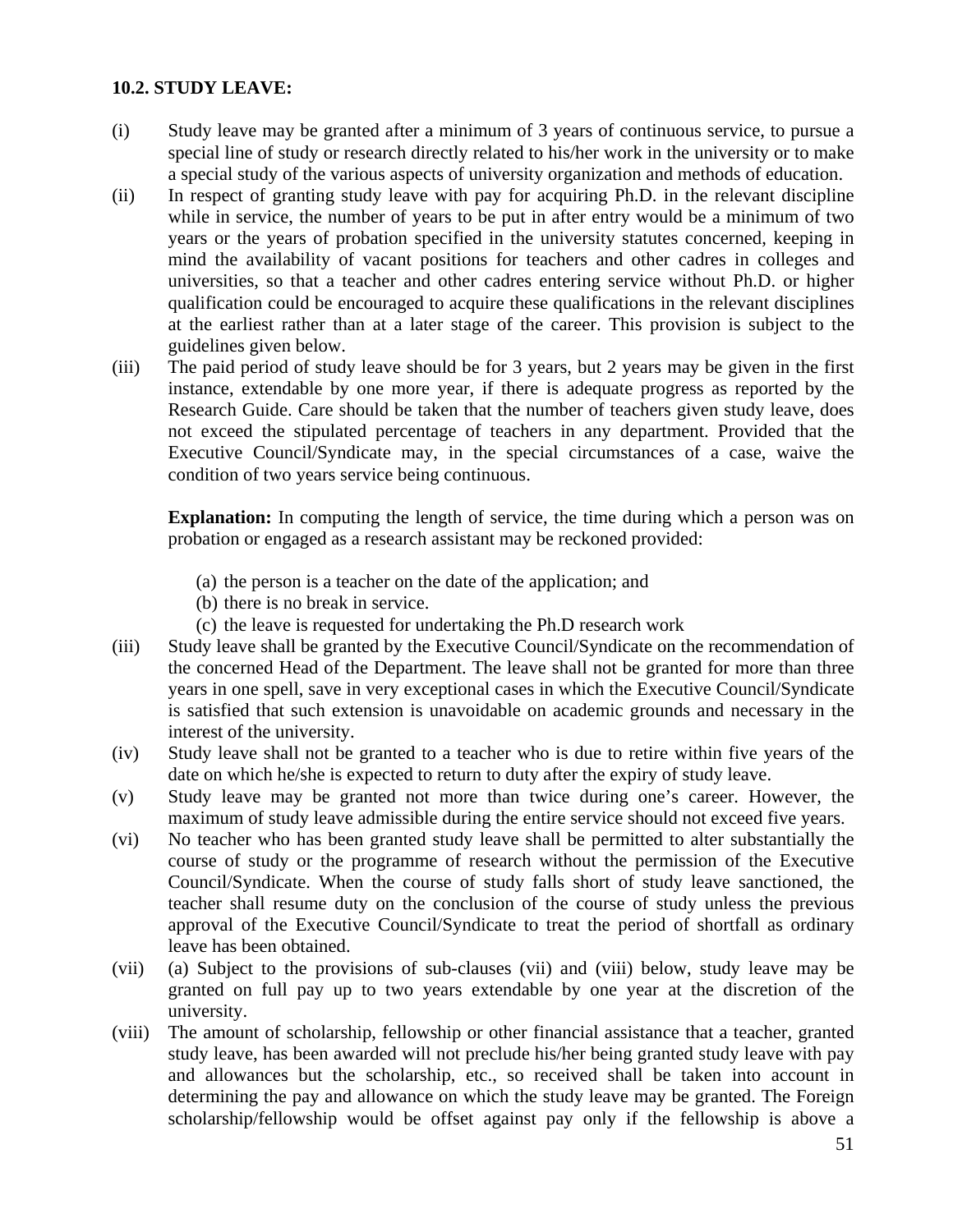specified amount, which is to be determined from time to time, based on the cost of living for a family in the country in which the study is to be undertaken. In the case of an Indian fellowship, which exceeds the salary of the teacher, the salary would be forfeited.

- (ix) Subject to the maximum period of absence from duty on leave not exceeding three years, study leave may be combined with earned leave, half-pay leave, extraordinary leave or vacation, provided that the earned leave at the credit of the teacher shall be availed of at the discretion of the teacher. A teacher, who is selected to a higher post during study leave, will be placed in that position and get the higher scale only after joining the post.
- (x) A teacher granted study leave shall on his/her return and re-joining the service of the university may be eligible to the benefit of the annual increment(s) which he/she would have earned in the course of time if he/she had not proceeded on study leave. No teacher shall however, be eligible to receive arrears of increments.
- (xi) Study leave shall count as service for pension/contributory provident fund, provided the teacher joins the university on the expiry of his/her study leave.
- (xii) Study leave granted to a teacher shall be deemed to be cancelled in case it is not availed of within 12 months of its sanction. Provided that where study leave granted has been so cancelled, the teacher may apply again for such leave.
- (xiii) A teacher availing himself/herself of study leave shall undertake that he/she shall serve the university for a continuous period of at least three years to be calculated from the date of his/her resuming duty on expiry of the study leave.
- (xiv) After the leave has been sanctioned, the teacher shall, before availing himself/herself of the leave, execute a bond in favour of the university, binding himself/herself for the due fulfillment of the conditions laid down in sub-clause (xiii) and (xiv) above and give security of immovable property to the satisfaction of the Finance Officer/Treasurer or a fidelity bond of an insurance company or a guarantee by a scheduled bank or furnish security of two permanent teachers for the amount which might become refundable to the university in accordance with sub-clause
- (xv) (xiv) above.
- (xvi) The teacher shall submit to the Registrar, six monthly reports of progress in his/her studies from his/her supervisor or the Head of the Institution. This report shall reach the Registrar within one month of the expiry of every six months of the study leave. If the report does not reach the Registrar within the specified time, the payment of leave salary may be deferred till the receipt of such report.

# **10.3. SABBATICAL LEAVE:**

- (i) Permanent, whole-time teachers of the university who have completed seven years of service as Reader/Associate Professor or Professor may be granted sabbatical leave to undertake study or research or other academic pursuit solely for the object of increasing their proficiency and usefulness to the university and higher education system.
- (ii) The duration of leave shall not exceed one year at a time and two years in the entire career of a teacher.
- (iii) A teacher, who has availed himself/herself of study leave, would not be entitled to the sabbatical leave.

Provided further that sabbatical leave shall not be granted until after the expiry of five years from the date of the teacher's return from previous study leave or any other kind of training programme.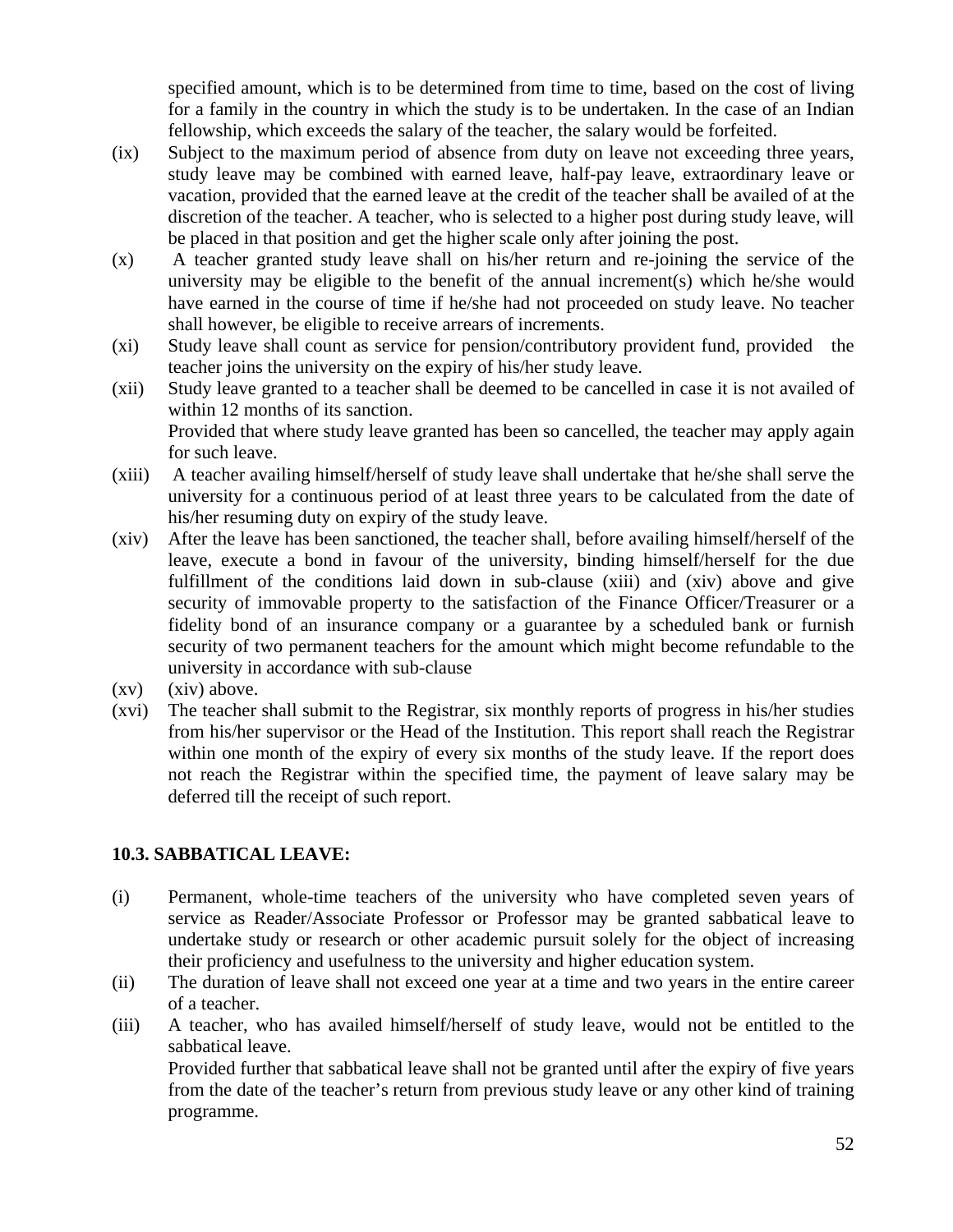- (iv) A teacher shall, during the period of sabbatical leave, be paid full pay and allowances (subject to the prescribed conditions being fulfilled) at the rates applicable to him/her immediately prior to his/her proceeding on sabbatical leave.
- (v) A teacher on sabbatical leave shall not take up during the period of that leave, any regular appointment under another organization in India or abroad. He/she may, however, be allowed to accept a fellowship or a research scholarship or ad hoc teaching and research assignment with honorarium or any other form of assistance, other than regular employment in an institution of advanced studies, provided that in such cases the Executive Council/Syndicate may, if it so desires, sanction sabbatical leave on reduced pay and allowances.
- (vi) During the period of sabbatical leave, the teacher shall be allowed to draw the increment on the due date. The period of leave shall also count as service for purposes of pension/contributory provident fund, provided that the teacher rejoins the university on the expiry of his/her leave.

#### **11.0**. **Research Promotion Grant**

The UGC or the respective funding agency (Central/State Governments) shall provide a start-up grant at the level of Rs.3.0 lakhs in Social Sciences, Humanities and Languages and Rs.6.0 lakhs for the disciplines in Sciences and Technology to teachers and other nonvocational academic staff through the respective universities to take up research immediately after their appointments which should facilitate such new appointees for generating major sponsored research proposals/grants for the respective departments/schools/universities.

## **12.0. AGE OF SUPERANNUATION**:

- (i) In order to meet the situation arising out of shortage of teachers in universities and other teaching institutions and the consequent vacant positions therein, the age of superannuation for teachers in Central/Educational institutions has already been enhanced to sixty five years, vide the Department of Higher Education letter No.F.No.1-19/2006-U.II dated 23-3- 2007, for those involved in class room teaching in order to attract eligible persons to the teaching career and to retain teachers in service for a longer period. Consequent on upward revision of the age of superannuation of teachers, the Central Government has already authorized the Central Universities, vide Department of Higher Education D.O. letter No.F.1-24/2006-Desk(U) dated 30-3-2007 to enhance the age of superannuation of Vice Chancellors of Central Universities from 65 years to 70 years, subject to amendments in the respective statutes, with the approval of the competent authority (Visitor in the case of Central Universities).
	- (ii) Subject to availability of vacant positions and fitness, teachers shall also be re-employed on contract appointment beyond the age of sixty five years up to the age of seventy years. Reemployment beyond the age of superannuation shall however, be done selectively, for a limited period of 3 years in the first instance and then for another further period of 2 years purely on the basis of merit, experience, area of specialization and peer group review and only against available vacant positions without affecting selection or promotion prospects of eligible teachers.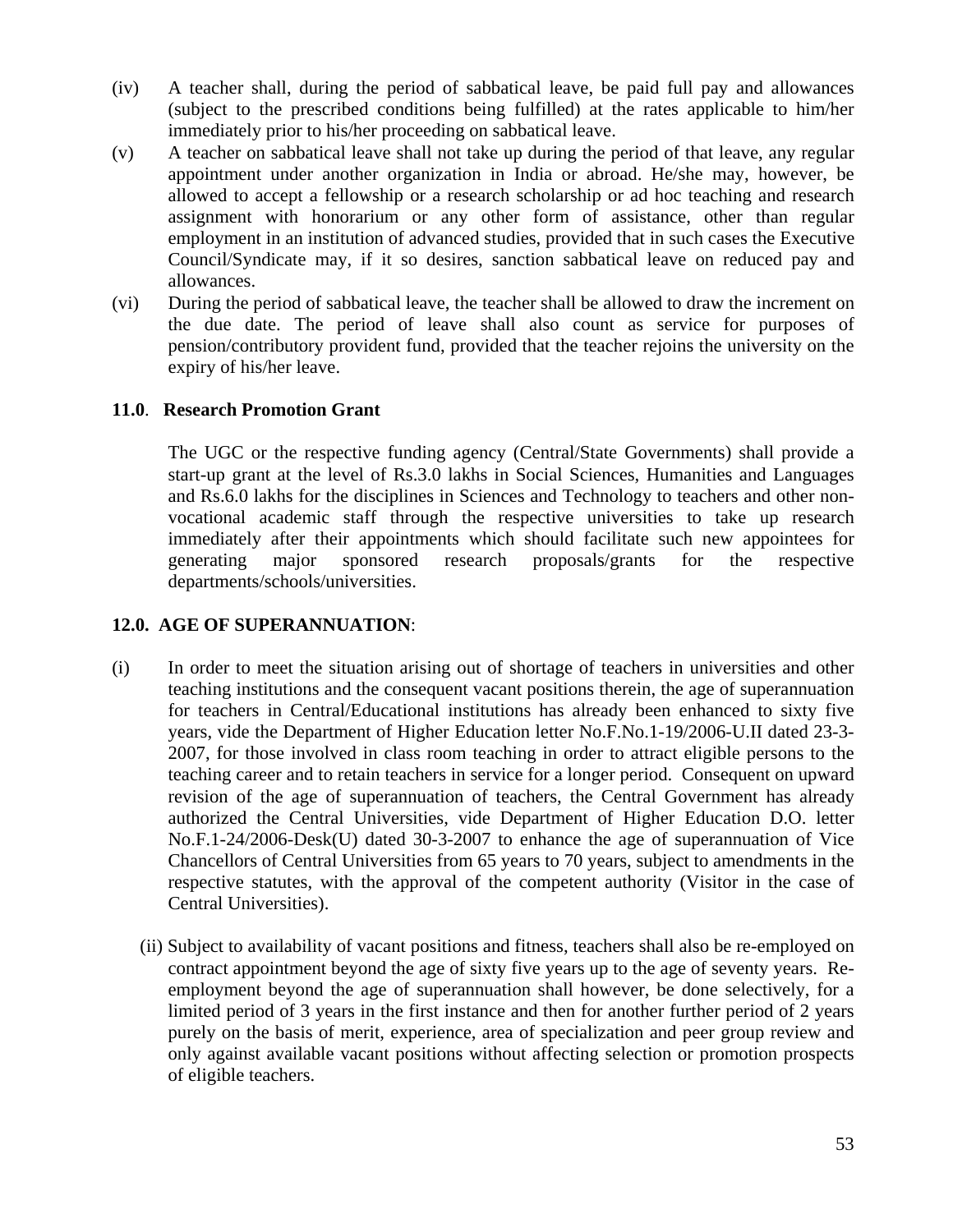#### **13.0. GUIDELINESS FOR RE-EMPLOYMENT OF SUPERANNUATED TEACHERS**

## **13.1. APPLICABILITY:**

The Model Guidelines shall be applicable to Central/State and other Universities and Constituent / Affiliated Colleges in the Indian Universities system and to any other education institute engaged in higher /technical/professional education which opts for re-employment.

# **13.2.ELIGIBLE CATEGORY:**

The category of superannuated teachers eligible for re-employment shall be:

- a) Professors only, in the case of Universities; and
- b) Associate Professors only, in the case of Colleges

## **13.3.TENURE OF APPOINTMENT:**

The tenure of appointment of a superannuated teacher shall be for a maximum period of three years at a time or up to the teacher reaching the age of 65 years (70 years in case of centrally funded institutes), whichever is earlier. However, it shall be open for the institution to make appointments for shorter periods at a time, like one/two years, or for a further maximum period of three years, as the case may be, so long as the teacher is below the age of 65 years (70 years in case of Centrally funded institutes) with a proviso that in case of centrally funded institution, all those who superannuated after 62years but not attained 65 years, as on  $15<sup>th</sup>$  March,2007 (Date of Government's order), the re-appointment shall be only against sanctioned vacant posts as in the case of 65-70yrs, except that the screening as per the these Regulations, need not be mandatory which is now proposed to be applicable to 65-70 yrs age group. In case the number of claimants in the category of superannuated teachers who have not attained 65yrs as on 15.03.2007, is more than available sanctioned posts, it may be left to the University/College to make selection of teachers from amongst the claimants, based on the requirements and availability of regular vacancies of sanctioned posts.

## **13.4.PRINCIPLES TO BE FOLLOWED:**

The institution shall follow the following principles, while taking up the case of superannuated teachers for re-employment:

- a) There shall be vacancies of teachers at the University department or at the college, remaining unfilled for at least one year.
- b) The number of teachers to be re-employed in a University department and/ or college at any given time shall be limited to 50% of the vacancies identified as above.
- c) Re-employment of superannuated teachers may be ,made only against regular sanctioned posts, which could not be filled up.
- d) The Re-employment of superannuated teacher/s shall be in the best interest of the concerned University departments or the college.
- e) Their shall be adequate work load for the re-employed teacher/s at the concerned University department or the college, to justify the appointments.
- f) Re-employment of superannuated teacher/s shall be possible either at the same University or the college where the teacher had served before superannuating or at any other institution.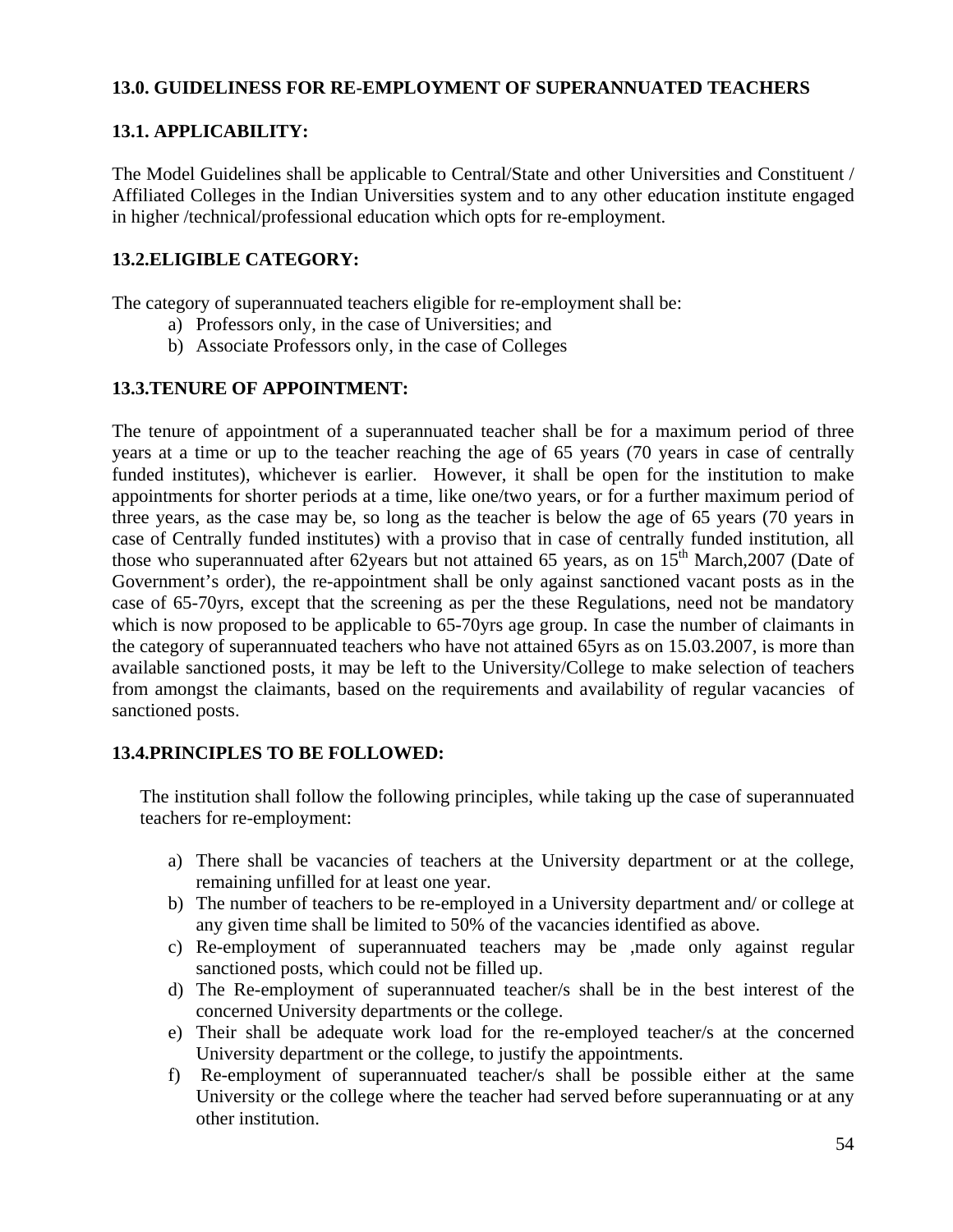g) The expenditure towards re-employment shall be met by the institution form its budget allocation.

## **13.5.SELECTION CRITERIA:**

The institutions shall follow the following principles while taking up the case of superannuated teachers for re-employment;

- a) The University department/college shall have identified the subject areas where in superannuated teachers need to be appointed.
- b) Superannuated teacher, either the same institution or else where, shall have appropriate qualifications, experiences and excellent record in the considered subject area.
- c) superannuated teachers shall be distinguished scholars and shall have been productive during their service and in particular, in the last five years in activities, like;
	- I. Guidance of research scholars (M.Phil/Ph.D.);
	- II. Research work done and publications in learned journals;
	- III. Publication of books and other learning material;
	- IV. Filling of patents and /or obtaining intellectual property rights;
	- V. Launching of new academic programmes/courses;
	- VI. Introducing innovations in teaching and / or examinations;
	- VII. Undertaking sponsored research projects;
	- VIII. Rendering knowledge based advice/consultancy;
		- IX. Taking up inter-Departmental/institution collaboration;
		- X. Organizing of National / International Conferences and / or participating in them;
		- XI. Conducting continuing education programmes and / or associating in them;
	- XII. Undertaking of extension and/or field outreach activities.
- d) Superannuated shall be medically fit to undertake the new appointment.
- e) The service record of superannuated teachers shall be highly satisfactory and they be both morally and ethically sound.

## **13.6. RE-EMPLOYMENT PROCEDURE:**

The procedure to be followed for the re-employment of superannuated teachers at a University/College shall be as given below:

- i. The University/College Department desirous of filling any vacancies by superannuated teachers shall obtain their CV for considering their cases.
- ii. Each CV shall include a detailed account of all the contributions made by the teacher, highlighting his/her achievements during the last five years.
- iii. The CV shall be discussed at a format meeting of the Departmental Council/Committee of the University/College as the case may be, before making the Departmental recommendations.
- iv. The departmental recommendation shall be forwarded to the Vice Chancellor in the case of a University through the Dean of Faculty or Chairperson, Governing Council in the case of a College through Principal for their consideration.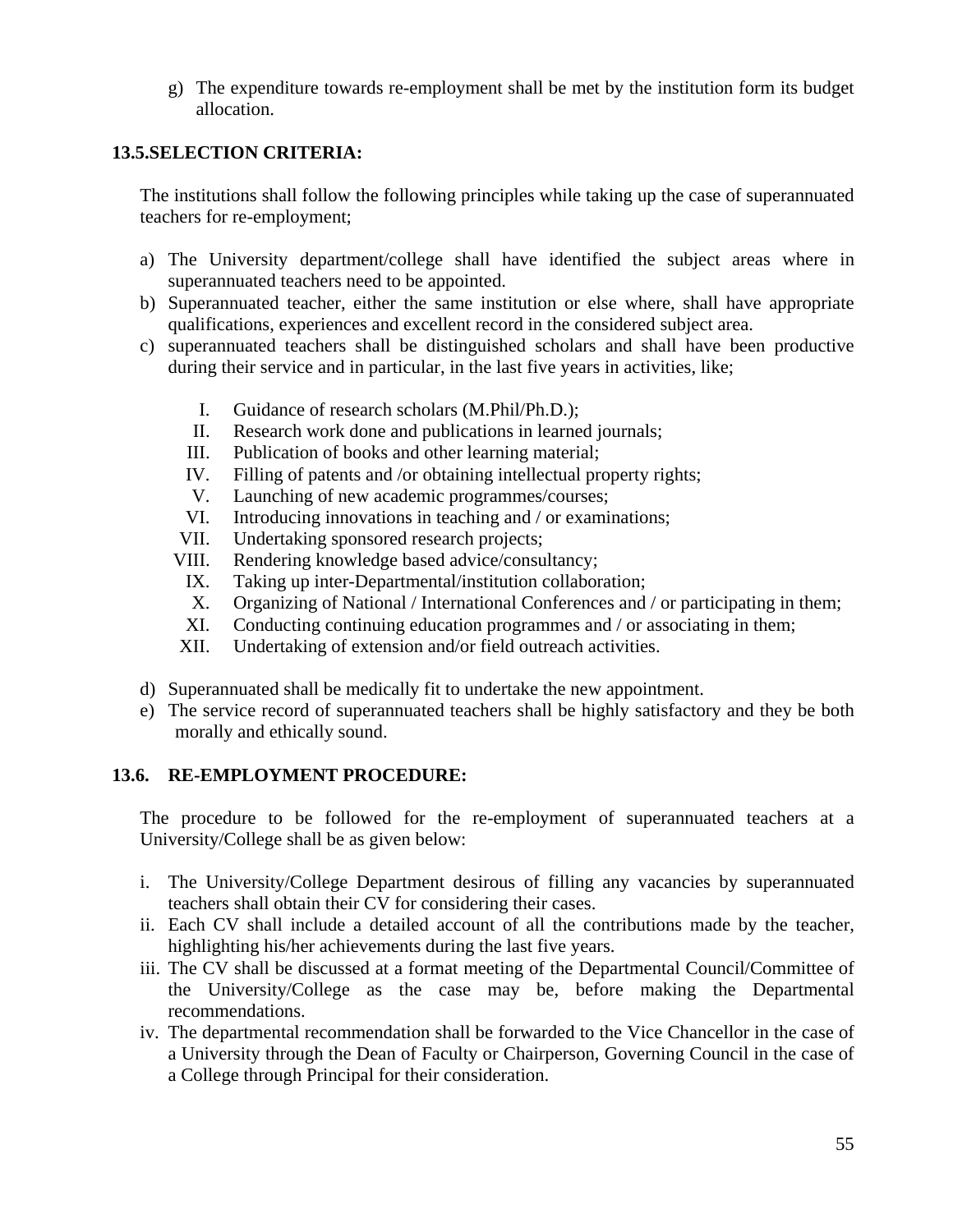a) The Vice Chancellor/Chairperson of the Governing Council shall constitute the following Expert Committees for evaluating the proposals:

## **i) In the case of a University**

| Vice Chancellor      | (In the Chair) |
|----------------------|----------------|
| Two Subject Experts* | (Members)      |
|                      |                |

- 3. Dean of the faculty (Member)
- 4. Head of the Department (Member)

## **ii) In the case of a College**

| <b>Chairperson of Governing Council</b> | (In the Chair) |
|-----------------------------------------|----------------|
| Two Subject Experts*                    | (Members)      |
| Principal of the College                | (Member)       |
| Head of the Department                  | (Member)       |

(\* Nominated by the Vice Chancellor/Chairperson of the Governing Council from the approved panel of experts for the Selection Committees in the University Department/College).

- b) Each of the above Committees shall consider the full papers put up before it and also call any candidate for discussion, if necessary, before arriving at its recommendation on the appointment.
- c) The recommendation of the Committee and the terms of appointment shall be placed before Executive/Governing Council of the University/College, as the case may be.
- d) The decision of the Executive/Governing Council shall be final and binding on the teacher.

## **13.7.EMOLUMENTS AND OTHER PRIVILEGES:**

- a) A re-employed teacher shall be eligible to draw emoluments equivalent to the last pay drawn minus pension as a consolidated amount which shall remain the same through out the tenure of re-employment.
- b) The institution may consider the re-employed teachers for campus housing on prevailing terms, if available, or compensate them to the extent possible towards the house rent.
- c) A re-employed teacher shall be entitled to casual/Special Casual/Duty leave on par with teaching faculty in regular service.
- d) The institution shall provide all the essential academic facilities to the re-employed teacher.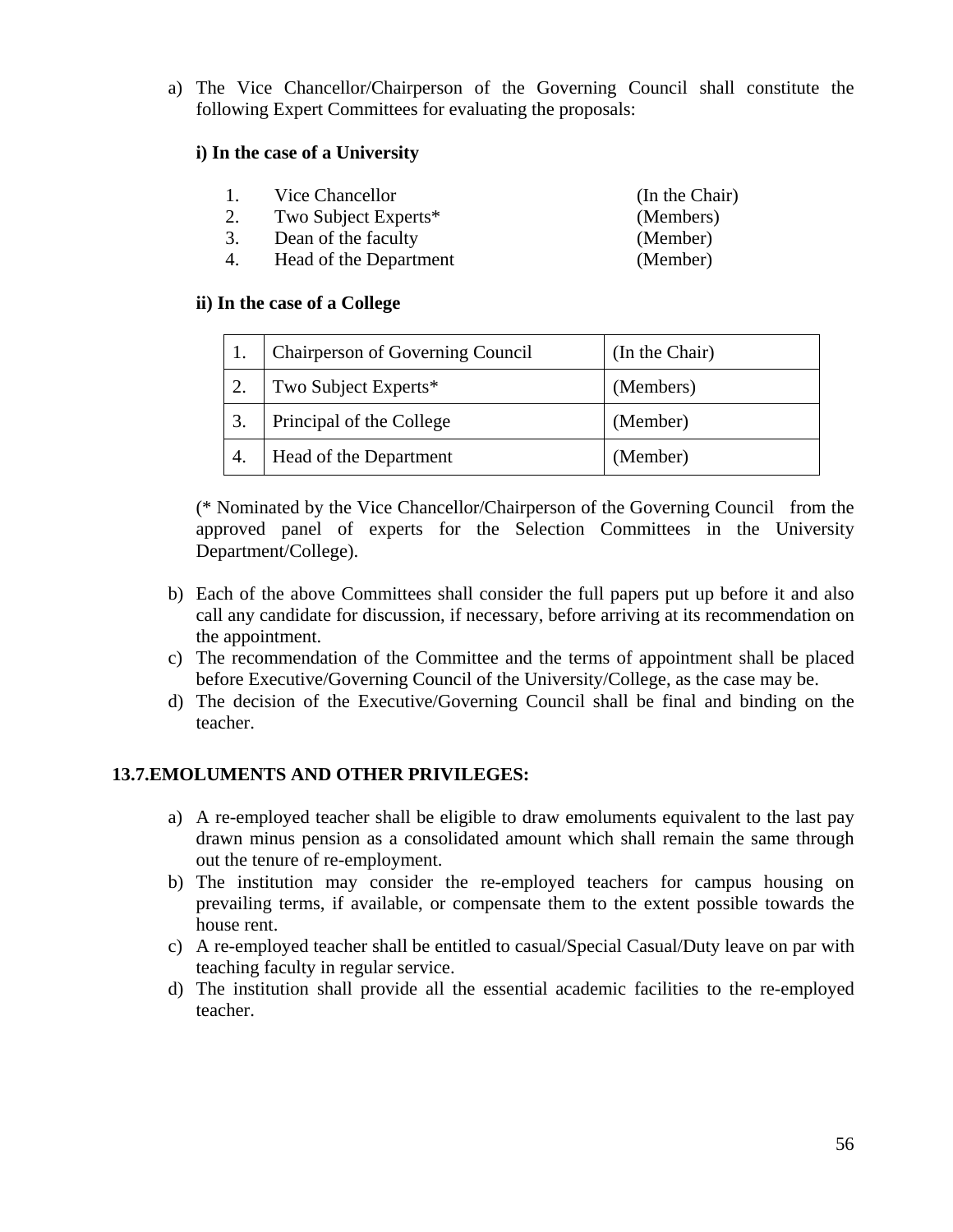#### **13.8.DUTIES AND RESPONSIBILITIES:**

- (i) A re-employed superannuated teacher shall be treated on a par with regular teachers at the institution and shall have the following duties and responsibilities, with no additional financial liability to the institution:
	- a. Academic work, like teaching courses, conducting examinations and research guidance;
	- b. Conducting research and/or taking up sponsored research projects;
	- c. Launching continuing education programmes in new and emerging areas;
	- d. Organizing / Attending national / international Conferences / Seminars / Symposia / Workshops;
	- e. Undertaking knowledge-based advisory / consultancy assignments;
	- f. Accepting invitations and delivering Guest Lectures at other institutions;
	- g. Participation in academic/research Committees at the institution and elsewhere, when required.
- (ii) However, a re-employed superannuated teacher shall not be eligible for holding administrative or final responsibilities at the Institution or elsewhere

## **13.9.REVIEW:**

The performance of a re-employed teacher shall be reviewed periodically, by the University/College. If the performance is found unsatisfactory, his/her services may be terminated by the appointing authority by giving one month notice.

Whereas the enhancement of the age of superannuation for teachers engaged in class room teaching is intended to attract eligible persons to a career in teaching and to meet the shortage of teachers by retaining teachers in service for a longer period and whereas there is no shortage in the categories of Librarians and Directors of Physical Education, the increase in the age of superannuation from the present sixty two years shall not be available to the categories of Librarians and Directors of Physical Education.

## **14 .0. PENSION AND OTHER SERVICE RELATED BENEFITS:**

**14.1.**Teachers and other cadres in UGC maintained institutions and Central Government funded institutions in receipt of Pension, the Central Government rules for pension and gratuity as applicable to Central Government employees shall be applicable, while for those in State Government funded institutions, the rules of the State Government shall be applicable.

#### **15.0. Consultancy Assignments:**

**15.1.** The consultancy rules, terms, conditions and the model of revenue sharing between institutions and consultant teachers shall be as per the UGC consultancy Rules to be provided separately.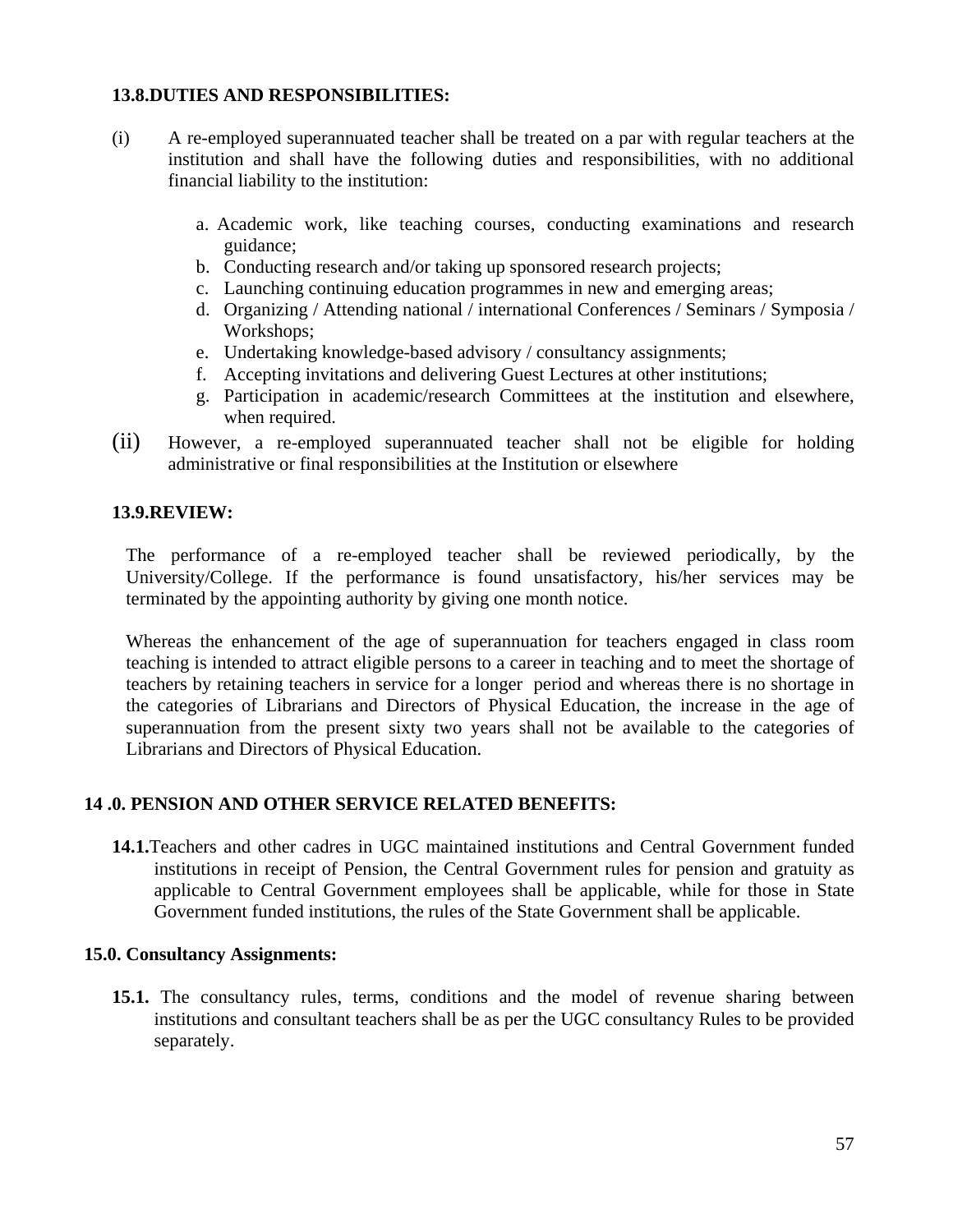#### **16.0 COUNTING OF PAST SERVICES**

- **16.1.** Previous regular service, whether national or international, as Asst. Professor, Associate Professor or Professor or equivalent in a University, College, National Laboratories or other scientific/professional Organizations such as CSIR, ICAR, DRDO, UGC, ICSSR, ICHR, ICMR, DBT etc., should be counted for placement of a teacher as Assistant Professor, Associate Professor, Professor or any other nomenclature these posts are described as per Appendix III – Table No.II provided that:
	- **16.1.1**. The essential qualifications of the post held were not lower than the qualifications prescribed by UGC for Assistant Professor, Associate Professor and Professor as the case may be.
	- **16.1.2.** The post is/was in an equivalent grade or of the pre-revised scale of pay as the post of Assistant Professor (Lecturer) Associate Professor(Reader) and Professor.
	- **16.1.3** The candidate for direct recruitment has applied through proper channel only.
	- **16.1.4.** The concerned Assistant Professor, Associate Professor and Professor should possess the same minimum qualifications as prescribed by UGC for appointment to the post of Assistant Professor, Associate Professor and Professor, as the case may be.
	- **16.1.5.** The post was filled in accordance with the prescribed selection procedure as laid down in the Regulations of University/State Government/Central Government/ Concerned Institutions, for such appointments.
	- **16.1.6.** The previous appointment was not an ad hoc or in a leave vacancy

#### **17.0 PERIOD OF PROBATION AND CONFIRMATION:**

- **17.1**. The minimum period of probation shall be one year extendable by a maximum period of one more year in case of unsatisfactory performance.
- **17.2.** The confirmation at the end of one year shall be automatic unless extended for another year by a specific order, before expiry of first year. It is obligatory on the part of the university to issue an order of confirmation to the incumbents within 45 days of completion of probationary period after due process of verification of satisfactory performance
- **17.3.** Probation and confirmation rules are applicable only at the initial stage of recruitment.
- **17.4.** All other Central Government rules on probation and confirmation shall be applicable in appropriate cases.

## **18.0 CREATION & FILLING UP OF TEACHING POSTS**

**18.1**. Teaching posts in universities shall be created in a pyramidal order; that is, for instance, for 01 post of Professor, there shall be 02 posts of Associate Professors and 04 posts of Assistant Professors, per department.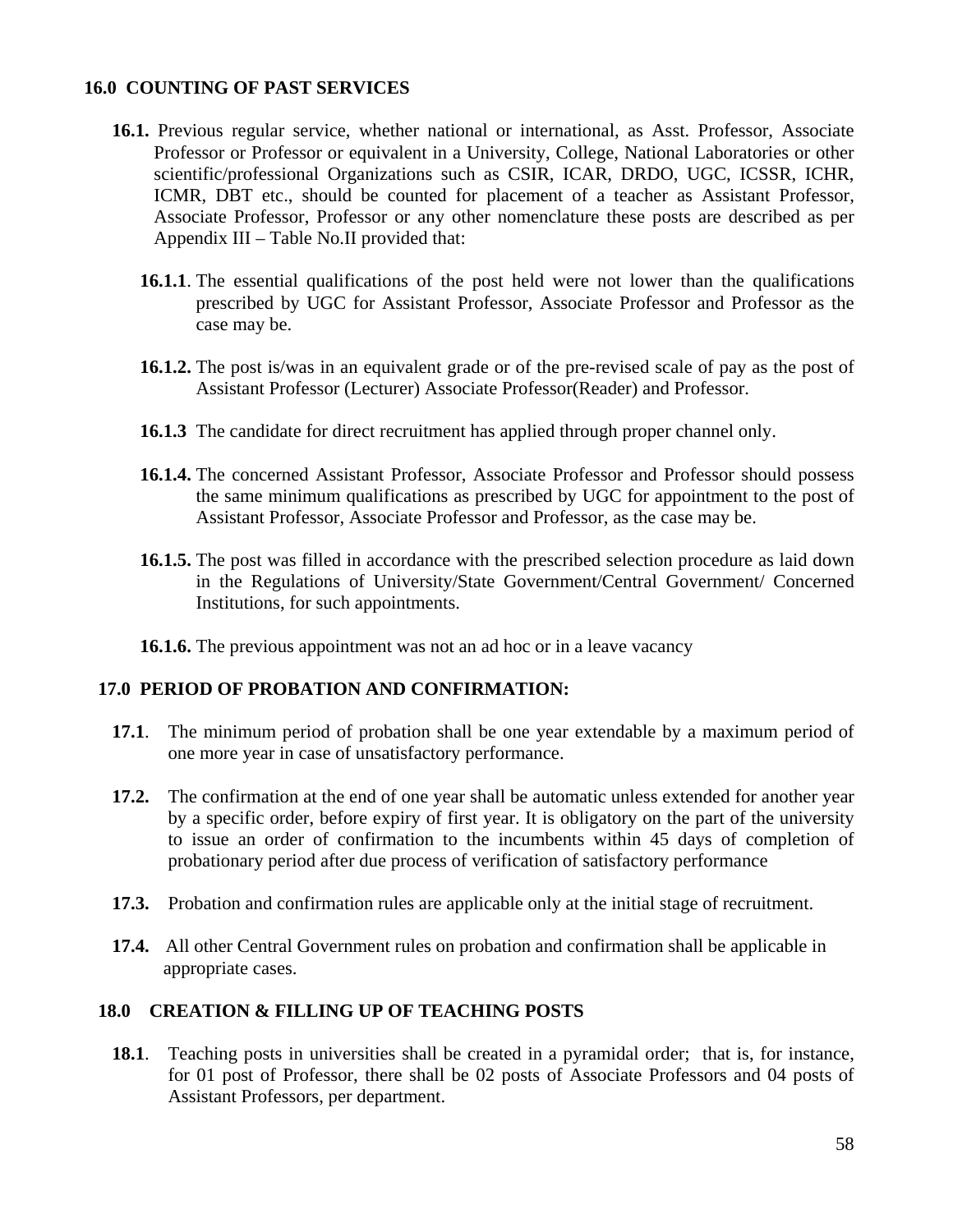**18.2.** All the sanctioned/approved posts in the university system shall be filled up on an urgent Basis.

## **19.0 APPOINTMENTS ON CONTRACT BASIS**

**19.1**. The teachers should be appointed on contract basis only when it is absolutely necessary and when the student: teacher ratio does not satisfy the laid down norms. In any case, the number should not exceed 10% of the total number of faculty positions in a College/University. The qualifications and selection procedure for appointing them should be the same as for a regularly appointed teacher. The fixed emoluments paid to such contract teachers should not be less than the monthly gross salary of a regularly appointed Assistant Professor. Such appointments should not be made for more than one academic session and the performance of any such entrant teacher should be reviewed for academic performance before reappointing her/him on contract basis for another session.

## **20.0. TEACHING DAYS**

**20.1.** The Universities/Colleges must adopt at least 180 working days, i.e., there should be a minimum of 30 weeks of actual teaching in a 6-day week. Of the remaining period, 12 weeks may be devoted to admission and examination activities, and non-instructional days for co-curricular, sports, college day, etc., 8 weeks for vacations and 2 weeks may be attributed to various public holidays. If the University adopts a 5 day week pattern, then the number of weeks should be increased correspondingly to ensure equivalent of 30 weeks with a 6 day week.

The above is summarized as follows:

#### **Number of weeks:**

|                                                                                     | <b>University</b>      | <b>College</b>         | <b>University</b>          | <b>College</b>         |
|-------------------------------------------------------------------------------------|------------------------|------------------------|----------------------------|------------------------|
| <b>Teaching &amp; Learning</b><br><b>Process</b>                                    | 30 (180 days)<br>weeks | 30 (180 days)<br>weeks | 36 (180)<br>days)<br>weeks | 36 (180 days)<br>weeks |
| <b>Admissions/Examinations</b><br>preparation for<br><b>Examination</b>             | 12                     | 10                     | 8                          | 8                      |
| <b>Vacation</b>                                                                     | 8                      | 10                     | 6                          | 6                      |
| <b>Public Holidays</b><br>(to increase $\&$ adjust<br>teaching days<br>accordingly) | $\overline{2}$         | $\overline{2}$         | $\overline{2}$             | 2                      |
| <b>Total</b>                                                                        | 52                     | 52                     | 52                         | 52                     |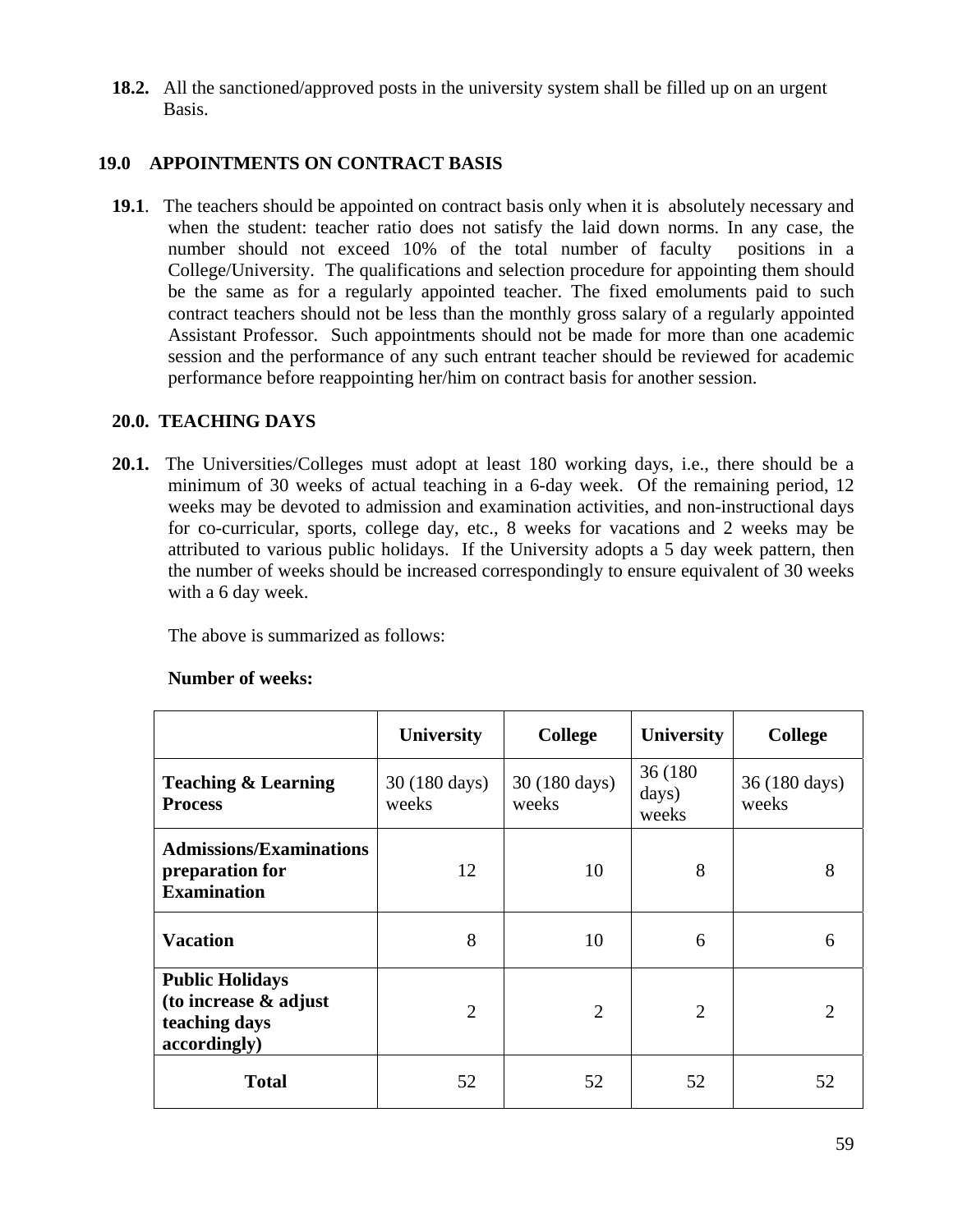**20.2**. In lieu of curtailment of vacation by 2 weeks, the university teachers may be credited with  $1/3<sup>rd</sup>$  of the period of Earned Leave. However, colleges may have an option of a total vacation of 10 weeks in a year and no Earned Leave except when asked to work during the vacations for which, as in the case of University teachers, 1/3 of the period will be credited as Earned Leave.

#### **21.0. WORKLOAD**

**21.1.** The workload of the teachers in full employment should not be less than 40 hours a week for 30 working weeks (180 teaching days) in an academic year. It should be necessary for the teacher to be available for at least 5 hours daily in the University/College for which necessary space and infrastructure should be provided by the University/College. Direct teaching-learning process hours should be as follows:

| <b>Assistant Professor</b>       | 16 hours |
|----------------------------------|----------|
| Associate Professor, & Professor | 14 hours |

**21.2** A relaxation of two hours in the workload may, however, be given to Professors who are actively involved in extension and administration. A minimum of 6 hours per week may have to be allocated for research activities of the teacher.

#### **22.0 SERVICE AGREEMENT:**

- **22.1.** At the time of recruitment in Universities and Colleges, a service agreement should be signed between the University/College and the teacher concerned and a copy of the same should be deposited with the Registrar/Principal.
- **22.2.** The self-appraisal or any other performance appraisal methodology shall form a part of the service agreement/Record.

## **23.0. CODE OF PROFESSIONAL ETHICS**

**23.1**. Each University should evolve its own professional ethics after full discussion in the academic bodies and associations and incorporate the same in its Acts, Ordinances and/or Statute, as the case may be, for strict observance by the academic faculty.

## **24.0 APPLICABILITY OF THE SCHEMES REGULATIONS**

**24.1.** These Regulations shall be applicable to teachers and other equivalent cadres of Library and Physical Education in all the Central Universities and Colleges there-under and the Institutions Deemed to be Universities whose maintenance expenditure is met by the UGC. The implementation of the revised scales shall be subject to the acceptance of all the conditions mentioned in these Regulations, framed by the UGC. Universities implementing this Schemes Regulations shall have to amend their relevant statutes and ordinances in line with the UGC Regulations within three months from the date of issue of the Notification of these Regulations.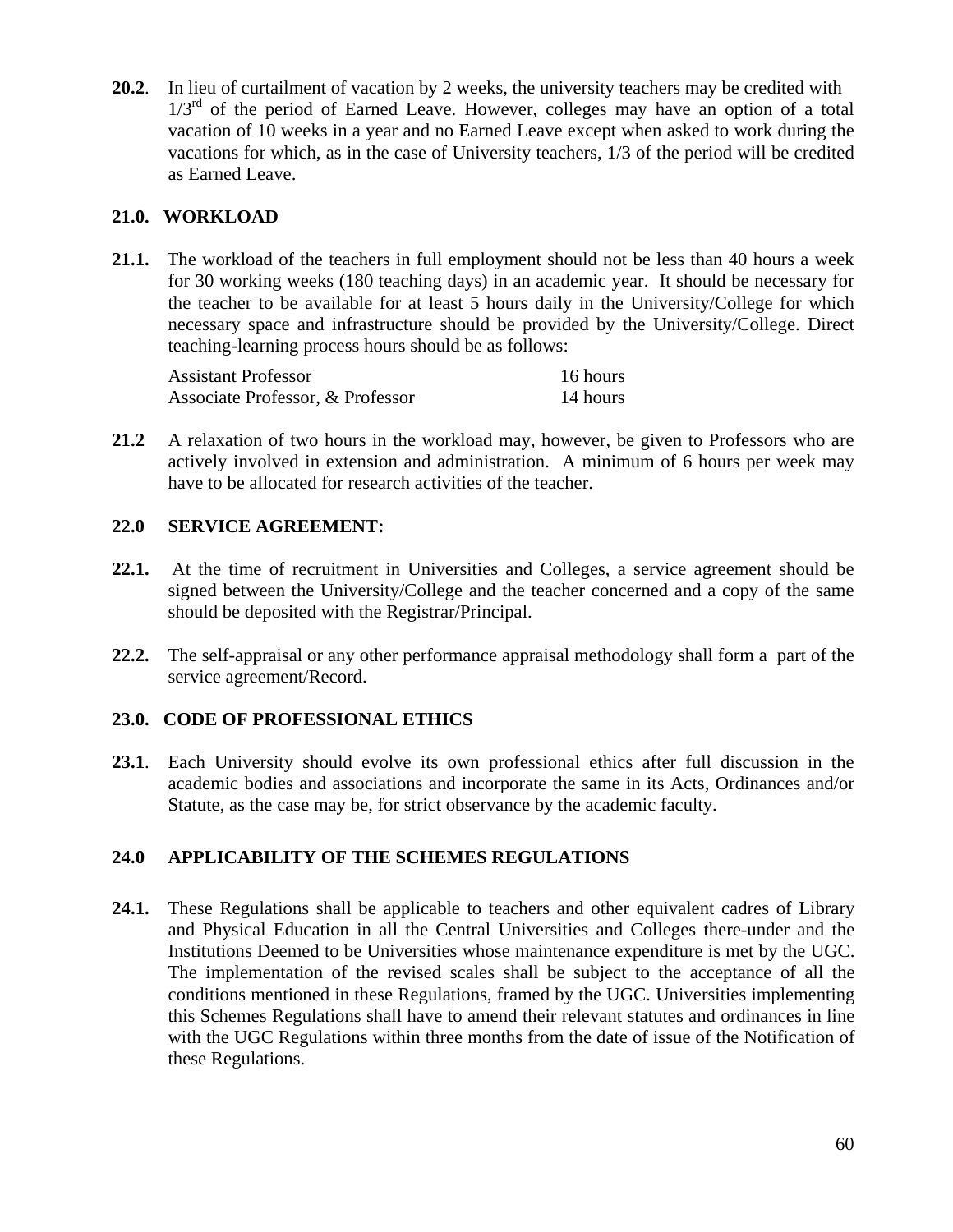**24.2.** These Regulations shall extended to universities, colleges and other higher educational institutions coming under the purview of State legislature, subject to adherence of the terms and conditions laid down in the MHRD Notifications provided as Appendix-I of these Regulations.

## **24.3. DATE OF IMPLEMENTATION OF REVISED PAY AND ALLOWANCE AND PAYMENT OF ARREARS:**

Except as provided in the MHRD Notifications, vide Appendix I of these Regulations, the provisions of these Regulations shall have prospective applications only.

**25.0.** All other guidelines which are not covered in these Regulations, on applicability areas, financial assistance, date of implementation of revised pay and allowances and payment of arrears shall be as laid down in the MHRD Notifications provided as Appendix-I of these Regulations.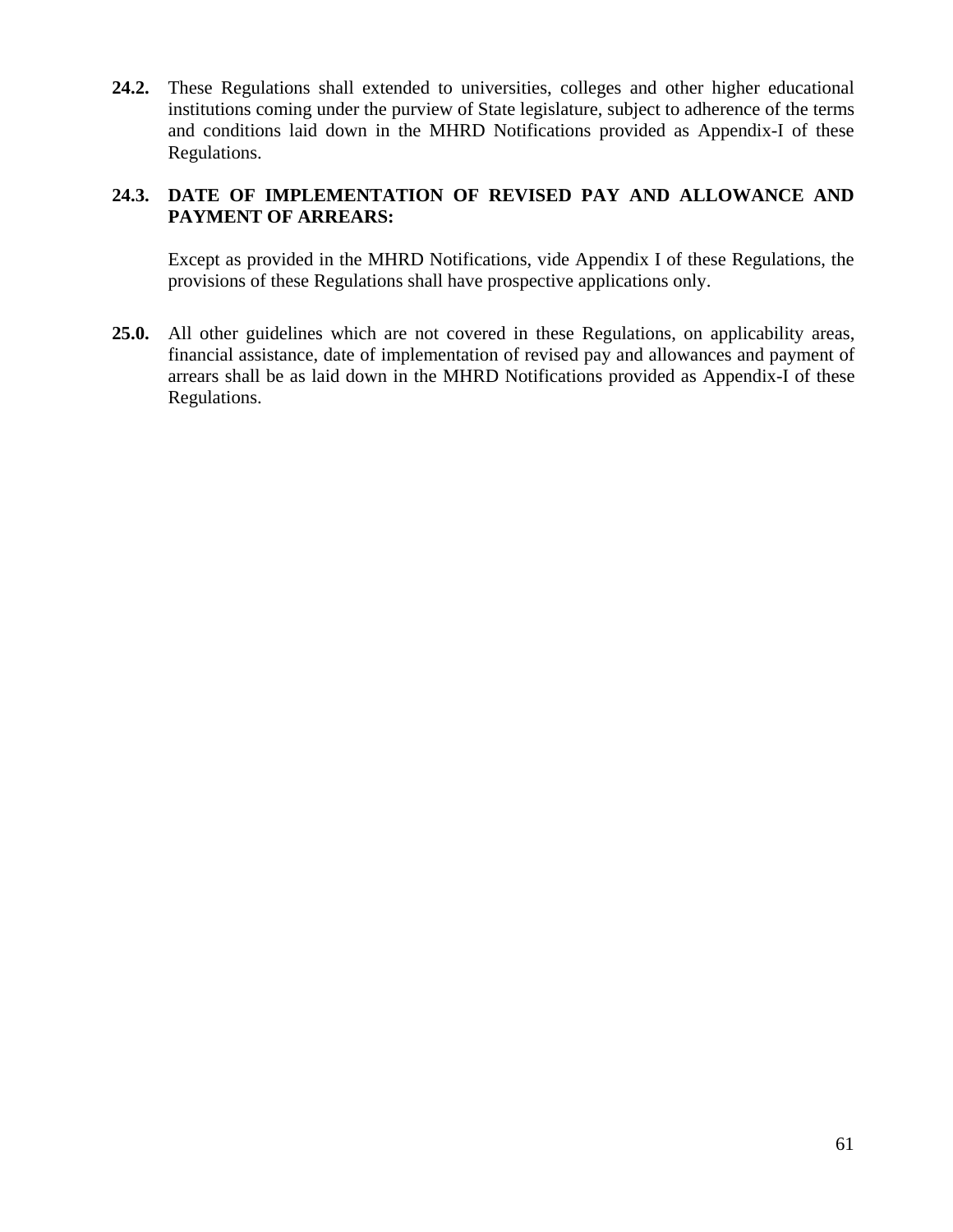# **APPENDIX**

<span id="page-61-0"></span>

| Appendix-III Table-I :  | Academic Performance Indicators (APIS) and        |
|-------------------------|---------------------------------------------------|
|                         | proposed scores developed by UGC for              |
|                         | <b>Adoption of Performance Based Appraisal</b>    |
|                         | <b>System (PBAS) for Career Advancement</b>       |
|                         | Scheme (CAS) promotions of University /           |
|                         | <b>College Teachers</b>                           |
| Appendix-III Table-II   | Minimum Point norms of the APIs as provided       |
| (A&B):                  | in Appendix $-$ III Table I to be applied for the |
|                         | Promotion of teachers in university departments,  |
|                         | and Weightages for Expert Assessment UNDER        |
|                         | CAREER ADVANCEMENT SCHEME (CAS).                  |
| Appendix-III Table-II   | Minimum Weightage Points (WP) norms of the        |
| (C):                    | APIs as provided in Table-I (B) for the direct    |
|                         | recruitment of teachers in university             |
|                         | departments/Colleges, Librarian/Physical          |
|                         | Education cadres in Universities/Colleges to be   |
|                         | considered along with other specified eligibility |
|                         | qualifications stipulated in the UGC              |
|                         | Notification.                                     |
| Appendix-III Table-III: | Minimum Academic Performance and service          |
|                         | requirements for promotion of Teachers &          |
|                         | Equivalent Cadres in Universities & Colleges.     |
| Appendix-IV:            | Model Performance Based Appraisal System          |
|                         | (PBAS) proforma for Career Advancement            |
|                         | Scheme (CAS) promotions of University /           |
|                         | College Teachers based on the Academic            |
|                         | Performance Indicators (API) developed by         |
|                         | UGC - to be adopted by the University             |
|                         | concerned.                                        |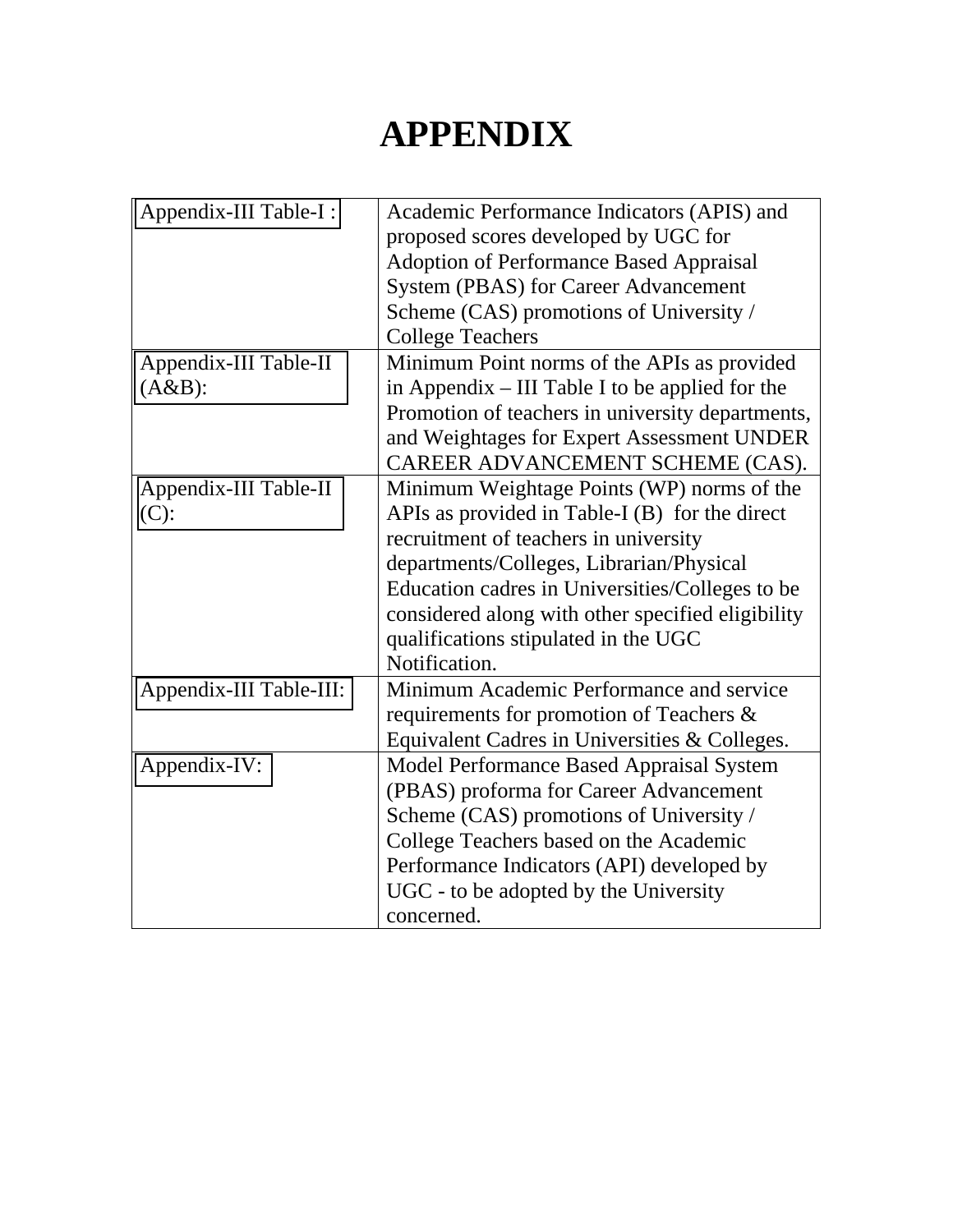#### **APPENDIX – III TABLE – I**

## **ACADEMIC PERFORMANCE INDICATORS (APIs) AND PROPOSED SCORES DEVELOPED BY UGC FOR ADOPTION OF PERFORMANCE BASED APPRAISAL SYSTEM (PBAS) FOR CAREER ADVANCEMENT SCHEME (CAS) PROMOTIONS OF UNIVERSITY / COLLEGE TEACHERS.**

#### **CATEGORY I: TEACHING, LEARNING AND EVALUATION RELATED ACTIVITIES**

| S. No.                    | <b>Nature of Activity</b>                                                                                                                                                                                         |    |
|---------------------------|-------------------------------------------------------------------------------------------------------------------------------------------------------------------------------------------------------------------|----|
| <b>CATEGORY -I</b><br>(A) | <b>ESSENTIAL</b>                                                                                                                                                                                                  |    |
|                           | Lectures taken as percentage of lectures allocated                                                                                                                                                                | 20 |
| $\overline{2}$            | Seminars, tutorials, practicals, contact hours undertaken<br>as percentage of those actual allocated                                                                                                              | 20 |
| 3                         | Lectures or other teaching duties in excess of UGC<br>norms                                                                                                                                                       | 10 |
| $\overline{4}$            | Imparting of knowledge / instruction $vis a vis$ with the<br>prescribed material and methodology of the curriculum                                                                                                | 20 |
| 5                         | College/University examination duties (Question paper<br>setting and evaluation of answer scripts) as per duties<br>allotted.                                                                                     | 10 |
| 6                         | College/University examination/Evaluation duties for<br>internal/continuous assessment work as allotted                                                                                                           | 10 |
| $\tau$                    | Additional examination work such as coordination,<br>invigilation, flying squad duties etc. (maximum of 5 or<br>10 depending upon intensity of duty)                                                              | 10 |
| <b>CATEGORY-I</b><br>(B)  | <b>DESIRABLE</b>                                                                                                                                                                                                  |    |
| 1                         | Use of Innovative teaching-learning methodologies; use<br>of ICT; Updated subject content and course<br>improvement.                                                                                              | 10 |
| 2.                        | Developing and imparting Remedial/Bridge Courses and<br>Counseling modules                                                                                                                                        | 10 |
| 3                         | Developing and imparting soft skills/communication<br>skills/personality development courses/modules                                                                                                              | 10 |
| 4                         | Developing and imparting specialized teaching-learning<br>programmes in physical education, library; innovative<br>compositions and creations in music, performing and<br>visual arts and other traditional areas | 10 |
| 5                         | Organizing and conduction of popularization<br>programmes/training courses in computer assisted<br>teaching/web-based learning and other participatory<br>learning skills to students                             | 10 |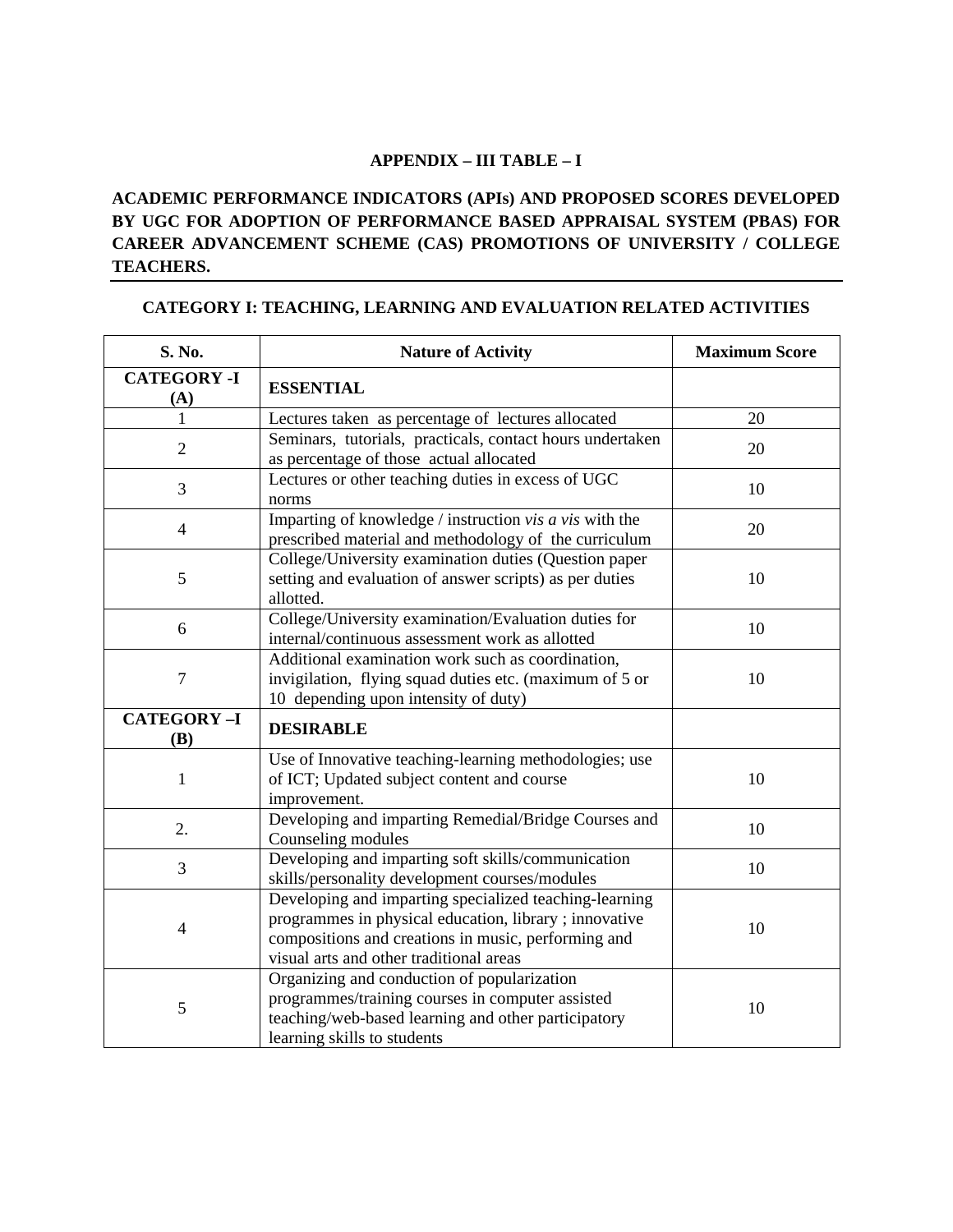# **CATEGORY II: CO-CURRICULAR, EXTENSION AND PROFESSION RELATED ACTIVITIES.**

| S. No.             | <b>Nature of Activity</b>                                                                                                                                                                                                                                       | <b>Maximum Score</b> |
|--------------------|-----------------------------------------------------------------------------------------------------------------------------------------------------------------------------------------------------------------------------------------------------------------|----------------------|
| CATEGORY-II<br>(A) | <b>CO-CURRICULAR AND EXTENSION</b><br><b>ACTIVITES</b>                                                                                                                                                                                                          |                      |
| $\mathbf{1}$       | Contribution to Corporate life in Universities/colleges<br>through meetings, popular lectures, subject related<br>events, articles in college magazine and University<br>volumes.                                                                               | 10                   |
| $\overline{2}$     | Institutional Co-curricular activities for students such as<br>field studies/educational tours, industry-implant training<br>and placement activity.                                                                                                            | 10                   |
| 3                  | Community Service, Social Orientation and other<br><b>Student Mentoring Activities through</b><br>NSS/NCC/NSO/other Governmental and non-<br>Governmental channels                                                                                              | 10                   |
| $\overline{4}$     | Students and Staff Related Socio Cultural and Sports<br>Programmes (intra/interdepartmental and<br>intercollegiate)                                                                                                                                             | 05                   |
| 5                  | Professional Ethics and Campus Development Activities<br>like Institutional infrastructure projects, Co-curricular<br>student educational programme like Environmental<br>Education etc and value based programmes, and<br>Programmes in the TV/Radio Channels. | 05                   |
| CATEGORY-<br>II(B) | PROFESSION - RELATED CONTIBUTION                                                                                                                                                                                                                                |                      |
| $\mathbf{1}$       | Institutional Governance responsibilities like, Vice<br>Principal, Dean, Director, Warden, Bursar, School<br>Chairperson, IQAC Co-ordinator and any other<br>membership of institutional committees                                                             | 10                   |
| $\overline{2}$     | Membership in profession related committees at state<br>and national level                                                                                                                                                                                      | 10                   |
| 3                  | Participation in subject associations, conferences,<br>seminars without paper presentation                                                                                                                                                                      | 05                   |
| $\overline{4}$     | Participation in short term training courses less than one<br>week duration in educational technology, curriculum<br>development, professional development, Examination<br>reforms, Institutional governance                                                    | 05                   |
| 5                  | Membership of professional associations committees,<br>Boards of Studies, editorial committees of<br>journals/institutional publications.                                                                                                                       | 05                   |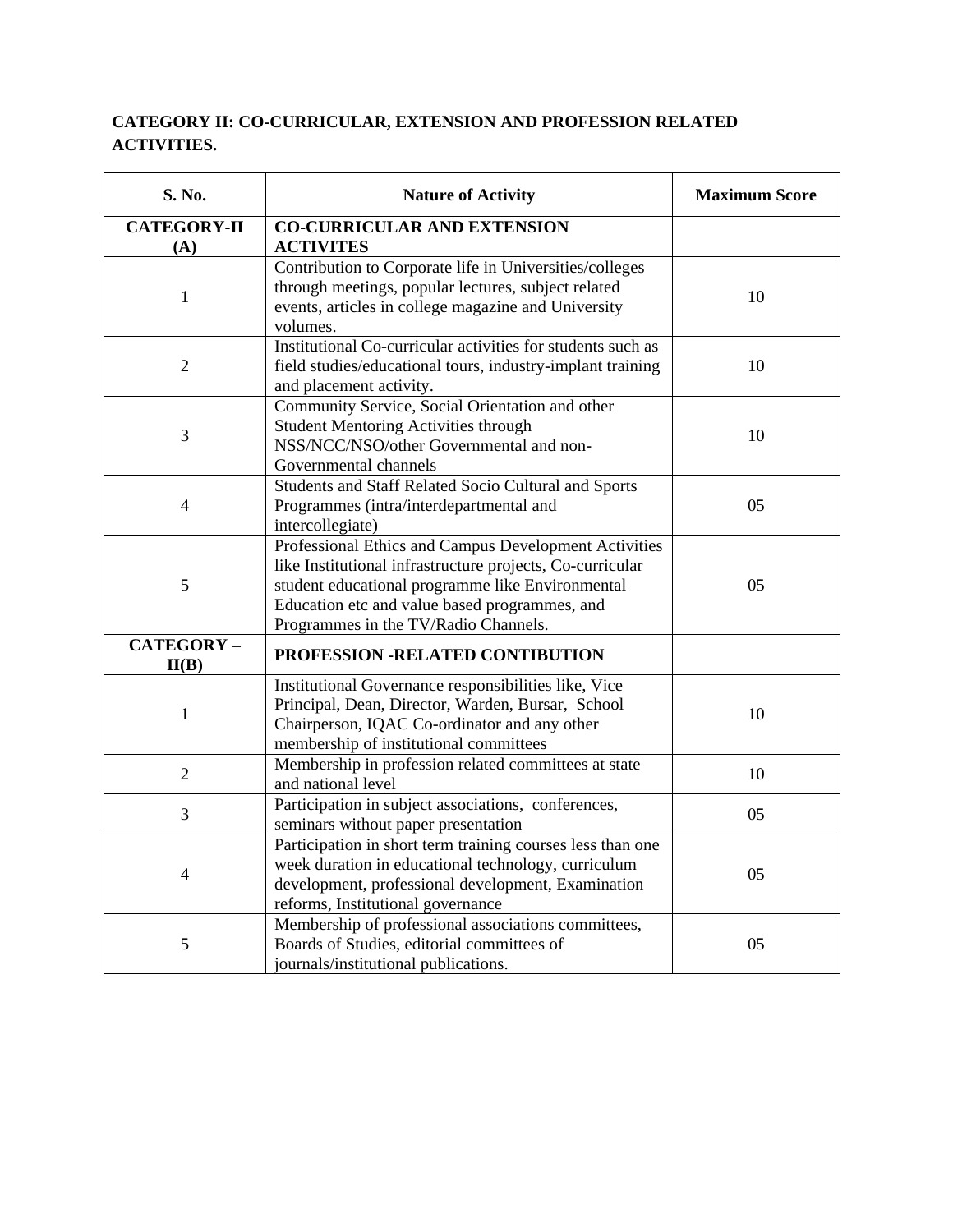# **CATEGORY-III: RESEARCH AND ACADEMIC CONTRIBUTIONS**

| S.No.  | <b>APIs</b>                                                                                           | Engineering/Agriculture/<br><b>Veterinary</b><br><b>Science/Sciences/Medical</b><br><b>Sciences</b>                                                                                        | <b>Faculties of Languages</b><br><b>Arts/Humanities/Social</b><br><b>Sciences/Library/Physical</b><br>education/Management                                                 | Max. points for<br><b>University and</b><br>college teacher<br>position |
|--------|-------------------------------------------------------------------------------------------------------|--------------------------------------------------------------------------------------------------------------------------------------------------------------------------------------------|----------------------------------------------------------------------------------------------------------------------------------------------------------------------------|-------------------------------------------------------------------------|
|        |                                                                                                       | Refereed Journals with impact<br>factor 1.0 and below 2.0                                                                                                                                  | Refereed Journals which are<br>indexed publications with Impact<br>factor less than one                                                                                    | 20 / publication                                                        |
|        |                                                                                                       | Refereed Journals with impact<br>factor 2.1 and below 5.0                                                                                                                                  | Refereed Journals with impact<br>factor 1.0 and below 2.0                                                                                                                  | 30 / publication                                                        |
|        |                                                                                                       | Refereed Journals with impact<br>factor 5.1 and below 10.0                                                                                                                                 | Refereed Journals with impact<br>factor 2.0 and below 5.0                                                                                                                  | 40 / publication                                                        |
| III(a) | Research<br>Publication<br>(Journals)                                                                 | Refereed Journals with impact<br>factor less than one indexed                                                                                                                              | Refereed Journals which are not<br>indexed without any impact factor                                                                                                       | 15 / publication                                                        |
|        |                                                                                                       | Vernacular & Indian language<br>journals in all disciplines without<br>any impact factors included in<br>the list of journals prepared by<br>UGC and hosted in its website                 | Vernacular & Indian language<br>journals in all disciplines without<br>any impact factors included in the<br>list of journals prepared by UGC<br>and hosted in its website | 10/<br>Publication                                                      |
|        |                                                                                                       | Non impact factor National level<br>research papers in non-refereed/<br>journals but having ISBN/ISSN<br>numbers and the list of journals<br>prepared by UGC and hosted in<br>its website. | National level research papers in<br>non-refereed/non Journals but<br>having ISBN /ISSN numbers and<br>the list of journals prepared by<br>UGC and hosted in its website.  | 10 / publication                                                        |
|        |                                                                                                       | Full papers in conference<br>proceedings, etc. (Abstracts not<br>to be included)                                                                                                           | Full papers in Conference<br>proceedings, etc. (Abstracts not to<br>be included)                                                                                           | $10 / \text{publication}$                                               |
| III(b) | Research<br>Publications<br>(books, chapters<br>in books, other<br>than refereed<br>journal articles) | <b>Text or Reference Books</b><br>Published by International<br>Publishers with an established<br>peer review system                                                                       | <b>Text or Reference Books</b><br>Published by International<br>Publishers                                                                                                 | 50 /sole author;<br>10 / chapter in an<br>edited book                   |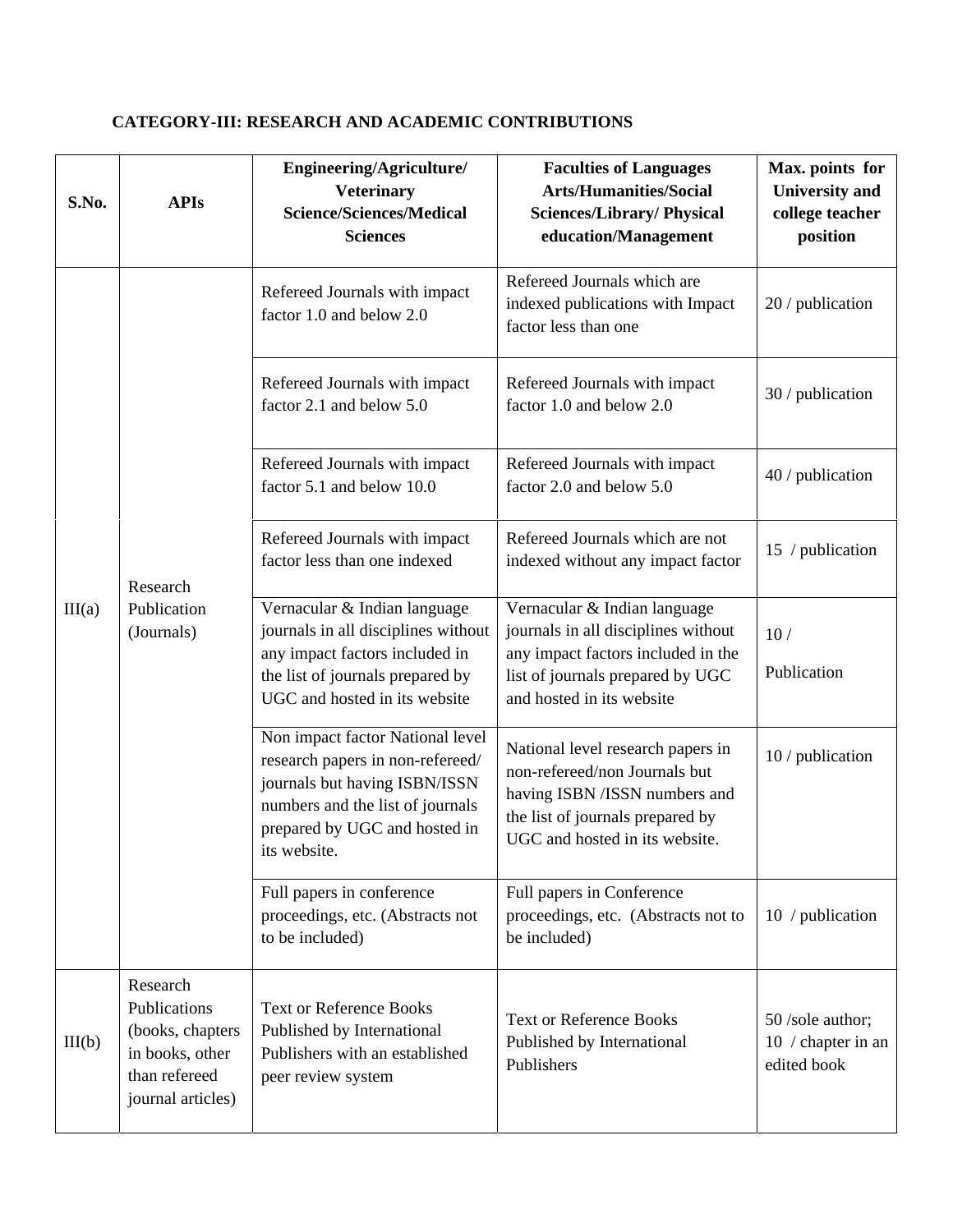|                |                                              | <b>Subjects Books by National</b><br>level publishers/State and<br>Central Govt. Publications with<br>ISBN/ISSN numbers and the<br>UGC prepared list hosted in its<br>website. | Subject Books by / national level<br>publishers/State and Central Govt.<br>Publications with ISBN/ISSN<br>numbers and the UGC prepared list<br>hosted in its website. | 25 /sole author,<br>and 5/ chapter in<br>edited books   |
|----------------|----------------------------------------------|--------------------------------------------------------------------------------------------------------------------------------------------------------------------------------|-----------------------------------------------------------------------------------------------------------------------------------------------------------------------|---------------------------------------------------------|
|                |                                              | Subject Books by Other local<br>publishers with ISBN/ISSN<br>numbers and the UGC prepared<br>list hosted in its website.                                                       | Subject Books by Other local<br>publishers with ISBN/ISSN<br>numbers and the UGC prepared list<br>hosted in its website.                                              | 15 / sole author,<br>and 3 / chapter in<br>edited books |
|                |                                              | Chapters contributed to edited<br>knowledge based volumes<br>published by International<br>Publishers                                                                          | Chapters contributed to edited<br>knowledge based volumes<br>published by International<br>Publishers                                                                 | 10 /Chapter                                             |
|                |                                              | Chapters in knowledge based<br>volumes by Indian/National<br>level publishers with<br>ISBN/ISSN numbers & with<br>numbers of national &<br>international directories           | Chapters in knowledge based<br>volumes in Indian/National level<br>publishers with ISBN /ISSN<br>numbers & with numbers of<br>national & international directories    | 5 / Chapter                                             |
| III(C)         | <b>RESEARCH PROJECTS</b>                     |                                                                                                                                                                                |                                                                                                                                                                       |                                                         |
| III (C)<br>(i) | Sponsored<br>Projects carried<br>out/ongoing | (a) Major Projects amount<br>mobilized with grants above<br>30.0 lakhs                                                                                                         | Major Projects amount mobilized<br>with grants above 5.0 lakhs                                                                                                        | 20 /each Project                                        |
|                |                                              | (b) Major Projects amount<br>mobilized with grants above<br>5.0 lakhs up to 30.00 lakhs                                                                                        | Major Projects Amount mobilized<br>with minimum of Rs. 4.00 lac up to<br>Rs. 5.00 lacs                                                                                | 15 /each major<br>project                               |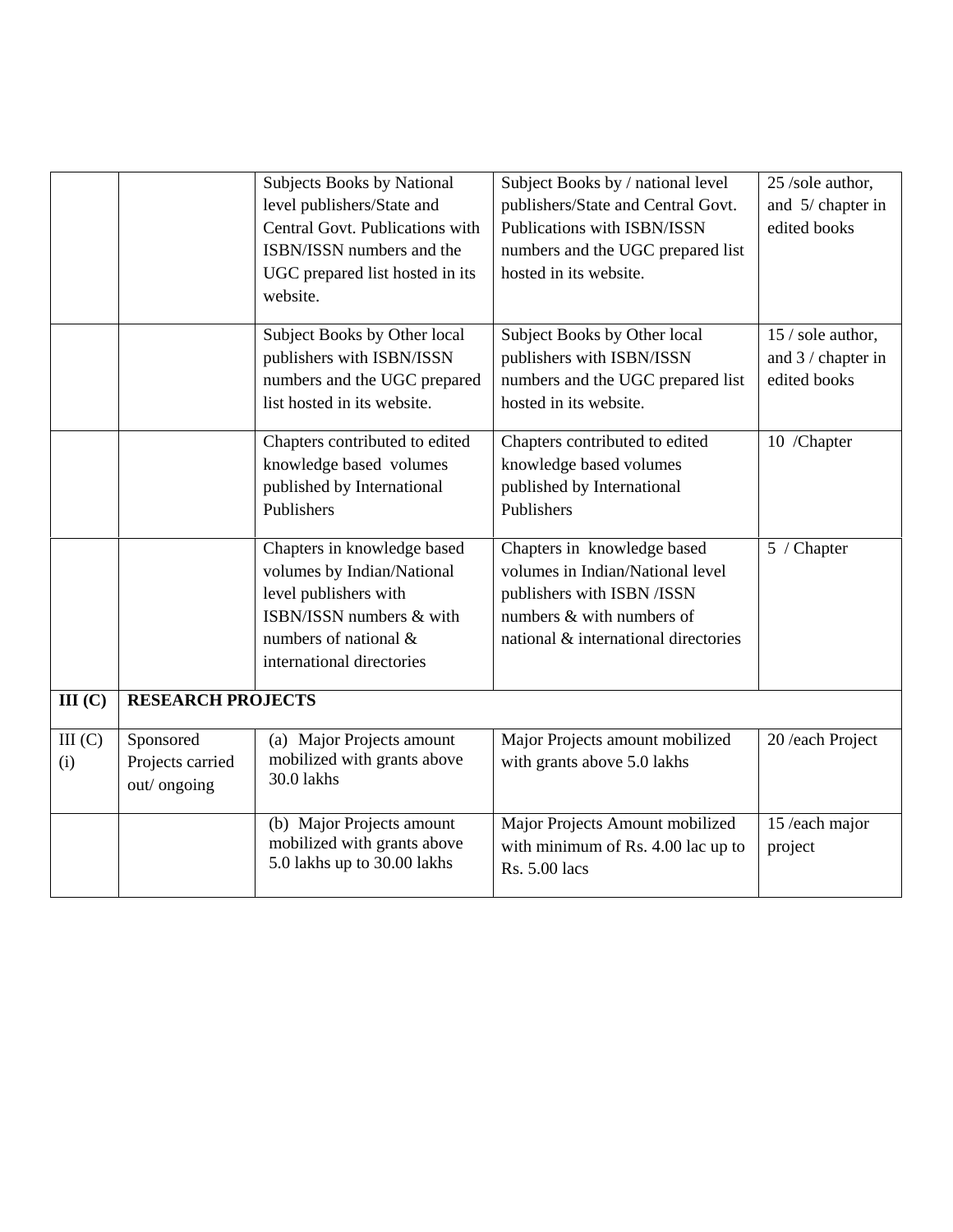| III(C)<br>(ii)      | <b>Consultancy Projects</b><br>carried out / ongoing      |  | Amount mobilized with<br>minimum of Rs.5.00 lac                                                                | Amount mobilized with<br>minimum of Rs.1.lac                                                          | 10 per every<br>Rs.5.0 lac and<br>Rs.1.0 lac,<br>respectively                                                |
|---------------------|-----------------------------------------------------------|--|----------------------------------------------------------------------------------------------------------------|-------------------------------------------------------------------------------------------------------|--------------------------------------------------------------------------------------------------------------|
| III (C)<br>(iii)    | Completed projects :<br><b>Quality Evaluation</b>         |  | Completed project Report<br>(Acceptance from funding<br>agency)                                                | Completed project report<br>(Accepted by funding<br>agency)                                           | 20 /each major<br>project and 10 /<br>each minor project                                                     |
| III (C)<br>(iv)     | Projects<br>Outcome / Outputs                             |  | Patent/Technology transfer/<br>Product/Process                                                                 | Policy document of Govt.<br><b>Bodies at Central and State</b><br>level                               | 30 / each output<br>or outcome for<br>National patents<br>etc/50 /each for<br>International<br>patents etc., |
| $III$ $(D)$         | <b>RESEARCH GUIDANCE</b>                                  |  |                                                                                                                |                                                                                                       |                                                                                                              |
| III (D)(i)          | M.Phil.                                                   |  | Degree awarded only                                                                                            | Degree awarded only                                                                                   | 3 /each candidate                                                                                            |
| $III$ $(D)$<br>(ii) | Ph.D                                                      |  | Degree awarded                                                                                                 | Degree awarded                                                                                        | 10 /each<br>candidate                                                                                        |
|                     |                                                           |  | Thesis submitted                                                                                               | Thesis submitted                                                                                      | 7/each candidate                                                                                             |
| III(E)              |                                                           |  |                                                                                                                | <b>TRAINING COURSES AND CONFERENCE /SEMINAR/WORKSHOP PAPERS</b>                                       |                                                                                                              |
| III(E)(i)           | Research<br>Methodology/<br>Workshops                     |  | Research Methodology course<br>(not less than three<br>weeks)/Workshops of not less<br>than one week duration. | Research methodology course<br>(not less than three<br>weeks)/workshops of not less<br>than one week. | 20                                                                                                           |
| III(E)(ii)          | Papers in<br>Conferences/<br>Seminars/<br>workshops etc.* |  | Participation and Presentation of<br>research papers (oral/poster) in                                          | Participation and Presentation<br>of research papers (oral/poster)<br>in                              |                                                                                                              |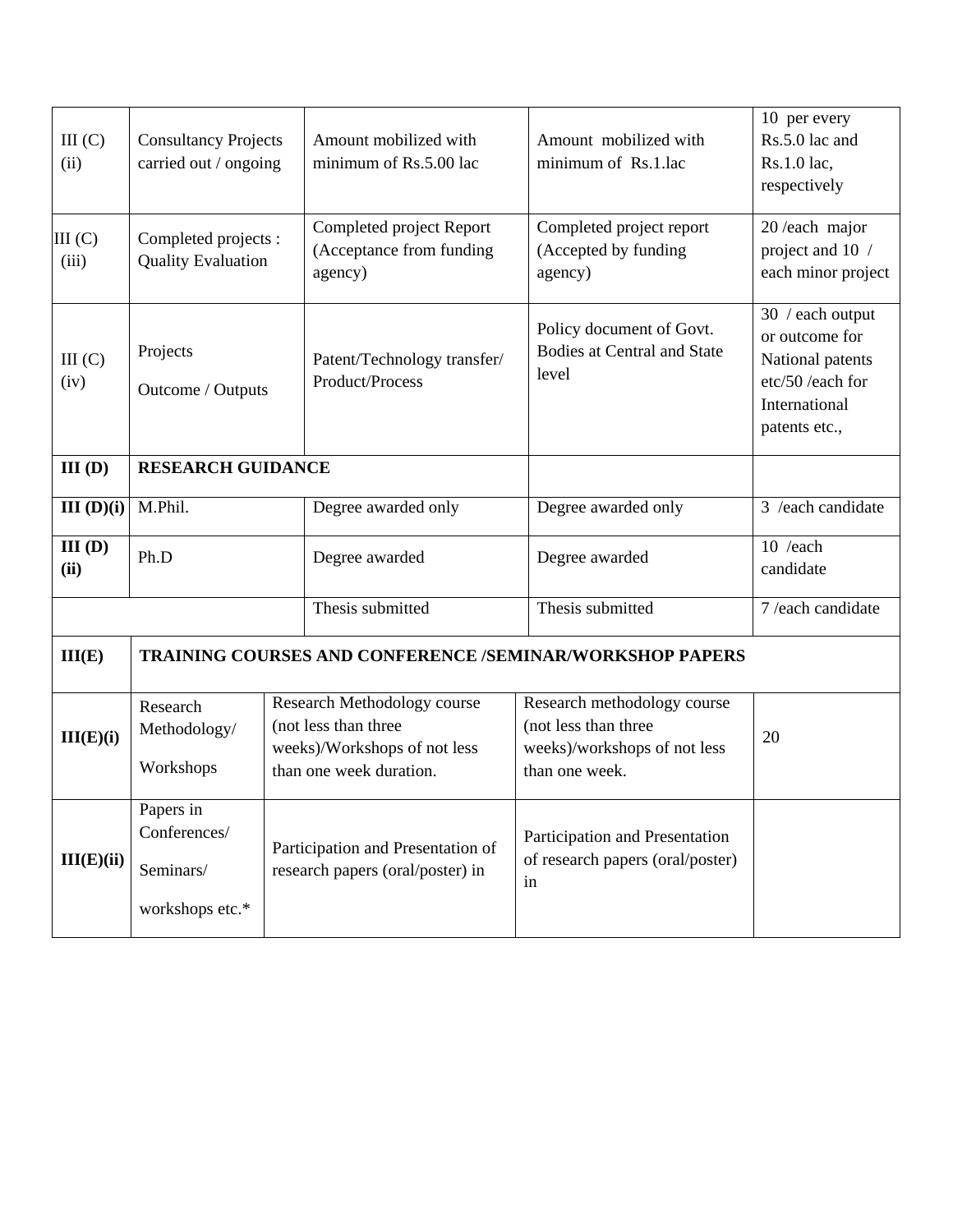|                     |                                                                                                                | International conference<br>a)                                                                                                                                                                   | a) International<br>conference                                                                                                                                               | $10/$ each  |
|---------------------|----------------------------------------------------------------------------------------------------------------|--------------------------------------------------------------------------------------------------------------------------------------------------------------------------------------------------|------------------------------------------------------------------------------------------------------------------------------------------------------------------------------|-------------|
|                     |                                                                                                                | National<br>b)                                                                                                                                                                                   | b) National                                                                                                                                                                  | 7.5 / each  |
|                     |                                                                                                                | Regional/State level<br>c)                                                                                                                                                                       | 10 Regional/State<br>level                                                                                                                                                   | 5/each      |
|                     |                                                                                                                | $Local -$<br>d)<br>University/College level                                                                                                                                                      | 5<br>$Local -$<br>University/Colleg<br>e level                                                                                                                               | $3/$ each   |
| III(E)<br>(iv)      | Invitations for<br>conferences/seminars/w<br>orkshops/symposia to<br>deliver lectures/and/or<br>chair sessions | International<br>(a)                                                                                                                                                                             | (a)<br>International                                                                                                                                                         | $10$ /each  |
|                     |                                                                                                                | National<br>(b)                                                                                                                                                                                  | (b)<br>National                                                                                                                                                              | $7.5$ /each |
|                     |                                                                                                                | State level/Regional<br>(c)                                                                                                                                                                      | (c)<br>State level/Regional                                                                                                                                                  | 5/each      |
|                     |                                                                                                                | University/College level<br>(d)<br><b>Endowment lectures</b>                                                                                                                                     | (d)<br>University/College<br>level Endowment<br>lectures                                                                                                                     | 5/each      |
| III(F)              | LLB etc.,                                                                                                      | Awards / Honours / Recognitions / Fellowship titles / Post-doctoral Research degrees like D.Sc., D.Litt.,                                                                                        |                                                                                                                                                                              |             |
|                     |                                                                                                                |                                                                                                                                                                                                  |                                                                                                                                                                              |             |
| III(F)<br>(i)       | Discipline specific<br>Awards                                                                                  | a) Awards by Accredited<br>International Bodies; National<br>bodies like by UGC, CSIR, DST,<br>DBT, ICAR & other Government<br>bodies and Professional<br>Academies like Bhatnagar Award<br>etc. | a) Awards by Accredited<br>International Bodies; National<br>bodies like by UGC, ICSSR,<br>ICCR, Sahitya Academy and<br>Professional Academies like<br>Gnana-peet award etc. | 50/each     |
|                     |                                                                                                                | b) State/university level                                                                                                                                                                        | b) State/university level                                                                                                                                                    | 20 /each    |
|                     |                                                                                                                | c) Regional / local                                                                                                                                                                              | c) Regional / local                                                                                                                                                          | $10$ /each  |
| <b>IIIF</b><br>(ii) | Honours /<br>Recognitions                                                                                      | Governments & International<br>a)<br>bodies like UNESCO etc.;<br>National like Padma Sri etc.,                                                                                                   | Foreign countries<br>a)<br>Governments &<br><b>International bodies</b><br>like UNESCO etc.;<br>National like Padma Sri<br>etc.                                              | 50/each     |
|                     |                                                                                                                | State level/university level<br>b)                                                                                                                                                               | State level/university<br>b)<br>level                                                                                                                                        | 20/each     |
|                     |                                                                                                                | Regional / local by<br>c)<br>GO/NGOs/Rotary/Lions etc.,                                                                                                                                          | Regional / local by<br>c)<br>GO/NGOs/Rotary/<br>Lions etc.,                                                                                                                  | 5/each      |
|                     |                                                                                                                | <b>Professional Subject Based</b><br>d)<br>associations                                                                                                                                          | Professional Subject<br>$\rm d)$<br><b>Based</b> associations                                                                                                                | 5/each      |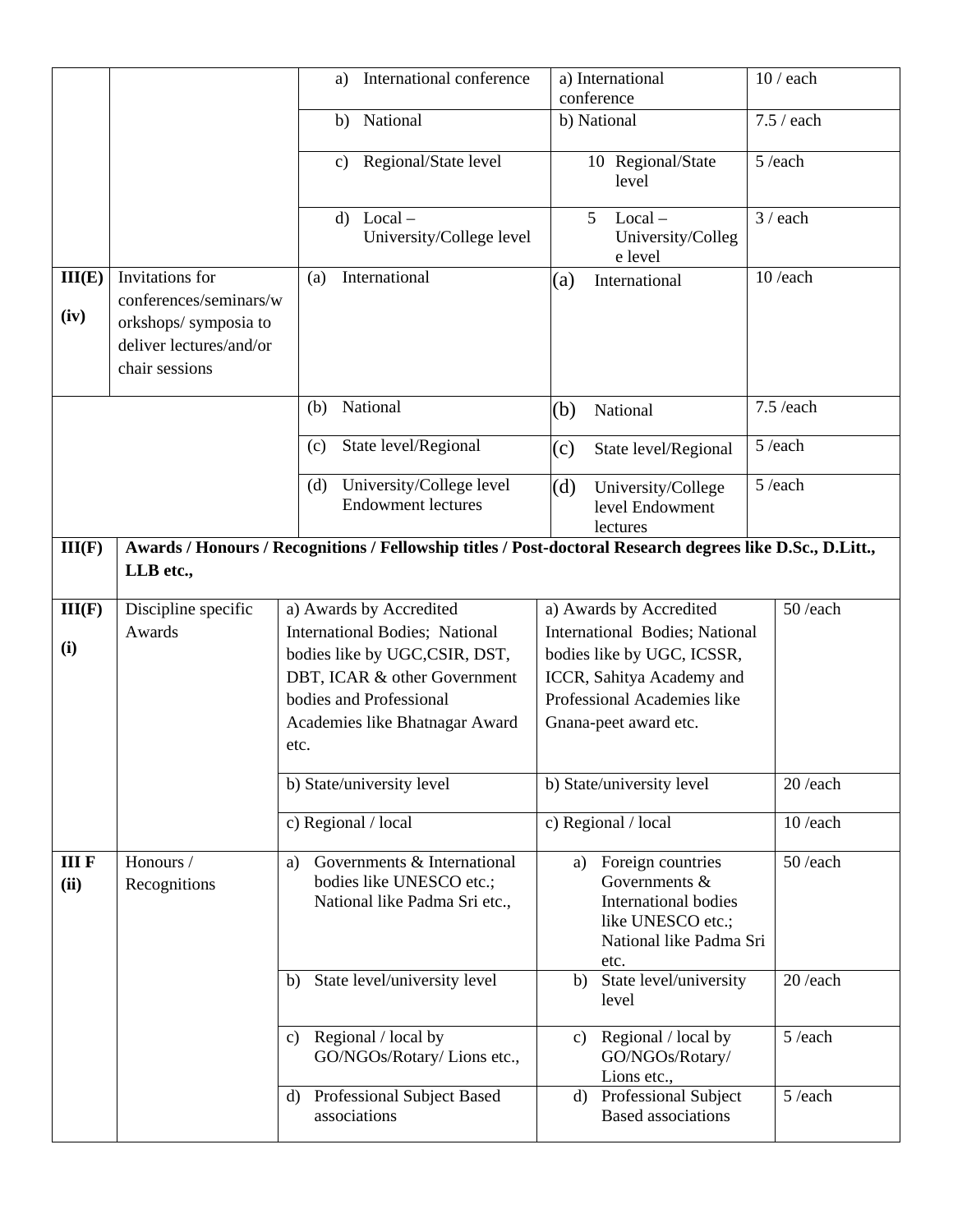| Ш<br>F(iii) | <b>Fellowship Titles</b> | a) By universities/bodies like<br>FRCP, FRCS etc.; Indian Science<br>& other Academies like Fellow of<br><b>Indian National Science Academy</b><br>FNA, FNASC, FAMS etc., | a) Foreign universities/bodies<br>like Trinity title etc.; Indian<br>Academies of Languages, Arts<br>etc.,        | $50$ /each |
|-------------|--------------------------|---------------------------------------------------------------------------------------------------------------------------------------------------------------------------|-------------------------------------------------------------------------------------------------------------------|------------|
|             |                          | b) Discipline specific National<br>level Associations                                                                                                                     | b) Discipline specific National<br>level Associations                                                             | $10$ /each |
| Ш<br>F(iv)  | Post-doctoral<br>degrees | a) D. Sc from an university based<br>on post-doctoral thesis                                                                                                              | (a) D. Litt from an university<br>based on post-doctoral<br>thesis                                                | $50$ /each |
|             |                          | b) Honorary doctorate conferred<br>by<br>UGC - recognized universities<br>in sciences, engineering,<br>medicine etc.,                                                     | (b) Honorary doctorate<br>conferred by<br>UGC - recognized<br>universities in Language,<br>Arts, Humanities etc., | $30$ /each |

\* If a paper presented in Conference/Seminar is published in the form of Proceedings, the points would accrue for the publication  $(III(a))$  and not under presentation  $(III(e)(ii))$ .

N.B. The API for joint research publications/joint book/chapter publications will have to be calculated in the following manner: Of the total accrued score for all categories of publications by the concerned teacher, the first/Principal author and the corresponding author/supervisor/mentor of the teacher would share equally 60% of the total points and the remaining 40% would be shared equally by all other authors.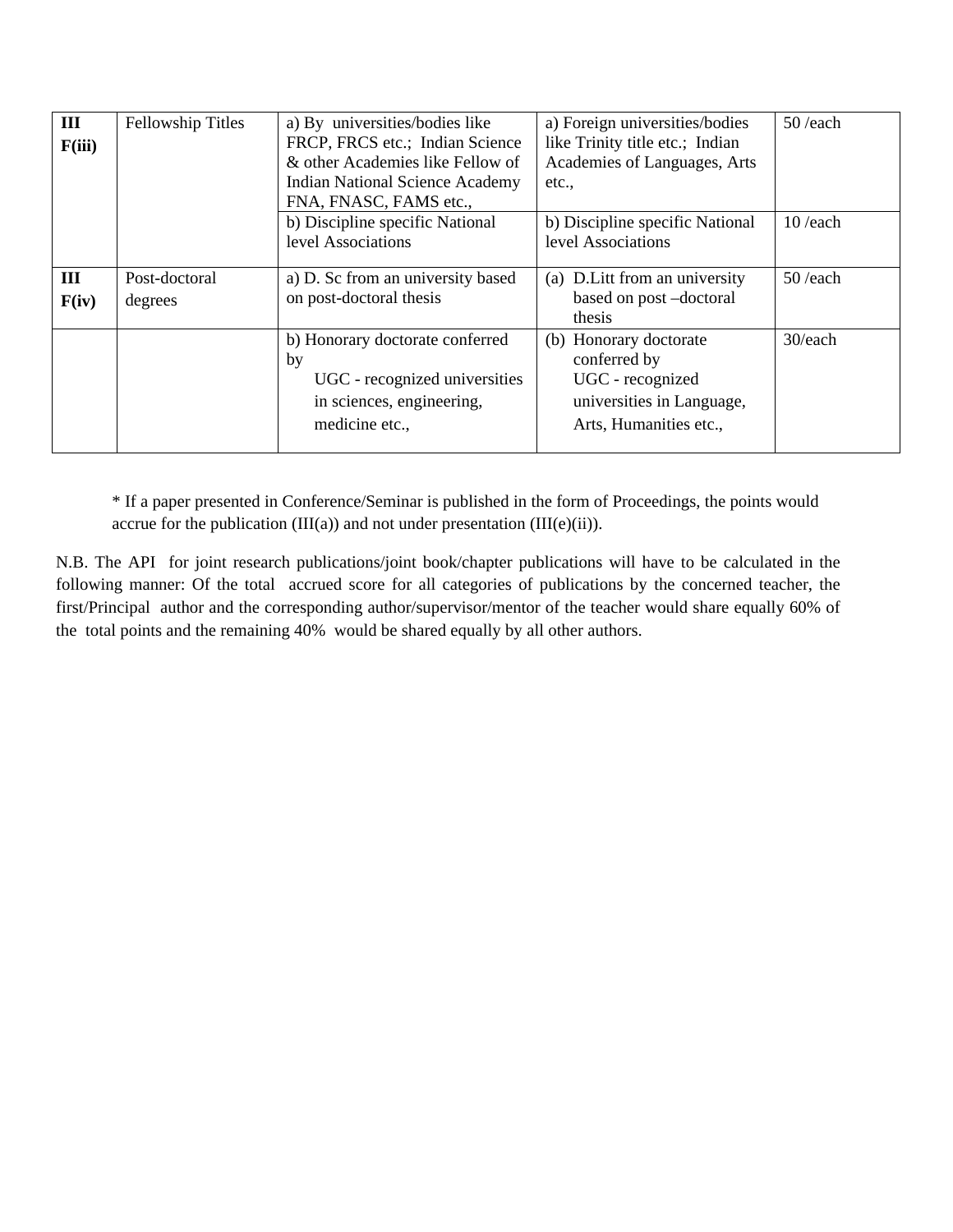#### **APPENDIX – III TABLE – II (A)**

**Minimum Point norms of the APIs as provided in Appendix – III Table I to be applied for the Promotion of teachers in university departments, and Weightages for Expert Assessment UNDER CAREER ADVANCEMENT SCHEME (CAS)** 

<span id="page-69-0"></span>

|                |                                                | Minimum Average Yearly or Cumulative API score required during the assessment period of    |                     |                            |                          |                        |  |  |
|----------------|------------------------------------------------|--------------------------------------------------------------------------------------------|---------------------|----------------------------|--------------------------|------------------------|--|--|
| <b>S. No.</b>  | Category<br><b>Assessment</b>                  | each level as evaluated under the Performance Based Appraisal System (PBAS) and Weightages |                     |                            |                          |                        |  |  |
|                | <b>System</b>                                  | for Expert Assessment                                                                      |                     |                            |                          |                        |  |  |
|                |                                                | <b>TEACHERS IN UNIVERSITY DEPARTMENTS / EQUIVALENT CADRES IN UNIVERSITIES</b>              |                     |                            |                          |                        |  |  |
|                |                                                | <b>Assistant</b>                                                                           | <b>Assistant</b>    | <b>Associate</b>           | Professor/               | <b>Professor with</b>  |  |  |
|                |                                                | Professor/                                                                                 | Professor/          | Professor/                 | equivalent cadres        | <b>AGP increase</b>    |  |  |
|                |                                                | equivalent                                                                                 | equivalent          | equivalent cadres          | <b>Promotion</b><br>with | from Rs.10,000         |  |  |
|                |                                                | cadres: AGP                                                                                | cadres: AGP         | <b>Promotion with</b>      | <b>AGP of Rs.10,000</b>  | to Rs. 12,000          |  |  |
|                |                                                | increase from                                                                              | increase from       | AGP of Rs.9000             |                          |                        |  |  |
|                |                                                | Rs.6000 to 7000                                                                            | Rs.7000 to 8000     |                            |                          |                        |  |  |
|                | Teaching-learning, Evaluation                  | 60/Year                                                                                    | 60/Year             | 60/year                    | 60/year                  | 60/year                |  |  |
|                | Related Activities (category I)                |                                                                                            |                     |                            |                          |                        |  |  |
|                | Co-curricular, Extension, &                    | 20/Year                                                                                    | 20/Year             | 20/Year                    | 20/Year                  | 20/Year                |  |  |
| $\mathbf{H}$   | Profession related activities<br>(Category II) |                                                                                            |                     |                            |                          |                        |  |  |
| $\mathbf{III}$ | Minimum total average annual                   |                                                                                            |                     |                            |                          |                        |  |  |
|                | Score under Categories I and II                | 100/Year                                                                                   | 100/Year            | 100/Year                   | 100/Year                 | 100/Year               |  |  |
|                | Research and Academic                          | 10/Year                                                                                    | 20/Year             | 30/Year                    | 40/Year                  | 50/Year                |  |  |
| <b>IV</b>      | Contribution (Category III) -                  | (40/assessment                                                                             | (100/assessment     | (90/assessment             | (120/assessment          | (500/assessmen         |  |  |
|                | Minimum Annual Score                           | period)                                                                                    | Period)             | period)                    | period)                  | t period)              |  |  |
|                | Required - to be assessed<br>cumulatively      |                                                                                            |                     |                            |                          |                        |  |  |
|                | <b>Expert Assessment System</b>                | Screening                                                                                  | Screening           | <b>Selection Committee</b> | Selection                |                        |  |  |
|                |                                                | Committee                                                                                  | Committee           |                            | Committee                | <b>Peer Evaluation</b> |  |  |
| $\vee$         | Percentage Distribution of                     |                                                                                            |                     | 30% - Research             | 50% - Research           | 50% - Peer             |  |  |
|                | Weightage Points in the Expert                 |                                                                                            |                     | evaluation                 | evaluation.              | evaluation of          |  |  |
|                | Assessment (Total weightage =                  | No separate                                                                                | No separate points. | 50% - Assessment of        | 30 % - Assessment        | research.              |  |  |
|                | 100)                                           | points.                                                                                    | Screening           | domain knowledge           | of domain                | 50 % -                 |  |  |
|                |                                                | Screening                                                                                  | committee to verify | and teaching               | knowledge and            | Performance            |  |  |
|                |                                                | committee to                                                                               | <b>API</b> scores   | practices.                 | teaching practices.      | evaluation and         |  |  |
|                |                                                | verify API scores                                                                          |                     | 20 % - Interview           | 20 % - Interview         | other credential       |  |  |
|                |                                                |                                                                                            |                     | performance                | performance              | by referral            |  |  |
|                |                                                |                                                                                            |                     |                            |                          | procedure              |  |  |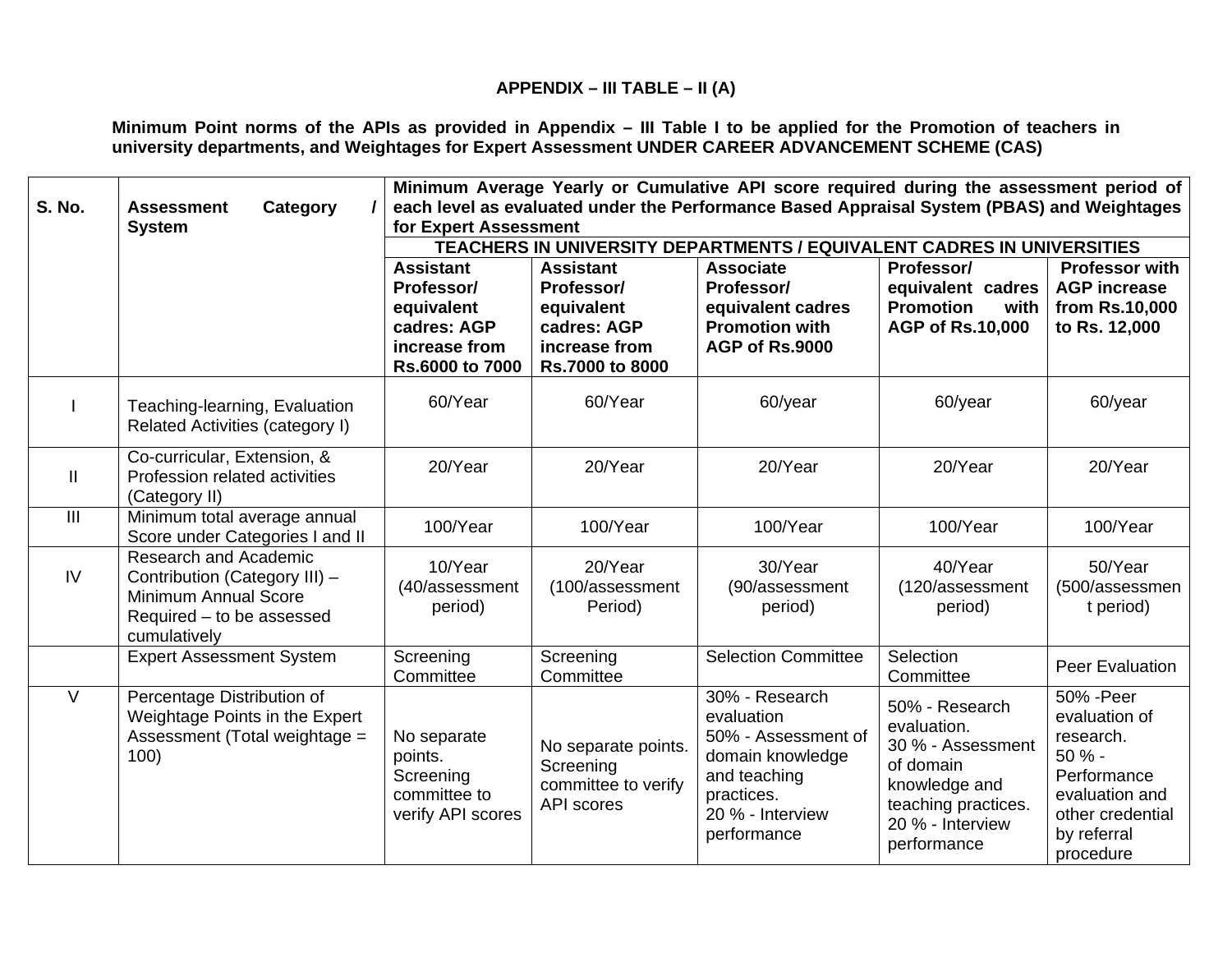#### **APPENDIX – III TABLE – II (B)**

**Minimum Point norms of the APIs as provided in Table I and Weightages for Expert Assessment to be applied for the Promotion of Teachers, in Colleges (UG and PG) UNDER CAREER ADVANCEMENT SCHEME (CAS)** 

| S. No.         | <b>Assessment Category</b>                                                                                                     | Minimum Average Yearly or Cumulative API score required during the assessment period of<br>each level as evaluated under the Performance Based Appraisal System (PBAS) and<br><b>Weightages for Expert Assessment</b> |                                                                                                     |                                                                                                                                                         |                                                                                                                                        |  |  |
|----------------|--------------------------------------------------------------------------------------------------------------------------------|-----------------------------------------------------------------------------------------------------------------------------------------------------------------------------------------------------------------------|-----------------------------------------------------------------------------------------------------|---------------------------------------------------------------------------------------------------------------------------------------------------------|----------------------------------------------------------------------------------------------------------------------------------------|--|--|
|                |                                                                                                                                | <b>Assistant Professor/</b><br>equivalent cadres: AGP<br>increase from Rs.6000 to<br>7000                                                                                                                             | <b>Assistant</b><br>Professor/<br>equivalent cadres:<br><b>AGP</b> increase from<br>Rs.7000 to 8000 | Colleges (UG/PG) Teachers/College Library/Physical Education Cadres<br>Associate Professor/<br>equivalent<br>cadre<br>Promotion with AGP<br>of Rs. 9000 | 10% of the Posts of<br><b>Professor Promotion</b><br>in Colleges with AGP<br>of Rs.10,000                                              |  |  |
|                | Teaching-learning, Evaluation<br>Related Activities (Category -                                                                | 60/Year                                                                                                                                                                                                               | 60/Year                                                                                             | 60/year                                                                                                                                                 | 60/year                                                                                                                                |  |  |
| $\mathbf{H}$   | Co-curricular, Extension, &<br>Profession related activities<br>(Category - II)                                                | 20/Year                                                                                                                                                                                                               | 20/Year                                                                                             | 20/Year                                                                                                                                                 | 20/Year                                                                                                                                |  |  |
| $\mathbf{III}$ | Minimum total average annual<br>Score under Categories I and                                                                   | 100/Year                                                                                                                                                                                                              | 100/Year                                                                                            | 100/Year                                                                                                                                                | 100/Year                                                                                                                               |  |  |
| IV             | Research and Academic<br>Contribution (Category III) -<br><b>Minimum Annual Score</b><br>Required- to assessed<br>cumulatively | 5/Year<br>(20/assessment period)                                                                                                                                                                                      | 10/Year<br>(50/assessment<br>period)                                                                | 15/Year<br>(45/assessment period)                                                                                                                       | 20/Year<br>(60/assessment period)                                                                                                      |  |  |
|                | <b>Expert Assessment System</b>                                                                                                | <b>Screening Committee</b>                                                                                                                                                                                            | Screening<br>Committee                                                                              | <b>Selection Committee</b>                                                                                                                              | <b>Selection Committee</b>                                                                                                             |  |  |
| $\vee$         | Percentage Distribution of<br>Weightage Points in the Expert<br>Assessment (Total weightage<br>$= 100$                         | No separate points.<br>Screening committee to<br>verify API scores                                                                                                                                                    | No separate points.<br>Screening<br>committee to verify<br>API scores                               | 20% - Research<br>evaluation<br>60% - Assessment of<br>domain knowledge and<br>teaching practices.<br>20 % - Interview<br>performance                   | 30% - Research<br>evaluation.<br>50% - Assessment of<br>domain knowledge and<br>teaching practices.<br>20 % - Interview<br>performance |  |  |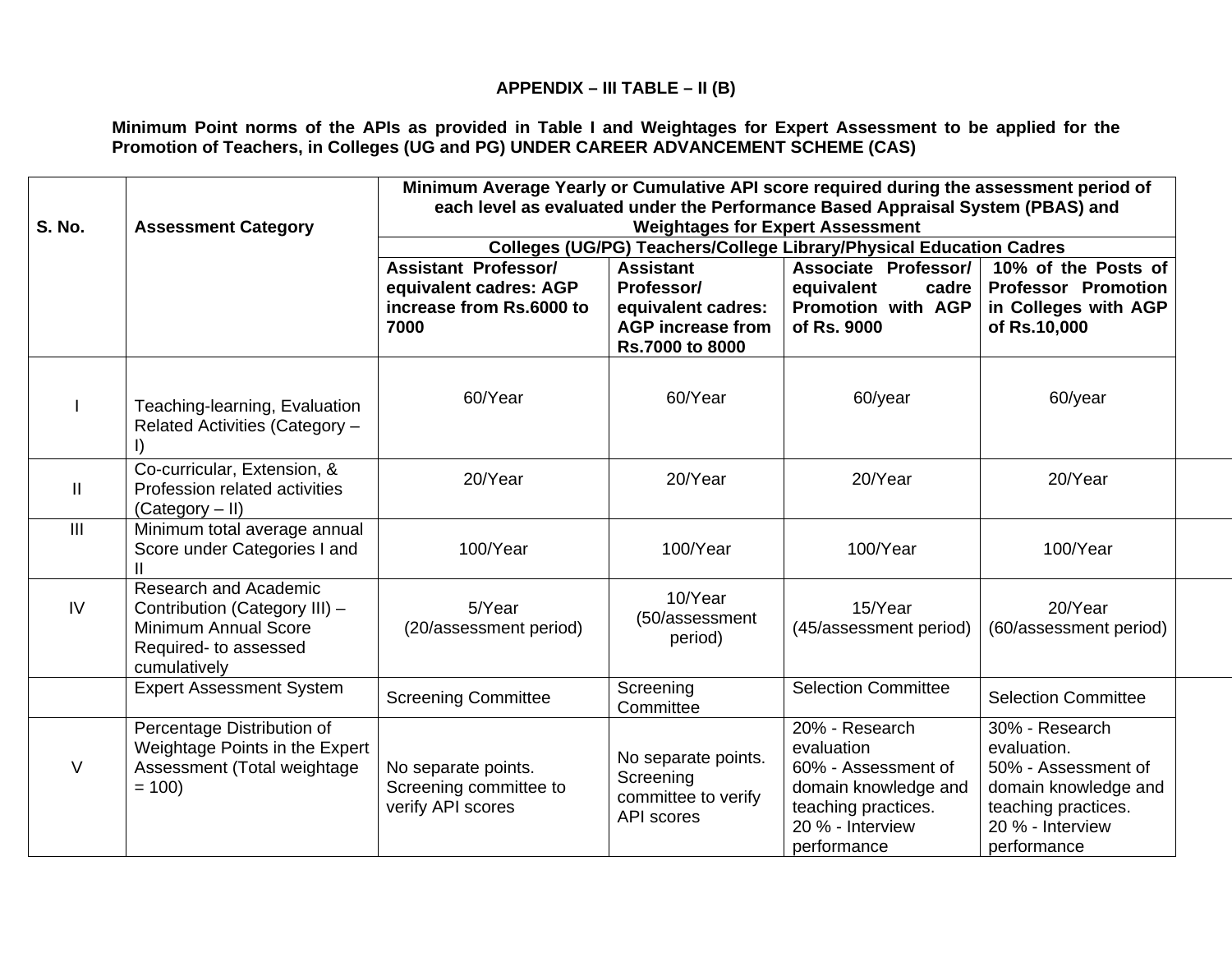#### **Explanatory note for Tables II (a) and II (b)**

- 1. All universities / colleges will set up verifiable systems for the API related information required in these tables within THREE months of notification of these regulations. They will have to be documented and collated annually by the Internal Quality Assessment cells (IQACs) of the universities / colleges for follow up by the universities / college authorities. In order to facilitate this process, all teachers shall submit the duly filled-in Performance Based Appraisal System (PBAS) proforma to the IQAC annually.
- 2. However, in order to remedy the difficulties of collecting retrospective informations and to facilitate the implementation of these regulations from 2009-10, the API based PBAS will be progressively and prospectively rolled out.
- 3. Accordingly, the PBAS based on the API scores of categories I and II as mentioned in these tables is to be implemented from the year 2009-10, initially based on the existing systems in universities / colleges for one year only with the minimum average scores as depicted in Table II (a) and II (b) in rows I to III. This annualized API scores can then be compounded progressively as and when the teacher becomes eligible for CAS promotion to the next cadre with the multiplication factor of remaining years of service required to apply for CAS promotion from 2009-10. Thus, if a teacher is eligible for CAS promotion in 2009, one year API scores for 2008-09 alone will be required for assessment. In case of a teacher becoming for CAS promotion in 2010, two years average of API scores for 2008-09 and 2009-10 will be required for assessment and so on leading progressively for the complete assessment period.
- 4. As shown in Table 3, the aggregate minimum API score required (given in row III) can be earned from any of the two board categories, subject to the minimum prescribed in each category. This will provide for due weightage to teachers who contribute additionally through any of the components given in Categories 1 and 2 also for the differing nature of contributions possible in different institutional settings
- 5. For Category 3 (research and academic contributions), maintenance of past record is done on a normal basis by teachers and hence no difficulty is envisaged in applying the API scores for this category for the entire assessment period. In this category, a aggregate minimum score is required for promotion over each stage. Alternatively, a teacher should acquire the required minimum aggregate score over two previous stages, taken together
- 6. Candidates should offer themselves for assessment for promotion, if they fulfill the minimum API scores indicated in the table, by submitting an application and the required proforma. They can do so three months before the due date if they consider themselves eligible. Candidates who do not consider themselves eligible, can also apply at a later date.
- 7. If however, on final assessment, candidates do not either fulfill the minimum criteria under Rows III and IV or obtain less than 50% in the expert assessment, they will be reassessed only after a minimum period of one year.
- 8. (a) If a candidate applies for promotion on completion of the minimum eligibility period and is successful, the date of promotion will be deemed to be the minimum period of eligibility.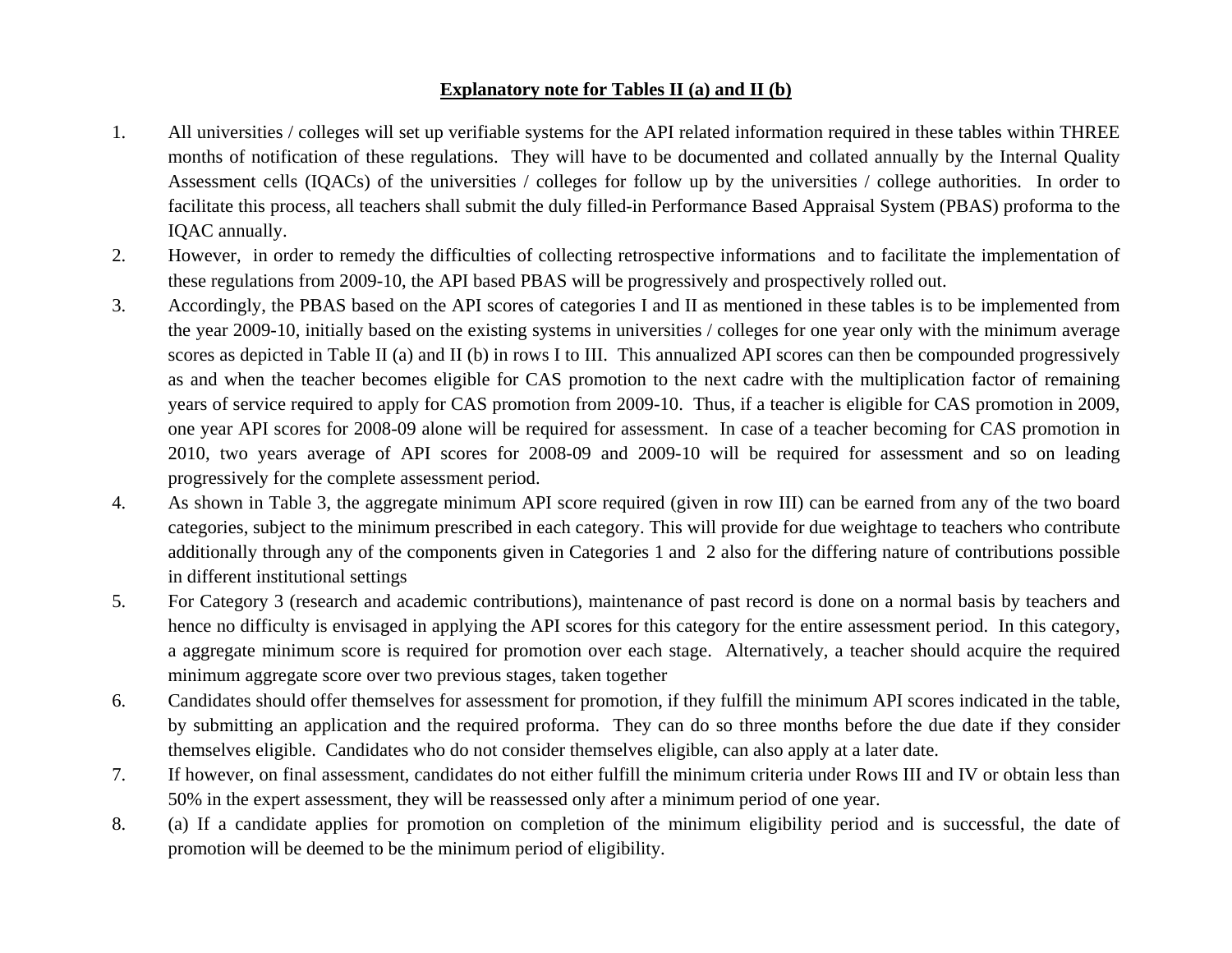(b) If however, the candidate finds that she / he fulfills the eligibility conditions at a late date and applies on that date and is successful, her / his promotion will be deemed to be from that date of application

(c) If the candidate does not succeed in the first assessment, but succeeds in an eventual assessment, her / his promotion will be deemed to be from the later date.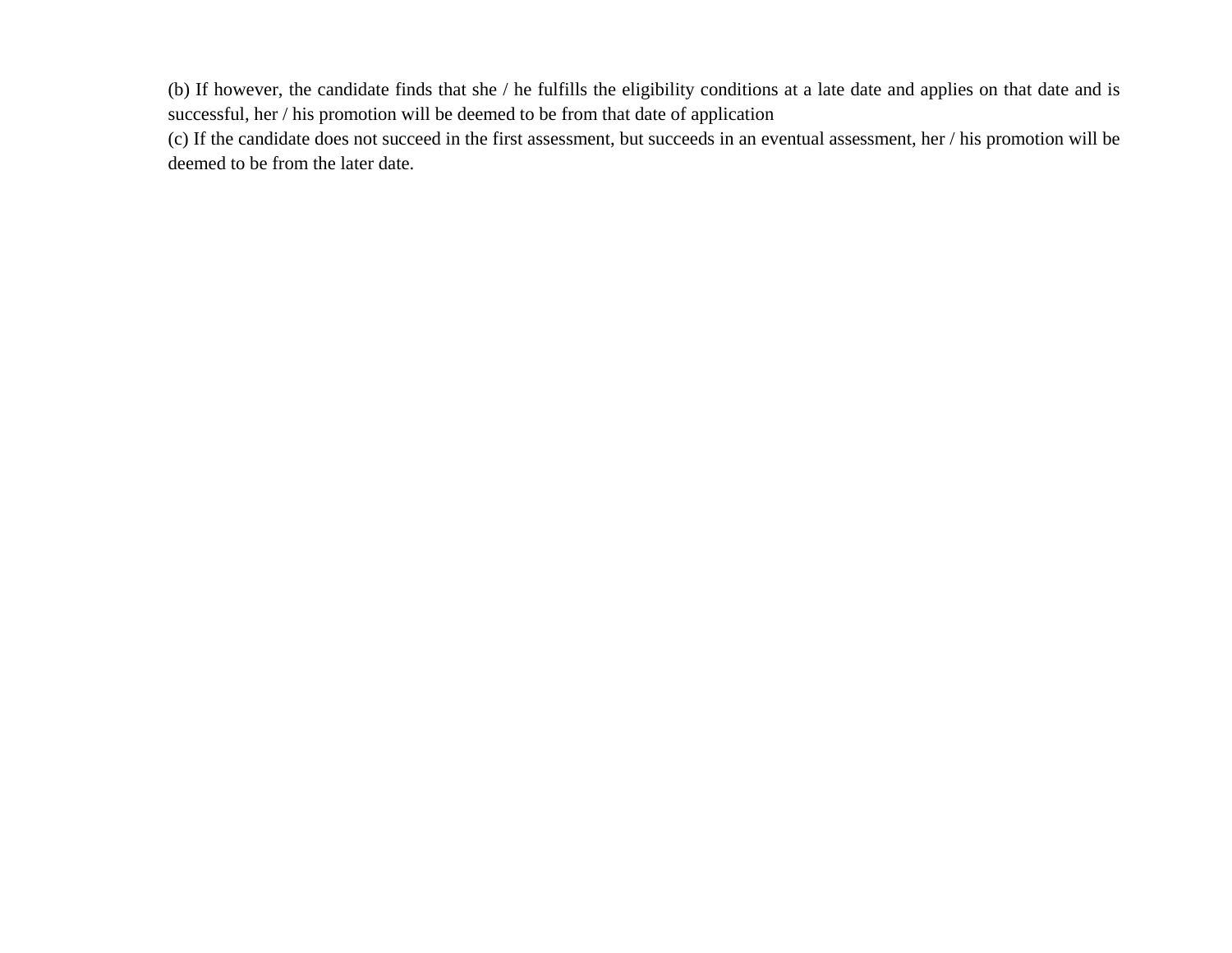### **APPENDIX – III TABLE – II(c)**

**Minimum Weightage Points (WP) norms of the APIs as provided in Table-I (B) for the direct recruitment of teachers in university departments/Colleges, Librarian/Physical Education cadres in Universities/Colleges to be considered along with other specified eligibility qualifications stipulated in the UGC Notification.** 

|             |                              | Minimum cumulative WP of the API score required for considering |                         |                                                                          |  |
|-------------|------------------------------|-----------------------------------------------------------------|-------------------------|--------------------------------------------------------------------------|--|
|             |                              |                                                                 |                         | candidates for selection to each cadre based on the PBAS proforma to be  |  |
| S. No. of   | Titles of the categories     |                                                                 |                         | submitted by the applicants along with the stipulated application of the |  |
| category    | of APIs                      | University/College concerned                                    |                         |                                                                          |  |
|             | (with<br>maximum             |                                                                 |                         | TEACHERS IN UNIVERSITY DEPARTMENTS/EQUIVALENT                            |  |
|             | API points)<br>accruable     |                                                                 | CADRES/COLLEGES         |                                                                          |  |
|             | Selection<br>and             | Professor/<br>Assistant                                         | Associate Professor/    | Professor/equivalent                                                     |  |
|             | Committee criteria.          | equivalent cadres with                                          | equivalent<br>cadres    | cadres<br>with<br>AGP                                                    |  |
|             |                              | <b>AGP Rs.6000</b>                                              | with AGP Rs.9000        | Rs.10000                                                                 |  |
| $\mathbf I$ | Expertise<br>in              |                                                                 |                         |                                                                          |  |
|             | Teachings/Research/In        |                                                                 |                         |                                                                          |  |
|             | dustry<br>$\&$               |                                                                 |                         |                                                                          |  |
|             | Enteurpreneurship            |                                                                 |                         |                                                                          |  |
|             | skills and contribution      | Consolidated API score                                          | <b>Consolidated API</b> | <b>Consolidated API score</b>                                            |  |
|             | life<br>to corporate<br>$\&$ | requirement of 100 from                                         | score requirement       | requirement of 400                                                       |  |
|             | Profession<br>related        | all the three categories                                        | of 300 points from      | points from all the three                                                |  |
|             | activities (200 points)      | of APIs or Pass in NET/                                         | all the three           | categories of APIs                                                       |  |
| $\rm II$    | Research, Development        | accredited<br>Eligibility                                       | categories of APIs      |                                                                          |  |
|             | and other related            | test approved by UGC                                            |                         |                                                                          |  |
|             | activities (200 points)      |                                                                 |                         |                                                                          |  |
| III         | Extension,<br>$CO-$          |                                                                 |                         |                                                                          |  |
|             | curricular<br>Extra-         |                                                                 |                         |                                                                          |  |
|             | $&$ student<br>curricular    |                                                                 |                         |                                                                          |  |
|             | mentoring<br>activities      |                                                                 |                         |                                                                          |  |
|             | $(100 \text{ points})$       |                                                                 |                         |                                                                          |  |
| IV          | Committee<br>Selection       | Highest of the 30 merit                                         | Highest of the 50       | Highest of the 75 merit                                                  |  |
|             | (Minimum<br>criteria:        | points under                                                    | merit points under      | points under:                                                            |  |
|             | Point Requirement for        | a) Teaching skills by a                                         | a) Research papers      | a) Research papers                                                       |  |
|             | consideration<br>for         | Lecture (10 points)                                             | $(3 \text{ nos})$       | $(5 \text{ nos})$ evaluation: 40                                         |  |
|             | selection: at least 50%      | b) Research skills by a                                         | evaluation: 25          | points                                                                   |  |
|             | of<br>the<br>points          | concept/Proposal                                                | points                  | b) Vision for the                                                        |  |
|             | prescribed)                  | presentation                                                    | b) Organizational       | department/                                                              |  |
|             |                              | $(5$ points)                                                    | Plans: 10 points        | Institution: 15 points                                                   |  |
|             |                              | c) Interview                                                    | c) Interview            | c) Interview                                                             |  |
|             |                              | performance                                                     | performance: 15         | performance: 20                                                          |  |
|             |                              | $(15$ points)                                                   | points                  | points                                                                   |  |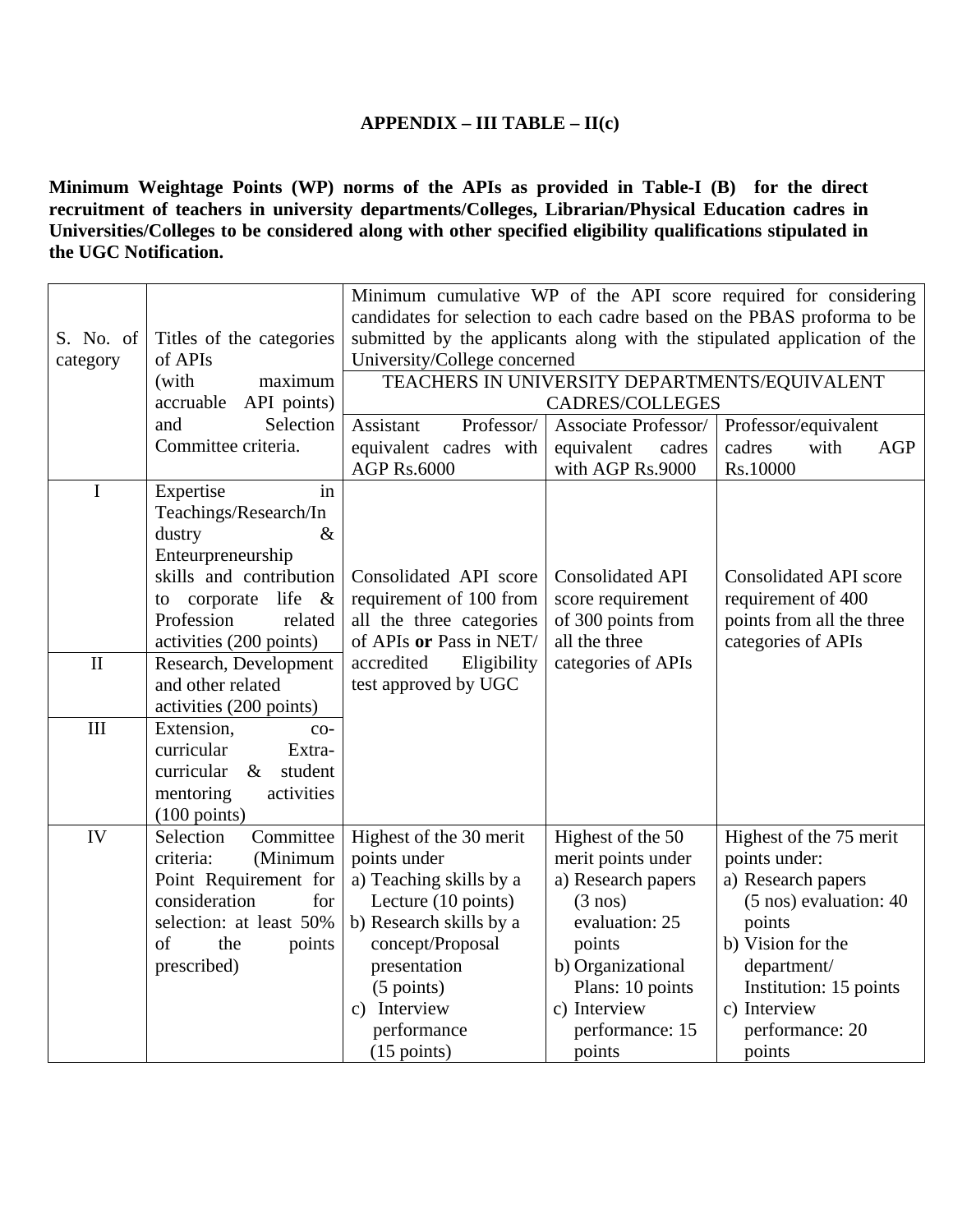# **APPENDIX-III - TABLE: III**

## **MINIMUM ACADEMIC PERFORMANCE AND SERVICE REQUIREMENTS FOR PROMOTION OF TEACHERS & EQUIVALENT CADRES IN UNIVERSITIES & COLLEGES**

| S. No.       | Promotion of<br>Teachers through                                                       | Service (as prescribed by<br>the MHRD Notification)                                                                                                                                                                                                                                                      | Academic Performance Indicator requirements as<br>per Table-I (A) of Appendix-III                                                                                                                                                                                                                                                                                                                                                                                                                                                                                                                                                                                                                                                                                                                                                           |
|--------------|----------------------------------------------------------------------------------------|----------------------------------------------------------------------------------------------------------------------------------------------------------------------------------------------------------------------------------------------------------------------------------------------------------|---------------------------------------------------------------------------------------------------------------------------------------------------------------------------------------------------------------------------------------------------------------------------------------------------------------------------------------------------------------------------------------------------------------------------------------------------------------------------------------------------------------------------------------------------------------------------------------------------------------------------------------------------------------------------------------------------------------------------------------------------------------------------------------------------------------------------------------------|
|              | CAS                                                                                    | requirement                                                                                                                                                                                                                                                                                              | Teachers & equivalent Cadres in Universities &<br>Colleges                                                                                                                                                                                                                                                                                                                                                                                                                                                                                                                                                                                                                                                                                                                                                                                  |
| $\mathbf{1}$ | <b>Assistant Professor/</b><br>equivalent cadres<br>from AGP Rs.6000<br>to AGP Rs.7000 | <b>Assistant Professor</b><br>completed 4 years of<br>service with Ph.D or 5<br>years of service who are<br>with M.Phil/PG Degree<br>in Professional Courses<br>such as LLM, M.Tech,<br>$M.V.Sc., M.D.,$ or 6<br>years of service who are<br>without Ph.D/M.Phil/PG<br>Degree in Professional<br>Courses | (i) Minimum API scores using PBAS scoring<br>developed<br>proforma<br>by the concerned<br>university as per the norms provided in Table<br>III(a) of Appendix III for teachers in<br>university departments/equivalent cadres in<br>Universities and in Table III(b) of Appendix<br>III for teachers/equivalent cadres in Colleges.<br>(ii) One Orientation and one Refresher/Research<br>Methodology Course of 2/3 weeks duration.<br>(iii) No separate interview points for the<br>Screening cum Verification process of<br>recommending AGP elevation.                                                                                                                                                                                                                                                                                   |
| 2.           | <b>Assistant Professor/</b><br>equivalent cadres<br>from AGP Rs.7000<br>to AGP Rs.8000 | <b>Assistant Professor with</b><br>completed service of 5<br>years at AGP of Rs.7000                                                                                                                                                                                                                     | (i) Minimum API scores using the<br><b>PBAS</b><br>scoring proforma developed by the concerned<br>university as per the norms provided in Table<br>III(a) of Appendix III for teachers in<br>university departments/equivalent cadres in<br>Universities and in Table III(b) of Appendix<br>III for teachers/equivalent cadres in Colleges.<br>(ii) Additionally, two courses / programmes from<br>among the categories of refresher courses,<br>Training,<br>Teaching-Learning-<br>workshops,<br>Evaluation Technology Programmes, Soft<br>Skills development Programmes & Faculty<br>Development Programmes for a minimum<br>period of one week duration to have been<br>undergone during the assessment period.<br>(iii) No separate interview points for the<br>Screening cum Verification process<br>of<br>recommending AGP elevation. |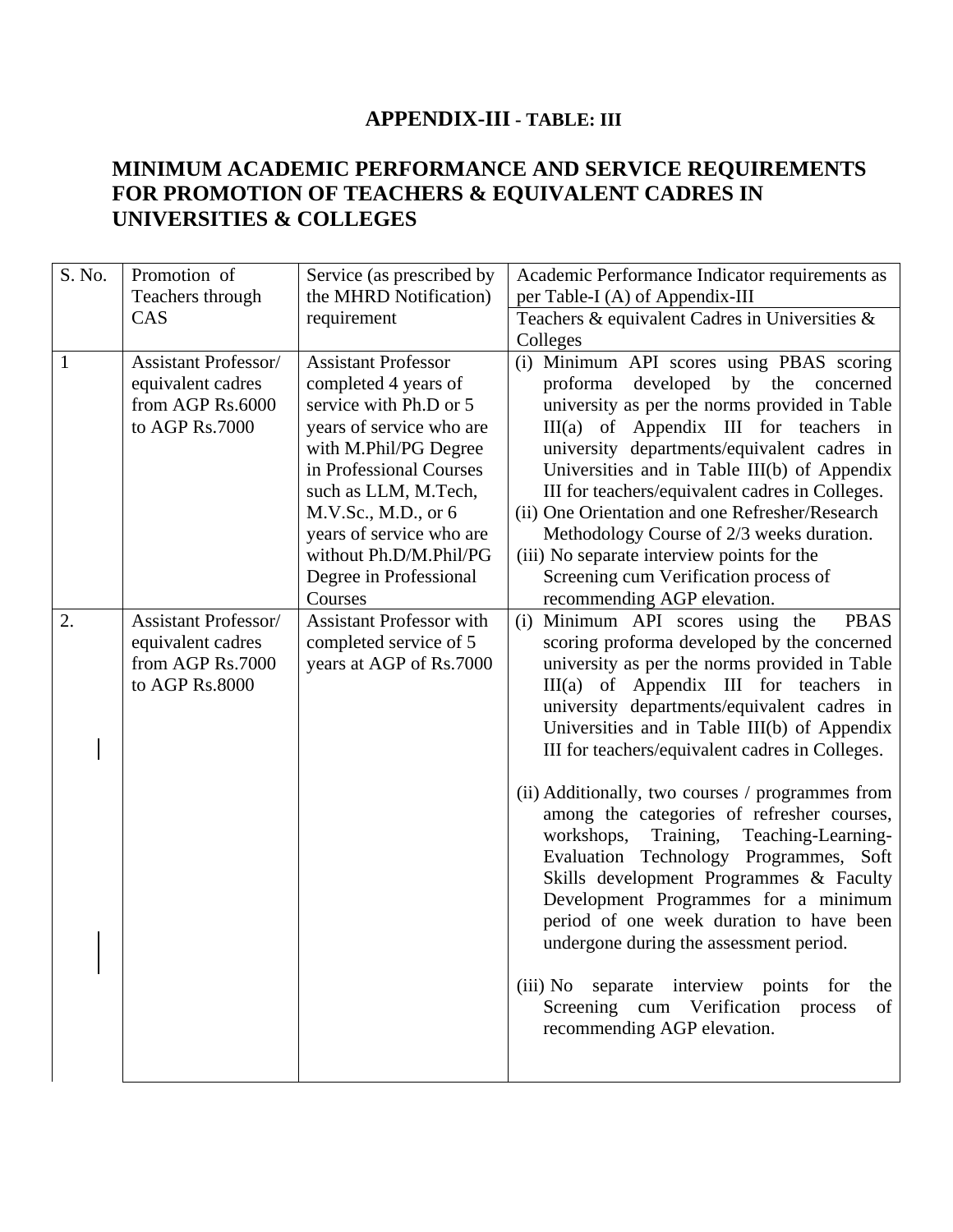| 3. | Associate Professor/<br>equivalent cadres *<br>with AGP of<br>Rs.9000 | <b>Assistant Professors</b><br>with 3 years of<br>completed service in the<br>AGP of Rs.8000/-. | Minimum API scores using the PBAS scoring<br>proforma developed by the concerned university<br>as per the norms provided in Table III(a) of<br>Appendix<br>Ш<br>for<br>teachers<br>in<br>university<br>departments/equivalent cadres in Universities and<br>Table $III(b)$<br>of Appendix<br>Ш<br>for<br>in<br>teachers/equivalent cadres in Colleges.<br>Three publications.                                                                                                                                                                                                                                                                                                             |
|----|-----------------------------------------------------------------------|-------------------------------------------------------------------------------------------------|-------------------------------------------------------------------------------------------------------------------------------------------------------------------------------------------------------------------------------------------------------------------------------------------------------------------------------------------------------------------------------------------------------------------------------------------------------------------------------------------------------------------------------------------------------------------------------------------------------------------------------------------------------------------------------------------|
|    |                                                                       |                                                                                                 | Additionally one course/training under the<br>categories of Professional development /<br>curriculum Development/examination Reform<br>programmes for a minimum period of three<br>days.A selection committee process as<br>stipulated in this regulation and in Table III(a)<br>of Appendix III for teachers in the university<br>departments/equivalent cadres in universities<br>and in Table III(b) of Appendix III for<br>teachers / equivalent cadres in colleges.                                                                                                                                                                                                                  |
| 4. | Professor/equivalent<br>cadres with AGP of<br>Rs.10000                | <b>Associate Professor with</b><br>3 years of completed<br>service in the AGP of<br>Rs.9000/-   | (i) Minimum yearly /cumulative API scores<br>using the PBAS scoring proforma developed<br>by the concerned university as per the norms<br>provided in Table III(a) of Appendix III for<br>teachers in university departments/equivalent<br>cadres in Universities and in Table III(b) of<br>Appendix III for teachers/equivalent cadres in<br>Colleges.<br>(ii) A minimum of five publications.<br>(iii) A selection committee process as stipulated<br>in this regulation and in Table III(a) of<br>Appendix III for teachers in the university<br>departments/equivalent cadres in universities<br>and in Table III(b) of Appendix III for<br>teachers / equivalent cadres in colleges. |
| 5. | Professor with AGP<br>of Rs.12000/-                                   | Professor with 10 years<br>of completed service                                                 | (i)Minimum yearly /cumulative API scores<br>for the assessment period. based on the using<br>the PBAS scoring proforma developed by the<br>concerned university as per the norms<br>provided in Table III(a) of Appendix III for<br>teachers in university departments/equivalent<br>cadres in Universities and in Table III(b) of<br>Appendix III for teachers/equivalent cadres in<br>Colleges.<br>(ii)As this AGP elevation for Professor is                                                                                                                                                                                                                                           |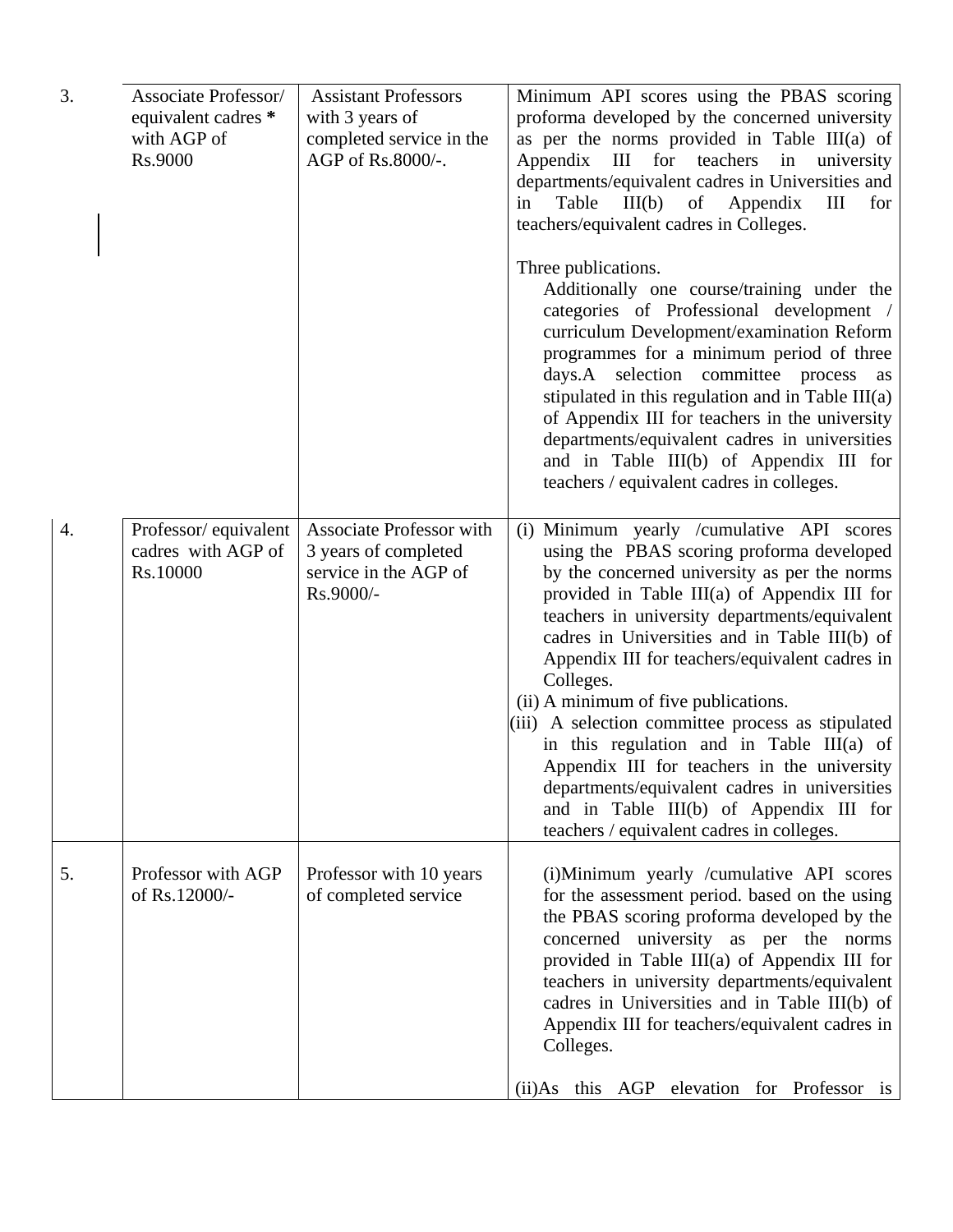| applicable to only university departments,         |
|----------------------------------------------------|
| additional credentials are to be evidenced by (a)  |
| post-doctoral research outputs of high standard;   |
| (b) awards / honours / recognitions / patents $\&$ |
| IPR on products & processes developed              |
| technology transfer achieved; and (c) Additional   |
| research degrees like D.Sc., D.Litt., LL.B etc.,   |
|                                                    |
|                                                    |
| (iii) The selection process is to be conducted by  |
| the university through an Expert-Committee         |
| evaluation of all credentials submitted along with |
| duly filled PBAS proforma by eligible Professors   |
| as stipulated in Table-III (A) of Appendix-III for |
|                                                    |
| teachers in University departments. No separate    |
| interview need to be conducted for this category.  |

\* **For teachers seeking promotion under CAS to Associate Professor, for those who on the date of this notification are Assistant Professors with AGP 8000, the existing requirement of Ph.D. or equivalent publications will continue to apply. For all others who enter the grade of AGP 8000,**  subsequent to this notification, the requirement of three publications, as defined in these **regulations, will be applicable.**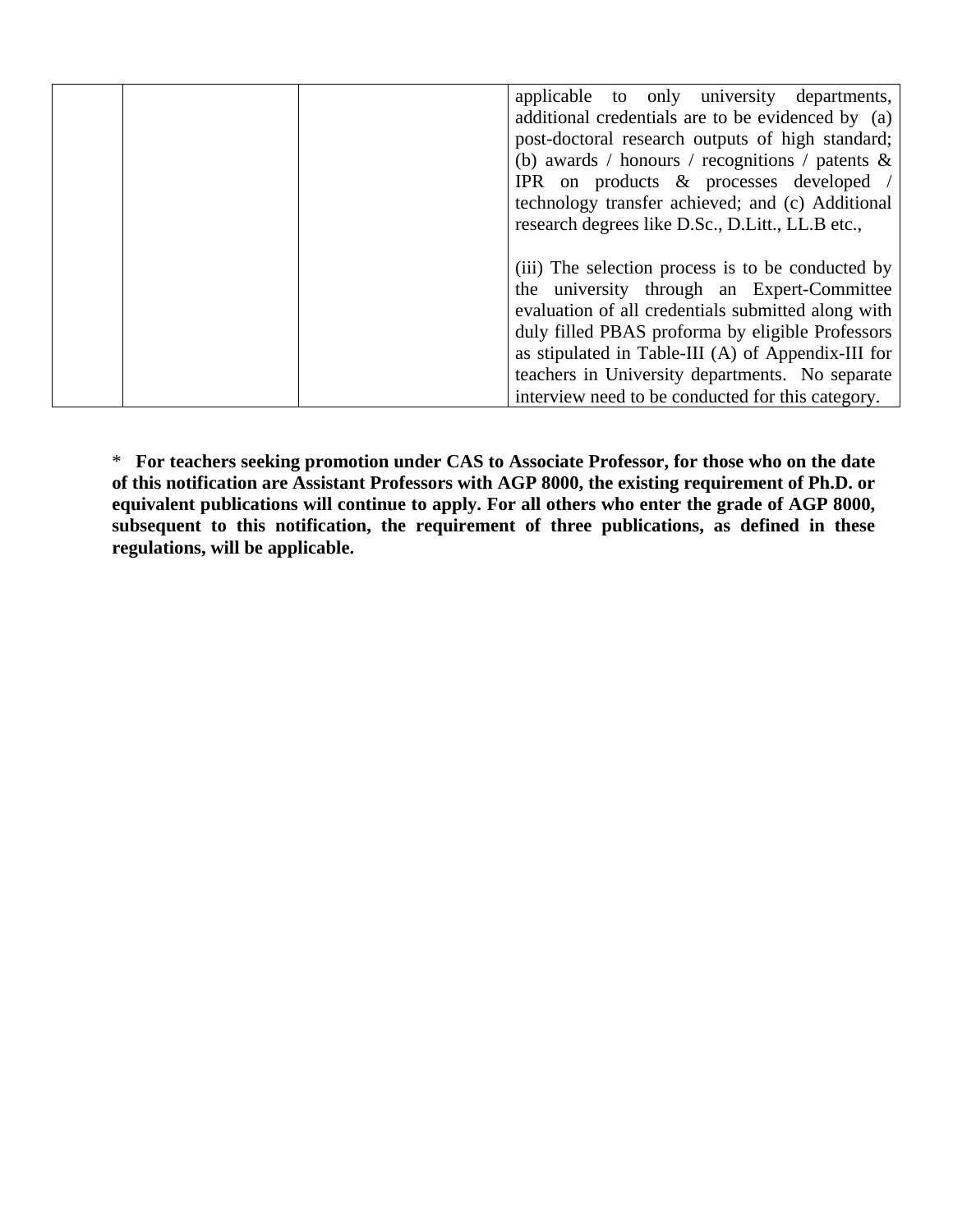### **APPENDIX IV**

## **MODEL PERFORMANCE BASED APPRAISAL SYSTEM (PBAS) PROFORMA FOR CAREER ADVANCEMENT SCHEME (CAS) PROMOTIONS OF UNIVERSITY / COLLEGE TEACHERS BASED ON THE ACADEMIC PERFORMANCE INDICATORS (API) DEVELOPED BY UGC – TO BE ADOPTED BY THE UNIVERSITY CONCERNED**

### **SECTION – A: GENERAL**

|                | Name & Designation of the faculty    | $\bullet$ |  |
|----------------|--------------------------------------|-----------|--|
| $\overline{2}$ | Name of the Department / Centre of   |           |  |
|                | University / College                 |           |  |
| 3              | Name of the University / College     |           |  |
|                | with communication address           |           |  |
|                | Communication                        |           |  |
| $\overline{4}$ | Address / Email / Telephone / Mobile |           |  |
|                | of the faculty                       |           |  |
| 5              | YEAR OF PERFORMANCE                  |           |  |
|                | <b>APPRAISAL</b>                     |           |  |

### **SECTION - B: CATEGORY I: TEACHING, LEARNING AND EVALUATION RELATED CTIVITIES**

| Sl. No.                 | <b>Nature of Activity</b>                                                                                                                                                         |                             | <b>Maximum Score</b>               |                                 |
|-------------------------|-----------------------------------------------------------------------------------------------------------------------------------------------------------------------------------|-----------------------------|------------------------------------|---------------------------------|
| <b>CATEGORY</b><br>I(A) | <b>ESSENTIAL</b>                                                                                                                                                                  | <b>API Score</b><br>alloted | Self-<br>appraisal<br><b>Score</b> | Verified<br>API<br><b>Score</b> |
| 1                       | Lectures taken<br>as percentage of<br>lectures<br>allocated (100% compliance $= 20$ points)                                                                                       | 20                          |                                    |                                 |
| $\overline{2}$          | Seminars, tutorials, practicals, contact hours<br>undertaken as percentage of those<br>actual<br>allocated (100% compliance $= 20$ points)                                        | 20                          |                                    |                                 |
| 3                       | Lectures or other teaching duties in excess of<br>UGC norms (1 hour excess per week : one point)                                                                                  | 10                          |                                    |                                 |
| 4                       | Imparting of knowledge $/$ instruction vis a vis<br>with the prescribed material (Text book / Manual<br>etc) and methodology of the curriculum (100%<br>compliance $= 20$ points) | 20                          |                                    |                                 |
| 5                       | College/University examination duties (Question<br>paper setting and evaluation of answer scripts) as<br>per duties allotted.<br>$(100\%$ compliance = 10 points)                 | 10                          |                                    |                                 |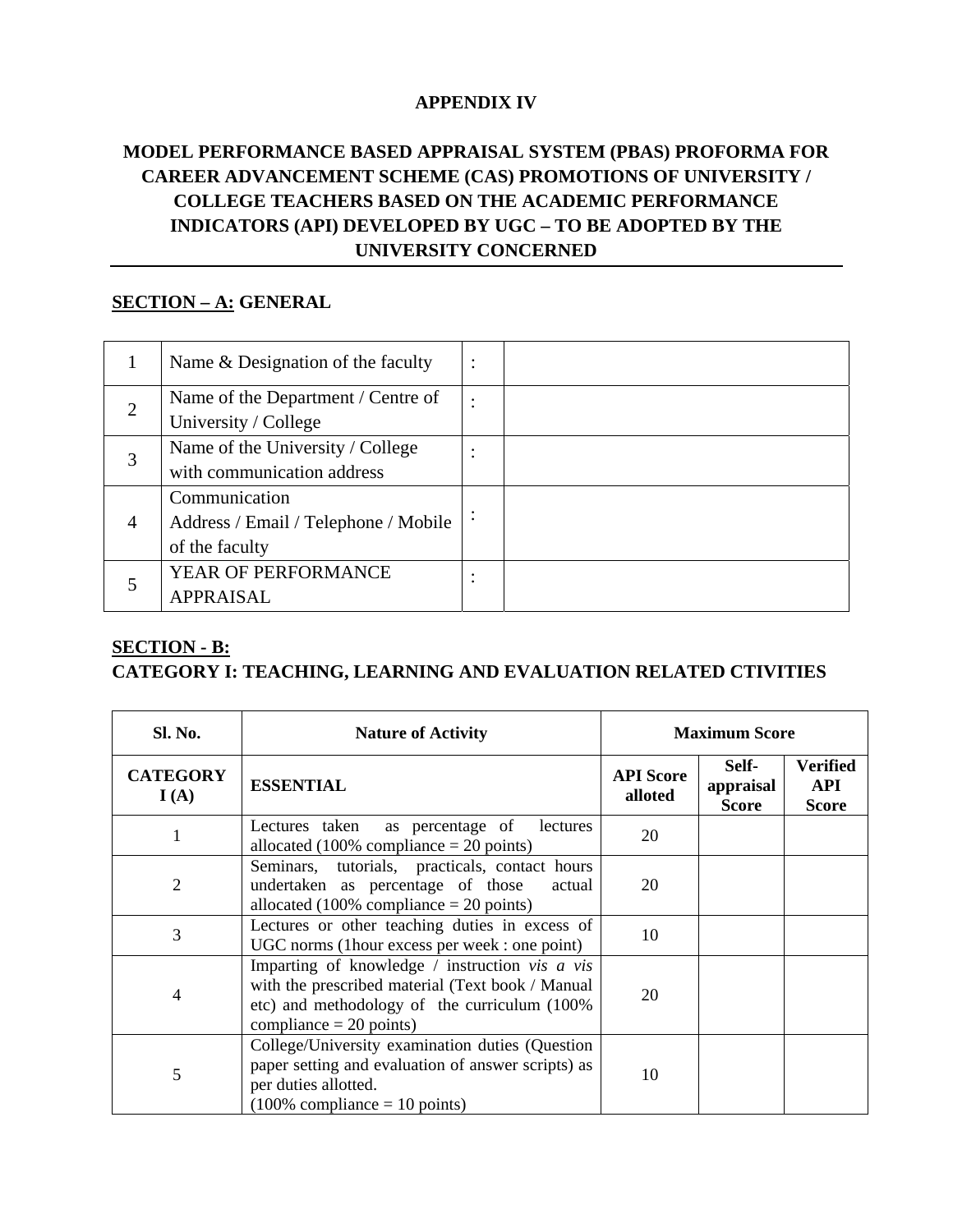| 6                       | College/University<br>examination/Evaluation<br>duties for internal/continuous assessment work as<br>allotted $(100\% \text{ compliance} = 10 \text{ points})$                                                                                                                     | 10 |  |
|-------------------------|------------------------------------------------------------------------------------------------------------------------------------------------------------------------------------------------------------------------------------------------------------------------------------|----|--|
| $\boldsymbol{7}$        | Additional<br>examination<br>such<br>work<br><b>as</b><br>coordination, invigilation,<br>flying squad duties<br>etc. (maximum of 5 or 10 depending upon<br>intensity of duty) (100% compliance $= 10$ points)                                                                      | 10 |  |
| <b>CATEGORY</b><br>I(B) | <b>DESIRABLE</b>                                                                                                                                                                                                                                                                   |    |  |
| $\mathbf 1$             | of<br>Use<br>Innovative<br>teaching-learning<br>methodologies; use of ICT; Updated subject<br>content and course improvement.<br>a. ICT Based Teaching<br>material: 10points/each<br>b. Interactive Courses : 5 points/each<br>c. Participatory Learning modules:<br>5 points/each | 10 |  |
| 2.                      | Developing and imparting Remedial/Bridge<br>Courses and Counseling modules (Each activity:<br>5 points)                                                                                                                                                                            | 10 |  |
| $\mathfrak{Z}$          | Developing<br>imparting<br>and<br>soft<br>skills/communication<br>skills/personality<br>development courses/modules (Each activity : 5<br>points)                                                                                                                                  | 10 |  |
| $\overline{4}$          | Developing and imparting specialized teaching-<br>learning programmes in physical education,<br>library; innovative compositions and creations in<br>music, performing and visual arts and other<br>traditional areas (Each activity: 5 points)                                    | 10 |  |
| 5                       | Organizing and conduction of popularization<br>programmes/training<br>courses<br>in<br>computer<br>assisted teaching/web-based learning and e-<br>library skills to students<br>(a) Workshop / Training course : 10 points<br>each<br>(b) Popularization program : 5 points each   | 10 |  |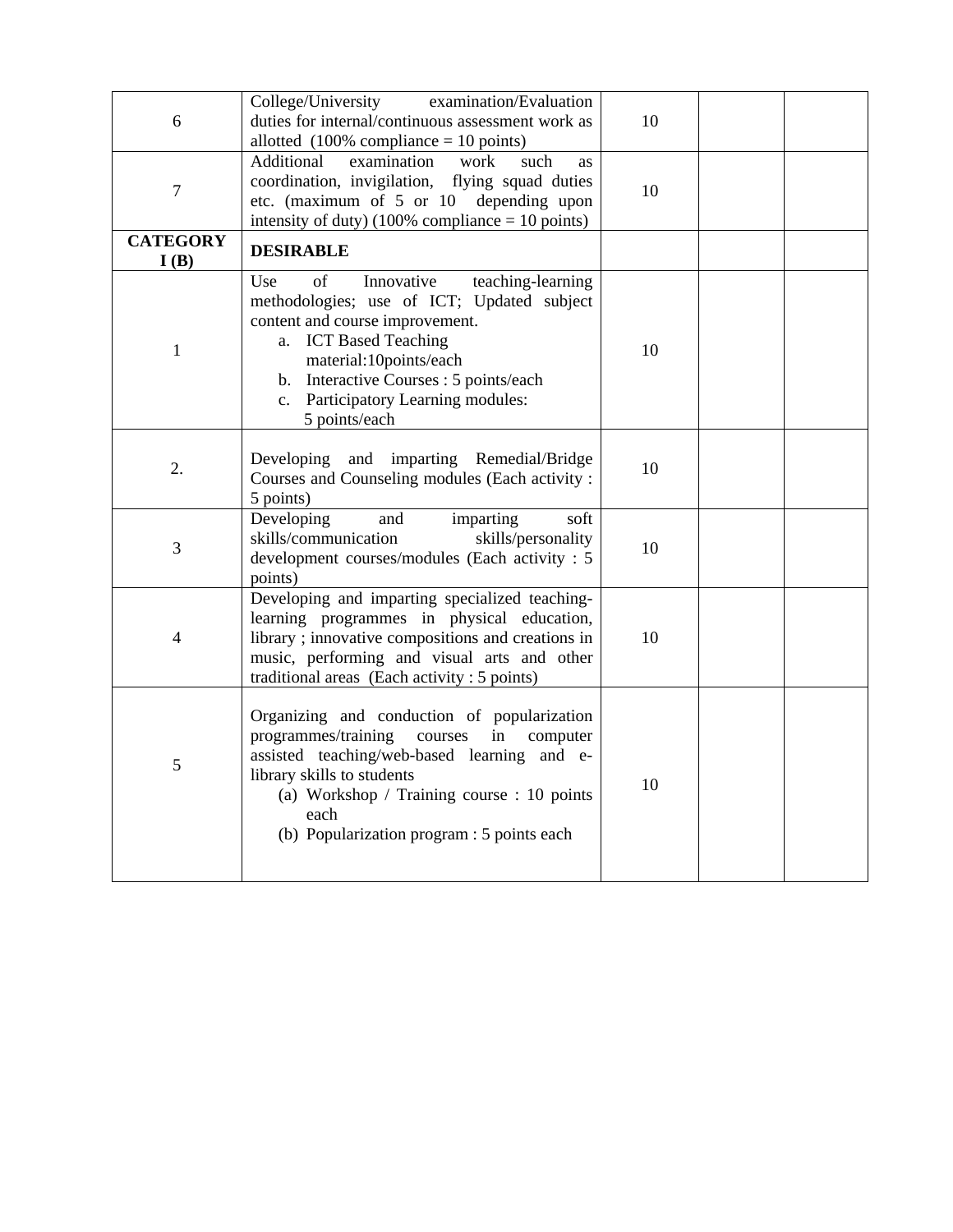# **CATEGORY II: CO-CURRICULAR, EXTENSION AND PROFESSION RELATED ACTIVITIES**

| S. No.                           | <b>Nature of Activity</b>                                                                                                                                                                                                                                                                                                                                    |                              | <b>Maximum Score</b>               |                                               |
|----------------------------------|--------------------------------------------------------------------------------------------------------------------------------------------------------------------------------------------------------------------------------------------------------------------------------------------------------------------------------------------------------------|------------------------------|------------------------------------|-----------------------------------------------|
| <b>CATEGORY</b><br>II(A)         | <b>CO-CURRICULAR AND</b><br><b>EXTENSION</b><br><b>ACTIVITES</b>                                                                                                                                                                                                                                                                                             | <b>API</b> Score<br>allotted | Self-<br>appraisal<br><b>Score</b> | <b>Verified</b><br><b>API</b><br><b>Score</b> |
| 1                                | Contribution<br>life<br>in<br>Corporate<br>to<br>Universities/colleges<br>through<br>meetings,<br>popular lectures, subject related events, articles<br>in college magazine and University volumes.<br>a. ICT Based Teaching materials : 10<br>points each<br>b. Interactive Courses : 5 points each<br>c. Participatory Learning modules : 5<br>points each | 10                           |                                    |                                               |
| $\overline{2}$                   | Institutional<br>Co-curricular<br>activities<br>for<br>students such as field studies/educational tours,<br>industry-implant<br>training<br>and<br>placement<br>activity.<br>a. Field studies / Educational tour : 5<br>points each<br>b. Industry – implant training $: 5$ points<br>each<br>c. Placement activity : 5 points each                          | 10                           |                                    |                                               |
| 3                                | Community Service, Social Orientation and<br>other Student Mentoring Activities through<br>NSS/NCC/NSO/other Governmental and non-<br>Governmental channels (Each activity 5 points<br>each)                                                                                                                                                                 | 10                           |                                    |                                               |
| 4                                | Students and Staff Related Socio Cultural and<br>Programmes (intra/interdepartmental<br><b>Sports</b><br>and intercollegiate)<br>Intra departmental : 1 point each<br>а.<br>Inter department : 2 points each<br>$\mathbf{b}$ .<br>Inter college : 3 points each<br>c.<br>d. Inter university : 5 points each                                                 | 05                           |                                    |                                               |
| 5                                | Professional Ethics and Campus Development<br>Institutional infrastructure<br>Activities<br>like<br>projects, Co-curricular student educational<br>programme like Environmental Education etc<br>and value based programmes, and Programmes<br>in the TV/Radio Channels. (Each activity 1<br>point each)                                                     | 05                           |                                    |                                               |
| <b>CATEGORY II</b><br><b>(B)</b> | PROFESSION-RELATED CONTIBUTION                                                                                                                                                                                                                                                                                                                               |                              |                                    |                                               |
| 1                                | Institutional Governance responsibilities like,<br>Vice Principal, Dean, Director, Warden,<br>Bursar,<br>School<br>Chairperson,<br>IQAC<br>coordinator and any other membership of                                                                                                                                                                           | 10                           |                                    |                                               |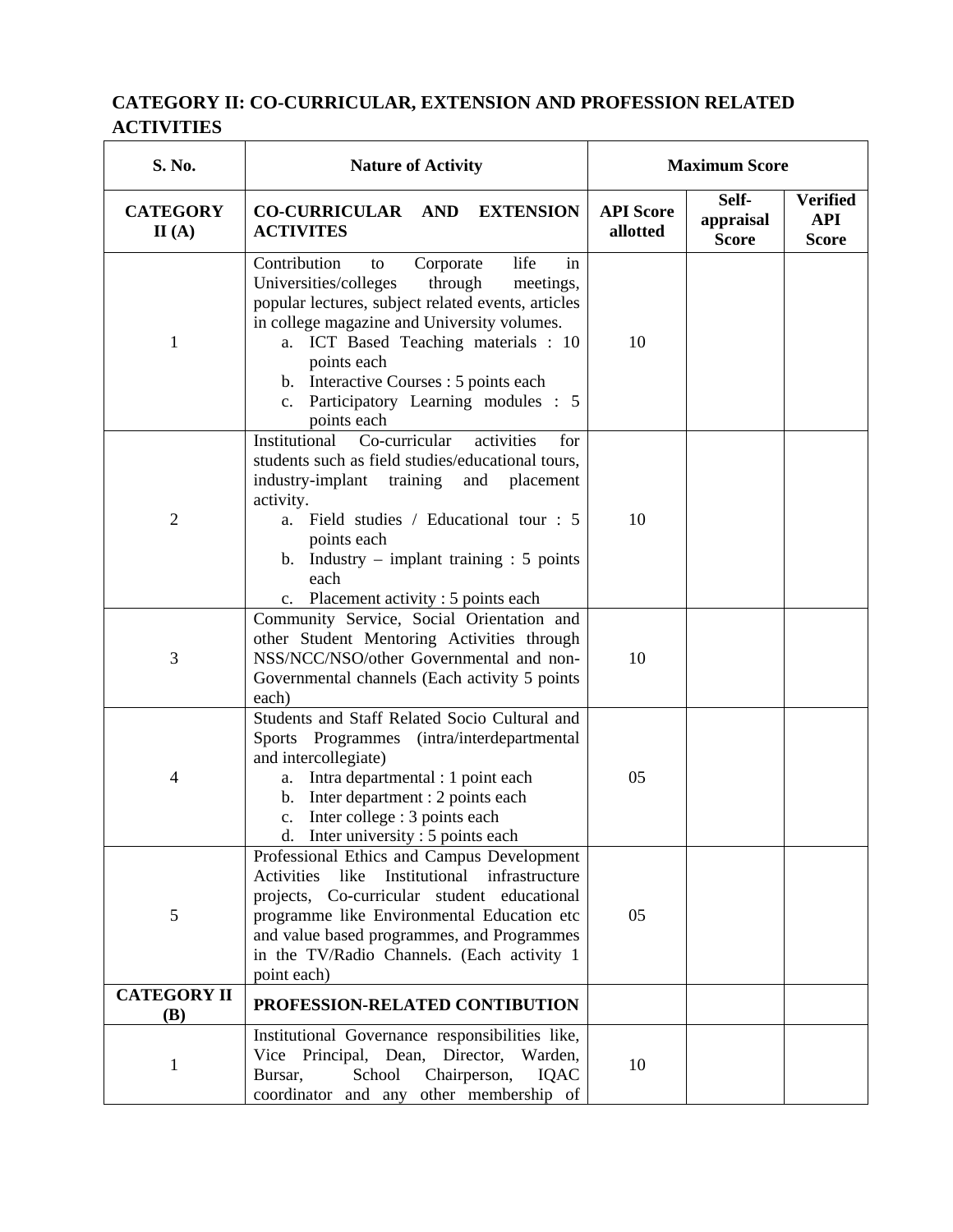|                | institutional committees                          |    |  |  |
|----------------|---------------------------------------------------|----|--|--|
|                | Vice Principal / Dean / Director: 3<br>a.         |    |  |  |
|                | points each                                       |    |  |  |
|                | b. Warden / Bursan / School Chairperson           |    |  |  |
|                | / IQAC coordinator : 2 points each                |    |  |  |
|                | c. Member of syndicate / Governing                |    |  |  |
|                | council : 5 points each                           |    |  |  |
|                | Member of Academic council / Senate<br>d.         |    |  |  |
|                | : 3 points each                                   |    |  |  |
|                | e. Member of other college / university           |    |  |  |
|                | level committees : 1 point each                   |    |  |  |
|                | Membership in profession related committees       |    |  |  |
| $\overline{2}$ | at state and national level                       | 10 |  |  |
|                | a. At national level : 3 points each              |    |  |  |
|                | b. At site level : 2 points each                  |    |  |  |
|                | Participation<br>associations,<br>in<br>subject   |    |  |  |
| 3              | conferences,<br>seminars<br>without<br>paper      | 05 |  |  |
|                | presentation                                      |    |  |  |
|                | (Each activity : 1 point)                         |    |  |  |
|                | Participation in short term training courses less |    |  |  |
|                | than one week duration in educational             |    |  |  |
| $\overline{4}$ | curriculum<br>technology,<br>development,         | 05 |  |  |
|                | Examination<br>professional<br>development,       |    |  |  |
|                | reforms,<br>Institutional governance<br>(Each     |    |  |  |
|                | activity : 5 points)                              |    |  |  |
|                | Membership of professional<br>associations        |    |  |  |
|                | committees, Boards of Studies,<br>editorial       |    |  |  |
| 5              | committees<br>of journals / institutional         | 05 |  |  |
|                | publications.                                     |    |  |  |
|                | (Each activity : 2 points)                        |    |  |  |

### **CATEGORY-III: RESEARCH AND RELATED CONTRIBUTIONS**

|                |                                           | Engineering/Agriculture/                                         | <b>Faculties of</b><br>Languages<br><b>Arts/Humanities/</b>                                   | Max. points for University<br>and college teacher position |                                    |                                        |
|----------------|-------------------------------------------|------------------------------------------------------------------|-----------------------------------------------------------------------------------------------|------------------------------------------------------------|------------------------------------|----------------------------------------|
| <b>Sl. No.</b> | <b>APIs</b>                               | <b>Veterinary</b><br>Science/Sciences/Medical<br><b>Sciences</b> | <b>Social</b><br>Sciences/Library/<br><b>Physical</b><br>education/Manage<br>ment             | <b>API</b> Score<br>allotted                               | Self-<br>appraisal<br><b>Score</b> | <b>Verified</b><br>API<br><b>Score</b> |
| III(a)         | Research<br>Publicatio<br>n<br>(Journals) | Refereed Journals with<br>impact factor 1.0 and below<br>2.0     | Refereed Journals<br>which are indexed<br>publications with<br>Impact factor less<br>than one | 20/<br>publication                                         |                                    |                                        |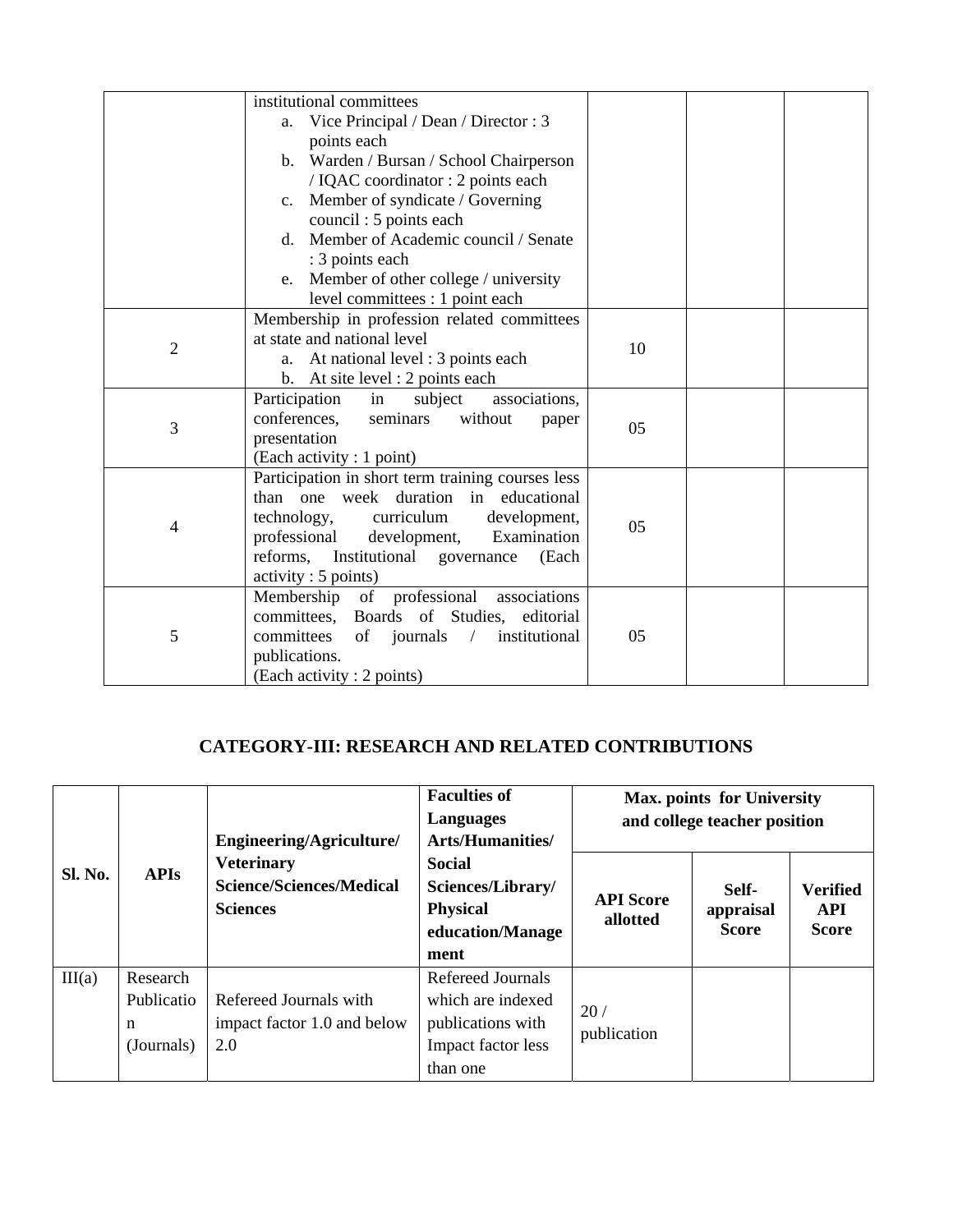|        |                                                                             | Refereed Journals with<br>impact factor 2.1 and below<br>5.0                                                                                                                                            | <b>Refereed Journals</b><br>with impact factor<br>$1.0$ and below $2.0$                                                                                                                                      | 30/<br>publication                                         |  |
|--------|-----------------------------------------------------------------------------|---------------------------------------------------------------------------------------------------------------------------------------------------------------------------------------------------------|--------------------------------------------------------------------------------------------------------------------------------------------------------------------------------------------------------------|------------------------------------------------------------|--|
|        |                                                                             | Refereed Journals with<br>impact factor 5.1 and below<br>10.0                                                                                                                                           | <b>Refereed Journals</b><br>with impact factor<br>$2.0$ and below $5.0$                                                                                                                                      | 40/<br>publication                                         |  |
|        |                                                                             | Refereed Journals with<br>impact factor less than one<br>indexed                                                                                                                                        | <b>Refereed Journals</b><br>which are not<br>indexed without<br>any impact factor                                                                                                                            | 15/<br>publication                                         |  |
|        |                                                                             | Vernacular & Indian<br>language journals in all<br>disciplines without any<br>impact factors included in<br>the list of journals prepared<br>by the university and hosted<br>in its website             | Vernacular &<br>Indian language<br>journals in all<br>disciplines without<br>any impact factors<br>included in the list<br>of journals<br>prepared by the<br>university and<br>hosted in its<br>website      | 10/<br>Publication                                         |  |
|        |                                                                             | Non impact factor National<br>level research papers in<br>non-refereed/journals but<br>having ISBN/ISSN numbers<br>and the list of journals<br>prepared by the university<br>and hosted in its website. | National level<br>research papers in<br>non-refereed/non<br>Journals but having<br><b>ISBN/ISSN</b><br>numbers and the<br>list of journals<br>prepared by the<br>university and<br>hosted in its<br>website. | 10/<br>publication                                         |  |
|        |                                                                             | Full papers in conference<br>proceedings, etc. (Abstracts<br>not to be included)                                                                                                                        | Full papers in<br>Conference<br>proceedings, etc.<br>(Abstracts not to be<br>included)                                                                                                                       | (b) $10/$<br>publication                                   |  |
| III(b) | Research<br>Publication<br>s (books,<br>chapters in<br>books,<br>other than | <b>Text or Reference Books</b><br>Published by International<br>Publishers with an<br>established peer review<br>system                                                                                 | <b>Text or Reference</b><br><b>Books Published</b><br>by International<br>Publishers                                                                                                                         | $50$ /sole<br>author; 10 /<br>chapter in an<br>edited book |  |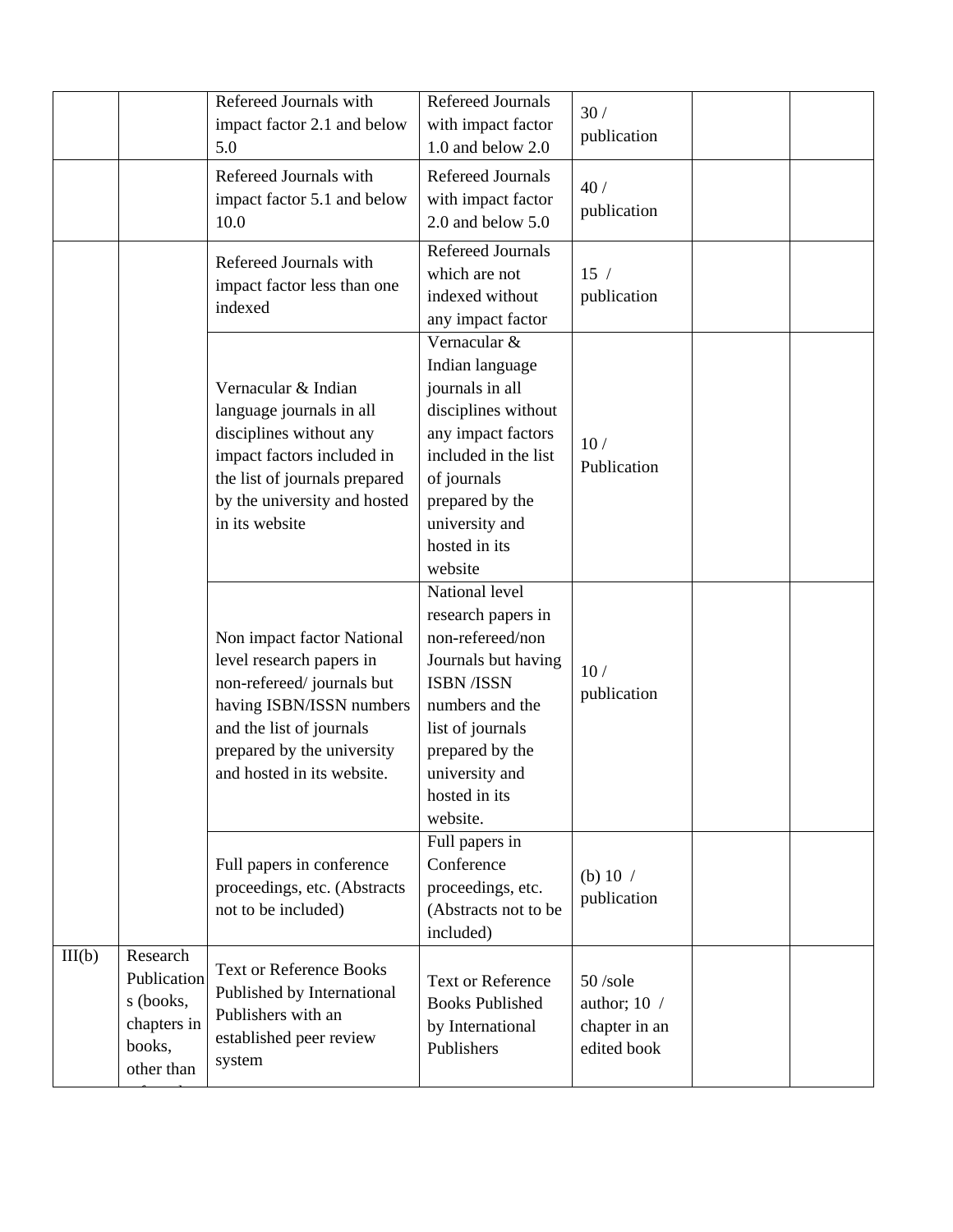|         | refereed                  | <b>Subjects Books by National</b>                  | Subject Books by /                  | $25$ /sole                   |  |
|---------|---------------------------|----------------------------------------------------|-------------------------------------|------------------------------|--|
|         | journal                   | level publishers/State and                         | national level                      | author, and 5/               |  |
|         | articles)                 | <b>Central Govt. Publications</b>                  | publishers/State                    | chapter in                   |  |
|         |                           | with ISBN/ISSN numbers                             | and Central Govt.                   | edited books                 |  |
|         |                           |                                                    | Publications with                   |                              |  |
|         |                           |                                                    | ISBN/ISSN                           |                              |  |
|         |                           | Subject Books by Other                             | Subject Books by                    | $15/$ sole                   |  |
|         |                           | local publishers with                              | Other local                         | author, and 3/               |  |
|         |                           | <b>ISBN/ISSN</b> numbers                           | publishers with                     | chapter in                   |  |
|         |                           |                                                    | <b>ISBN/ISSN</b>                    | edited books                 |  |
|         |                           |                                                    | numbers                             |                              |  |
|         |                           | Chapters in knowledge                              | Chapters in                         | 5 / Chapter                  |  |
|         |                           | based volumes by                                   | knowledge based                     |                              |  |
|         |                           | Indian/National level                              | volumes in                          |                              |  |
|         |                           | publishers with ISBN/ISSN                          | Indian/National                     |                              |  |
|         |                           | numbers & with numbers of                          | level publishers                    |                              |  |
|         |                           | national & international                           | with ISBN /ISSN                     |                              |  |
|         |                           | directories                                        | numbers & with                      |                              |  |
|         |                           |                                                    | numbers of                          |                              |  |
|         |                           |                                                    | national &                          |                              |  |
|         |                           |                                                    | international                       |                              |  |
|         |                           |                                                    | directories                         |                              |  |
| III(C)  |                           | <b>RESEARCH PROJECT</b>                            |                                     |                              |  |
| III (C) | Sponsored                 | (a) Major Projects                                 | Major<br>Projects                   | 20 each                      |  |
| (i)     | Projects                  | amount mobilized with                              | amount mobilized                    | Project                      |  |
|         | carried out/              | grants above 30.0 lakhs                            | with grants above                   |                              |  |
|         | ongoing                   |                                                    | 5.0 lakhs                           |                              |  |
|         |                           | (b) Major Projects                                 | <b>Major Projects</b>               | 15 each major                |  |
|         |                           | amount mobilized with<br>grants above 5.0 lakhs up | Amount mobilized                    | project                      |  |
|         |                           | to 30.00 lakhs                                     | with minimum of                     |                              |  |
|         |                           |                                                    | Rs. 4.00 lakhs up to                |                              |  |
|         |                           |                                                    | Rs. 5.00 lakhs                      |                              |  |
|         |                           | (c) Minor projects from                            | Minor projects                      | 10 each minor                |  |
|         |                           | central / state funding<br>agencies with grants    | from central / state                | project                      |  |
|         |                           | below 5.0 lakhs                                    | funding agencies                    |                              |  |
|         |                           |                                                    | with grants below                   |                              |  |
|         |                           |                                                    | 4.00 lakhs                          |                              |  |
| III(C)  | Consultanc                | Amount mobilized with<br>minimum of Rs.5.00 lakhs  | Amount mobilized<br>with minimum of | 10 per every<br>Rs.5.0 lakhs |  |
| (ii)    | y Projects<br>carried out |                                                    | Rs.1.lac                            | and $Rs.1.0$                 |  |
|         | / ongoing                 |                                                    |                                     | lakh                         |  |
|         |                           |                                                    |                                     | respectively                 |  |
|         |                           |                                                    |                                     |                              |  |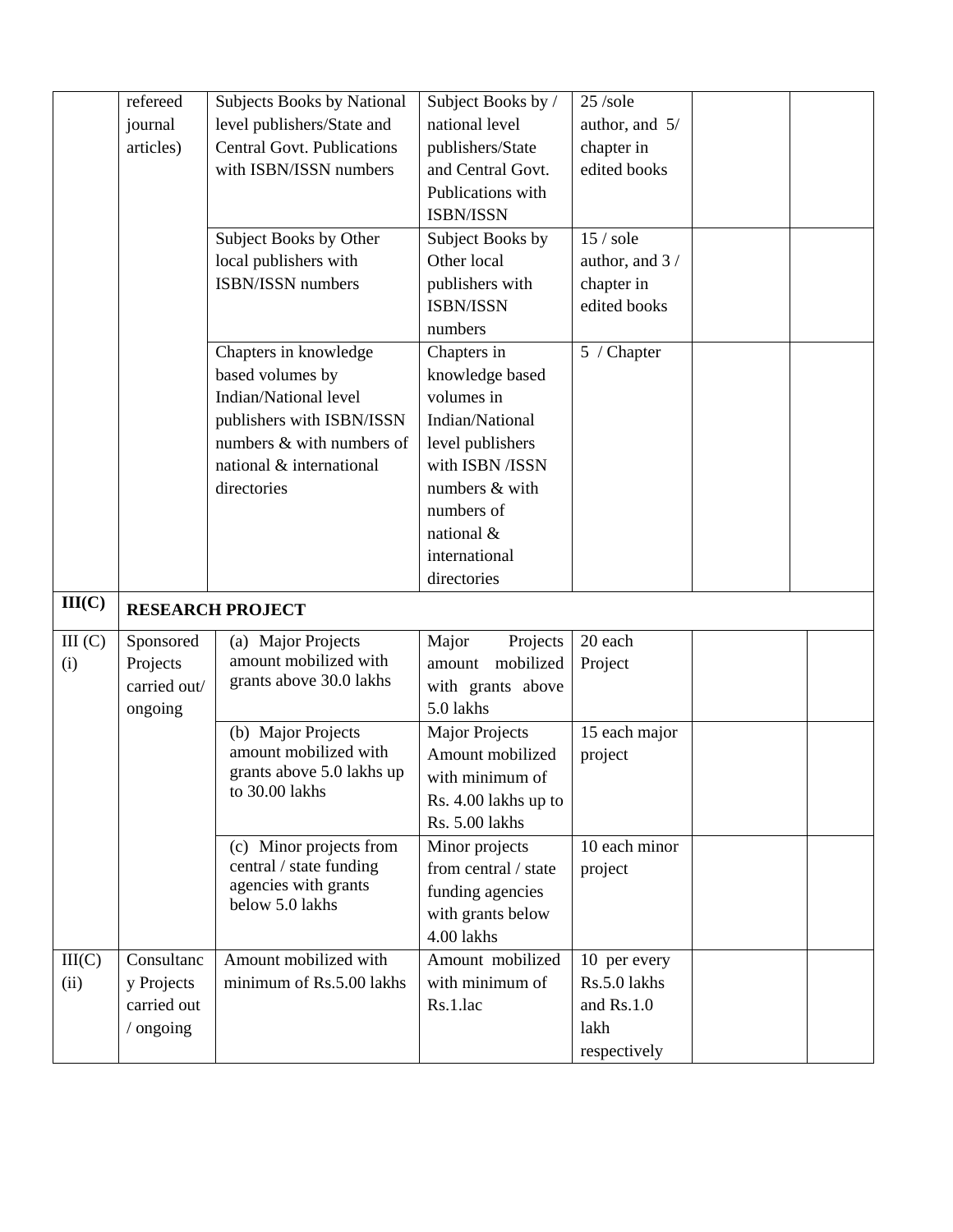| III (C) | Completed     | Completed project Report                                        | Completed project            | 20 /each       |  |  |  |  |  |
|---------|---------------|-----------------------------------------------------------------|------------------------------|----------------|--|--|--|--|--|
| (iii)   | projects :    | (Acceptance from funding                                        | report (Accepted             | major project  |  |  |  |  |  |
|         | Quality       | agency)                                                         | by funding agency)           | and 10 each    |  |  |  |  |  |
|         | Evaluation    |                                                                 |                              | minor project  |  |  |  |  |  |
| III(C)  | Projects      | Patent/Technology                                               | Policy document of           | 30 each output |  |  |  |  |  |
| (iv)    | Outcome /     | transfer/ Product/Process                                       | Govt. Bodies at              | or outcome for |  |  |  |  |  |
|         | Outputs       |                                                                 | Central and State            | National       |  |  |  |  |  |
|         |               |                                                                 | level                        | patents etc /  |  |  |  |  |  |
|         |               |                                                                 |                              | 50 each for    |  |  |  |  |  |
|         |               |                                                                 |                              | International  |  |  |  |  |  |
|         |               |                                                                 |                              | patents etc.,  |  |  |  |  |  |
| III(D)  |               | <b>RESEARCH GUIDANCE</b>                                        |                              |                |  |  |  |  |  |
| III(D)  | M.Phil.       | Degree awarded                                                  | Degree awarded               |                |  |  |  |  |  |
| (i)     |               |                                                                 |                              | candidate      |  |  |  |  |  |
|         |               | Thesis submitted                                                | Thesis submitted             | 2 / each       |  |  |  |  |  |
|         |               |                                                                 |                              | candidate      |  |  |  |  |  |
| III(D)  | Ph.D          | Degree awarded                                                  | Degree awarded               | $10/$ each     |  |  |  |  |  |
| (ii)    |               |                                                                 |                              | candidate      |  |  |  |  |  |
|         |               | Thesis submitted                                                | Thesis submitted             | $7/$ each      |  |  |  |  |  |
|         |               |                                                                 |                              | candidate      |  |  |  |  |  |
| III(E)  |               | <b>TRAINING COURSES AND CONFERENCE /SEMINAR/WORKSHOP PAPERS</b> |                              |                |  |  |  |  |  |
| III(E)  | Research      | Research<br>a.                                                  | Research<br>a.               | $20/$ each     |  |  |  |  |  |
| (i)     | Methodolo     | Methodology                                                     | methodology                  | event          |  |  |  |  |  |
|         | gy/           | course (not less                                                | course (not less             |                |  |  |  |  |  |
|         | Workshops     | than three weeks) /                                             | than three                   |                |  |  |  |  |  |
|         | <b>or</b>     | Workshops of not                                                | weeks) /                     |                |  |  |  |  |  |
|         | Conference    | less than one week                                              | workshops of                 |                |  |  |  |  |  |
|         | $\frac{s}{ }$ | duration.                                                       | not less than                |                |  |  |  |  |  |
|         | Seminars      |                                                                 | one week.                    |                |  |  |  |  |  |
|         | $\&$          | International<br>$\mathbf{b}$ .                                 | International<br>b.          | $20/$ each     |  |  |  |  |  |
|         | Symposia      | conference /                                                    | conference /                 |                |  |  |  |  |  |
|         |               | Seminar /                                                       | seminars /                   |                |  |  |  |  |  |
|         |               | Symposia                                                        | symposia                     |                |  |  |  |  |  |
|         |               | National<br>$\mathbf{c}$ .                                      | National<br>$\mathbf{c}$ .   | $10/$ each     |  |  |  |  |  |
|         |               | conference /                                                    | conference /                 |                |  |  |  |  |  |
|         |               | Seminar /                                                       | seminars /                   |                |  |  |  |  |  |
|         |               | Symposia                                                        | symposia                     |                |  |  |  |  |  |
|         |               | State level /<br>d.                                             | State level /<br>$d_{\cdot}$ | $5/$ each      |  |  |  |  |  |
|         |               | university /                                                    | university /                 |                |  |  |  |  |  |
|         |               | college level                                                   | college level                |                |  |  |  |  |  |
|         |               | seminar /                                                       | seminar/                     |                |  |  |  |  |  |
|         |               | conference /                                                    | conference /                 |                |  |  |  |  |  |
|         |               | symposia                                                        | symposia                     |                |  |  |  |  |  |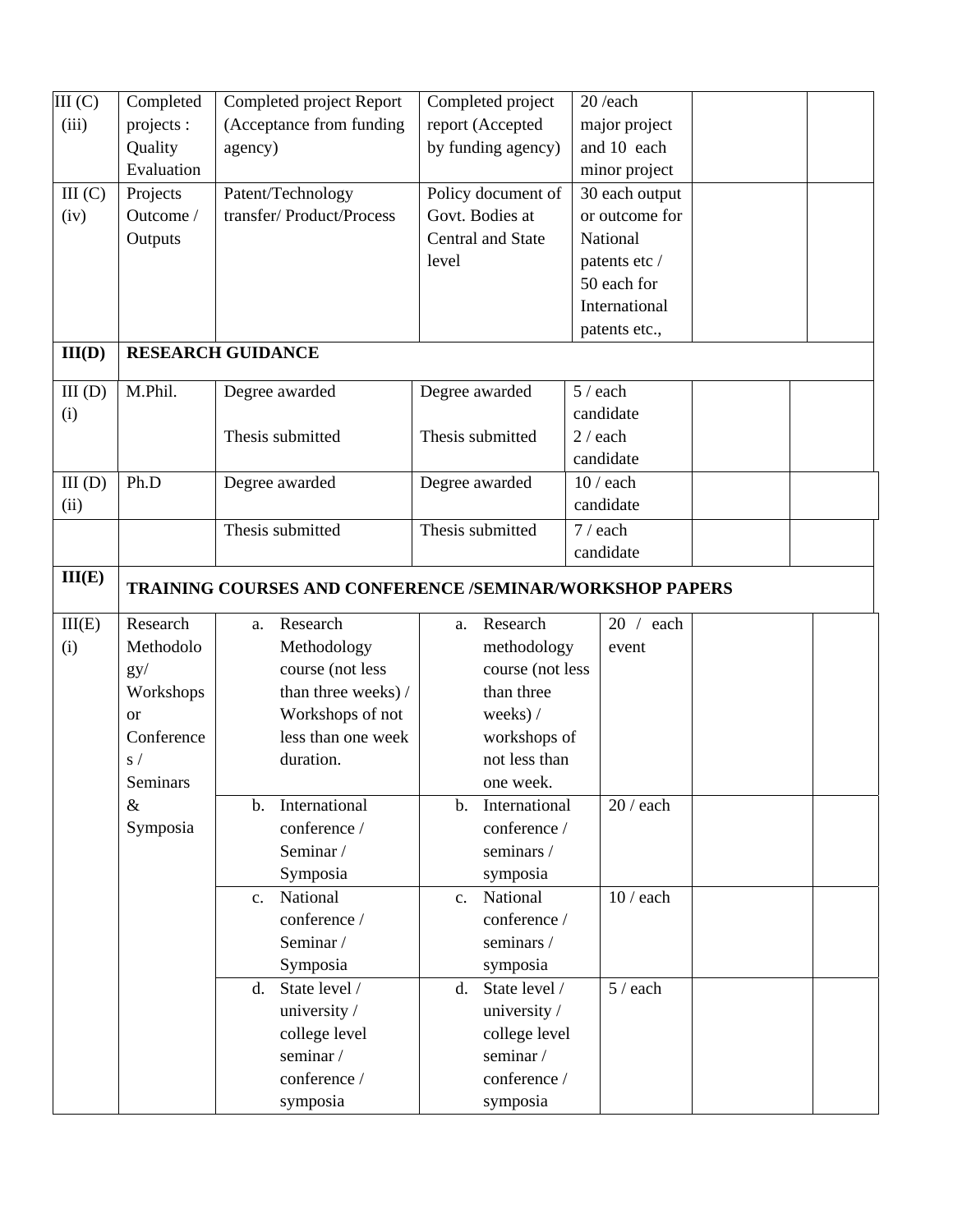| III(E) | Papers in           | Participation and                                                                                | Participation and                  |             |  |
|--------|---------------------|--------------------------------------------------------------------------------------------------|------------------------------------|-------------|--|
| (ii)   | Conference          | Presentation of research                                                                         | Presentation of research           |             |  |
|        | s/                  | papers (oral/poster) in                                                                          | papers (oral/poster) in            |             |  |
|        | Seminars/           | International /<br>a)                                                                            | International /<br>(i)             | 7.5 Each    |  |
|        |                     | Foreign                                                                                          | Foreign                            |             |  |
|        | workshops           | conference etc.,                                                                                 | conference etc.,                   |             |  |
|        | etc.                | National<br>b)                                                                                   | a) National                        | 7.5 each    |  |
|        |                     |                                                                                                  |                                    |             |  |
|        |                     | Regional /State<br>c)                                                                            | 10 Regional /                      | 5 each      |  |
|        |                     | level                                                                                            | State level                        |             |  |
|        |                     | d) Local-University                                                                              | $\mathfrak{H}$<br>$Local -$        | 3 each      |  |
|        |                     | / College level                                                                                  | University /                       |             |  |
|        |                     |                                                                                                  | College level                      |             |  |
| III(E) | Invitations         | International/forei<br>a.                                                                        | International/fo<br>$\mathbf{b}$ . | $10$ /each  |  |
| (iv)   | for                 | gn                                                                                               | reign                              |             |  |
|        | conference          | National<br>c.                                                                                   | National<br>d.                     | $7.5$ /each |  |
|        | s/seminars/         | <b>State</b><br>e.                                                                               | f.<br><b>State</b>                 | 5/each      |  |
|        | workshops/          | level/Regional                                                                                   | level/Regional                     |             |  |
|        | symposia            | University/College<br>g.                                                                         | University/Coll<br>h.              | 5/each      |  |
|        | to deliver          | level Endowment                                                                                  | ege level                          |             |  |
|        | lectures/an         | lectures                                                                                         | Endowment                          |             |  |
|        | d/or chair          |                                                                                                  | lectures                           |             |  |
|        | sessions            |                                                                                                  |                                    |             |  |
| III(F) |                     | Awards / Honours / Recognitions / Fellowship titles / Post-doctoral Research degrees like D.Sc., |                                    |             |  |
|        | D.Litt., LLB etc.,  |                                                                                                  |                                    |             |  |
|        |                     |                                                                                                  |                                    |             |  |
|        |                     |                                                                                                  |                                    |             |  |
| III(F) | Discipline          | Awards by<br>a.                                                                                  | Awards by<br>a.                    | 50/each     |  |
| (i)    | specific            | Foreign                                                                                          | Foreign                            |             |  |
|        | Awards              | universities /                                                                                   | universities /                     |             |  |
|        |                     | Accredited<br>International                                                                      | Accredited<br>International        |             |  |
|        |                     | <b>Bodies</b>                                                                                    | <b>Bodies</b>                      |             |  |
|        |                     | National: by<br>$\mathbf b$ .                                                                    | National: by<br>b.                 | 50/each     |  |
|        |                     | UGC,CSIR, DST,                                                                                   | UGC, ICSSR,                        |             |  |
|        |                     | DBT, ICAR &                                                                                      | ICCR, Sahitya                      |             |  |
|        |                     | other Government                                                                                 | Academy and                        |             |  |
|        |                     | bodies and                                                                                       | Professional                       |             |  |
|        |                     | Professional                                                                                     | Academies like                     |             |  |
|        |                     | Academies like                                                                                   | Gnana-peet                         |             |  |
|        |                     | <b>Bhatnagar Award</b>                                                                           | award etc.,                        |             |  |
|        |                     | etc.,                                                                                            |                                    |             |  |
|        |                     | State/university<br>$c_{\cdot}$                                                                  | State/university<br>c.             | 20 /each    |  |
|        |                     | level                                                                                            | level                              |             |  |
|        |                     | Regional / local<br>d.                                                                           | Regional / local<br>d.             | $10$ /each  |  |
|        | III $F(i)$ Honours/ | Foreign countries /<br>a.                                                                        | Foreign<br>a.                      | 50/each     |  |
|        | Recognitio          | Governments $\&$                                                                                 | countries                          |             |  |
|        | ns                  | International                                                                                    | Governments                        |             |  |
|        |                     | bodies like                                                                                      | & International                    |             |  |
|        |                     | UNESCO etc.,                                                                                     | bodies like<br>UNESCO etc.,        |             |  |